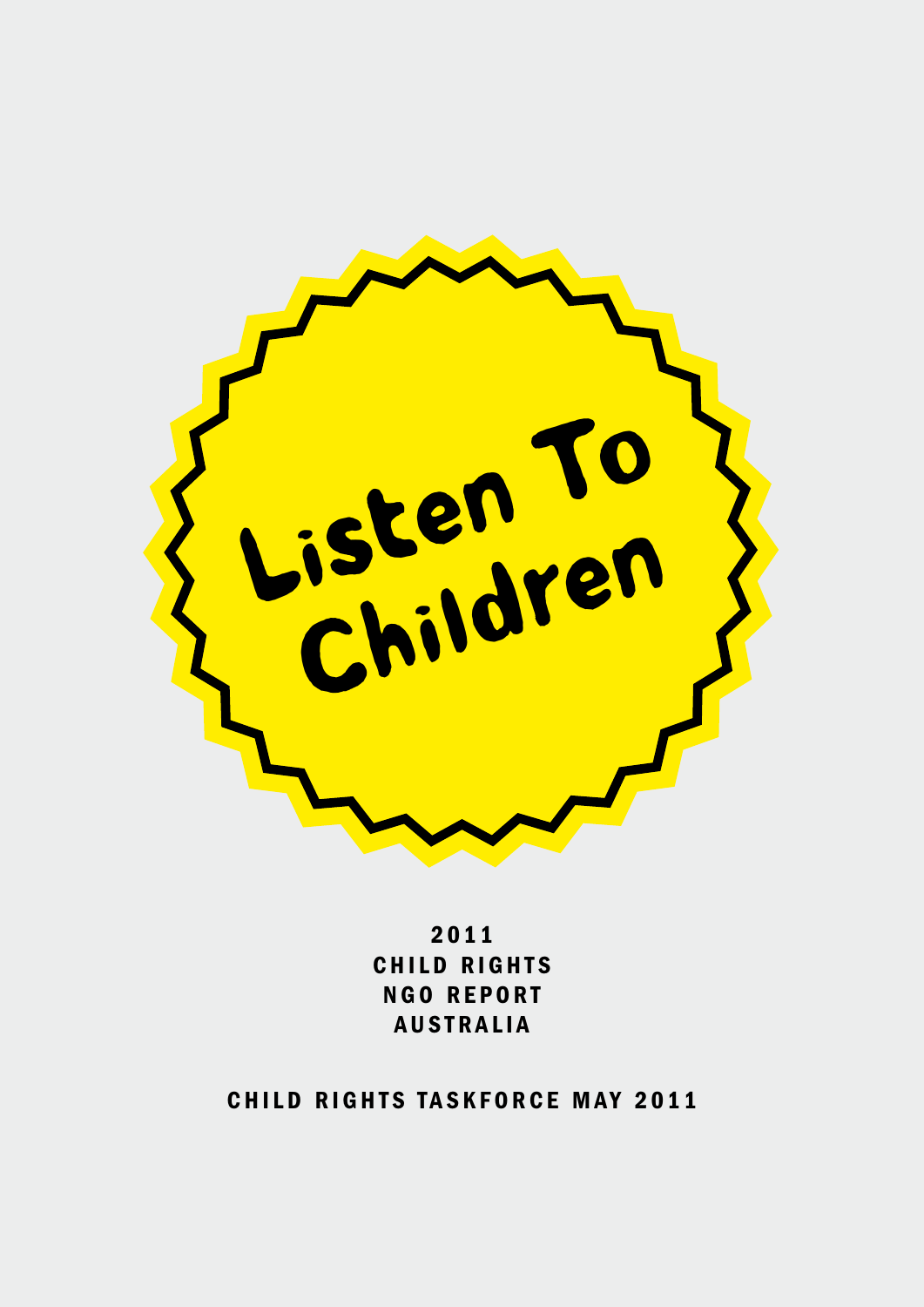# Contents



## General Measures of Implementation..............1

- 1 Implementation of the rights of the child (Article 4) ......... 1
- 2 Making the principles and provisions of the *Convention* widely known and the report widely available (Articles 42 and 44)....3

| <b>THEME</b> Definition of |
|----------------------------|
|                            |

3 Definition of the child (Article 1) .....................................3



## General Principles............4

| 4 Principle of non-discrimination (Article 2)4           |  |
|----------------------------------------------------------|--|
| 5 Principle of best interests of the child (Article 3)6  |  |
| 6 Right to life, survival and development (Article 6)  6 |  |
| 7 Respect for the views of the child (Article 12)        |  |

- 8 Preservation of identity (Articles 7 and 8)............................9 9 Freedom of expression (Article 13)..................................10 Civil Rights and Freedoms ...................9 Theme IV
- 10 Access to appropriate information (Article 17).................10 11 Freedom of association and peaceful assembly (Article 15). 10
- 12 Protection of privacy (Articles 16 and 40(2)(b)(vii)).........11
- 13 The right not to be subjected to torture or other cruel, inhuman or degrading treatment (Article 37(a))...............12



## Family Environment and Alternative Care ....13

- 14 Parental guidance and responsibilities (Articles 5 and 18)..13
- 15 Abuse and neglect, recovery and reintegration (Articles 19

```
and 39)...........................................................................13
```

| 16 Separation from parents (Article 9), family reunification |  |
|--------------------------------------------------------------|--|
| (Article 10) and children deprived of their family           |  |
|                                                              |  |
|                                                              |  |

17 Adoption (Article 21).......................................................17



## Basic Health and Welfare.........................18

| 20 The right to benefit from social security (Article 27) 22  |  |
|---------------------------------------------------------------|--|
| 21 The right to an adequate standard of living (Article 27)23 |  |



## Education, Leisure and Cultural Activities.................25

22 Education, including vocational training and guidance (Articles 28 and 29)........................................................25 23 Leisure, recreation and cultural activities (Article 31).......28



## Special protection measures.................................29

- 24 Refugees and children in immigration detention (Article 22)......................................................................29 25 Youth justice (Articles 37 and 40)....................................31 26 Detention as the last resort (Article 37).............................34 27 Substance abuse (Article 33)..........................................34 28 Children belonging to a minority or indigenous group (Article 30) .....................................................................34 29 Sexual exploitation, abduction, sale and trafficking and other
- forms of exploitation (Articles 34, 35, 36 and 39) ...........35

```
Appendix 1—Proposed recommendations for the 
Concluding Observations
```
Appendix 2—Case Study

Appendix 3—Results of Child Rights Survey 2010–2011

Appendix 4—Some key recommendations of the 2005 Concluding Observations

**Endnotes**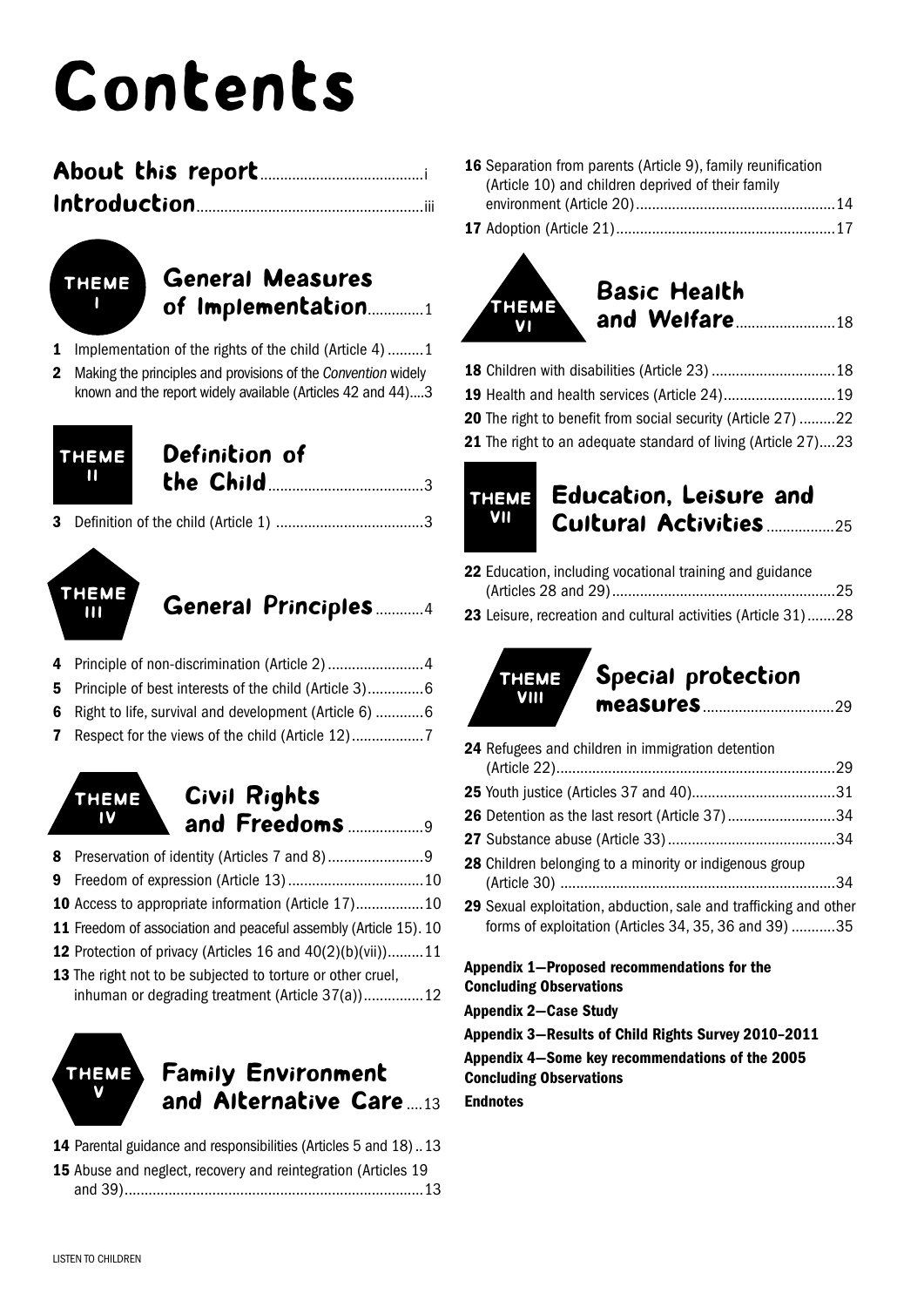# About this report

## i How the report was written

This report to the Committee has been project managed by NCYLC\* and prepared by the Child Rights Taskforce, a coalition of organisations committed to the protection and promotion of child rights in Australia. The co-convenors of the Taskforce are NCYLC and UNICEF Australia.\*\*

A steering committee provided strategic guidance and input throughout the reporting process and comprised the following individuals and organisations: Matthew Keeley and Ahram Choi (NCYLC), Sarah Hoff (on secondment to NCYLC from Mallesons Stephen Jaques), Aivee Chew (UNICEF Australia), Ben Schokman (Human Rights Law Centre), Louise Edwards (National Association of Community Legal Centres), Alanna Hector (NAPCAN), Chris Varney (2009 Australian Youth Representative to the United Nations), Emily Cheesman, James McDougall (former Director, NCYLC), Sarah Penman, Melissa Dejong and Meagan Lee (Mallesons Stephen Jaques).

This report was developed following consultations with over 750 children and young people and over 100 organisations and subject matter experts, as well as liaison with the Australian Federal Government and the Australian Human Rights Commission.

A Child Rights Strategic Workshop was held in Melbourne in November 2010, attended by 40 of Australia's notable child rights practitioners. That workshop assisted the authors in establishing the strategic themes and framework of this report, and allowed for cross-disciplinary collaboration in the development of the report's contents.

Information in this report is current as at 6 May 2011.

## ii Acknowledgements

The authors would like to acknowledge the many organisations and individuals identified in the List of contributors that provided content and expert guidance. The authors would also like to acknowledge the financial support provided by the Australian Federal Attorney-General's Department, the Sidney Myer Fund and the Humphries Family Fund. The authors also acknowledge the generous in-kind support provided by NCYLC, UNICEF Australia, Steering Committee Members, Mallesons Stephen Jaques, the University of New South Wales, the volunteers and secondees of NCYLC and Boccalatte.

## iii Consultation with children

Our report has been informed by the voices of children and young people. Within our resource constraints, we spoke to as many children as we could, and we also used the findings of previous consultations conducted by organisations for other purposes.

The authors thank the following groups of children for agreeing to talk to us about the matters that are important to them: the 628 children and young people from around the country who

took part in our Child Rights Survey (results at Appendix 3), children and young people in (or recently transitioned from) outof-home care who participated in CREATE Foundation's national consultation, Young People Big Voice, children at Larapinta Valley Town Camp (Tangentyere Council), children in the Alice Springs juvenile holding facility, at Alice Outcomes and at Centralia High School, Millennium Kids and other children who attended the Child Rights Symposium, contributors to the Youth Voice Project and students at the Pavilion School, Victoria.

Many of the direct quotes from children in this report were contributed by 2009 United Nations Youth Representative Chris Varney's 'Dear Kevin' book, a collection of children's testimonies that was presented to then-Prime Minister Kevin Rudd in December 2009. Children's names have been omitted to protect their privacy.

## iv 'Aboriginal and Torres Strait Islander children' and 'Aboriginal children'

Throughout this report, Aboriginal and Torres Strait Islander children are referred to as 'Aboriginal children'. The authors acknowledge the diversity in culture, language, kinship structures and ways of life within Aboriginal and Torres Strait Islander peoples, and recognise that Aboriginal peoples and Torres Strait Islander peoples retain their distinct cultures irrespective of whether they live in urban, rural, regional or remote parts of the country.<sup>1</sup>

## v References to 'Australia'

Throughout this report the term 'Australia' is used and as the context permits this refers to either the Australian Federal Government or the Australian Federal Government working in collaboration with the governments of the states and territories.

## vi References to 'parents'

Throughout this report the term 'parent' is used and as the context permits this may also refer to others exercising parental responsibilities, family members and carers.

The National Children's and Youth Law Centre (NCYLC) is dedicated to promoting the human and legal rights of Australia's children and young people. NCYLC's human rights advocacy includes project managing this and the previous shadow report to the Committee. NCYLC is also Australia's only legal centre offering legal information and advice to all Australia's children and young people, wherever they may be.

<sup>\*\*</sup> UNICEF Australia is a National Committee of the United Nations Children's Fund and plays a vital role in generating public support and funds for UNICEF's life saving work in over 150 developing nations. UNICEF Australia works to educate the Australian public, children and young people about global development issues affecting children and advocates for the rights of all children in Australia with the aim to achieve equity and rights for all.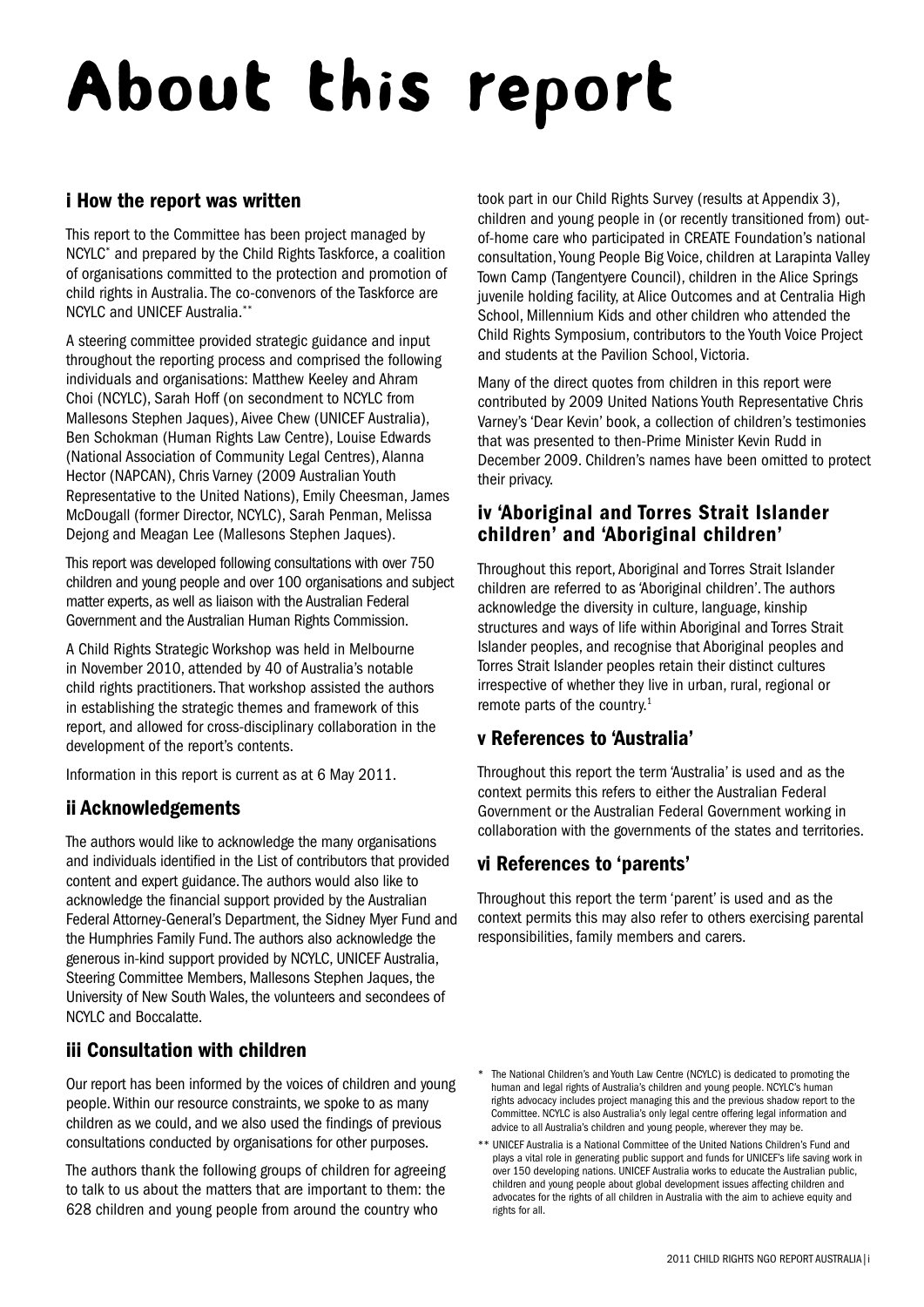## vii List of contributors

The following organisations and individuals contributed to or advised on this submission:

Aboriginal Legal Service of Western Australia (Inc), Asylum Seeker Resource Centre, Australian Education Union, Associate Professor Jane Freemantle, University of Melbourne, Australian Research Alliance for Children and Youth, Australian Youth Affairs Coalition, Bravehearts Inc, Brotherhood of St Laurence, Castan Centre for Human Rights Law, Central Australian Aboriginal Legal Aid Service, Children with Disability Australia, CREATE Foundation, Early Childhood Intervention Australia, Families Australia, Family Inclusion Network, Headspace, National Youth Mental Health Foundation, Hotham Mission Asylum Seeker Project, Human Rights Law Centre, Inspire Foundation, Koorie Women Mean Business, Menzies School of Health Research, Multicultural Youth Advocacy Network (Australia), Multicultural Youth NT, National Association for the Prevention of Child Abuse and Neglect, National Association of Community Legal Centres, National Children's and Youth Law Centre, North Australian Aboriginal Justice Agency, NSW Centre for the Advancement of Adolescent Health, Office of the Guardian for Children and Young People, South Australia, People with Disability Australia, The Productivity Commission, Refugee Council of Australia, Save the Children Australia, Southern Communities Advocacy Legal and Education Service Inc (SCALES Community Legal Centre), Siblings Australia Inc, The Sydney Children's Hospitals Network, The Lowitja Institute, UNICEF Australia, Victorian Aboriginal Legal Service Co-operative Limited, Western Australian Council of Social Service Inc, Welfare Rights Centre, Women With Disabilities Australia, Young People Big Voice, Centre for Children and Young People, Youth Advocacy Centre (Queensland), Youth Affairs Council of South Australia, Youth Justice Coalition, Youth Legal Service Inc Western Australia, Youthlaw (Victoria), Adele Cox, Catherine Moynihan, Chris Varney, 2009 Australian Youth Representative to the United Nations, Dr Damien Howard, Associate Professor Diana Hetzel, Holly Doel-Mackaway, Professor Ian Ring, University of Wollongong, Jennifer Bargen, University of Technology Sydney, Jody Saxton-Barney, Associate Professor John Tobin, University of Melbourne, Professor Judith Bessant, Royal Melbourne Institute of Technology, Associate Professor Judith Cashmore, University of Sydney, Leah Bonson, Louise Pounder, Luke Bo'sher, Dr Naomi Priest, University of Melbourne, Associate Professor Philip Mendes, Monash University, Dr Philippa Collin, University of Western Sydney, Hon Professor Richard Chisholm, University of Sydney, Roger Holdsworth, University of Melbourne, Associate Professor Sally Varnham, University of Technology Sydney, Teresa Libesman, University of Technology Sydney.

## viii List of supporting organisations

This report is endorsed, either in part (where an organisation's expertise or interests extend to only part of the report) or in full, by the following organisations and individuals:

Aboriginal Legal Service of Western Australia, Act for Kids, Queensland, Associate Professor Mary Anne Kenny, Murdoch University, Associate Professor Sally Varnham, University of Technology Sydney, Asylum Seeker Resource Centre,

Australian Communications Consumer Action Network, Australian Education Union, Australian Federation of Disability Organisations, Australian National Committee for UN Women, Australian Lawyers for Human Rights, Australian Research Alliance for Children and Youth, Australian Youth Affairs Coalition, Bravehearts, Castan Centre for Human Rights Law, Central Australian Aboriginal Legal Aid Service, Centre for Adolescent Health, Royal Children's Hospital (Melbourne), Centre for Children and Young People, Southern Cross University, Centre for Community Child Health, Centre for Excellence in Child and Family Welfare Inc, Centre for Multicultural Youth, ChilOut—Children Out of Detention, Chris Varney, 2009 Australian Youth Representative to the United Nations, Cooperative Research Centre for Young People, Technology and Wellbeing, CREATE Foundation, Associate Professor Diana Hetzel, on behalf of Public Health Information Development Unit, The University of Adelaide, Disability Discrimination Legal Service Inc, Early Childhood Intervention Australia, Headspace, National Youth Mental Health Foundation, Hotham Mission Asylum Seeker Project, Human Rights Law Centre, International Social Service Australia, Jumbunna Indigenous House of Learning Research Unit, Koorie Women Mean Business, Law Society of South Australia, The Lowitja Institute, Monash University, Multicultural Youth Advocacy Network (Australia), National Association for Prevention of Child Abuse and Neglect, National Association of Community Legal Centres, National Children's and Youth Law Centre, National Welfare Rights Network, North Australian Aboriginal Justice Agency, Northern Territory Council of Social Service Inc, NSW Centre for the Advancement of Adolescent Health, NSW Young Lawyers Human Rights Committee, Oxfam Australia, People with Disability Australia, Plan International Australia, Professor Frank Oberklaid, Centre for Community Child Health, Royal Children's Hospital (Melbourne), Professor Judith Bessant, Royal Melbourne Institute of Technology, Refugee Council of Australia, Right Now Inc, Samah Hadid, 2010 Australian Youth Representative to the United Nations, Save the Children Australia, Siblings Australia Inc, South West Brisbane Community Legal Centre, Southern Communities Advocacy Legal and Education Service Inc (SCALES Community Legal Centre), Teresa Libesman, University of Technology Sydney, The PILCH Homeless Persons' Legal Clinic, Time for Kids Inc, UNICEF Australia, United Nations Youth Association of Australia, UnitingCare Children, Young People and Families, University of Technology Sydney, University of Technology Sydney, Faculty of Law, Victorian Aboriginal Child Care Agency, Victorian Aboriginal Legal Service Cooperative Limited, Victorian Council of Social Service, Victorian Indigenous Youth Advisory Council, Western Australian Council of Social Service Inc, Women's Legal Centre (ACT and region), Women's Legal Service NSW, Women With Disabilities Australia, World Vision Australia, Youth Advocacy Centre (Queensland), Youth Affairs Network of Queensland, Youth Affairs Council of South Australia, Youth Affairs Council of Victoria, Youth Affairs Council of Western Australia, Youth Coalition of the ACT, Youthlaw (Victoria), Youth Legal Service (Western Australia).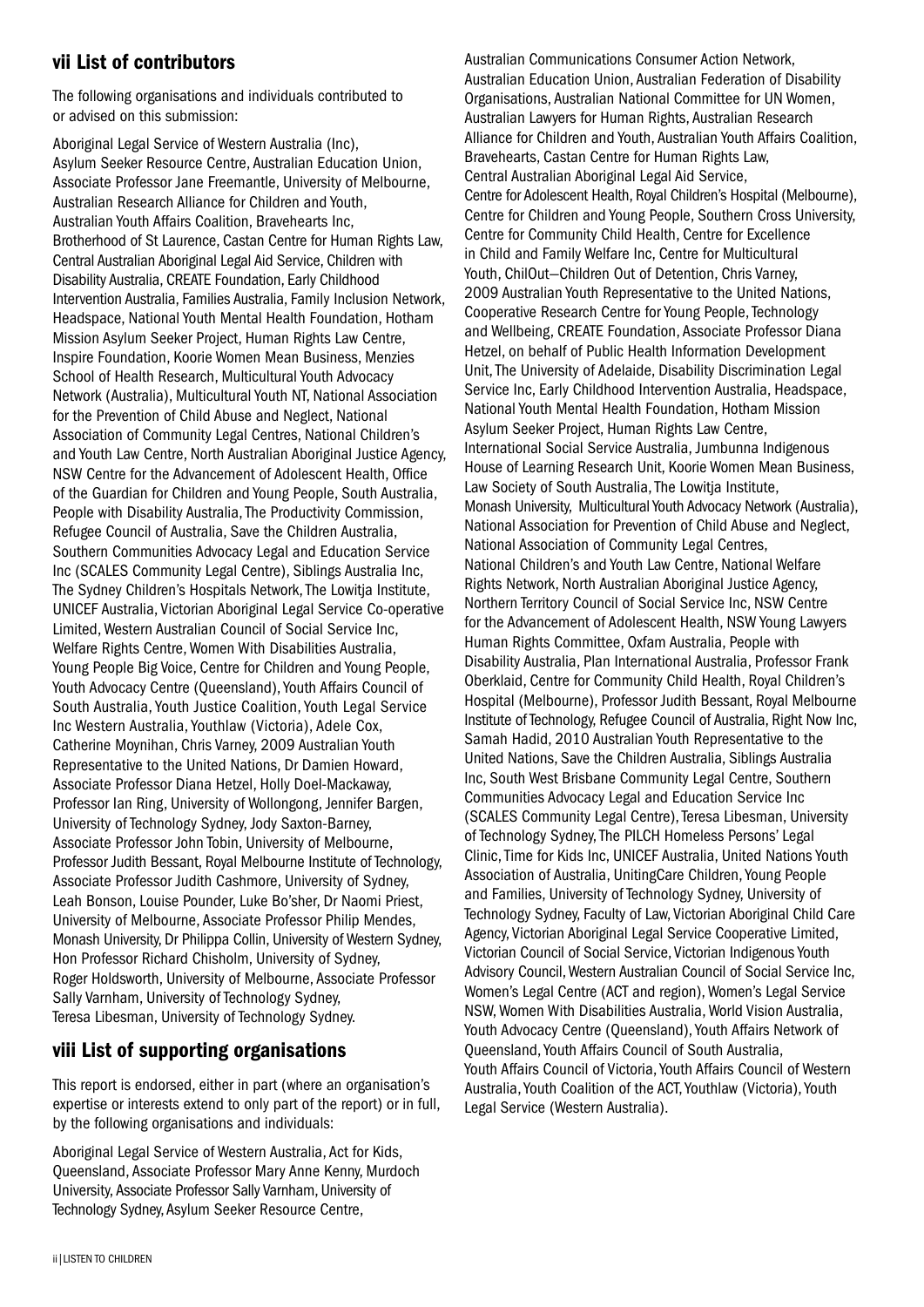# Introduction

#### *"Children should be taken more seriously. We have the same value as everyone else"* 15-year-old female, Perth, Western Australia

Australia is a wonderful place for most of its children. This is largely despite, rather than because of the efforts of successive Australian Federal Governments to implement the United Nations Convention on the Rights of the Child (*Convention*).

However, Australia is not a wonderful place for all its children, especially its Aboriginal children.

To do better for all our children, Australia needs to learn to listen to children.

The *Listen to Children Report* finds that despite ratifying the *Convention* in 1991, Australia has not effectively incorporated human rights into policy and legislative frameworks to nurture and support Australian children. Instead, successive governments have perpetuated a traditional welfare approach to children's wellbeing and have not learned to listen to and work with children—to create child-sensitive bodies, systems and initiatives.

Unfortunately, the consequences of this approach are unacceptable gaps in the legal protection of children's rights in Australia. Significant harm to the lives, survival and healthy development of far too many children and young people has occurred over the two decades since ratification:

- 1,048 children are currently being held in immigration detention;
- almost half of all homeless people in Australia are under the age of 18; and
- Aboriginal children aged 10–17 are 24 times more likely to be jailed than non-Aboriginal children and Aboriginal children are almost 10 times more likely to be in out-of-home care.

These are merely a few of numerous examples that are detailed throughout this report. Such examples give testimony to the fact that successive federal, state and territory governments have evinced a lack of leadership in and commitment to comprehensively implementing the *Convention*.

It is important to acknowledge that Australia has made some progress in the five years since Australia was last before the UN Committee on the Rights of the Child (Committee). Its commitment to the *National Early Childhood Development Strategy*, its implementation of a *National Framework for Protecting Australia's Children* and the *Plan to Reduce Violence against Women and their Children* are all positive developments, as is the important commitment to *Closing the Gap* on Aboriginal health and education.

Through these measures, Australia has demonstrated its commitment to children, but not to their rights. The recent *Northern Territory Intervention* is an example of a government recognising the urgent need to address the unacceptable living conditions and violence experienced by its Aboriginal children, but through the Australian Federal Government's failure to listen to the very children and communities it is attempting to help, the Intervention represents a culture of decision-making that is not informed and underpinned by the rights and principles enshrined in the *Convention*.

This report is a comprehensive overview of Australia's performance in relation to each article of the *Convention*. For Australia to meet its commitments, it needs to begin by implementing a few core initiatives:

- the *Convention* should be comprehensively incorporated into Australian law;
- A comprehensive National Plan of Action for Children and Young People should be created and implemented, in partnership with children and civil society; and
- An independent National Children's Commissioner should be established.

All these measures must be informed by the *Convention.*  Children have the same value as everyone else. Australia must learn to listen to children.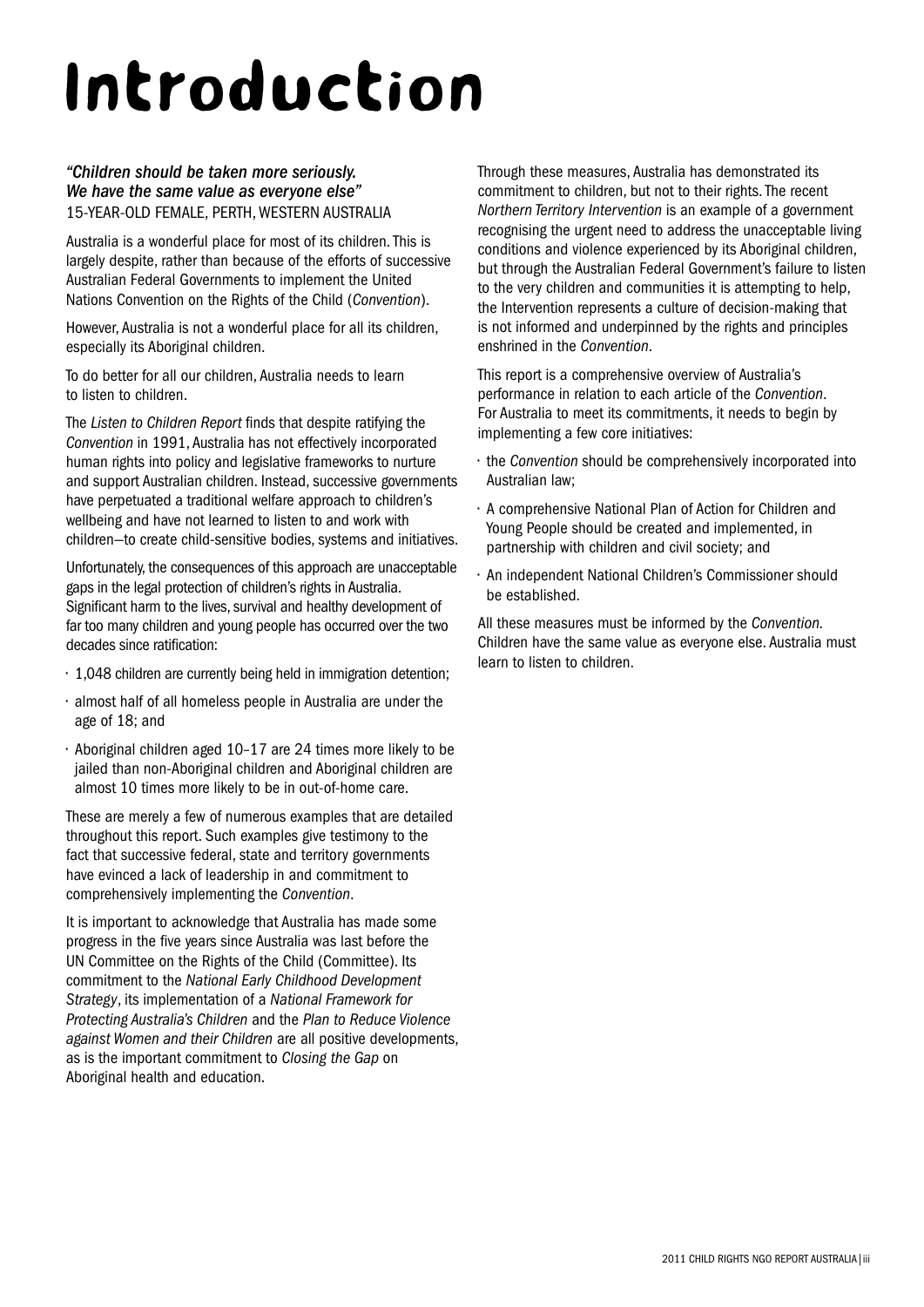## General Measures of Implementation Theme I

## 1 Implementation of the rights of the child (Article 4)

## 1.1 Legislation, coordination and a National Children's Commissioner

#### *"I feel that the rights of children need to be better protected"*

17-year-old male, Perth, Western Australia

1.1.1 The *Convention* has still not been comprehensively implemented into Australian law and there are still no enforceable remedies in the event of violation of many of the rights in the *Convention*. This was highlighted by the Committee in its *Concluding Observations*<sup>2</sup> and raises concerns in relation to Australia's obligations under Article 4*.* Furthermore, there is still no comprehensive human rights protection in Australia, despite the 2009 Human Rights Consultation Report, produced following extensive community consultation, recommending the introduction of a human rights act to better protect the rights of children, among other groups.<sup>3</sup>

1.1.2 The federal nature of the Australian political system means that responsibility for a range of rights covered under the *Convention*, such as child protection, education and juvenile justice, currently fall within the purview of the states and territories. In the absence of legislative implementation of the *Convention* in Australia, the approach to the promotion of children's rights in Australia is therefore fragmented and inconsistent. The incorporation of Australia's obligations under the *Convention* into domestic law would create greater consistency between federal, state and territory governments in legislation that affects children, and ensure that effective remedies are available in the case of a breach of the rights of a child.

Recommendation 1: that Australia implement a comprehensive legislative framework that fully incorporates obligations under the *Convention* into domestic legislation, and ensure that all domestic federal, state and territory legislation is fully compatible with the *Convention* and that effective legal remedies are available in situations of violations of the rights of the child.

## 1.2 Policy and planning

#### *"I strongly believe that child rights is an important issue to address"*

#### 16-year-old male, Perth, Western Australia

1.2.1 In the *Concluding Observations*, the Australian Federal Government was encouraged to build on its commitment to develop a national action plan for early childhood and to extend this commitment to a National Plan of Action for Children and Young People in order to better meet its obligations under Article 4. 1.2.2 The Australian Federal Government has worked to improve outcomes across early childhood education and care, health, Aboriginal disadvantage, homelessness, child protection, and family support in the *Investing in the Early Years—A National Early Childhood Development Strategy.*<sup>4</sup> However, we note that the agenda is not informed by a human rights approach and it has not yet led to consistent improvement in early childhood learning, care and wellbeing. In particular, Aboriginal children continue to be left behind, as this report will demonstrate.

1.2.3 The Australian Federal Government has also taken a positive step in developing the *National Framework for Protecting Australia's Children (2009–2020)* and the *National Standards for Out-of-Home Care* in consultation with non-Government organisations (NGOs) and children. The decision to develop the framework, and to do so in a collaborative way, reflects a cultural shift that we welcome and is an acknowledgement of the inadequacy of existing state and territory frameworks. That acknowledgement now needs to extend to the need for a comprehensive National Plan of Action for Children and Young People.<sup>5</sup> Responsibility for portfolios that impact on children is shared between a disparate group of ministers and government departments and without a ministerial focal point or a National Plan of Action for Children and Young People, effective and coordinated policy development cannot occur.

1.2.4 In order to ensure compliance with Article 4, Australia must adopt a child rights-based approach to policy development. Under such an approach, children would be considered in all government actions and the participation of children would be sought in matters that concern them. In accordance with Article 12 and the Committee's General Comment No. 12 (2009), children must be involved in the planning, implementation and evaluation cycles of policy and program development, and particular focus must be placed on working with Australia's most marginalised children. Children must also be involved as both researchers and participants in research which feeds into that policy development.<sup>6</sup>

Recommendation 2: that Australia resource and participate in the development and implementation of a National Plan of Action for Children and Young People in partnership with children, civil society, parents and interested others.

Recommendation 3: that Australia establish a ministerial portfolio responsible for children with dedicated resources to drive data collection, research and policy development, coordinate across government and ensure the effective implementation of programs and services that meet child rights standards and can be monitored, measured and evaluated to ensure the participation of all children.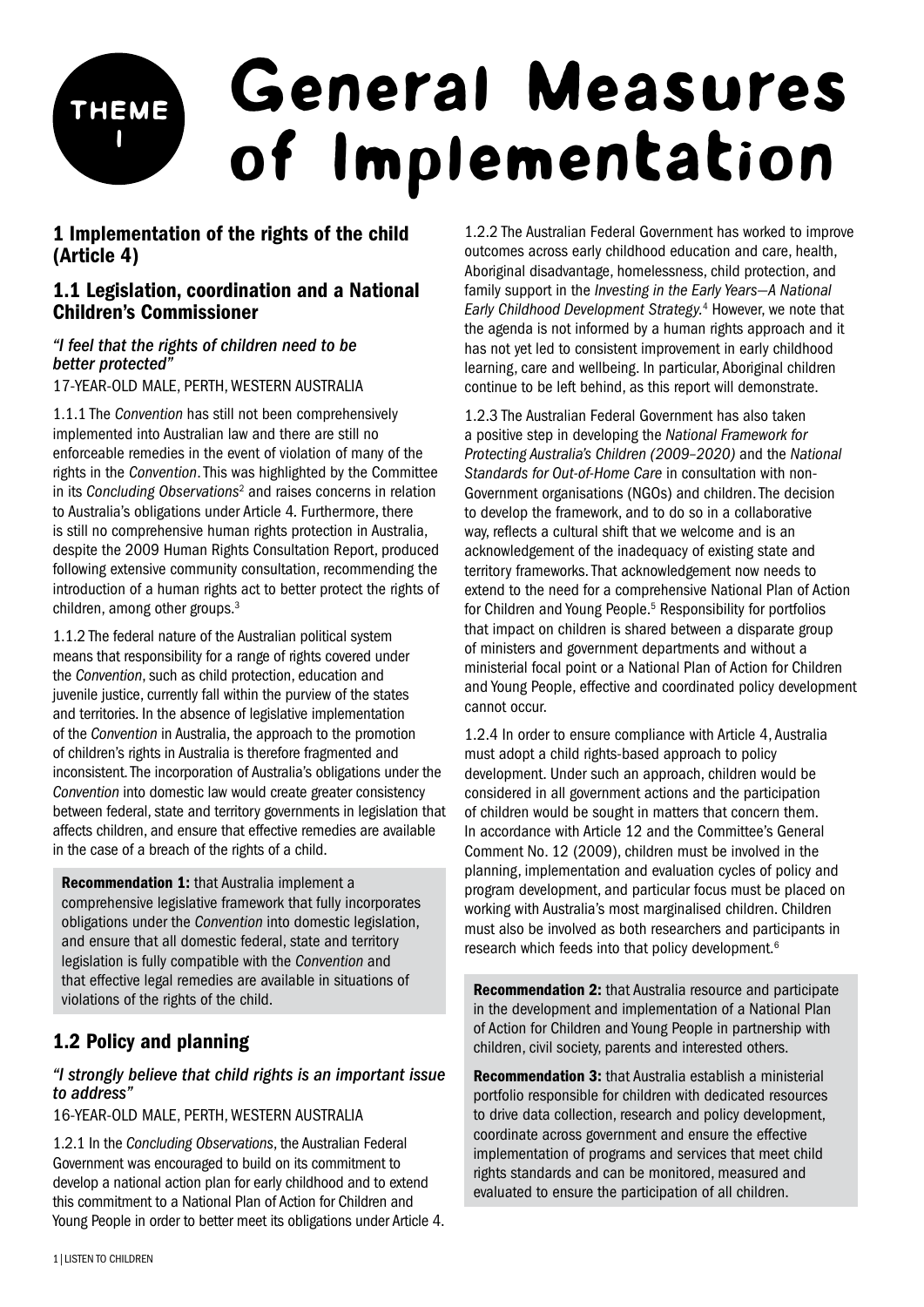Recommendation 4: that Australia implement mechanisms to facilitate greater collaboration between research communities and those responsible for policy development, including supporting the development of the role of children in conducting and participating in research.

Recommendation 5: that Australia, in consultation with children, civil society, parents and interested others, implement mechanisms informed by best practice models to facilitate the inclusive, transparent and respectful participation of children throughout policy development, program implementation and evaluation.

## 1.3 Independent monitoring

1.3.1 Australia has still not established a National Children's Commissioner as suggested in the Committee's General Comment No. 2 (2002) and General Comment No*.* 5 (2003). The Senate of the Federal Parliament has referred a Bill seeking to establish a National Commissioner for Children and Young People to the Legal and Constitutional Affairs Legislation Committee for inquiry and report.<sup>7</sup> We welcome this development, and believe a National Children's Commissioner could go some way to addressing the shortfalls in oversight of policy, accountability, monitoring and participation identified in this report. The state and territory Children's Commissioners and Guardians have played a valuable role in working to make the voices of children and young people heard since 2005.

1.3.2 The Australian Human Rights Commission continues to be inadequately resourced to undertake effective monitoring of the implementation of children's rights, which, in the absence of a National Children's Commissioner, raises concerns about Australia's compliance with Article 4 of the *Convention*.

Recommendation 6: that Australia create and resource an independent National Children's Commissioner tasked with roles including: establishing the strategic direction for evidence-based policy development, monitoring the extent to which Australian children are realising their rights under the *Convention*, promoting those rights and promoting children's participation as full citizens in Australian society. If a National Children's Commissioner is not established, the Australian Human Rights Commission should be adequately resourced to undertake this monitoring and educative role.

## 1.4 Budgets and resourcing

1.4.1 The Australian Federal Government does not currently undertake any consistent measurement of the allocation of budgetary resources to programs and policy, both domestically and through foreign aid, for the benefit of children. This means there is no effective accountability mechanism to link data to decision-making and resource allocation. This is not consistent with its obligations under Article 4.

1.4.2 The *Concluding Observations* recommended that budgetary allocations to implement the economic, social and cultural rights of children be prioritised, in particular for those children belonging to disadvantaged groups. Without measurement of budgetary allocation, the effectiveness of the Australian Federal Government's expenditure cannot be quantified. This is highlighted by the *Fourth Government Report* which outlines investment in Aboriginal affairs without being able to provide disaggregated data on expenditure for the benefit of Aboriginal children—a group most in need of adequate and effective resource allocation.

1.4.3 The Productivity Commission has been commissioned by the Council of Australian Governments to report on whether policy, programs and interventions are achieving positive outcomes for Aboriginal people in general, although not specifically on children.<sup>8</sup>

Recommendation 7: that the Australian Federal Government work with state and territory governments to develop mechanisms consistent with the guidance given in General Comment No. 5 (2003) to allow for better identification and analysis of resources for children in government budgets.

Recommendation 8: that Australia provide an ongoing mandate to a qualified, independent body such as the Productivity Commission to monitor and support the effective allocation of resources for children in a way that is informed by international best practice.

## 1.5 Data and monitoring

1.5.1 The *Concluding Observations* of the Committee and several other treaty bodies recommended that Australia strengthen its existing mechanisms of data collection in order to ensure that data are collected on all areas of the *Convention*  in a way that allows for disaggregation. Since 2005, the Australian Federal Government has funded the development of extensively researched headline indicators for children's health, development and wellbeing (including housing disadvantages) which could be reported on in future years, and its efforts should be commended.<sup>9</sup> However, Australia's national data are still only as good as the data that are received from the states and territories. Although significant work has been done in the development of national data definitions and standards, the states and territories have varying capacity to conform to them, given the differences in policy and practice and data and information systems across the eight jurisdictions.

1.5.2 For example, weaknesses in data collection mean that Aboriginal child and infant mortality rates may in fact be higher than the level stated in this report [see section 19.2]. This is partly because there is an under-recording of Aboriginal status each jurisdiction uses its own form to record data for newborn babies, with different questions regarding Aboriginal status leading to inconsistent results. Furthermore, a newborn baby will be recorded as Aboriginal only if the mother is Aboriginal, so babies with an Aboriginal father and non-Aboriginal mother are recorded as non-Aboriginal.<sup>10</sup>

1.5.3 Data on children's views of aspects of their own lives and their levels of happiness are also limited, and as yet there is no collection of data from which to evaluate children's participation rights. The role of state and territory Children's Commissioners and Guardians in addressing these gaps should be commended and also their encouragement of participation of children in data collection and monitoring, but more needs to be done.<sup>11</sup>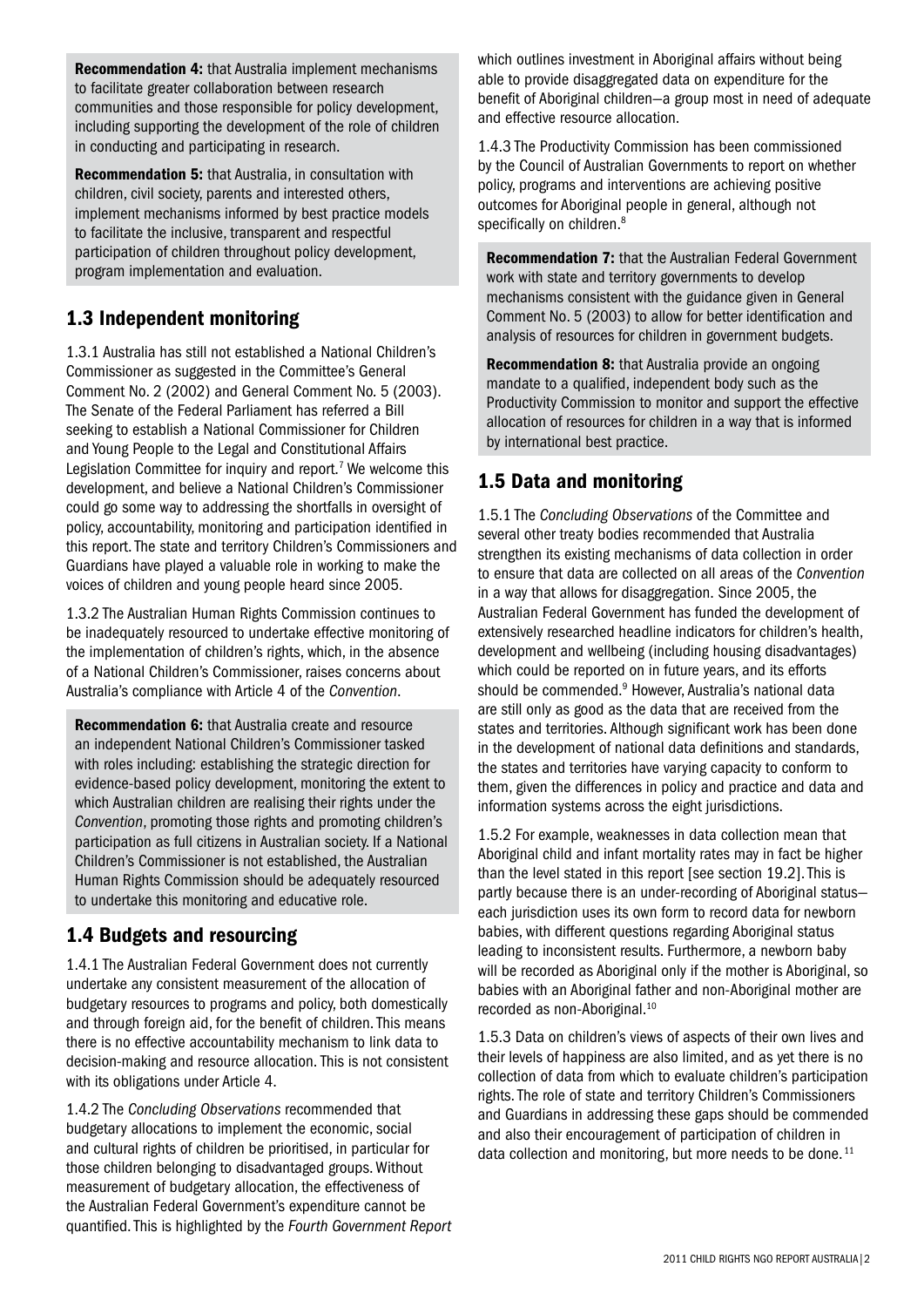Recommendation 9: that Australia continue its current efforts to address the deficiencies in data collection relating to the fulfilment of children's rights under the *Convention* in accordance with the recommendations of the Committee and other human rights treaty review bodies.

## 1.6 Development assistance

#### *"I feel that we need to further promote the right to childhood, as children should be able to enjoy childhood wherever they are"*

16-year-old male, Perth, Western Australia

1.6.1 The Australian Federal Government has not yet applied the *Convention* as a framework to any of its Overseas Development Assistance programs that affect children. In several key areas there is a strong acknowledgement of children—such as education, disability, water and sanitation—but overall, children are identified as (passive) beneficiaries and seldom as active participants. They are rarely considered sufficiently within less direct areas of the Overseas Development Assistance programs, such as infrastructure or governance. Even in areas where there is a focus on children, it does not tend to influence all practices, but rather is treated as an independent program.

Recommendation 10: that Australia apply a child rightsbased approach to Australian aid programs in cooperation with civil society.

## 1.7 Reservation

1.7.1 The *Concluding Observations* and the 2011 Universal Periodic Review draft report recommended that the Australian Federal Government withdraw its reservation to Article 37(c). However, the reservation remains in place.

Recommendation 11: that Australia withdraw its reservation to Article 37(c) of the *Convention* as previously recommended by the Committee in 2005.

## 2 Making the principles and provisions of the Convention widely known and the report widely available (Articles 42 and 44)

*"Everyday people want to contribute to helping with child rights, but do not know how"* 15-year-old girl, Perth, Western Australia

2.1 Despite limited resources, the Australian Human Rights Commission and human rights advocates have developed some awareness of the *Convention*. 12 However, consistent with its obligations under Article 42, there needs to be a greater commitment by the Australian Federal Government to raising awareness of, and educating Australians about, the *Convention*  and the protections it provides. The National Human Rights Consultation Report made it clear that there is currently a lack of understanding amongst the Australian community about the content and role of human rights, and that there is strong community support for increased human rights education as a way of better protecting human rights in Australia.<sup>13</sup>

Recommendation 12: that Australia, informed by the views expressed in the National Human Rights Consultation and its obligations under Article 42, include public education on child rights as a core objective of its proposed National Human Rights Action Plan, with an appropriate allocation of resources and policy priority.14

## Theme II

# Definition of the Child

## 3 Definition of the child (Article 1)

3.1 Queensland remains the only state or territory in which 17-year-olds are treated as adults in the criminal justice system.15 This was raised in the *Concluding Observations*. Nothing has been done to rectify this situation.

Recommendation 13: that the Queensland Government immediately pass a regulation to include 17-year-olds in the juvenile justice system.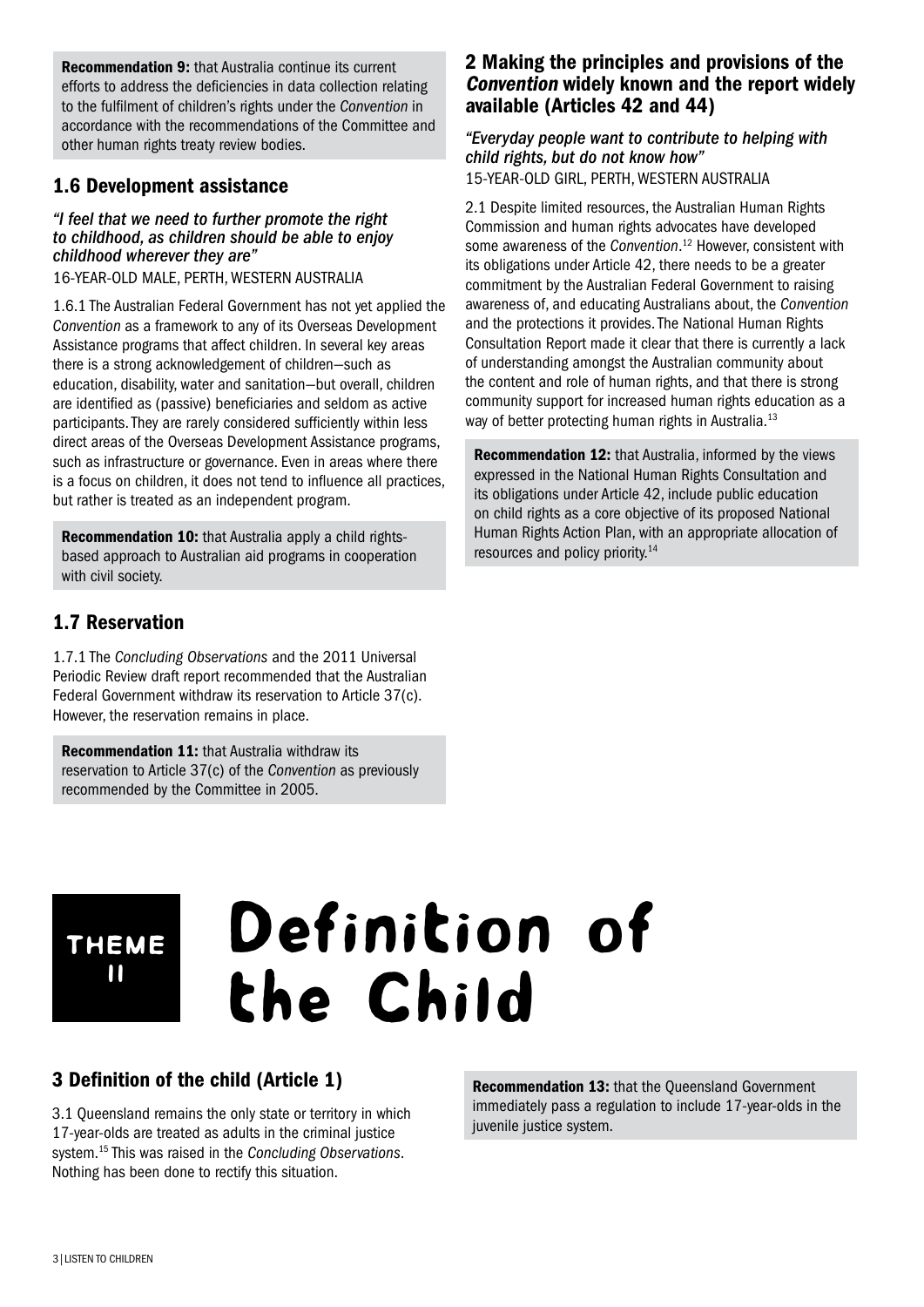

## 4 Principle of non-discrimination (Article 2)

4.1 Some groups of Australian children do not enjoy the same realisation of their rights under the *Convention* as their peers, suffering direct, indirect or systemic discrimination. This raises serious concerns regarding Australia's obligations under Article 2 of the *Convention*.

4.2 The legislative response currently provides a range of legislative protections against discrimination on the grounds of race, sex, age and disability. A stark omission in this protection is the lack of federal legislative protection against discrimination on the basis of sexual orientation or gender identity.

## 4.1 Discrimination against Aboriginal children across all areas

#### *"Saying 'Sorry' is only a word! Actions speak louder than words"*

15-year-old Aboriginal girl, La Perouse, New South Wales

#### (a) Aboriginal disadvantage and the experience of racism

4.1.1 Aboriginal children in Australia experience:

- lower levels of overall health and wellbeing than non-Aboriginal children (see section 19.2):<sup>16</sup>
- high levels of contact with the child protection system, including out-of-home placements at a rate that is almost 10 times greater than that for non-Aboriginal children (see section  $16$ ):<sup>17</sup>
- overrepresentation in the juvenile justice system, including the likelihood of detention at a rate 24 times higher than their non-Aboriginal counterparts (see section 25.5);18 and
- a considerable gap between Aboriginal and non-Aboriginal developmental outcomes, education and employment levels.<sup>19</sup>

4.1.2 This high level of disadvantage illustrates that Aboriginal children, families and communities are exposed to persistent, systemic and structural discrimination in Australia.<sup>20</sup>

#### *"Aboriginal Australians are still getting a raw deal"* 16-year-old Aboriginal female, Brisbane, Queensland

4.1.3 Aboriginal children are acutely affected by the issues raised in this report. These experiences are compounded by:

- $\cdot$  multiple disadvantage,<sup>21</sup> including limited access to services, experiences of racism and intergenerational trauma;<sup>22</sup>
- a population characterised by high growth and a younger age structure:<sup>23</sup>
- many barriers preventing Aboriginal families and children engaging with support services;<sup>24</sup> and

• a lack of adequate support for self-governance by Aboriginal peoples and community-driven initiatives.25

4.1.4 Participants in the national consultation consistently noted the failure of government to consistently use effective and appropriate service delivery and engagement models for working with Aboriginal children and their families. Participants identified two crucial components of effective service delivery and engagement, including:

- Aboriginal self-determination, realised in part through consultation and participation in the design, development and delivery of services; and
- respect for the unique collective and individual cultural rights of Aboriginal children, through the provision of culturally appropriate programs and services.

#### *"Reconciliation can work towards closing the gap between Aboriginal people and other Australians"* 16-year-old Aboriginal Dharawal boy, La Perouse, New South Wales

4.1.5 We welcome the Australian Federal Government's shift to a policy directive of reconciliation and a framework that requires collaborative partnerships with Aboriginal communities.<sup>26</sup> Its policy and funding commitments under the national *Closing the Gap* strategy are commendable for including reactive, proactive and measurable responses to Aboriginal disadvantage across key areas of early childhood, schooling, health, economic participation, housing, safe communities and governance and leadership.<sup>27</sup>

4.1.6 Despite these initiatives, the policy and practice shortcomings of the continuing *Northern Territory Emergency Response* (*Northern Territory Intervention*) (discussed below) indicate an ongoing failure of the Australian Federal Government to:

- adequately consult with Aboriginal peoples;
- consistently transfer decision-making responsibility for the design, development and delivery of services for Aboriginal children and families to Aboriginal communities; and
- consistently promote and recognise the enjoyment of cultural rights as integral to the enjoyment of all rights under the *Convention*.

4.1.7 This policy approach fails to engage with the many examples of resilience, strength and vision of Aboriginal children, families, communities and organisations.

#### (b) Implementation of the *Northern Territory Intervention* and suspension of the *Racial Discrimination Act*

*"The legislation under which we now live does not comply with international law. It is discriminatory. We are no longer equal to other Australians. We are no longer equal to you."* Northern Territory Elders Statement, 7 February 2011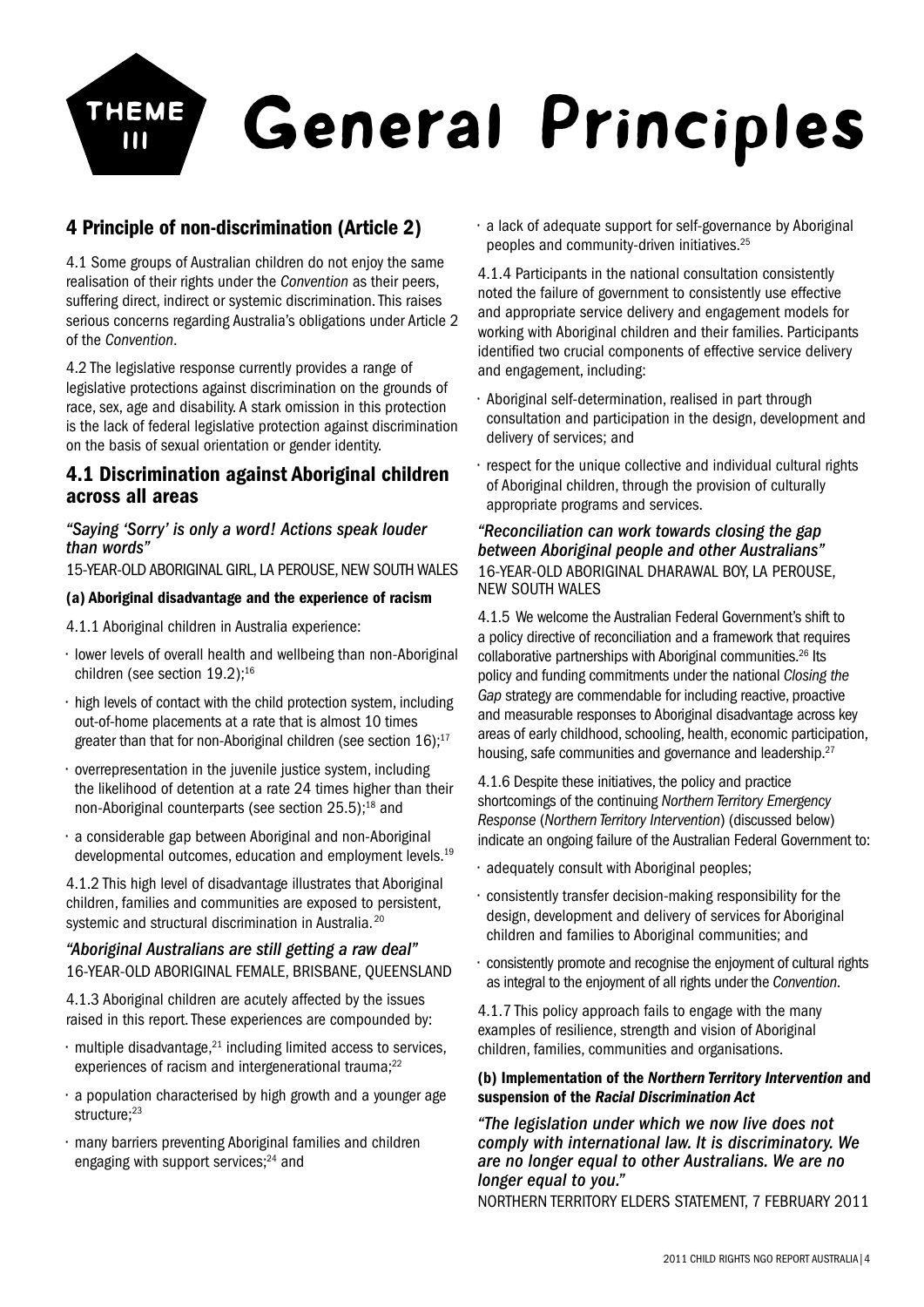5|LISTEN TO CHILDREN

4.1.8 In June 2007, the Northern Territory Government released the *Little Children are Sacred Report*, 28 which catalogued extensive child abuse, neglect, and personal and community destruction in the Northern Territory and made 97 recommendations to protect children and aid community development. The Australian Federal Government used this report as the purported basis of a package of measures to respond to the 'emergency' depicted in the report. Those measures included, but were not limited to, 'widespread alcohol restrictions, pornography bans, compulsory health checks for children, compulsory quarantining of welfare payments, government acquisition of townships and housing reforms.'29 The legislative measures implemented under the *Northern Territory Intervention* target Aboriginal peoples in designated communities in the Northern Territory.30

4.1.9 In imposing an income management scheme on all social security recipients in all communities falling under the *Northern Territory Intervention*, the implementing legislation simultaneously declared that the relevant provisions of the Act were 'special measures' for the purposes of the *Racial Discrimination Act 1975* (Cth) (RDA) and exempted those provisions from the operation of the RDA.31 The RDA was reinstated following a review of the *Northern Territory Intervention* in 2008 but the measures targeting Aboriginal peoples remain, justified as 'special measures' by the Federal Government.<sup>32</sup> This 'special measures' justification is weak, given that the policy fails to meet the principles of proportionality, reasonableness and attention to human dignity, fails to build the capacity of care-givers and lacks an evidence base to demonstrate its effectiveness to improve outcomes for children.<sup>33</sup> The Committee on the Elimination of Racial Discrimination has expressed concern over '*the continuing difficulties in using the Act to challenge and provide remedies for racially discriminatory [Northern Territory Emergency Response] measures'.*<sup>34</sup> Those measures can impact directly on children, with one media report noting that at some schools Aboriginal children were having to line up separately from non-Aboriginal children to redeem compulsory breakfast vouchers.35 Concern has been expressed over the long-term psychological and mental health impacts of such measures on Aboriginal children.<sup>36</sup>

#### 4.1.10 The *Northern Territory Intervention* was an

acknowledgement by the Australian Federal Government of the necessity of a response to the widespread child neglect and abuse in Aboriginal communities. However, the measures adopted in the *Northern Territory Intervention* bear little resemblance to the recommendations that were made in the *Little Children are Sacred Report* and were introduced without consultation with Aboriginal peoples, let alone consultation with children.37 Notwithstanding reference to the *Convention* in the justification for the *Northern Territory Intervention*, the policy framework and implementation fall short of the principles and standards of a child rights approach.

#### *"If the NT Intervention is something that is going to stay in place, we need feedback and consultation. This is affecting our youth in communities who do not understand the policies"*

16-year-old Aboriginal boy, Darwin, Northern Territory

#### (c) Racism

#### *"I have experienced being judged because I am Aboriginal"*

17-year-old Aboriginal girl from Bundjalung country, Marrickville, New South Wales

4.1.11 Our consultations revealed that racism remains a serious concern for Aboriginal children and affects them in many areas of their lives—on public transport, in shopping centres and in other public spaces. This issue is dealt with further at section 11.1.

## 4.2 Discrimination in migrant and ethnic communities

#### *"I have spent 12 years in refugee camps in Tanzania and Uganda. I have spent four months now in Australia and I would like peace"*

20-year-old male, Shepparton, Victoria

4.2.1 Racism and discrimination are an ever-present reality for children and young people from newly arrived, refugee or migrant backgrounds. A national study conducted by the Foundation for Young Australians found that over 70 per cent of research participants, from non-Anglo-Australian backgrounds, reported being subjected to some form of racism. That racism may be experienced at school (racist bullying and exclusion, and conflict between groups of young people), in accessing services—for example seeking housing through the private housing sector/real estate agents or employment-or from police.<sup>38</sup>

4.2.2 Young people from refugee and migrant backgrounds often feel targeted and 'hassled' by police due to racial, religious, ethnic and cultural stereotypes.<sup>39</sup> In 2008, Australian-Sudanese people in Victoria identified their experience of policing as the biggest issue facing them.40 Another study on the experience of young African Australians in three Victorian regions found that African youth were over-policed, and that this over-policing was based on race.41 Specific issues include 'overuse of stop and search powers, police engaging in excessive questioning and, in some cases, extra-legal police violence'.<sup>42</sup> Furthermore, there are currently inadequate police complaints mechanisms in place through which these groups feel that they can report overpolicing. This means that such incidents are often not reported or not adequately investigated if reported.<sup>43</sup>

Recommendation 14: that Australia increase funding and availability of programs in schools and local communities that promote positive images of culturally diverse young people and combat racism and discrimination. This should be developed in consultation with children and young people, parents and leaders within the education sector.

Recommendation 15: that Australia implement the 'Foundation for Young Australians'44 report recommendations, including the provision of targeted classroom resources and teaching tools, including curriculum materials that address racism and discrimination.

Recommendation 16: that all Australian governments invest in compulsory cultural competency training for police in their jurisdiction.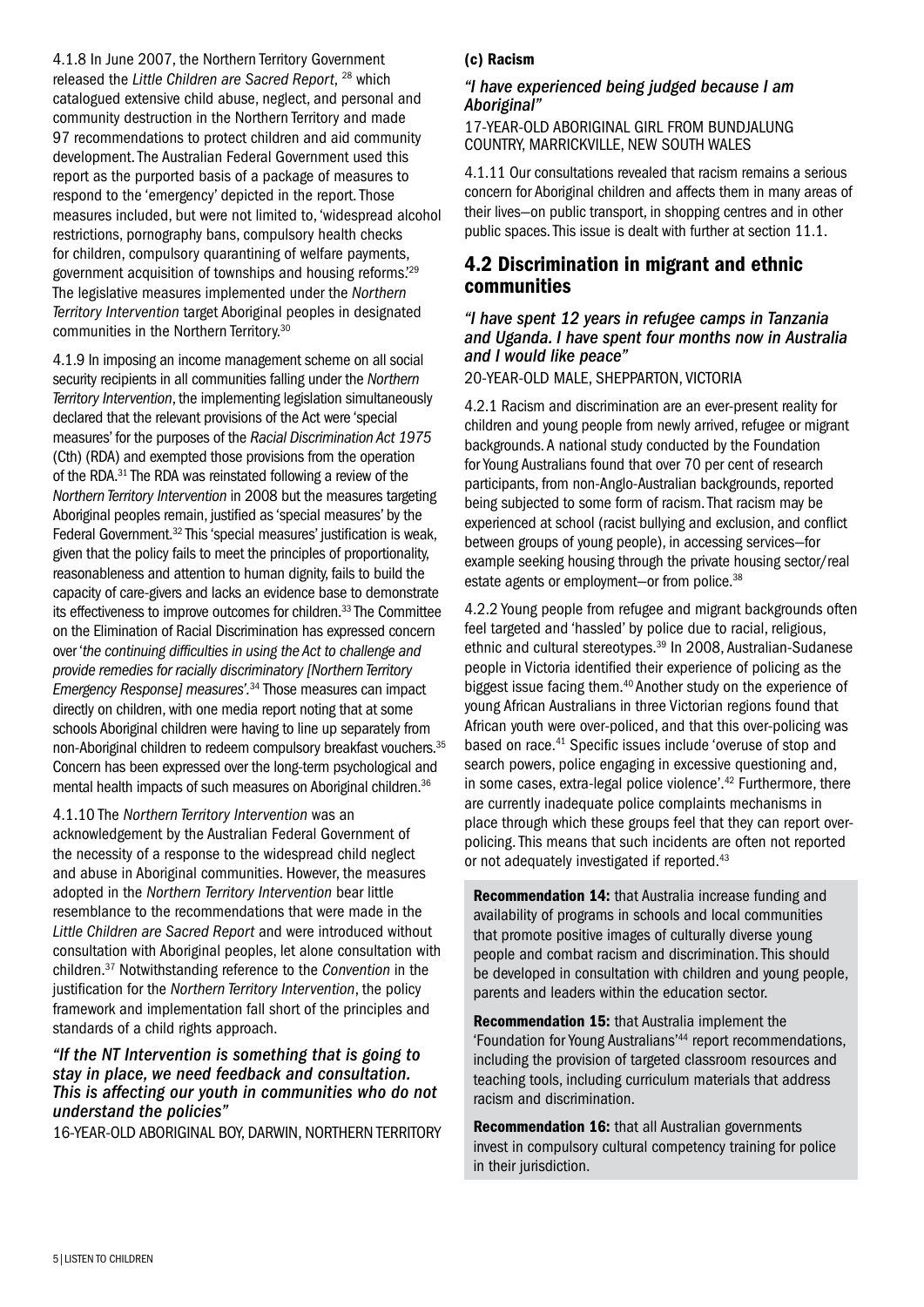## 4.3 Discrimination on the basis of sexuality and gender identity

## *"We think it is unfair that people are discriminated because of their sexual preferences"*

16-year-old students from Hastings, Victoria

4.3.1 Discrimination on the basis of sexuality is still a pertinent issue needing attention by the Australian Federal Government. A national survey on the health and wellbeing of same-sex attracted youths aged between 14 and 21 years found that 38 per cent reported unfair treatment due to their sexual orientation.45 The Australian Human Rights Commission has reported significantly higher levels of abuse and resulting experiences of self-harm and suicidal ideation amongst samesex attracted young people.<sup>46</sup> This denies opportunities and equality, and the experience of discrimination results in poorer health and wellbeing than their heterosexual counterparts.<sup>47</sup>

4.3.2 In Queensland, the age of consent for penetrative sex other than anal intercourse is 16 years, while the age of consent for anal intercourse is 18 years.<sup>48</sup> This discrepancy amounts to indirect discrimination against male homosexual young people between the ages of 16 to 18 years, and contributes to an ongoing stigma associated with gay young people.

Recommendation 17: that Australia legislate to protect against discrimination on the grounds of sexuality and gender identity.

## 5 Principle of best interests of the child (Article 3)

*"We need to be treated like intelligent human beings"* 16-year-old Aboriginal girl, La Perouse, New South Wales

5.1 The 'best interests' principle is enshrined in legislation relating to decision-making about children, including family law, alternative care, adoption, child employment, surrogacy and assisted reproductive technologies. However, the *Concluding Observations* recognised that fulfilment of this right goes far beyond enshrining the principles in legislation.<sup>49</sup> Accordingly, implementation of the best interests principle must be considered in light of the issues raised in this report.

## 5.1 Alternative care

5.1.1 All state and territory child protection legislation provides that the child's best interests are to be a paramount consideration.50 Children's outcomes outlined through this report indicate that legislative protection alone has not been adequate in ensuring the fulfilment of this right. See sections 14–16 for more information on outcomes for children in state care processes.

## 5.2 Asylum seekers

5.2.1 Although policy provides some protection, there is no legislative requirement for decision-makers to consider the best interests of children who are refugees or in immigration detention.51 See section 24 for more information on children in immigration detention.

## 5.3 Family law

5.3.1 The *Family Law Act 1975* (Cth) requires that in making decisions about a child, the child's best interests are the paramount consideration.52 The Australian Federal Government's Exposure Draft of the Family Law Amendment (Family Violence) Bill 2010 is commendable, particularly for the proposed amendment to require the Court to give more weight to the protection of the child from harm over other considerations. <sup>53</sup> Item 13 of the Family Violence Bill would also place a new object in Part VII of the *Family Law Act* confirming that the Act gives effect to the *Convention*. 'The effect is that decision-makers including family courts must take account of the Convention on the Rights of the Child when dealing with matters in relation to children under Part VII of the Act.' 54

5.3.2 As over 90 per cent of matters involving children are decided without resort to the courts, the role of alternative dispute resolution practitioners and family support services is increasingly important. The Australian Federal Government's support of these services is a positive step and we encourage further development of child-centred best practice.<sup>55</sup>

Recommendation 18: that the best interests principle be included in Australia's immigration laws and implemented in policy and practice.

Recommendation 19: that Australia provide appropriate and adequate training to government officials to ensure that policies and practices relating to children are consistent with current legislative protections of the best interests principle.

## 6 Right to life, survival and development (Article 6)

*"I have never felt like I meant much"* 17-year-old boy living in <sup>a</sup> homeless shelter, Port Pirie, South Australia

6.1 The right to life, survival and development is still not fully realised for some children in Australia. This is illustrated by:

- high rates of youth suicide across the population, and even higher rates amongst Aboriginal children and young people;
- an escalating need for youth mental health services, which is not being met;
- the infant mortality rates for Aboriginal children is three times that for non-Aboriginal children:<sup>56</sup>
- the poor access to health services experienced by Aboriginal children, children in out-of-home care and children in rural and remote areas;
- inadequate standards of living for many Aboriginal children, children transitioning from out-of-home care and children in rural and remote areas; and
- the fact that almost half of all homeless people in Australia are under the age of 18.<sup>57</sup>

These issues are covered in detail in other parts of this report.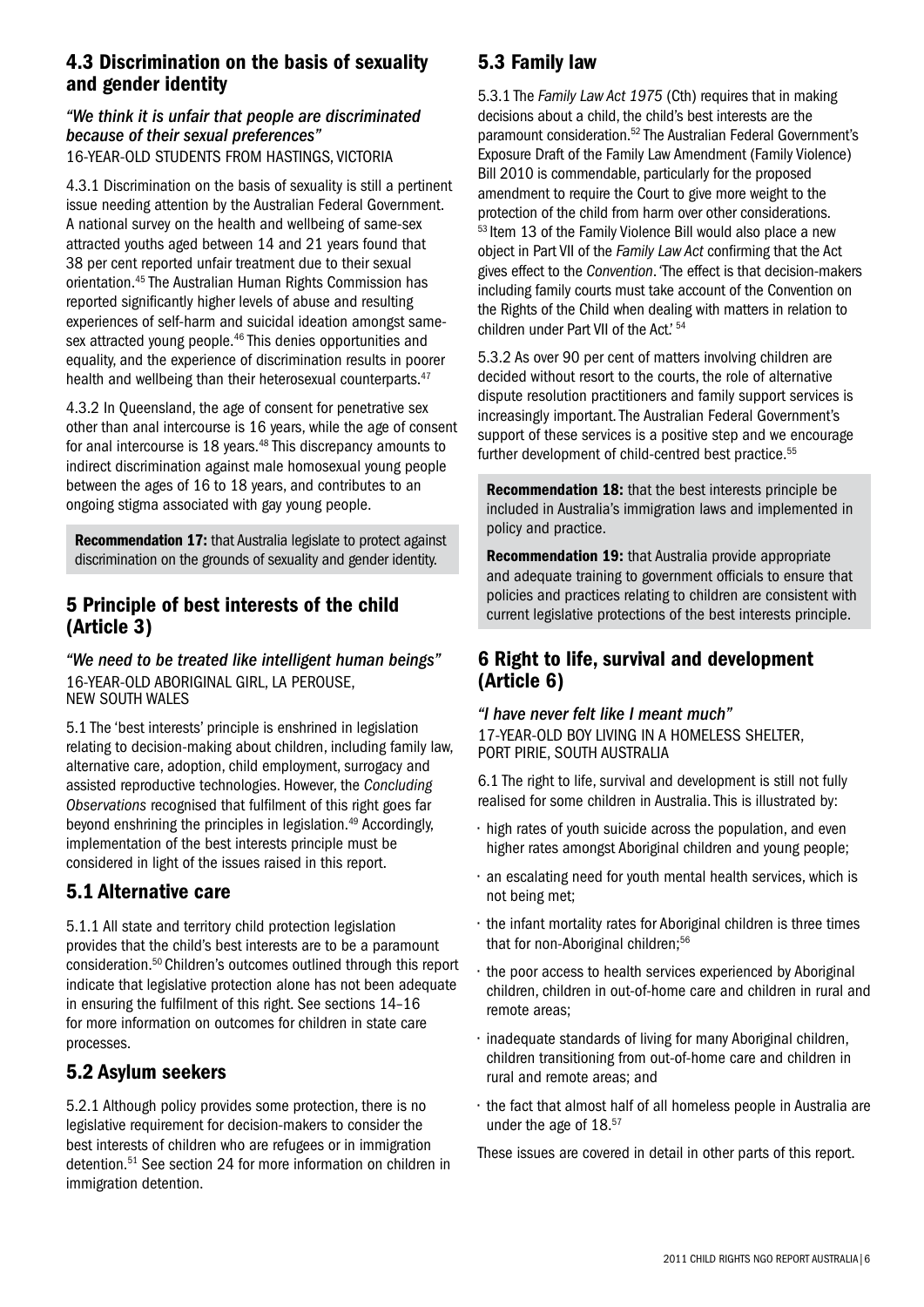## 7 Respect for the views of the child (Article 12)

#### *"Young people will inherit the consequences of today's decisions and I think that gives them the right to be heard"*

#### 17-year-old male, Tasmania

7.1 Our consultations revealed that children want to be listened to in matters that affect them. While the Australian Federal Government has made some attempts to promote the participation of children in both individual and group settings, it continues to fail to meet the standard outlined in General Comment No. 12 (2009) and its obligations under Article 12 because it has not committed to developing appropriate systems, informed by a child rights approach.

## 7.1 Supporting groups of children to be heard

7.1.1 The *Concluding Observations* expressed concern about the limitations of the National Youth Roundtable. In March 2008 the Australian Federal Government replaced the Roundtable with the Australian Youth Forum (AYF), appointed a Minister for Youth and created the Office for Youth.<sup>58</sup> It has also refunded a national peak body for young people and the youth sector following a 10 year hiatus. While these developments are welcome, both the AYF and the peak body are more targeted to mature adolescents and young adults rather than children. There continues to be no specific forum for the consideration of children's views as recommended by the Committee.

7.1.2 We acknowledge the Australian Federal Government's engagement with children and young people in some recent initiatives. These include, the Australian House of Representatives report, *Violence and Young Australians*, the online surveys of children conducted by the Joint Select Committee on Cybersafety and the commitment to consultation under the *National Framework for Protecting Australia's Children (2009–2020)*. However, this engagement has so far been the exception rather than the rule and the challenge will be to ensure that this engagement is meaningful, effective and systematic.<sup>59</sup> Unfortunately, in the majority of cases, the design and delivery of policy initiatives have been achieved by adults without first inquiring into and understanding children's experiences.

#### (a) Education

#### *"We call on the Government to increase global education curriculum in younger year levels"* members of a Student Council in Katherine, Northern Territory

7.1.3 Within education, there are presently few avenues for students to have an active voice and a serious role in shared decision-making. Only two states have a representative organisation of students at a state level (New South Wales and Victoria), and while many schools have some form of student council it is widely recognised that these bodies are curtailed severely by the issues that are considered and the extent to which students are enabled and encouraged to be involved. We acknowledge the formulation of policies by state education departments encouraging greater participation by students—in particular by the Victorian Department of Education and Early Childhood Development—but we urge governments to ensure that these policies are resourced and able to be translated into practice.<sup>60</sup>

#### (b) Aboriginal children and children from disadvantaged backgrounds

7.1.4 The participation of children from disadvantaged backgrounds and communities must be promoted to a central status within government, both in law reform and the design and delivery of services. The involvement of children in out-of-home care in recent policy development is commendable.<sup>61</sup> Aboriginal children, however, are suffering some of the most serious violations of their rights under the *Convention*, and it is imperative that their voices are heard. The experience of the *Northern Territory Intervention* and the *Closing the Gap* strategy shows us that not only are Aboriginal children not being consulted, but all too often their communities are also not involved in decisions that directly affect them (see sections 4.1 and 28).

#### (c) Children with disabilities

7.1.5 There is no national, comprehensive approach in seeking the views of children and young people with disabilities or ensuring that they are able to access beneficial information. The prevailing perception that children and young people with disabilities are 'dealt with' in the disability or health related sectors, as well as the information, communication, attitudinal and environmental barriers that exist in Australia, prevent children and young people with disabilities from having the opportunities to express their views on an equal basis with others.

Recommendation 20: that Australia develop comprehensive strategies to ensure that children and young people with disabilities can fully and equitably participate in consultations, decision-making processes and policy developments that affect their lives.

Case Study: Legislation in Victoria has been enacted which enshrines the right of a child to participate in decisionmaking processes of the Department of Human Services.<sup>62</sup> Despite this, young people in Victoria surveyed as part of the *Emerging Change* report (2008) said that they felt they only sometimes had a chance to have a say or be engaged in things that happen in the local community, and hardly ever at the state government level.<sup>63</sup>

Best practice 1: The Children's Voices Playground Enhancement Project in Victoria enabled children to work in partnership with their local council, schools and services to engage children in decisions that affect their lives. The project involved school children (between the ages of 8–12 years) presenting their ideas to adult groups and voting on the possible options for the enhancement of a local park, with the final decision resting with the children.

Best practice 2: NSW Health formulated the NSW Youth Health Policy for health service providers following consultation with a diverse range of children and young people aged 13-24.<sup>64</sup> The policy encourages the participation and empowerment of young people to make informed decisions about their health and includes training for health service providers in working with young people.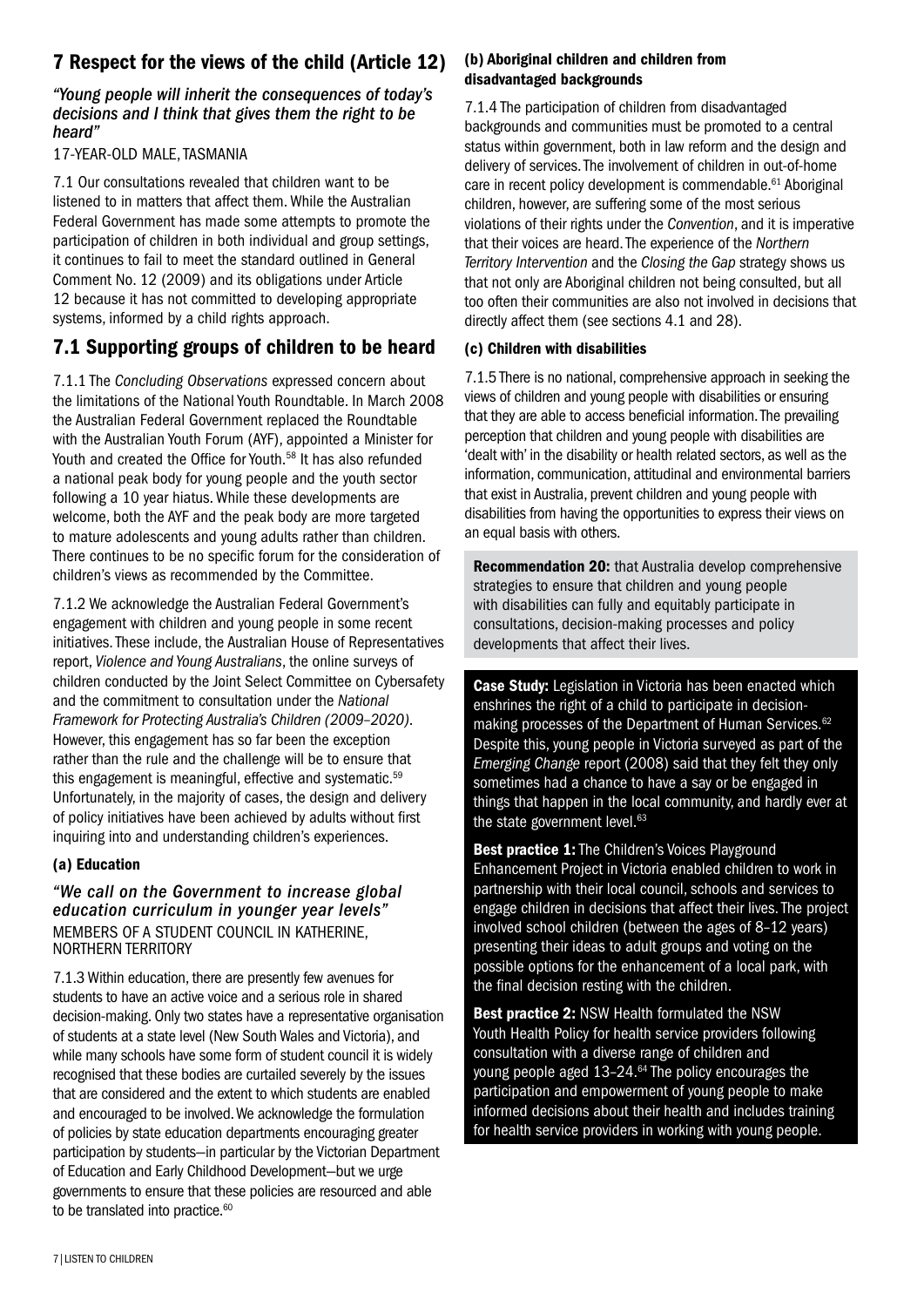Recommendation 21: that Australia commit to working with children, civil society, organisations that represent children, state and territory governments, parents and research bodies to create appropriate institutions and mechanisms to enable the inclusive, transparent and respectful participation of children in the development of laws and policies that affect them.

Recommendation 22: that Australia better resource child advocacy bodies to listen to the views of children and ensure that those views are heard by policy makers at all levels of government and at all stages of the development and implementation of law and policy.

## 7.2 Supporting individual children to be heard

#### (a) Alternative care

7.2.1 Care and protection legislation in each state and territory enshrines the principle that children should have the opportunity to participate in decisions made about them, the right to adequate information and assistance to express their views, and the power for a court to make an order that a child have separate legal representation.<sup>65</sup> There has not been any evaluation, however, of the extent to which children do actually participate as provided for under these provisions.

#### (b) Youth justice

7.2.2 Legislation relating to criminal proceedings involving children and young people imposes, at a minimum, a duty of the court to explain the proceedings and the right to legal representation.66,67 In some states, legislation also includes the right of the child to participate in the decision-making process.<sup>68</sup>

7.2.3 This legislation must be complemented by adequate funding and training of participants in the justice system, including children's lawyers, to ensure such rights are realised. Children in the youth justice system have intelligent views for improving support mechanisms, but the stigmatisation of these institutions often leaves them voiceless. Particular focus needs to be given to children with disabilities and to children from an Aboriginal or migrant background.

**Best Practice:** The Queensland Commission for Children and Young People and Child Guardian recently published the *Views of Young People in Detention Centres Survey*, which involved an extensive process of consulting children in detention, particularly Aboriginal children.<sup>69</sup> The survey used the responses to make practical recommendations on how the youth justice system, and in particular the juvenile detention system, can be more responsive to the needs of Aboriginal young people, such as through providing better quality training and mentoring.

#### (c) Family law

7.2.4 Family law processes have made considerable efforts to allow children's voices to be heard both in the court process and in cases that are resolved without court intervention. The network of Family Relationship Centres deals with the majority of cases that do not go to court and before they can go to court. Both child-inclusive and child-focused mediation are used to present children's views to their parents in a safe and managed

process, and when used well, this can have positive benefits for both parents and children.<sup>70</sup>

7.2.5 The main way children's voices are heard in court is via the Family Report prepared by a court-appointed family consultant or counsellor who speaks with the child. Children may also be separately represented by an Independent Children's Lawyer, but this does not occur as of right, it is generally limited to more complex cases and appointment is limited by insufficient funding by the government.<sup>71</sup> Independent Children's Lawyers do not act on the instruction of the child and may recommend to the court that a decision or course of action be taken that is contrary to the child's views though their views must be presented to the court. Only in rare cases do children express their views directly to the judge and even more rarely would a child be present in court or give evidence directly to the court. The court has also introduced less adversarial trials to assist in more timely and appropriate resolution of matters involving children.

#### (d) Immigration

7.2.6 The *Migration Act 1958* (Cth) does not currently provide legislative protection of a child's rights under Article 12. Children who arrive with their families are often not interviewed separately by immigration officials. In the event that they are, emphasis needs to be placed on ensuring that the immigration personnel are able to conduct these interviews in a child-friendly manner to ensure adequate and meaningful participation by the children involved.

7.2.7 Legal assistance for both children and their families is also inconsistent. The government provides funding under the Immigration Advice and Application Assistance Scheme for children and families to access representation at the initial stages of applying for a visa (including review by a tribunal).<sup>72</sup> However, the funding does not continue after the visa has been declined by the Department of Immigration and Citizenship or review tribunal. As a result, even where asylum seekers (families and children) may be eligible for judicial review or to seek the intervention of the Minister, there are no arrangements in place for government funded legal representation or assistance. In addition, the isolated location of detention centres makes physical access to proper assistance and legal representation more difficult.

Recommendation 23: that Australia amend the *Migration Act 1958* (Cth) to incorporate its obligations under Article 12 of the *Convention* and that Australia commit to ensuring that where legal administrative processes do legislatively provide for a child's participation, appropriate mechanisms are in place and utilised to facilitate that participation in practice, consistent with Article 12 and General Comment No. 12 (2009).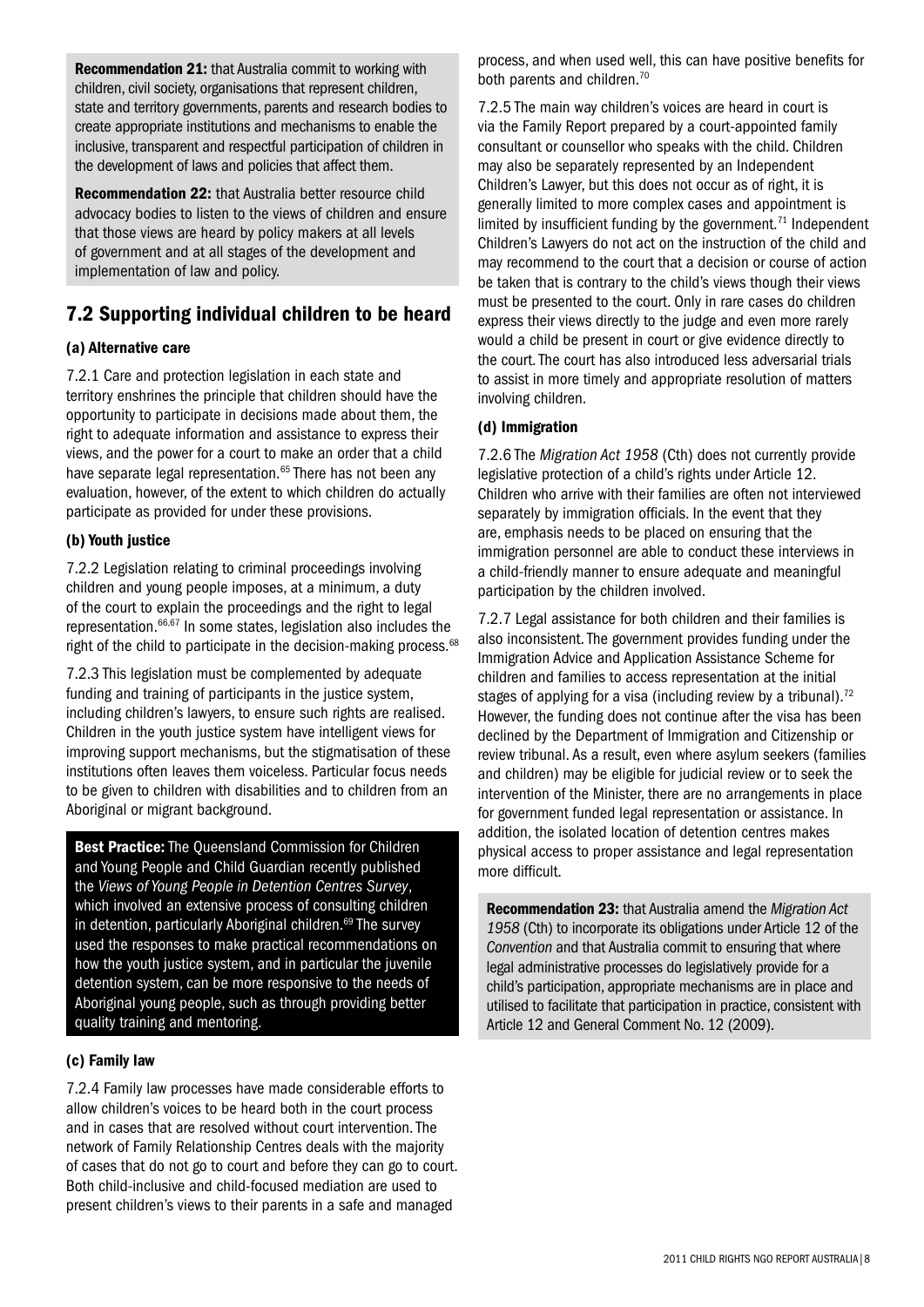## Civil Rights and Freedoms Theme Iv

## 8 Preservation of identity (Articles 7 and 8)

## 8.1 Recognition of Aboriginal identity

8.1.1 The *Concluding Observations* encouraged the implementation of the recommendations of the *Bringing Them Home Report* including recognition of the rights of Aboriginal children to their identity, name, culture, language and family relationships.<sup>73</sup>

8.1.2 On 13 February 2008, the Prime Minister delivered a National Apology to the Stolen Generation—those Aboriginal people who as children had been removed from their families, their communities and their lands as a result of government policy.74 However, no compensation scheme has been established and the broader recommendations of the *Bringing Them Home Report* have not been implemented.

Recommendation 24: that Australia review its progress and commit to full implementation of the recommendations of the *Bringing Them Home Report*, including as recommended by the United Nations Human Rights Committee and the UN Special Rapporteur on the Situation of Human Rights and Fundamental Freedoms of Indigenous People.

## 8.2 Birth registration process in Aboriginal communities

8.2.1 Significant barriers exist to the registration of the birth of many Aboriginal children, raising concerns under Article 7. A birth certificate is not automatically issued to a person registering a birth. At the time of registration, a separate application form must be completed and the prescribed fee paid.75 Registry forms and requirements are complex, and literacy problems or a lack of confidence can make it difficult for some Aboriginal peoples to navigate the bureaucracy.<sup>76</sup>

8.2.2 The lack of a birth certificate makes it difficult to prove identity and therefore to obtain a tax file number, register to vote, and complete other important tasks.<sup>77</sup> The number of Aboriginal children not registered at birth is high, especially in rural and regional Australia.<sup>78</sup>

8.2.3 In 2005, 13 per cent of children born in Australia from Aboriginal mothers were not registered. In 2009, 2.5 per cent of births went unregistered in Victoria, and it is believed that most of these unregistered children are Aboriginal.<sup>79</sup>

Recommendation 25: that Australia, consistent with General Comment No. 7 (2005), review the birth registration process to ensure that all children born in Australia are registered at birth and that no child is disadvantaged by procedural barriers to registration.

## 8.3 Obtaining a passport

8.3.1 Children of parents who have separated, Aboriginal children, and children in care often experience difficulty in obtaining a passport, due to the difficulties in gaining access to a birth certificate, the requirement for written consent of all persons with parental responsibility and additional requirements of proof of the identity of the child's parent(s). $80$ 

8.3.2 The *Australian Passports Act 2005* (Cth) permits a passport to be issued to a child if an Australian court order allows the child to travel internationally, as well as in specified other circumstances in which full consent has not been obtained.81

Recommendation 26: that Australia review the process for obtaining a passport by a child to enable simpler proof of identity and to overcome barriers of access caused by parenting arrangements or cultural settings.

## 8.4 Children born in immigration detention

8.4.1 Children born in Australian immigration detention do not have a right to a visa for permanent residence in Australia or Australian citizenship unless they satisfy prescribed criteria.<sup>82</sup> The Australian Human Rights Commission has argued<sup>83</sup> that the criteria are inconsistent with international law.<sup>84</sup> This includes circumstances where a child may be entitled to be registered in another jurisdiction, but the parents are unable or unwilling to register their child's birth in that alternate jurisdiction.<sup>85</sup>

8.4.2 The Minister for Immigration and Citizenship also retains discretion to revoke a child's citizenship where a parent renounces or loses citizenship—against the recommendations of the Australian Human Rights Commission and the Senate Legal and Constitutional Affairs References Committee and despite Article 8 of the *Convention*. 86

Recommendation 27: that Australia again review its implementation of the Committee's 1997 Concluding Observations that 'no child be deprived of citizenship on any ground regardless of the status of his/her parents'.

## 8.5 Children with same-sex parents

8.5.1 Not all Australian states recognise or allow the registration of both same-sex parents on a child's birth certificate. $87$  usually as a result of legislation surrounding assisted reproduction or adoption. This has been criticised as a failure to recognise the best interests of children living in families with same-sex parents. The consequences extend to financial and work-related benefits for the family.<sup>88</sup>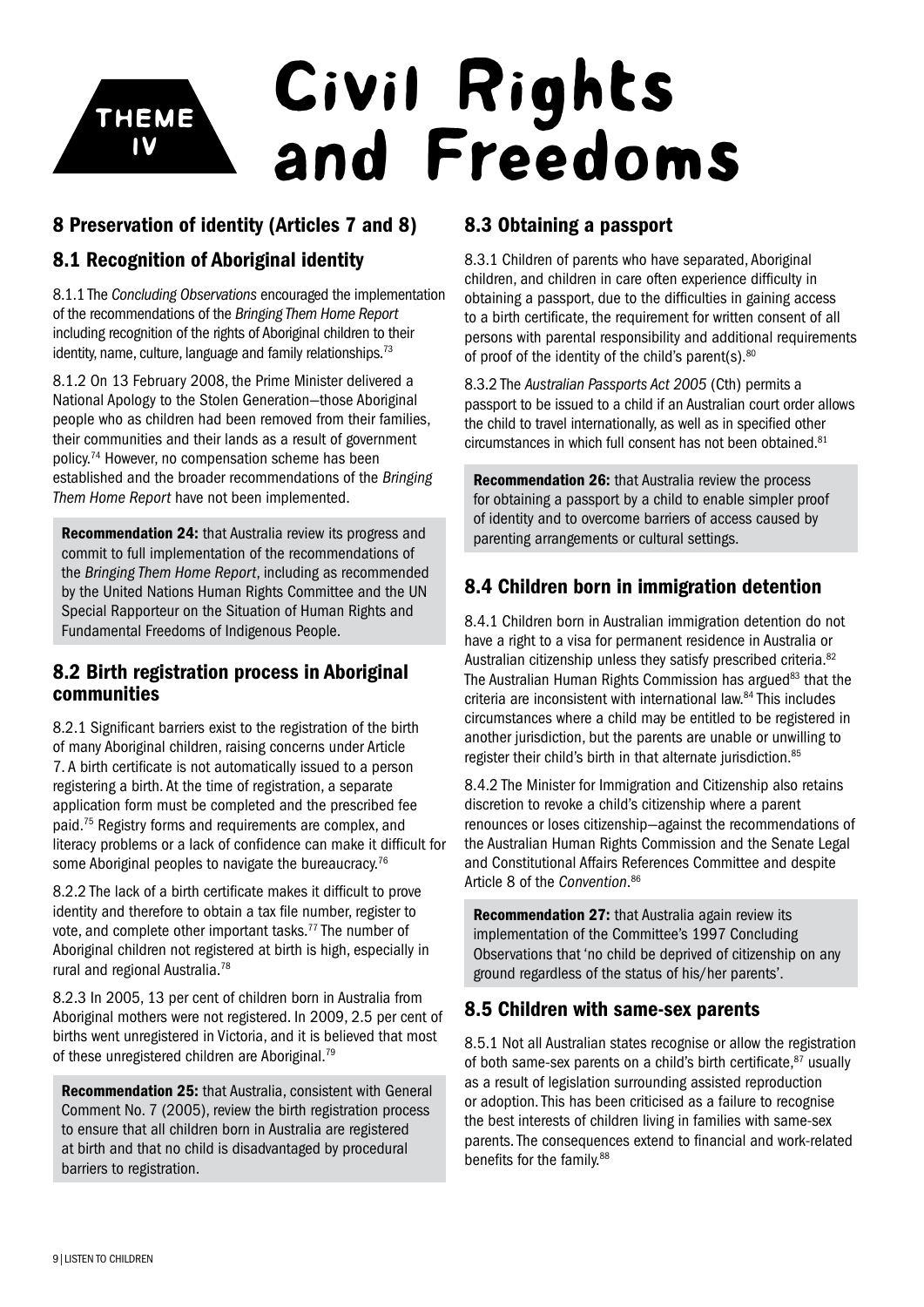Recommendation 28: that the Australian Federal Government take steps to ensure that all states and territories provide for the registration of same-sex parents on a child's birth certificate.

## 8.6 Children born of donor gametes

8.6.1 The right of a child born of donor gametes to know their biological parents is not consistently protected in Australia. The Senate Legal and Constitutional Affairs References Committee has recommended uniform legislation to protect this right and establish a national register. $89$  However, the recommendations have not been implemented. The Committee's Report summarises research that these children often suffer psychological distress and includes the reflections of children conceived of donor gametes.

Recommendation 29: that Australia adopt measures to ensure effective protection of the rights of children born of donor gametes and adopt the recommendation of the Senate Legal and Constitutional Affairs Reference Committee for uniform legislation and the establishment of a national register.

## 9 Freedom of expression (Article 13)

9.1 Graffiti behaviour is criminalised in all Australian states and territories (including the possession of implements that could be used to create graffiti as well as the creation of graffiti on property).<sup>90</sup> The overt regulation (by politicians,  $91$ legislators<sup>92</sup> and police<sup>93</sup>) creates an adversarial climate which can discourage expression for young people, including by the association with criminality. Resulting fines can be excessive especially given a child's limited capacity to pay.<sup>94</sup> Youth advocates call for a more nuanced approach with greater emphasis on restorative justice principles.<sup>95</sup>

Recommendation 30: that Australia develop national standards that ensure the application of graffiti laws to children accord with the principles of the *Convention* and principles of restorative justice and diversion.

## 10 Access to appropriate information (Article 17)

## 10.1 Proposed internet filter

10.1.1 The internet is a key medium through which children can realise their right to appropriate information. Almost all children have some access to the internet and use the internet for social networking, research, or interpersonal communication.<sup>96</sup> The benefits children gain from access to the internet include access to activities such as peer to peer social networking and the opportunity to find out about and discuss sensitive topics.97 These experiences can promote positive mental health outcomes for children and young people.<sup>98</sup>

10.1.2 The Australian Federal Government is considering introducing a policy of mandatory ISP-level internet filtering. We acknowledge that there are real dangers for children online. However, the proposed filter will be easily circumvented and will miss the majority of concerning content—that which comes through email or file-sharing networks, not through web traffic.<sup>99</sup> Empowering children to use the internet safely and developing children's ability to protect themselves online is the only sustainable and long term means to avoid and reduce cyber bullying and promote the safety of children online.<sup>100</sup>

10.1.3 Training in internet safety and privacy-preservation should be introduced to children at the earliest opportunity at a kindergarten level, based on studies showing that many children are already using the internet regularly by the time they are first given access in a formal learning environment (usually Years 2 or 3).101 This will not only facilitate children's right to information but will complement the realisation of other child rights.

10.1.4 The Australian Federal Government has established an Office of the Australian Information Commissioner, which is producing internet resources for teaching children how to protect their privacy online, and how to make informed decisions about sharing personal information.102 Further discussion of protection is at Section 12.

Recommendation 31: that Australia maintain effective systems which balance the regulation of content that can be accessed by children with the need to empower children to use media (including the internet) for communication and access to information.

## 11 Freedom of association and peaceful assembly (Article 15)

## 11.1 Public space and police powers

*"Every time I go shopping I feel I get stalked and always watched by the authorities"* 16-year-old Aboriginal girl, La Perouse, New South Wales

11.1.1 Concerns persist with the unnecessary interference in the right to freedom of association and peaceful assembly in Australia. The *Concluding Observations* recommended that the Australian Federal Government address the gathering of young people in public spaces without necessarily resorting to policing and/or criminalisation and review relevant legislation. Instead the *Fourth Government Report* asserts that policies (such as the Northbridge Strategy—see section 11.2 below) are protective in nature. Further legislation has been enacted which has extended police powers.103

11.1.2 Despite recommendations by the Australian Law Reform Commission (ALRC) and the (then) Human Rights and Equal Opportunity Commission in 1997, there are no national standards for juvenile justice, including police powers, training and accountability.104 Each state and territory has its own legislation—with various deviations from child rights principles. In Victoria, recent laws permit police to search anyone 16 years or over in a designated area.105 Police continue to use 'move on' powers inappropriately<sup>106</sup> and in some cases in a discriminatory manner (see section 4).<sup>107</sup> These powers may increase the risk of criminalisation for young people who question or resist being 'moved on', and this is a particular concern for young people from refugee backgrounds who are often fearful and mistrustful of police due to their experiences prior to coming to Australia.108

11.1.3 Public space or public order offences have a particular effect on Aboriginal children not only in the way they may be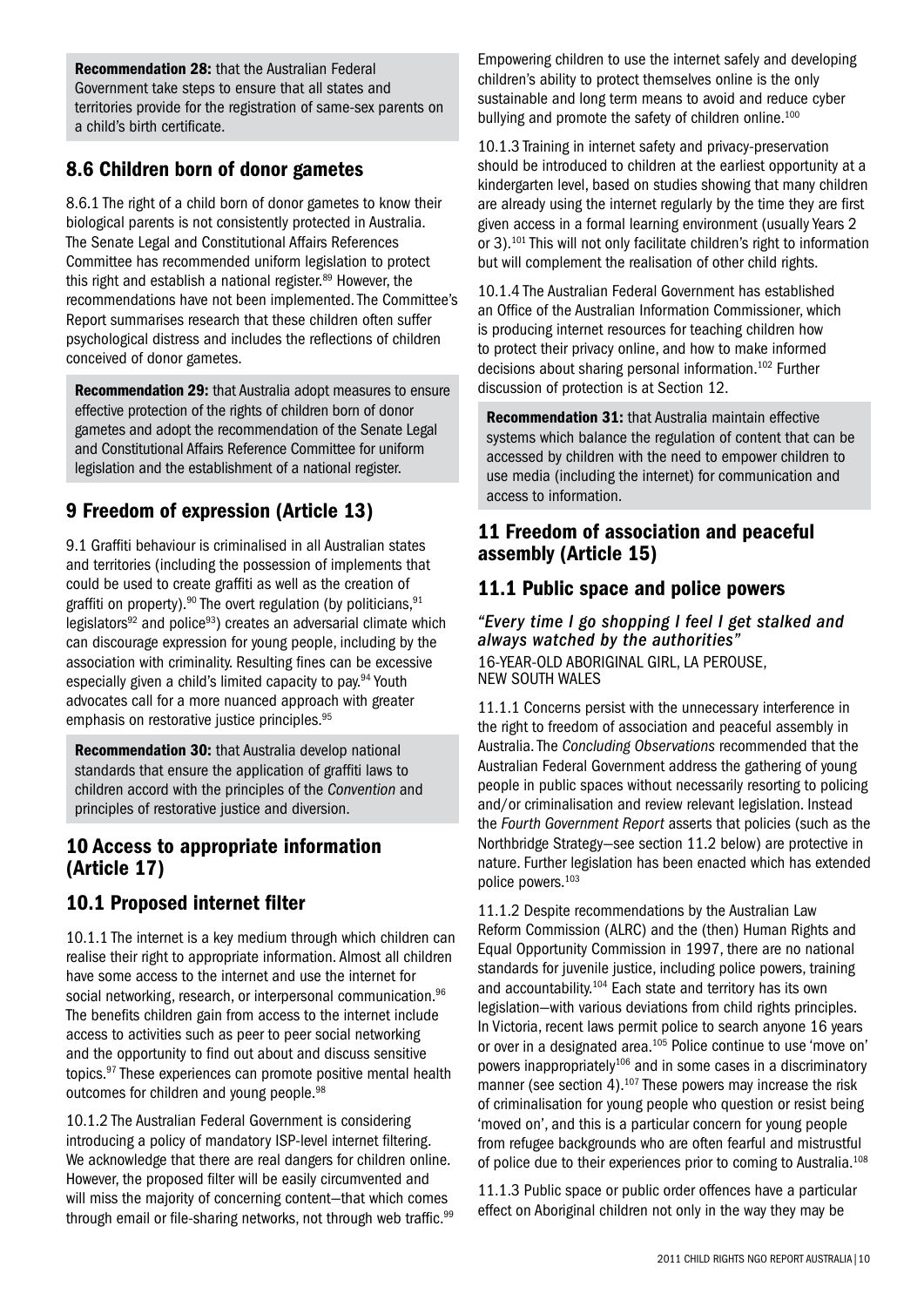selectively enforced, but also because Aboriginal people tend to use public space in a different way from other Australians for cultural reasons. In addition to the issues raised at section 4 in respect of children from migrant backgrounds, a common theme raised by Aboriginal children during our national consultation was that they felt that they were more likely to be stopped and questioned by police when enjoying public space, simply because they were Aboriginal.<sup>109</sup>

Recommendation 32: that Australia implement national standards for juvenile justice that are included in police powers, training and accountability measures, as recommended by the ALRC and the (then) Human Rights and Equal Opportunity Commission.

## 11.2 Curfews and protective powers

11.2.1 The *Concluding Observations* noted concerns over legislation which allows local police to remove children and young people congregating in public places.

11.2.2 Police in Western Australia have additional powers to apprehend a child who is in a public space and is deemed to be intoxicated or under the influence of any illicit substance or where their wellbeing is at risk.<sup>110</sup> Under the Northbridge Strategy, from May 2006 to 19 April 2009, 3708 young people were removed from the Northbridge Precinct.<sup>111</sup> An earlier report indicated that the majority of children who have been 'picked up' by the police or had contact with the specialist Western Australian Police Juvenile Group were of Aboriginal descent (88 per cent), female (67 per cent) and between the ages of 13 and 15 (66 per cent).<sup>112</sup>

11.2.3 This particular policing strategy has now been modified and is the subject of a collaborative project involving Aboriginal community partners to provide safety for Aboriginal children.

11.2.4 However, the powers remain in place and there remains a wider concern that police are generally not the most appropriate service providers to exercise child protection powers. Without effective accountability mechanisms, such powers can be exercised in a manner that discriminates on the basis of age and race, inhibits socialisation and contravenes the right to freedom of association and peaceful assembly.<sup>113</sup>

Recommendation 33: that Australia implement the recommendation in the *Concluding Observations* and review all legislation that is capable of authorising infringements of a child's freedom of association and peaceful assembly.

Recommendation 34: that Australia support the development of effective and child-friendly complaint mechanisms in all jurisdictions for children whose rights under Article 15 of the *Convention* have been breached.

## 12 Protection of privacy (Articles 16 and 40(2)(b)(vii))

## 12.1 Protecting the privacy of children and young people

12.1.1 There is no comprehensive protection of an individual's right to privacy in Australia, which is concerning in light of Australia's obligations under Article 16 of the *Convention*. In

2008, the ALRC recommended the creation of a statutory tort of breach of privacy.114 The Australian Federal Government has not adopted this recommendation.

12.1.2 The Office of the Australian Information Commissioner is empowered to hear complaints about breaches of privacy rights under the *Privacy Act 1998* (Cth). However, there are no child-specific mechanisms and those available are limited to complaints made against government agencies and officers and certain large private organisations.115

Recommendation 35: that Australia review its implementation of the recommendations of the ALRC '*For Your Information'* report with respect to protecting the privacy of children and develop effective remedies for children whose privacy is infringed.

## 12.2 Privacy of children involved in penal proceedings

12.2.1 Australia lacks uniform protections for children's privacy in connection with penal proceedings so not all children enjoy the protection afforded by Article 40(2)(b)(vii). The Northern Territory permits the publication of child defendants' identities unless the court chooses to exercise its discretion to suppress this information.<sup>116</sup> Recent legislation in Western Australia also raises concern. The *Prohibited Behaviour Orders Act 2010*  (WA) applies to persons aged 16 and over. The Act permits the publication of the name, photograph, town of origin and details of the Order made against a person who has committed 'anti-social behaviours', and permits community members to re-publish these details, including in pamphlet and poster form, in order to 'name and shame' the person.<sup>117</sup>

Recommendation 36: that Australia develop and enforce national standards for the protection of the privacy of children in the criminal justice system that accord with international standards and the principles of rehabilitation with particular reference to Western Australian and Northern Territory legislation.

Recommendation 37: that the Australian Federal Government review the National Privacy Principles in conjunction with state and territory governments to extend and enforce their application to children with particular attention to the experience of Aboriginal children and children of different ethnic and cultural communities.

## 12.3 Counsellors and health professionals

12.3.1 Concerns about confidentiality are one of the key barriers for young people accessing health care.<sup>118</sup> There is evidence that young people, particularly in regional areas, avoid consulting their doctor about health concerns for fear of their parents finding out. This is particularly the case in relation to contraceptive and other sexual activity-related matters.<sup>119</sup> Consent laws differ from state to state and are commonly not well understood by health professionals.<sup>120</sup> There have been instances where young people have disclosed information and had this information passed onto their families without their consent, to the young person's embarrassment and distress.<sup>121</sup>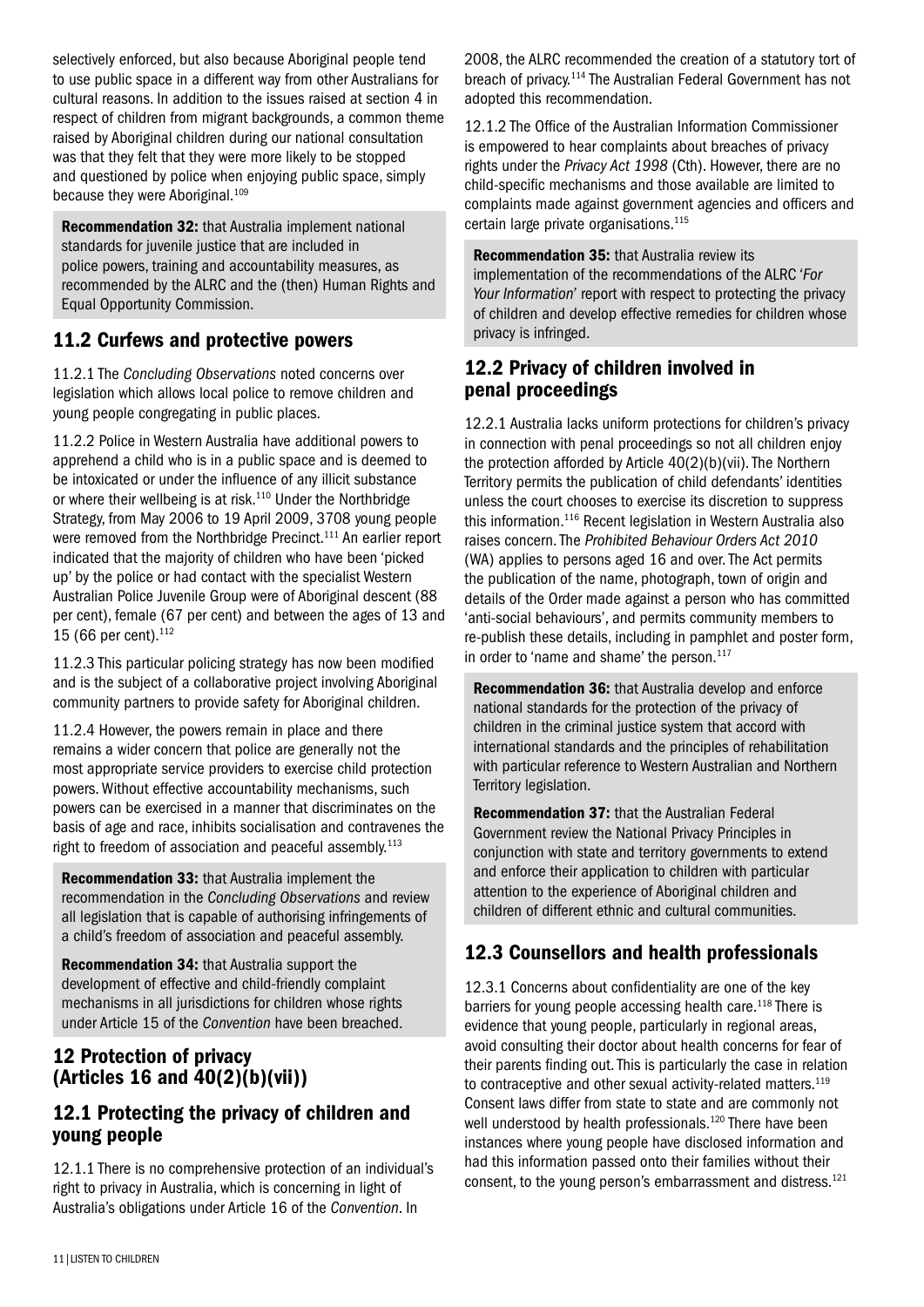## 13 The right not to be subjected to torture or other cruel, inhuman or degrading treatment (Article 37(a))

## 13.1 Corporal punishment

13.1.1 Notwithstanding the recommendations of the *Concluding Observations*, it remains lawful for parents in all Australian jurisdictions to use 'reasonable' corporal punishment to discipline their children.<sup>122</sup> Corporal punishment in schools remains legally permissible in a number of Australian jurisdictions.<sup>123</sup> There is evidence to suggest that provisions in some jurisdictions allowing teachers to 'restrain' children as a method of behavioural control are permitting assaults on children.124 There is also concern at the lack of consistent legal provisions banning corporal punishment in alternative care settings, such as child care, residential centres and foster care.

Recommendation 39: that Australia implement the Committee's *Concluding Observations*, consistent with General Comment No. 8 (2006), to:

- a) take appropriate measures to prohibit corporal punishment at home, in public and private schools, detention centres and all alternative care settings in all states and territories; and
- b) strengthen awareness-raising and education campaigns, with the involvement of children, in order to promote positive, non-violent forms of discipline and respect for children's rights, while raising awareness about the negative consequences of corporal punishment.

## 13.2 Sterilisation of children

13.2.1 The *Concluding Observations* encouraged Australia to prohibit sterilisation of children, regardless of disability. There have now been similar recommendations from the United Nations Human Rights Council and the United Nations Committee for the Elimination of Discrimination Against Women.125 In February 2011, the Committee on the Rights of the Child issued General Comment 13 (2011), which distinctly identifies forced sterilisation of girls with disabilities as a form of violence and clearly articulates that all forms of violence against children are unacceptable and that there are no exceptions.<sup>126</sup> The Australian Federal Government ratified the *Convention on the Rights of Persons with Disabilities* (CRPD) in 2008. The CRPD contains specific articles about the rights of children and the right to family, and at Article 23 there is a specific statement that people with disabilities have a right to retain their fertility.<sup>127</sup>

13.2.2 From 2003 to 2007, Australia began to address non-therapeutic sterilisation of children by drafting nationally consistent legislation, although this legislation aimed to regulate *authorisation* of non-therapeutic sterilisation rather than *prohibit* this form of violence. The Australian Federal Government discontinued this work because it believed that evidence indicated that sterilisation of children with disabilities had

declined and that existing guardianship and court mechanisms for authorising sterilisation procedures were working adequately.

13.2.3 However, existing criminal offences that apply under state and territory legislation and federal court mechanisms have been ineffective in eliminating the non-therapeutic sterilisation of children with disabilities. This is supported both by anecdotal reports and health insurance statistics which provide evidence that non-therapeutic sterilisation still occurs in greater numbers than officially reported, that it occurs outside judicial mechanisms, and that these procedures are actively sought both within Australia and in other countries.<sup>128</sup>

Recommendation 40: that Australia, consistent with the Committee's *Concluding Observations,* develop federal legislation prohibiting, except where there is a serious threat to life or health, the non-therapeutic sterilisation of children, regardless of disability. Such legislation should outline the circumstances in which only therapeutic sterilisation can occur.

## 13.3 Bullying

13.3.1 The *Concluding Observations* welcomed the measures taken by the Australian Federal Government to combat bullying in schools, such as the National Safe School Framework and the 'Bullying. No Way!' website. Notwithstanding these efforts, the evidence still suggests that the current frameworks are inadequate to address all forms of bullying.

#### *"During the first few years of my schooling I learnt to hate it, I was bullied. And not just by my peers, but by my teacher as well. I developed a sense of dread when it came to school..."*

17-year-old girl, East Coburg, Victoria

13.3.2 According to a comprehensive study of children in government schools, 26.7 per cent of students from Years 4 to 9 have been bullied.<sup>129</sup> 67 per cent of teachers surveyed thought more training was needed to manage covert bullying.<sup>130</sup> In the same national study, 6.6 per cent of students from Years 4 to 9 reported cyber bullying.131 It also noted that strategies that prohibit student use of personal technologies at school decreases the likelihood that students will report bullying.132

Recommendation 41: that Australia, consistent with the Committee's *Concluding Observations* and General Comment No. 13 (2011), maintain its commitment to reduce the incidence of bullying with ongoing evaluation and review of current strategies, to research new strategies and the impact of technology, and to investigate the relationship between bullying and exposure to violence in the home and the wider community.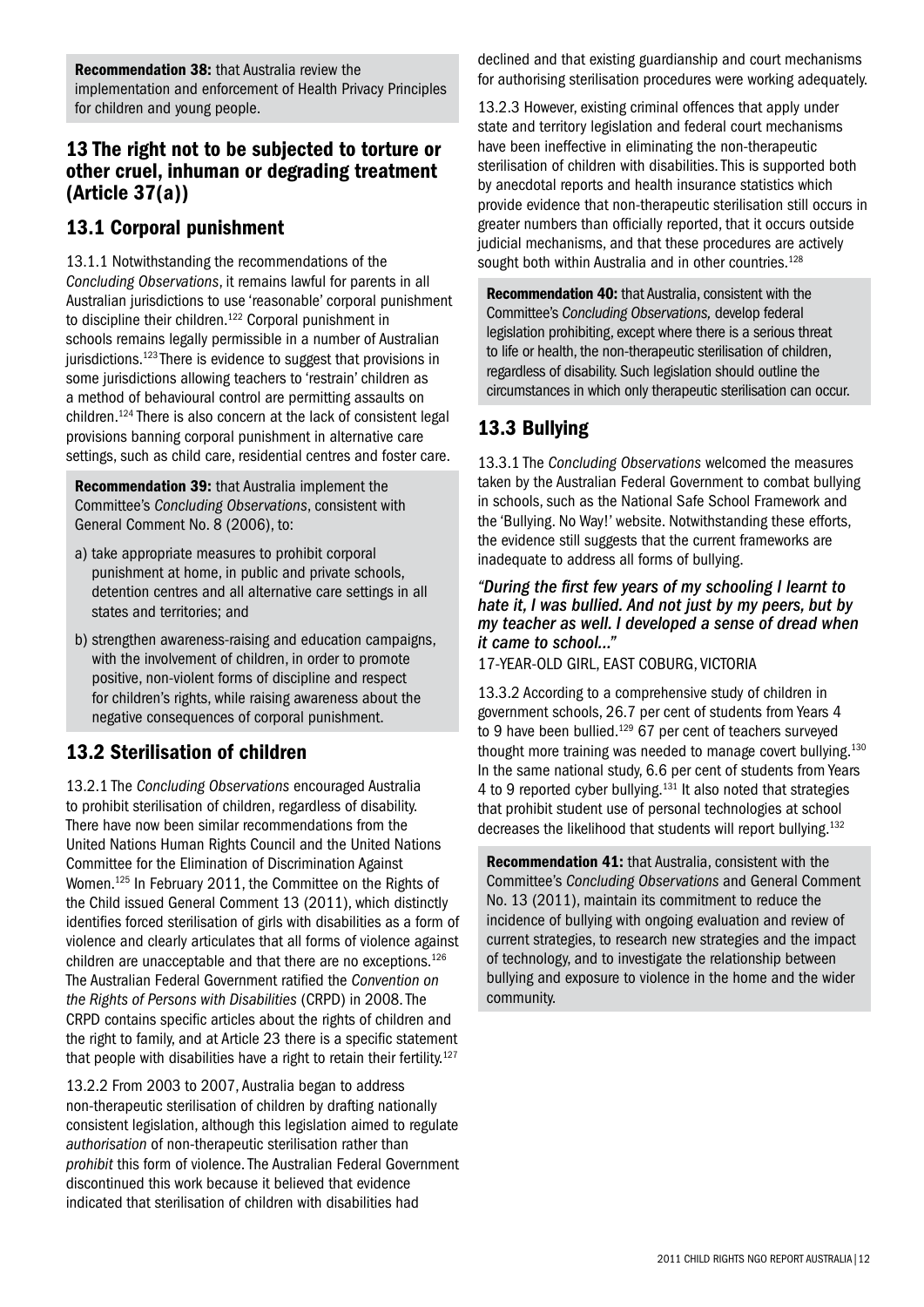## Family Environment and Alternative Care TH v

## 14 Parental guidance and responsibilities (Articles 5 and 18)

## 14.1 Family environment

14.1.1 Despite progress, more can be done by Australia to meet its obligation under Article 18 to support families in their child-rearing responsibilities. The *Concluding Observations*  recommended that Australia implement measures to strengthen current programs of family support. Australia has worked to improve family support, including through recent measures such as a baby bonus payment, child care rebates and the introduction of the *National Paid Parental Leave Scheme*. 133 However, access to quality child care remains a challenge for many families.

14.1.2 Without a child rights framework, Australia's commitment to provide support for children is based on the conventional political formula that providing economic benefits to the family is generally sufficient to allow children to be raised in a supportive environment.<sup>134</sup> There is no consistent or coordinated effort being taken to evaluate whether these measures will work for all children.

14.1.3 Government policies have not recognised sufficiently the diversity of the types of families that exist in Australia today.135 This has particular implications for Aboriginal children who continue to be placed in care at a significantly higher rate than non-Aboriginal children.136 Many of the measures introduced over the last 20 years have shifted responsibility from the welfare and education systems back onto the family unit.<sup>137</sup>

14.1.4 There is a lack of attention to the broad range of circumstances and experiences that constitute childhood. The child protection system understandably prioritises young children—infants and babies—as being in most need of protection due to their more vulnerable circumstances. However this results in a lack of attention being given to older children. There is little consideration given to the needs of children in the middle years (9–14 years) and as a result, some of their developmental needs are remaining unmet.<sup>138,139</sup>

Recommendation 42: that Australia remain committed to supporting families through ensuring the availability of high quality, affordable and accessible child care facilities, assisting with the cost of raising a family through family assistance payments and supporting parents who work by providing adequate maternity and paternity leave entitlements.

Recommendation 43: that Australia take appropriate measures to strengthen current programs of family support and to evaluate whether such measures are effective for all family types and all children.

## 15 Abuse and neglect, recovery and reintegration (Articles 19 and 39)

*"When I grew up I didn't grow up in a good community. There was lots of violence and fighting"* 17-year-old Aboriginal male, Western Australia

15.1 Between 2004–2005 and 2009–2010140 the numbers of children:

- subject to a substantiated notification of abuse or neglect to child protection authorities *decreased* by 8 per cent from 34,046 to 31,295, partly as a result of changed definitions;
- on care and protection orders increased by 57 per cent from 24,075 to 37,730 in 2009-10 (a rate of 5.0 to 7.4 per 1,000 children);
- admitted to orders increased by 27 per cent from 11,492 to 14,564; and
- entering out-of-home-care increased by 51 per cent from 23,695 to 35,895 (4.9 to 7.0 per 1,000 children). 141

15.2 These statistics on violence affecting children, and on child abuse and neglect reflect the statutory response to these problems—the numbers of children reported to the statutory authority, placed on orders and those removed from their homes. The *Concluding Observations* shared the Australian Federal Government's concern that child abuse and neglect is a major problem in Australia. Since 2002 there have been 13 separate state and territory government inquiries into child protection services across Australia.142

15.3 Australia's federal system of government means that the statutory responsibility for investigating and responding to child abuse and neglect is a state and territory matter. There is, however, increasing recognition at both federal and state levels that child protection requires a comprehensive national approach that focuses on prevention. This has been marked by the development of the *National Framework for Protecting Australia's Children (2009–2020)*, endorsed by the Council of Australian Governments in April 2009. The framework is an important development which is underpinned by child rights principles, with the aim to ensure that Australia's children and young people are safe and well, a right enshrined in Article 19 of the *Convention*. 143

15.4 Australia's response to child abuse and neglect includes the development of the *National Framework*, the *National Plan to Reduce Violence against Women and their Children* (see section 15.1) and the controversial *Northern Territory Intervention*.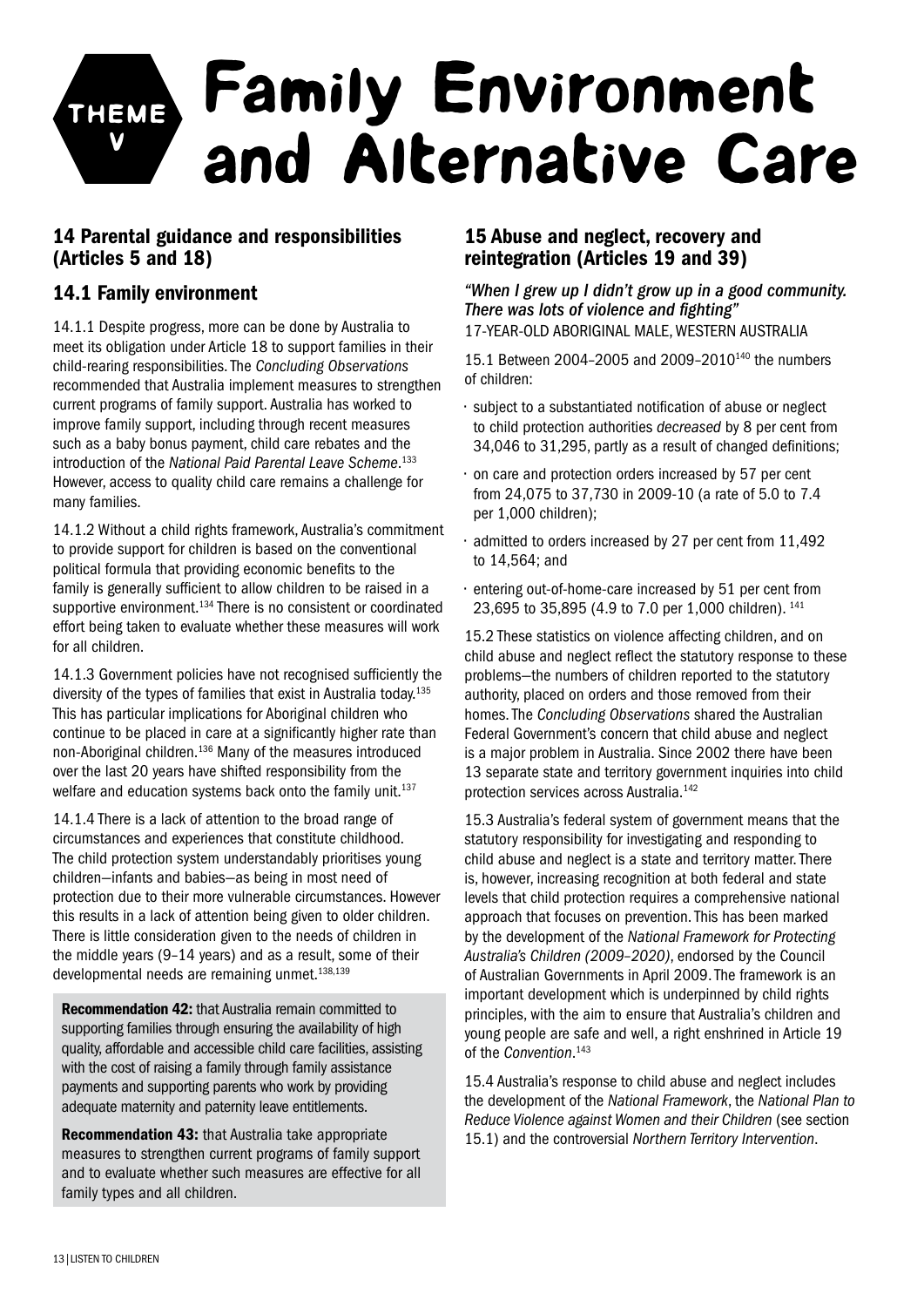## 15.1 Preventing abuse and neglect

#### *'We are concerned about violence in our local area and believe there needs to be more police to help us feel safe'*

#### 11-year-old, New South Wales

15.1.1 The *Concluding Observations* recommended adequate protection for child victims of abuse and neglect and measures to prevent and combat child maltreatment.

15.1.2 The key measure Australia has taken in relation to prevention is the development of the *National Framework for Protecting Australia's Children (2009–2020)*. 144 It focuses on providing timely and universal support to all families (not just those deemed 'at risk') to prevent abuse and neglect and reduce the over-representation of Aboriginal children in the protection system, in line with Articles 2 and 19. One of the key programs under the framework, the *Common Approach to Assessment, Referral and Support* is a secondary prevention measure which aims to better equip those who work with children (including teachers, doctors and school counsellors) to untangle complex issues and sensitively respond to the needs of children. Its effective implementation will rely on close collaboration across government, practitioners and the community sector, as did its development.

15.1.3 The framework has set a target of 'a substantial and sustained reduction in child abuse and neglect in Australia over time'. A range of 29 indicators of change are being used to measure the extent to which the supporting outcomes are being achieved.<sup>145</sup>

15.1.4 Family support services provide important services to 'scaffold' families where children are at risk and thereby try to prevent children from entering the child protection system. Shifting the balance in the child protection system is a slow and difficult process and the system still remains heavily geared towards the tertiary (crisis) stages with significant challenges in integrating programs for early intervention and family support. While funding for family support services has increased over the last five years or so, it still makes up only a small fraction (about 10 per cent) of that provided to the statutory child protection system and funding is growing more slowly than for the statutory services.<sup>146</sup> Expenditure on child protection and out-of-home care services was approximately \$2.5 billion across Australia in 2009-10. Out-of-home care services accounted for the majority (64.9 per cent, or  $$1.7$  billion).<sup>147</sup>

15.1.5 Families with multiple problems such as substance abuse, domestic violence, mental health and disabilities continue to drive the increase in the numbers of children entering care, and the demand for resources and funding at the tertiary end of the system.

15.1.6 There are some good practice models such as the Newpin program,148 the New South Wales Government's *Brighter Futures* program, Integrated Family Services in Victoria, Family Coaching Victoria Pilots and the Victorian Early Parenting Strategy (2010).149 *Brighter Futures*, for example, is a targeted program for vulnerable families with children between birth to eight (with priority for families with children under three-years-old). A formal evaluation found that the program was effective for children in families who successfully completed it. It was less effective with families with drug and alcohol problems and domestic violence.150

Recommendation 44: that family support services be offered from early in the antenatal period within a universal service framework (such as the health sector) to avoid stigmatizing families while providing necessary support to high needs families.

#### *"Help break the cycle of abuse by creating a more childfriendly Australia"*

17-year-old girl, Darwin, Northern Territory

*"When I turned 10, my mum married a new guy who constantly belted me, even tried hanging me"* 17-year-old boy, speaking from a homeless shelter in Port Pirie, South Australia

15.1.7 The *Concluding Observations* expressed concern about the exposure of children to high levels of domestic violence. According to the Australian Bureau of Statistics (2006) *Personal Safety Survey*, 49 per cent of men and women who reported violence by a current partner had children in their care at some time during the relationship, 27 per cent reported that these children had witnessed the violence. Recently, Australia introduced a *National Plan to Reduce Violence against Women*  and their Children (the Plan) to address the situation.<sup>151</sup>

15.1.8 While both the Framework and the Plan refer to the need for greater community awareness around the causes of violence and abuse, neither refers to reform of the legal framework which preserves lesser protection for children than adults as victims of assault (for example, see section 13.1 on corporal punishment).

Recommendation 45: that the *National Framework for Protecting Australia's Children (2009–2020)* and the *National Plan to Reduce Violence against Women and their Children* be integrated and refined to apply a human rights approach both in their further development and implementation.

## 16 Separation from parents (Article 9), family reunification (Article 10) and children deprived of their family environment (Article 20)

## 16.1 Children in out-of-home care

16.1.1 The *Concluding Observations* expressed concern over the considerable increase in the number of children in out-ofhome care. This continues to be a major concern and has been the focus of numerous government inquiries and the *National Framework for Protecting Australia's Children (2009–2020).*  Since 2005, the number of children in out-of-home care across Australia has increased by 51.5 per cent.<sup>152</sup>

#### (a) Inadequacies of the current system

#### *"My father left me when I was 2 and so I was put in a foster home where the punishment was a beating every night"*

#### 18-year-old boy, Adelaide, South Australia

16.1.2 The Productivity Commission's *Report on Government Services (2011)* describes national performance indicators for outof-home care as safety in out-of-home care, stability of placement, children under 12 years in home-based care, placement with extended family, placement in accordance with the Aboriginal Child Placement Principle, local placement, placement with siblings,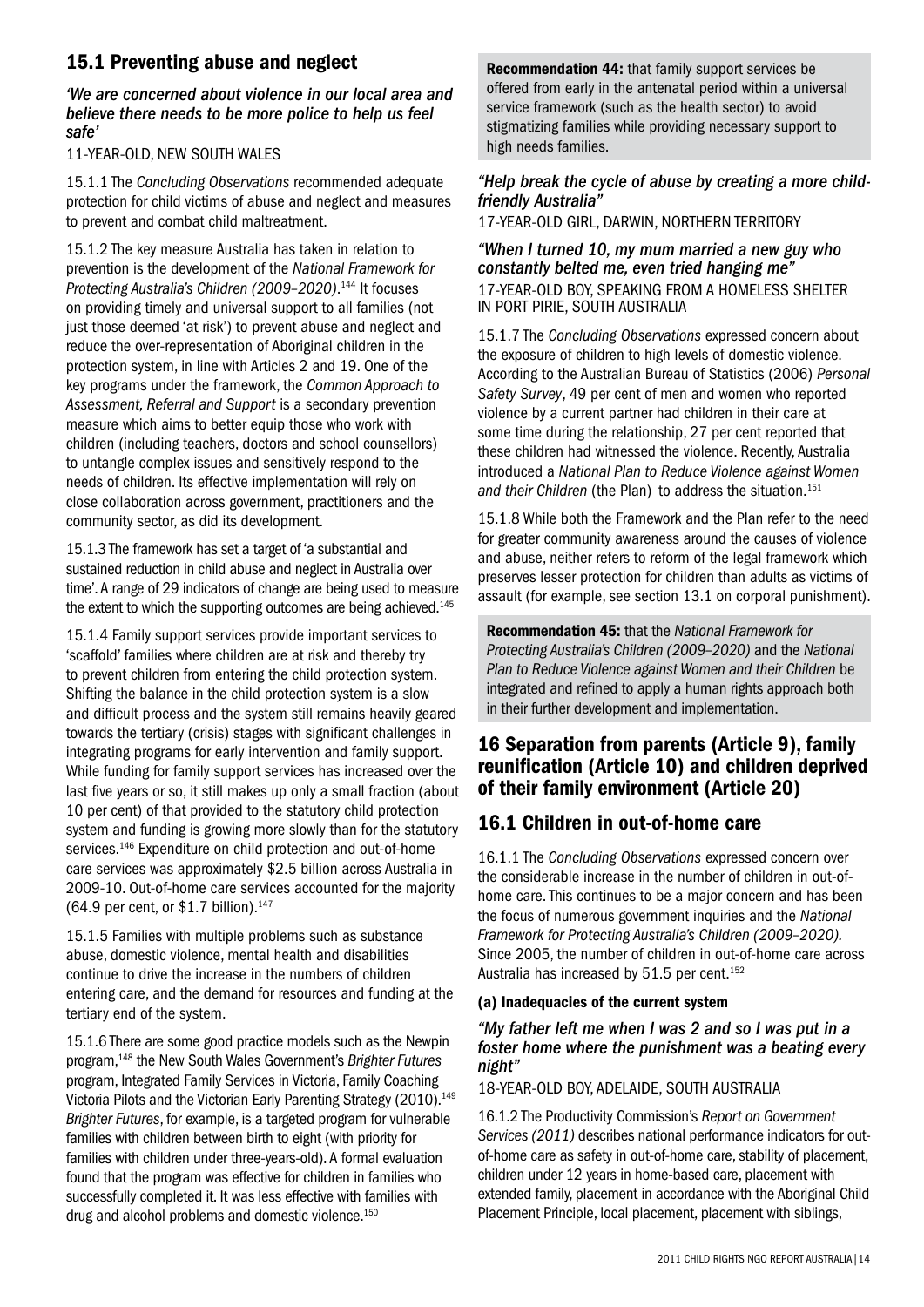documented case plans, client satisfaction, expenditure per placement night and total expenditure.153

16.1.3 Many of the inquiries have reported inadequacies in the care system: inappropriate placements of children; a shortage of care options; poorly supported home based carers; mental health issues exacerbated by (or caused in) care; poorer outcomes for young people in care than for the general population in terms of health, education, wellbeing and development; abuse and neglect of children in care;<sup>154</sup> Aboriginal children placed outside their communities; and inadequate preparation for young people leaving care for independent living.155

16.1.4 Children in care are more likely to experience adversity and hardship in school with respect to social interactions, attention, anxiety, and aggression.<sup>156</sup> National research has found high rates of school absenteeism for children in care, with three quarters reporting having been suspended from school in the previous six months and 13 per cent excluded.

16.1.5 There is still no national data available on the reasons that children are placed in care.<sup>157</sup> The collection of quality data and the coordination of reporting under the *National Framework*, the National Standards and the *Report on Government Services* are currently 'under development'.

16.1.6 There is a lack of government attention to older children and adolescents. This is most evident in the 'buck-passing' between community services and youth justice authorities when children in need of care come into contact with the criminal justice system, the lack of adequate accommodation options for older children, and the abuse of children even after they have been the subject of care orders (see later in this section).

Recommendation 46: that Australia recommit to improving data collection on the reasons that children are placed in out-of-home care and that it continue to support the development of data collection and coordination of reporting under the *National Framework for Protecting Australia's Children (2009-2020).*

#### (b) Standards

16.1.7 The *Concluding Observations* raised concern over the lack of stability and security of children in out-of-home-care and the inadequacies of medical care.

16.1.8 The Australian Federal Government has recently introduced *National Standards for Out-of-Home Care*, due to commence from July 2011.<sup>158</sup> They are intended to apply to formal care arrangements to improve children's access to health, education and training, and planning for transition from care. This is a commendable step. The need for such a framework is supported by consistent research that children in out-of-home care are more likely not to have adequate access to quality health services and education, an adequate standard of living and (notwithstanding their placement in care) protection from abuse and the provision of a safe and supportive environment.

Recommendation 47: that Australia apply the *National Standards for Out-of-Home Care* in a manner consistent with a child rights approach, including the use of mechanisms for accountability and the participation of children in care throughout all decision-making stages of the cycle in compliance with Article 12 of the *Convention*.

*"What children and young people tell us they want is CERTAINTY—whatever the decision or placement; to know what is going on and be involved to the extent they wish and have capacity to do so. Kids want to be safe, to be stable and to be involved". 159*

#### (c) Transition from care

*"It was terrible. I was told a week before I turned 18 that I was leaving care"* 19-year-old girl, Queensland in CREATE Foundation consultation

16.1.9 Recent research with 335 young people about to or having just left care found that nearly one in three of the young people said no-one had talked to them about leaving care. 160 Just over a third said that they had a leaving care plan or that one was being developed. A third of those who knew about their plan said they had little or no involvement. Their involvement is critical in making sure that these plans are current, relevant and 'owned' by the young person.

16.1.10 The needs and concerns of young people leaving care are one of the key areas of the *National Framework for Protecting Australia's Children (2009–2020)*. The voices of young people are being heard in the current development of the *Transitioning to Independence Action Plan.*

Recommendation 48: that the Australian Federal Government work with state and territory governments to ensure that young people are actively involved in planning for their transition from care.

Recommendation 49: that the Australian Federal Government work with state and territory governments to implement procedures ensuring that planning for a child's transitioning from care commences no later than 15 years of age, and that support should be provided until 25 years of age to ensure the phase in which the young person is gaining their independence is adequately covered.

Recommendation 50: that Australia utilise the findings of evidence-based research to define the most appropriate kinds and levels of support services. This will facilitate a more methodical approach in the monitoring and review processes in each of the different phases of the transitioning from care processes.

#### (d) Overrepresentation of Aboriginal children

16.1.11 The *Concluding Observations* expressed concern about the very significant overrepresentation of Aboriginal children in out-of-home care.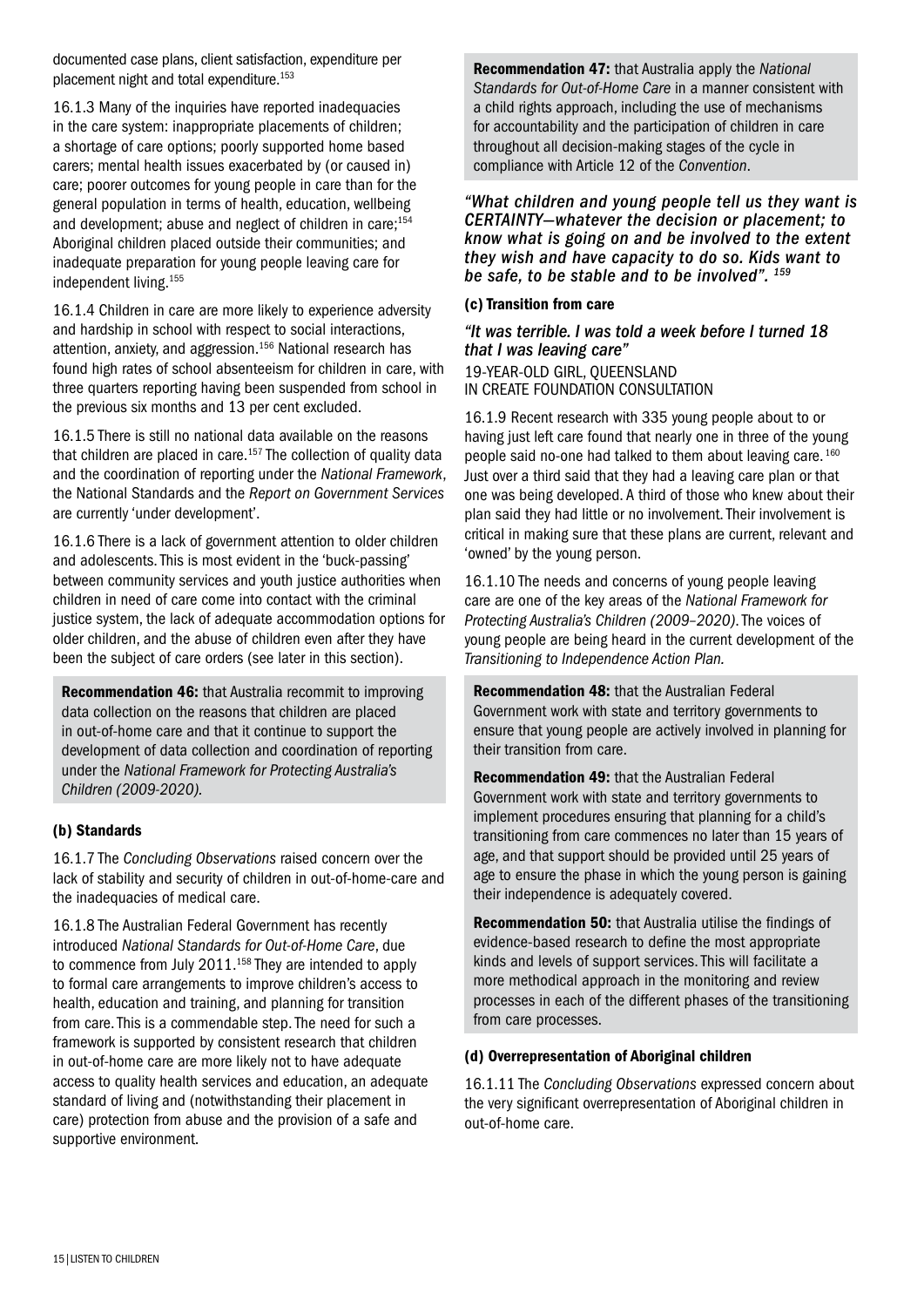16.1.12 Aboriginal children remain overrepresented in all areas of the child protection system. As at 30 June 2010, Aboriginal children are:

- almost eight times as likely to be the subject of substantiated notification of abuse, neglect or harm;
- nine times more likely to be on a care and protection order; and
- $\cdot$  almost 10 times more likely to be in out-of-home care.  $^{161}$

16.1.13 The initial *Northern Territory Intervention* in 2007 was justified by the then Australian Federal Government as a response to reports of alarmingly high rates of child sexual abuse in remote Aboriginal communities. 162 The measures that were implemented, however, were largely unrelated to these concerns.

16.1.14 The 2010 Northern Territory Government Review Report *Growing Them Strong, Together* reported little progress and significant systemic issues remain unresolved.<sup>163</sup> This report called for increased funding for prevention services, support for collaboration, greater Aboriginal peoples' involvement and control of service delivery, and culturally appropriate support for Aboriginal families and systems and their communities.<sup>164</sup>

#### (e) Aboriginal child placement principle

16.1.15 The Aboriginal Child Placement Principle states that when Aboriginal children are removed from their birth family, the preferred order of placement is first with their extended family, then their Aboriginal community, with other Aboriginal people, and lastly with a non-Aboriginal family. At 30 June 2010, 71 per cent of Aboriginal children in out-of-home care were placed with relatives, other Aboriginal care givers or in Aboriginal residential care.165

16.1.16 The principle has been recognised at the federal level and is currently incorporated into the legislation of all states and territories and varies between jurisdictions. In South Australia, for example, the *Children's Protection Act* requires consultation with a 'recognised Aboriginal organisation' on a child's placement but does not set out the hierarchy of the principle as it does, say in New South Wales.<sup>166</sup>

16.1.17 A number of successful community or NGO-driven programs have been developed to identify and/or facilitate appropriate placements for Aboriginal children.<sup>167</sup> The operation of these programs, such as Lakidjeka in Victoria, is supported by legislation in many jurisdictions requiring consultation with Aboriginal communities, although those communities have no say on the ultimate placement of children.

16.1.18 Increased flexibility in government procedures regarding child placement may increase the efficacy of these programs, reducing the need, quality and number of placements required. Greater cooperation between government agencies and program providers would allow for the further development of these programs. Crucially, Aboriginal access and use of services increases with the involvement of Aboriginal controlled services. 168

Recommendation 51: that Australia work to improve the accuracy of data collection in relation to placement of Aboriginal children in accordance with the Aboriginal Child Placement Principle.

Recommendation 52: that the Australian Federal Government work with state and territory governments to provide more culturally appropriate training and support for prospective carer families.

Recommendation 53: that Australia provide guidelines that require legislative and policy frameworks around the principle to include the requirement for consultation and cooperation with Aboriginal agencies in accordance with General Comment No. 11 (2009).

## 16.2 Children of prisoners

16.2.1 The *Concluding Observations* recommended that Australia strengthen measures to provide children of prisoners with support. Increasing numbers of people in Australian prisons, particularly women (up 60 per cent in the last decade and 5 per cent in the last year) means more and more children are dealing with the wide ranging impacts of parental incarceration.169 Data on the precise numbers of children living with one or both parents in prison is not available but previous estimates suggest there is on average one child per female prisoner and two for every three male prisoners.<sup>170</sup>

16.2.2 Children who have parents in prison frequently experience chaotic home environments, including separation from siblings and other support networks, as well as instability in their living arrangements (including homelessness in some cases). Children also face social stigma and often feel isolated, angry and confused. Children of prisoners are also three to six times more likely to exhibit violent behaviour and are disproportionately represented in clinical populations.<sup>171</sup> Similarly, they are six times more likely to engage in offending behaviours themselves, unless interventions can be undertaken in a timely manner.172

16.2.3 The Australian Federal Government and the Australian Capital Territory Government currently have legislation requiring courts to consider 'the probable effect' of a sentence on a convicted person's family and dependants.173 However, these provisions will have no practical effect unless the case is one involving exceptional circumstances or extreme hardship.174 Other states have no similar provisions.

16.2.4 NGOs in some states have developed innovative programs often using technology to assist the maintenance of parent-child relationships.175 Such facilities should be extended to all other prisons in all states and territories.

16.2.5 The *Fourth Government Report* refers to a 'parenting program funded under the *National Crime Prevention Program*'.176 This would appear to be a reference to a pilot program which was in operation up to June 2004, primarily through *Good Beginnings Australia*. 177 Although this program received positive evaluation, Commonwealth funding for it ceased in 2004 and responsibility was referred to state and territory governments. There is currently no consistent approach to funding and no assurance that all children of prisoners have access to support programs.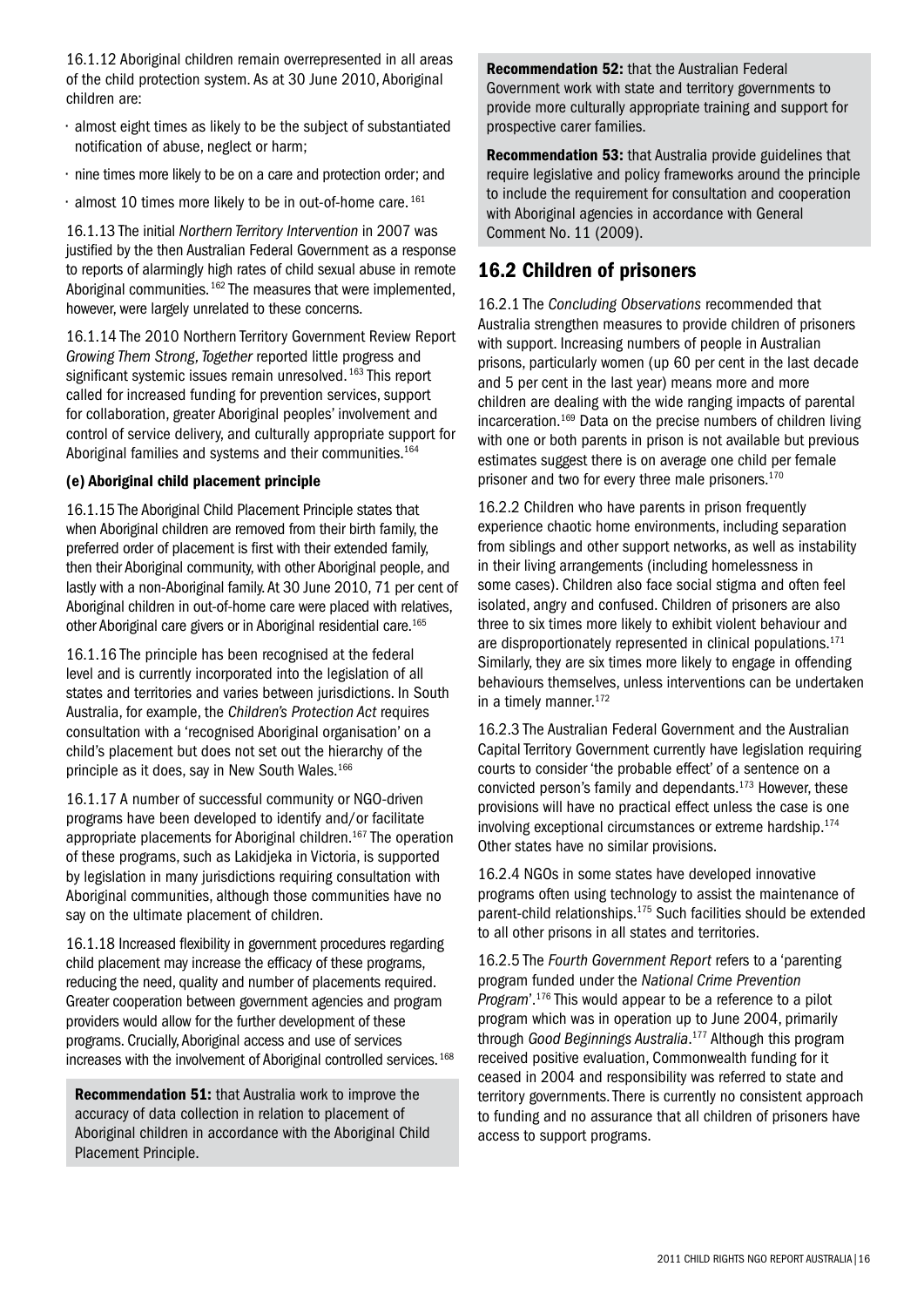Recommendation 54: that Australia review all judicial and administrative arrangements where parents are incarcerated and separated from their children to ensure that such arrangements consider and minimise the impact on the person's children.

Recommendation 55: that the Australian Federal Government work with state and territory governments to resource and support the implementation of programs which facilitate the maintenance of the relationship between children and their incarcerated parents, where it is in the child's best interests to do so.

## 16.3 Unaccompanied humanitarian minors

16.3.1 The circumstances of unaccompanied humanitarian minors necessitates special measures by Australia to ensure that this vulnerable group of children realise their rights under the *Convention*, including Articles 9, 10 and 20. The Unaccompanied Humanitarian Minor Program provides support to humanitarian entrants under the age of 18 who arrive in Australia without their parents. This program is funded by the Department of Immigration and Citizenship (DIAC) and delivered through state and territory based child welfare agencies. There is currently no national framework to guide the delivery of this program—including the allocation of resources, consistent models of care and exit or transition plans.178 There is also a lack of available assistance and information to enable these children to work towards the goal of family reunion; negotiating legislative hurdles makes this goal difficult to achieve.<sup>179</sup>

Recommendation 56: that Australia increase resources for the Unaccompanied Humanitarian Minor Program in each state and territory to ensure they are adequately supported in the early stages of settlement.

Recommendation 57: that Australia develop a Memorandum of Understanding between all the state and territory governments to implement a coordinated national policy and legislative frameworks for the delivery of the Unaccompanied Humanitarian Minor Program. This should include a review of state and territory care based models and the legislative framework within which they operate.

Recommendation 58: that Australia review regulations under the Special Humanitarian Program so that a person only has to be under the age of 18 at the time of application, and not at the time of decision, to be eligible to reunite with family members under Split Family provisions and that Australia establish a mechanism for greater cooperation between the DIAC and unaccompanied humanitarian minors to facilitate more timely reunification of these children with their family.

## 17 Adoption (Article 21)

17.1 Each of the states and territories has separate adoption laws that comply with varying degrees with Article 21 of the *Convention*. 180 For example, only three of the eight jurisdictions require the consent of the adopted child (as of 12 years of age) prior to adoption 181 and half the Australian states and territories restricts adoption rights to heterosexual couples, failing to place the best interests of the child as 'the paramount consideration' in the adoption process and raising concerns in relation to Articles 3 and 22 of the *Convention*. 182

17.2 Currently, New South Wales is the only state to have legislated that the child to be adopted is competent to instruct their legal representative.<sup>183</sup> South Australia and Tasmania's legislation does not entitle adopted children to legal representation in adoption proceedings.

17.3 No Australian state or territory affords an adopted child the right to access prescribed information, including copies of original birth records, prior to the age of 18 years, without the consent of the child's adoptive parents.

Recommendation 59: that the Australian Federal Government work with state and territory governments to ensure that all jurisdictions amend legislation as required in order to comply with Australia's obligations under the *Convention*. Specifically, attention should be paid to provisions dealing with consent, access to legal representation in adoption proceedings and the right of same-sex couples to adopt where it is in the child's best interests to do so.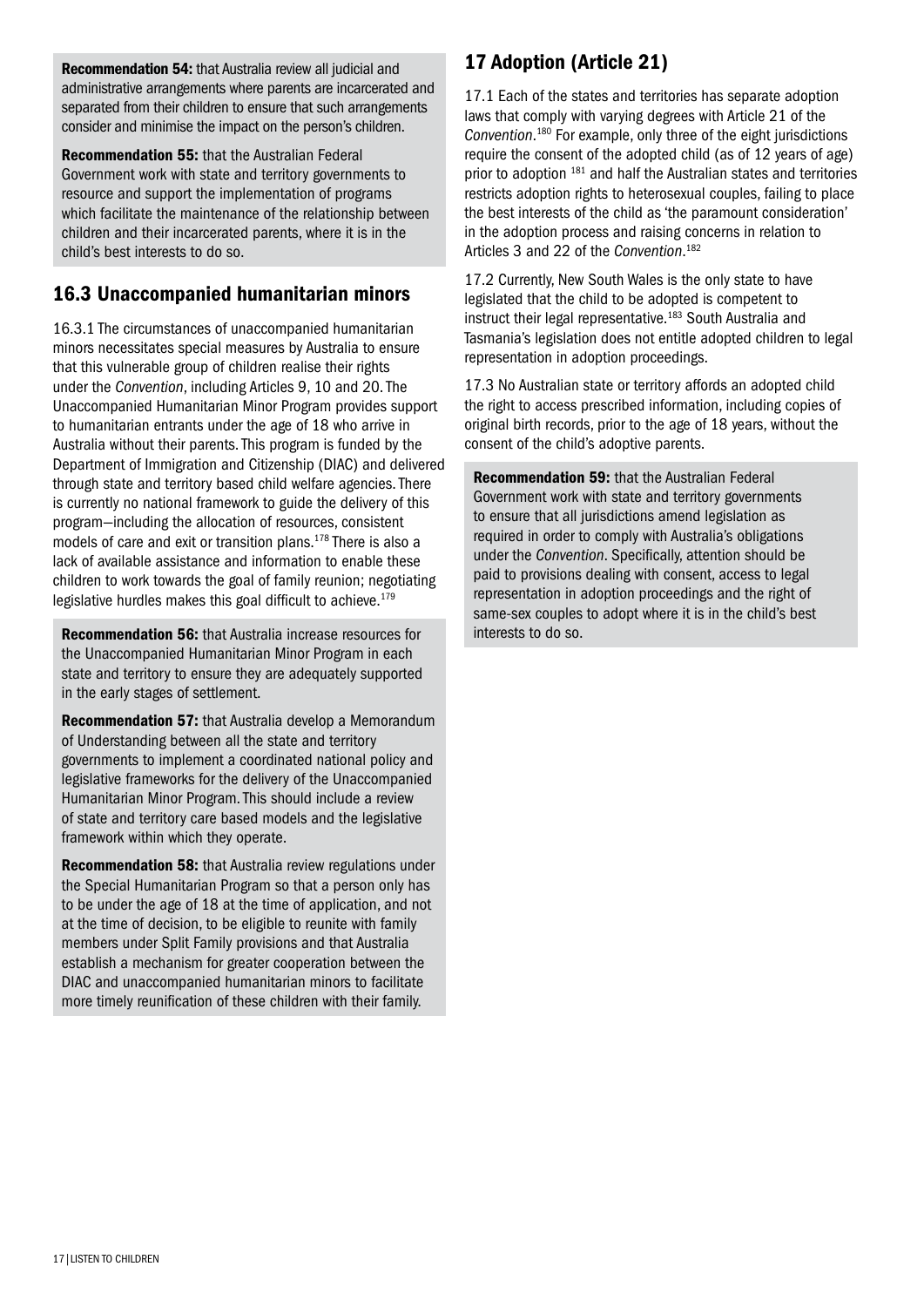

## 18 Children with disabilities (Article 23)

*'Disability affects all different people around the world it's about trying hard and working together so everyone can achieve their goals and ambitions. Everyone deserves a fair chance.'* DANNY, BOY WITH DISABILITIES<sup>184</sup>

18.1 Australia's ratification of the *Convention on the Rights of Persons with Disabilities* in 2008 was commendable.

18.2 In 2008, the Australian Federal Government and state and territory governments signed a *National Disability Agreement* (*NDA*) to provide a cooperative approach to support Australians with disability.<sup>185</sup>

18.3 In 2011, the Council of Australian Governments endorsed a *National Disability Strategy* that sets out a 10 year agenda for coordinated, across-government action for Australians with disability. This was produced after consultation with people with disabilities, family members and other carers who support people with disabilities, and experts in the field.186 It aims to establish a high level policy framework to give coherence to, and guide government activity across mainstream and disabilityspecific areas of public policy. Although it does not contain a specific framework for children with disabilities, it includes priority areas that recognise differing needs through the stages of childhood into adulthood and adopts a rights framework.

## 18.1 National approach to data collection

18.1.1 The *Concluding Observations* expressed concern at the scarcity of data on children with disabilities and recommended a consistent national approach to the collection of data.<sup>187</sup>

18.1.2 Under the *NDA*, \$10 million was committed over five years for disability research, data and evaluation. However there has been no commitment that data is collected in 'a way that allows for disaggregation [so as to identify] groups of children who are in need of special protection'.<sup>188</sup>

18.1.3 Given the inadequacy of the existing evidence base. current resource allocation is considered to be deficient.

Recommendation 60: that Australia increase its commitment to the collection of disaggregated data on childhood disability, including specific information on children from Aboriginal and culturally diverse backgrounds, increase the level of formal, publicly accessible information on disability and disability services, and adopt the Disability Investment Group recommendation to: *'allocate \$30 million per annum under the new NDA to fund a National Disability Research Institute as a centre of excellence to lead and promote disability research in Australia.'* <sup>189</sup>

## 18.2 Care and support

*'I think families with disabled children need more support and access to free services and respite care for their kids'*

14-year-old girl and Young Carer to her two autistic siblings, Dubbo, New South Wales

18.2.1 The *Concluding Observations* encouraged Australia to undertake greater efforts to make available the necessary professional and financial resources for children with disabilities, especially at a local level.

18.2.2 In 2010, the Australian Federal Government engaged the Productivity Commission to undertake a feasibility study into a *National Disability Long-term Care and Support Scheme.*<sup>190</sup> In February 2011, the Productivity Commission released an Interim Report which concluded that the 'current disability support system is under-funded, unfair, fragmented and inefficient, and gives people with a disability little choice and no certainty of access to appropriate supports'.191 In such a system, children with disabilities miss out on crucial and timely early intervention services, supports to assist with life transitions and to prevent family or carer crisis and breakdown. The Productivity Commission recommends a transformational shift in funding, policy and service delivery through the establishment of a National Disability Insurance Scheme (NDIS). However, some suggest that the service delivery model recommended is not based on current evidence based practice,<sup>192</sup> nor does it address important issues such as family support or service coordination. The Australian Human Rights Commission has argued that there should be a human rights framework for any new system and recommends that children with disability are able to express their views, with appropriate assistance if required, and that this should be a 'feature of the operation of institutions administering [the new system]'.<sup>193</sup>

#### *"Managing my school work is extremely hard and most of the time I can't focus in school because of everything going on at home"*

13-year-old girl and carer to her two autistic siblings, Dubbo, New South Wales

18.2.3 Ensuring that a new disability support system respects the rights of children will mean that children with disabilities should have the right to live and grow up with their families and with appropriate support. Effective support for the family environment will mean that the rights and needs of siblings of children with disabilities should also be considered. These children often experience higher rates of depression whether or not they have roles as carers in the family. 194 They can experience a range of stresses due to the lack of support provided to the child with disabilities, their family experience and social stigma. They may feel overlooked and isolated within their family as their parents struggle to support the child with disabilities.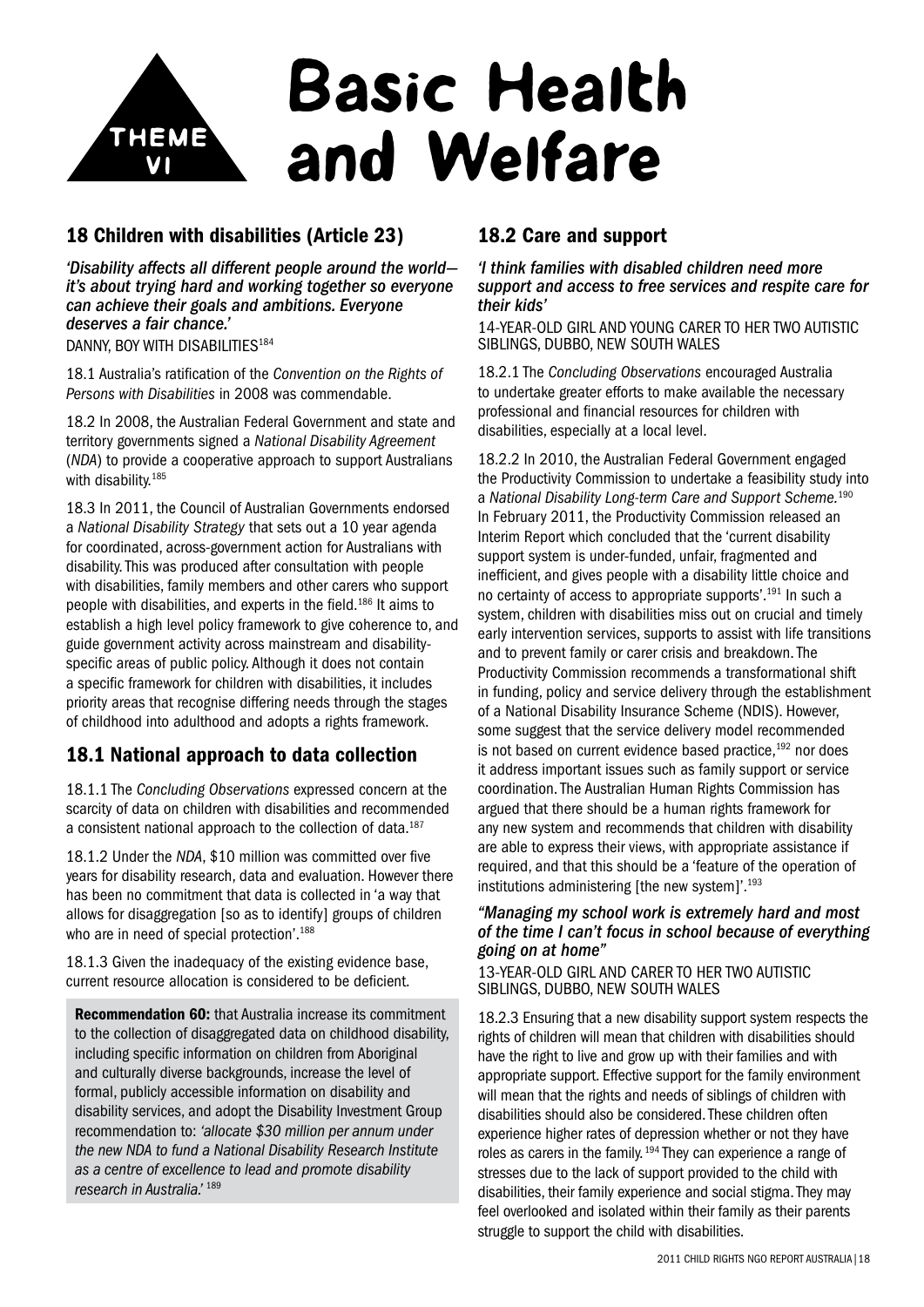Recommendation 61: that Australia develop a national disability insurance scheme which ensures an evidence based effective, equitable and integrated planning and service strategy for all children with disability using human rights principles, and which is developed and implemented in consultation with families, children with disabilities and peak bodies representing those children. The new scheme should be child and family focused taking into account the needs and rights of all children in the family.

Recommendation 62: that Australia commit to addressing long waiting times, inflexible respite service models and the crisis driven approach that currently characterises respite service models.

## 18.3 Sterilisation and children with disabilities

18.3.1 Sterilisation remains an issue for children with disabilities (see section 13.2).

## 19 Health and health services (Article 24)

## 19.1 Overview of health disparity and the role of disadvantage

19.1.1 Generally, Australian children enjoy relatively good physical health, with mental health being the greatest concern in the mainstream population. However, the following groups of children are less likely to be realising their right to health under Article 24 of the *Convention*:

- Aboriginal children;
- disadvantaged children;195
- children living in rural and remote areas;
- children in out-of-home care; and
- $\cdot$  children with a disability.<sup>196</sup>

19.1.2 The first three of those groups are closely related, with a larger population of Aboriginal children living in rural and remote areas and people in rural and remote areas experiencing a higher level of disadvantage than their urban counterparts.<sup>197</sup>

19.1.3 Economic and social disadvantage plays an important role in determining health status so it is critical that the Australian Federal Government address this disadvantage as well as the health problems themselves. This includes a child's rights under the *Convention* to an adequate standard of living (housing in particular), social security and education.198

19.1.4 The link between disadvantage and health manifests in teenage pregnancies. Children born to teenage mothers often experience lower educational levels, higher rates of poverty and other poorer 'life outcomes'. In 2006, five per cent of all Australian births were to teenage mothers. There were five times more Aboriginal than non-Aboriginal teenager mothers. Teenagers living in remote areas were also five times more likely to give birth than those living in urban areas.<sup>199</sup>

## 19.2 The gap in health status between Aboriginal and non-Aboriginal children

19.2.1 The *Concluding Observations* expressed concern about the disparity in health status between Aboriginal and non-Aboriginal children.

19.2.2 That disparity continues, highlighted by the following key areas of concern:

- the infant mortality rate for Aboriginal children is three times that for non-Aboriginal children; 200
- Aboriginal mothers are twice as likely to bear a low birth weight infant compared with non-Aboriginal mothers, and the gap is widening.<sup>201</sup> Babies born with a low birth weight are at a greater risk of dying during the first year of life and are prone to ill health during childhood; 202
- the rate of hearing loss conditions for Aboriginal children is more than three times the rate of non-Aboriginal children.<sup>203</sup> An estimated 30 per cent to 80 per cent of Aboriginal children of school age suffer from some hearing loss;<sup>204</sup>
- rates of skin infection, serious respiratory tract infection, gastroenteritis, genito-urinary infection and rheumatic fever are still much higher among Aboriginal children than in other children of the same age; and<sup>205</sup>
- almost one in seven Aboriginal Australians report being unable to see a doctor when needed. 206

#### Mother and child health

19.2.3 The health of Aboriginal children, including low birth weight, is inextricably linked with the health of the mother. Socio-economic disadvantage (see section 19.3) also plays a role, with education, employment, income and housing all significant determinants (for example overcrowding affects 14 per cent of Aboriginal households). Maternal smoking, substance abuse and poor nutrition are all risk factors for both low birth weight and infant mortality. In 2006 Aboriginal mothers were more than three times as likely to report smoking during pregnancy as non-Aboriginal mothers.<sup>207</sup>

**Best practice:** The Mums and Babies program was established in Townsville in 2000 in an attempt to address the high rates of preterm births, low birth weight and infant mortality amongst the Aboriginal population. It did this by creating a family-friendly environment, staffed predominately by Aboriginal women, which Aboriginal mothers would feel comfortable attending during pregnancy and with their young children. It reflects an acknowledgement that Aboriginal mothers often feel uncomfortable attending mainstream health services.<sup>208</sup> From 2000 to 2008, there was a reduction in low birth weight babies from 16 per cent to 11.7 per cent and perinatal deaths dropped from 58 per thousand to 22 per thousand.<sup>209</sup>

Recommendation 63: that Australia establish mother and baby clinics throughout Australia, in consultation with local Aboriginal peoples, so that every Aboriginal mother has access to a clinic.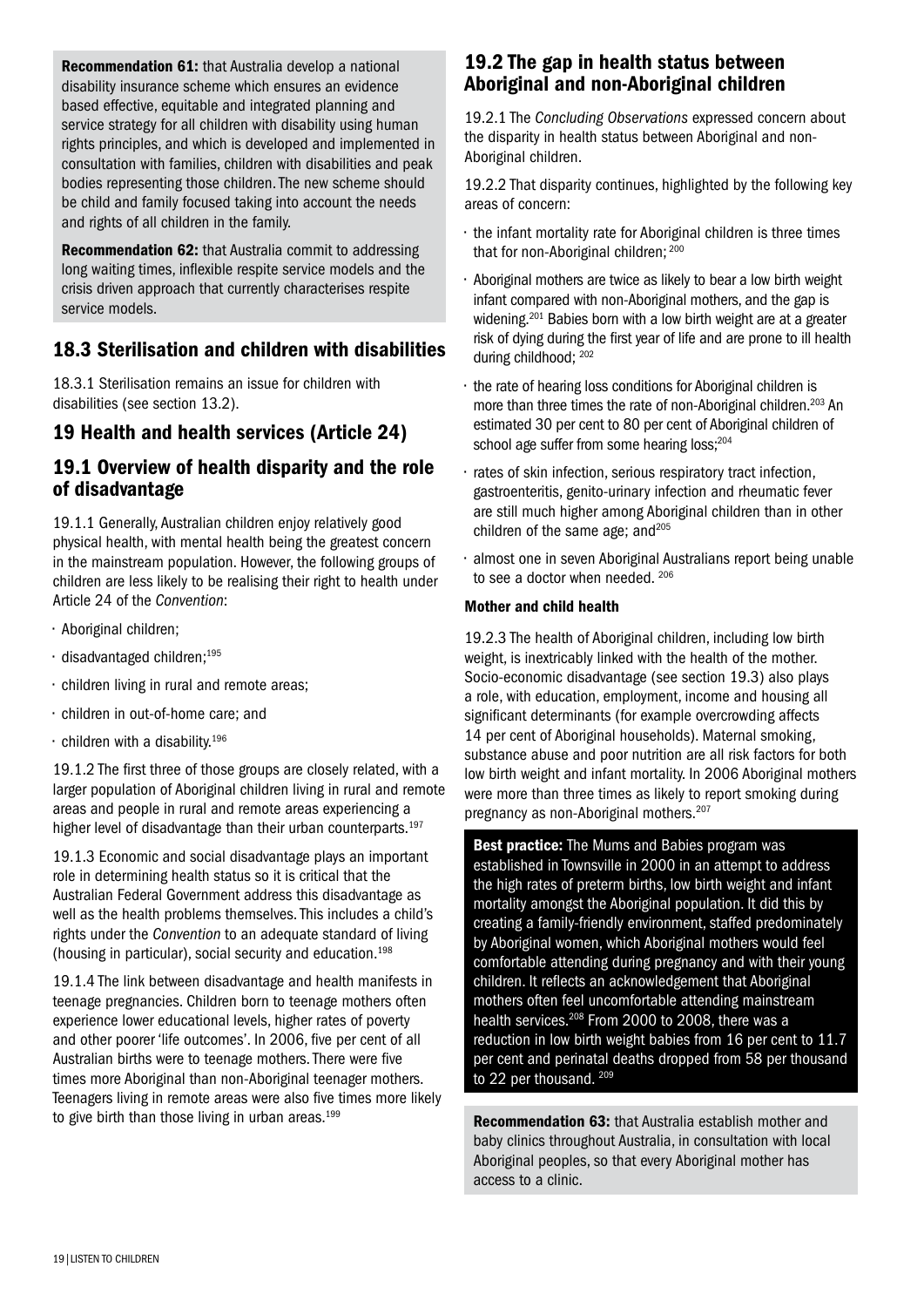#### Hearing loss

19.2.4 The main cause of deafness in children is infections to the middle ear left untreated or inadequately treated. Hearing loss is a key concern as it can lead to linguistic, social and learning difficulties and behavioural problems in school. This affects educational achievement with lifelong consequences for employment, income and social success. 210 Hearing loss also increases the likelihood that Aboriginal children come into contact with the criminal justice system.211 Deaf children are more vulnerable to neglect, emotional, physical, and sexual abuse than children in the general population.<sup>212</sup>

19.2.5 Addressing the concerns raised below in relation to the implementation of the *Closing the Gap* policy is also expected to address the primary cause of deafness in Aboriginal children.

## 19.3 Closing the gap in health outcomes for Aboriginal children

19.3.1 Too many Aboriginal children are still not able to realise their right to health like other Australian children, in breach of Articles 2, 6 and 24 of the *Convention*. Australia has recognised the health disparity between Aboriginal and non-Aboriginal children, and has made a substantial financial commitment to addressing the challenge. Specifically, under the *Closing the Gap* strategy, the Australian Federal Government has committed to halving the mortality rates for Aboriginal children within a decade (by 2018) and closing the life expectancy gap (of all Aboriginal people) within a generation (by  $2030$ ).<sup>213</sup> It has provided  $$1.6$  billion in funding to achieve these targets.<sup>214</sup>

19.3.2 While we believe that the policy framework of *Closing the Gap* is sound and that the budgetary allocation has the potential to achieve significant improvements in health outcomes for Aboriginal children, the bureaucratic implementation process may result in outcomes falling far short of the policy's potential.<sup>215</sup> The two key downfalls of the implementation have been the lack of a comprehensive, long-term plan of action and the lack of a genuine partnership through which Aboriginal people are consulted on the best ways for better health services to be delivered. This has resulted in a piecemeal approach to funding allocation and service delivery which often fails to recognise that mainstream service delivery solutions are not always effective in delivering improved health services to Aboriginal children.

19.3.3 The inequality in health status between Aboriginal and non-Aboriginal Australians is exacerbated by inadequate access to preventative health measures such as primary health care, health promotion, early screening and diagnosis. As documented by the UN Special Rapporteur, in addition to the lack of services on offer, Aboriginal Australians face other obstacles to access health services, such as 'language and cultural barriers, distance of services, lack of transportation, high service costs and Western-dominated models of care'.<sup>216</sup> These obstacles also contribute to the inability for follow up care to be provided for patients with chronic illnesses after being discharged from hospital.217 If these impediments to access are to be effectively addressed, Aboriginal peoples, including children, must be an integral part of the policy and program delivery and monitoring cycle.

Recommendation 64: that Australia adopt the recommendations made by the UN Special Rapporteur on the Right to Health and develop a long-term, comprehensive plan of action to achieve equality in health status and health services for Aboriginal children by 2030 under the framework of *Closing the Gap.* This must be done with the full participation and partnership of Aboriginal children and their communities and representative bodies, recognising that mainstream health service delivery is often not the answer to better health outcomes for Aboriginal children.

## 19.4 Sexual health

19.4.1 The *Concluding Observations* expressed concern for HIV/AIDS rates in Aboriginal persons and encouraged the establishment of campaigns to raise awareness.

19.4.2 Current national data indicates that the rates of HIV/ AIDS in the Aboriginal population may be decreasing. The data show that rates of HIV/AIDS diagnoses per capita among Aboriginal peoples have declined from 4.7 in 2000–2004 to around 3.9 in 2005-2009, while the rates in the non-Aboriginal population has increased slightly, from around 2.9 in 2000– 2005 to 3.6 in 2005-2009.<sup>218</sup>

19.4.3 A concerning trend is the increase in the rates of Sexually Transmissible Infections (STIs) among young people.219 In 2009, the 15-24 year age groups accounted for 80 per cent of the annual number of diagnoses of Chlamydia, and 57 per cent of all notifications in 2008 were for young Australians with Chlamydia, Donovanois, Syphilis and Gonococcal infections.220 Only approximately two thirds of young people use condoms, and knowledge about STIs other than HIV/AIDS is relatively poor.<sup>221</sup>

19.4.4 Aboriginal peoples and people in the most socioeconomically disadvantaged areas have much higher rates of infection for STIs, except for HIV/AIDS.<sup>222</sup> Substantially higher rates of Chlamydia and Gonorrhoea were recorded in the Aboriginal population in 2010.<sup>223</sup>

Recommendation 65: that Australia work across all jurisdictions to increase education programs amongst secondary school students about sexually transmitted infections, and increase efforts to promote protected sex.

## 19.5 Mental health

#### *"Mental health is a massive issue that has been ignored too long in a country that is meant to be at the forefront of medicine"*

18-year-old girl, Perth, Western Australia

19.5.1 The *Concluding Observations* expressed concern that mental health problems were increasing. The latest national study on mental health in children shows that the most prevalent burden of disease among children from birth to 14 years (almost one quarter of the burden of disease) and young people 15–24 years (almost half) was attributed to mental disorders. 224

19.5.2 In November 2009, the Australian Federal Government launched its fourth *National Mental Health Plan* (2009- 2014).225 Although the Plan lacks specific frameworks for children and young people, it proposes a number of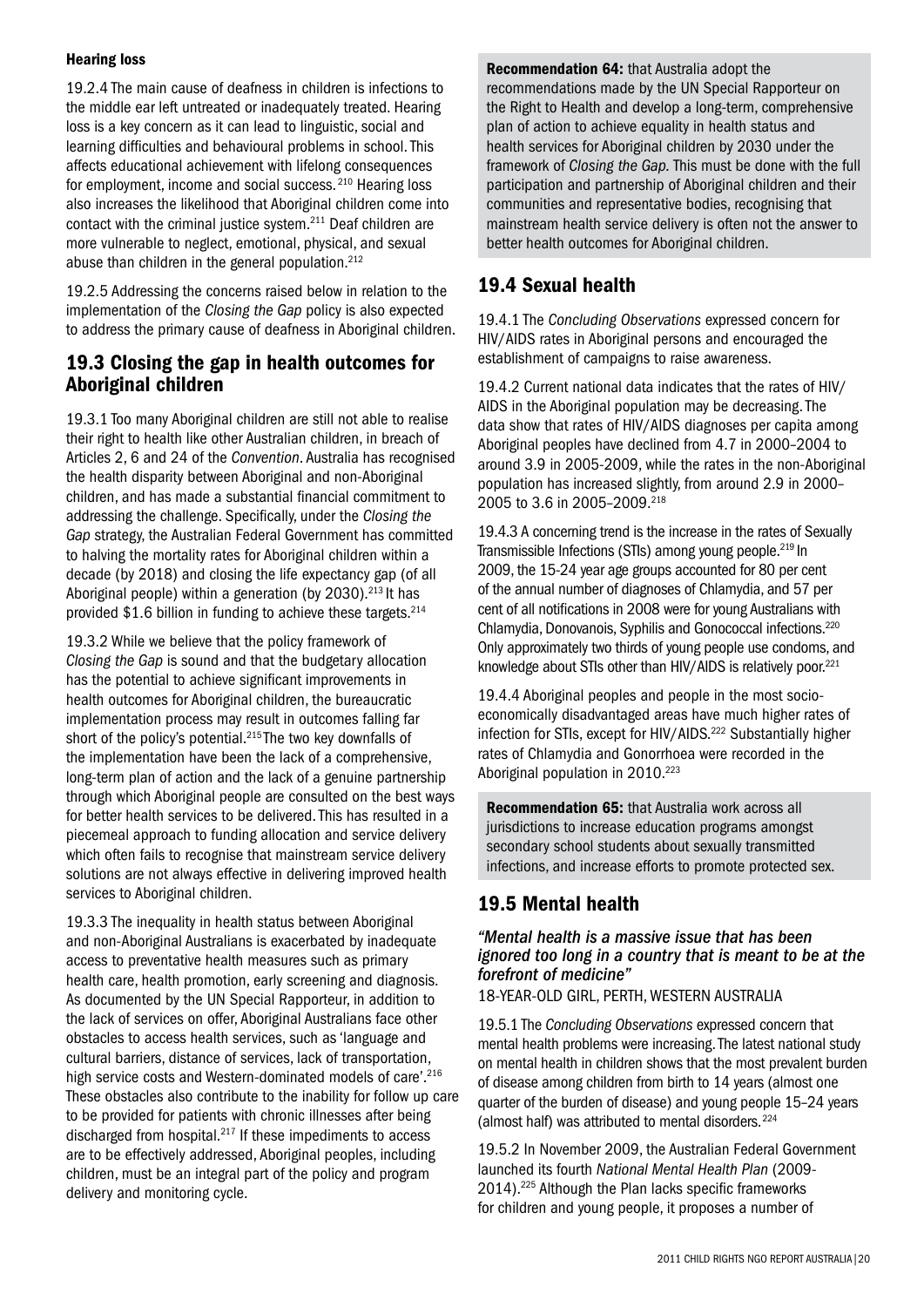actions targeted towards them, including the expansion of accessible community based youth mental health services. The implementation of such actions require adequate resourcing. careful consultative planning and effective implementation.

19.5.3 Currently, while one in four young people experience a mental disorder, over 70 per cent do not seek help.226 In December 2010, the Inspire Foundation together with the Federal Minister for Mental Health hosted the only consultation specifically for young people. The resulting report identified that young people consider mental health as important as physical health, and the recommendations made by the young people have been adopted by this report.

#### (a) Services for young people

#### *"The violence in my childhood has led to me having schizophrenia"*

18-year-old male, homeless shelter in Port Pirie, South Australia

19.5.4 The level of funding for mental health continues to be substantially well below other Western countries despite the growing body of evidence of the link between mental health and social problems, and between mental health and physical health problems. For those children and young people for whom services are sought, many do not receive timely access to services.<sup>227</sup>

19.5.5 Better understanding and funding support are required for alternative models of service delivery that provide more effective access and support for children in their different stages of development. The Australian Federal Government's *MindMatters* school education program and the *National Youth Mental Health Foundation Drugs and Mental Health Initiative (headspace)* are important steps in the right direction for providing services for children and young people across Australia.<sup>228</sup> Services (including screening for disorders) need to be more comprehensive and provided through a range of modalities including face-to-face, telephone and internet based approaches.<sup>229</sup>

19.5.6 Significant opportunities (and challenges) are provided by information and communication technologies. 79 per cent of children between the ages of 5 and 14 use the internet.<sup>230</sup> There is a case for greater use of technology to provide support and services to children and young people for mental health including those who are at particular risk or experience barriers to access.<sup>231</sup>

#### (b) Mental health in disadvantaged groups of children and young people

19.5.7 Particular groups of children are at higher risk of mental health problems. These include Aboriginal children, children from newly arrived, refugee and migrant backgrounds, same-sex attracted, gender questioning or gender diverse young people, young carers, children with a disability and children in rural, regional and remote areas.<sup>232</sup> All these groups can experience stigma and social isolation. There are some similarities but also differences in needs, risks and protective factors for these groups.<sup>233</sup> Effective access to health services and better community education on tolerance and support for diversity and mental illness is crucial in addressing this disadvantage.<sup>234</sup>

19.5.8 A commendable example is the *Cobaw Community Health Service Rural Victorian Youth and Sexual Diversity Project*, which has a suicide prevention program for same-sex attracted and gender questioning young people in rural Victoria.

Recommendation 66: that Australia undertake further consultations with children and young people for the development and implementation of better outcomes in mental health.

Recommendation 67: that Australia consider the role of peer support in developing appropriate services; and develop national curricula and community education to reduce stigma and promote early access to support.

Recommendation 68: that Australia invest in early intervention services, training and development of teachers, health professionals and others who work with children and young people.

Recommendation 69: that Australia support the development of specialised, age appropriate e-mental health services and targeted strategies and services to different groups, particularly those at high risk of mental health problems.

Recommendation 70: that Australia provide necessary subsidies for costs of services so cost is not a barrier to access.

#### (c) Youth suicide

19.5.9 The *Concluding Observations* expressed concern over the high rate of youth suicide, especially among Aboriginal children and homeless adolescents.

19.5.10 Suicide deaths still comprise a much higher proportion of total deaths for young people relative to older groups.<sup>235</sup> In 2008 almost a quarter of all male deaths aged 15-24 years were due to suicide. Aboriginal youth suicide rates are estimated to be three to five times higher than those for non-Aboriginal young people.<sup>236</sup>

19.5.11 Increased assistance for schools to identify effective antibullying programs, better training for teachers and more available counselling services are necessary to develop better preventative and supportive measures for school age children and young adults.237 This includes increased funding for an active emphasis on people at elevated risk of suicide as well as maintained supportive measures—for instance, in the post-discharge phase for people who have self-harmed or attempted suicide.<sup>238</sup>

19.5.12 Inability to access suicide intervention and prevention programs continues to be a problem for remote Aboriginal communities and the system employed to monitor suicidal youths or youths at risk of suicide across Central and Western Australia is inadequate.239 There are, however, examples of good practice such as the *Yiriman Project* in Western Australia and the *Something Better Project* in Queensland, where community involvement has played a large role in the success of the program.<sup>240</sup>

#### Under reporting

19.5.13 The Australian Bureau of Statistics has not reported suicide for people under the age of 15, which is likely to result in the under reporting of suicide deaths.<sup>241</sup> Other sources indicate an increase in suicides in children under 14-years-old in some Aboriginal communities.<sup>242</sup> The Senate Community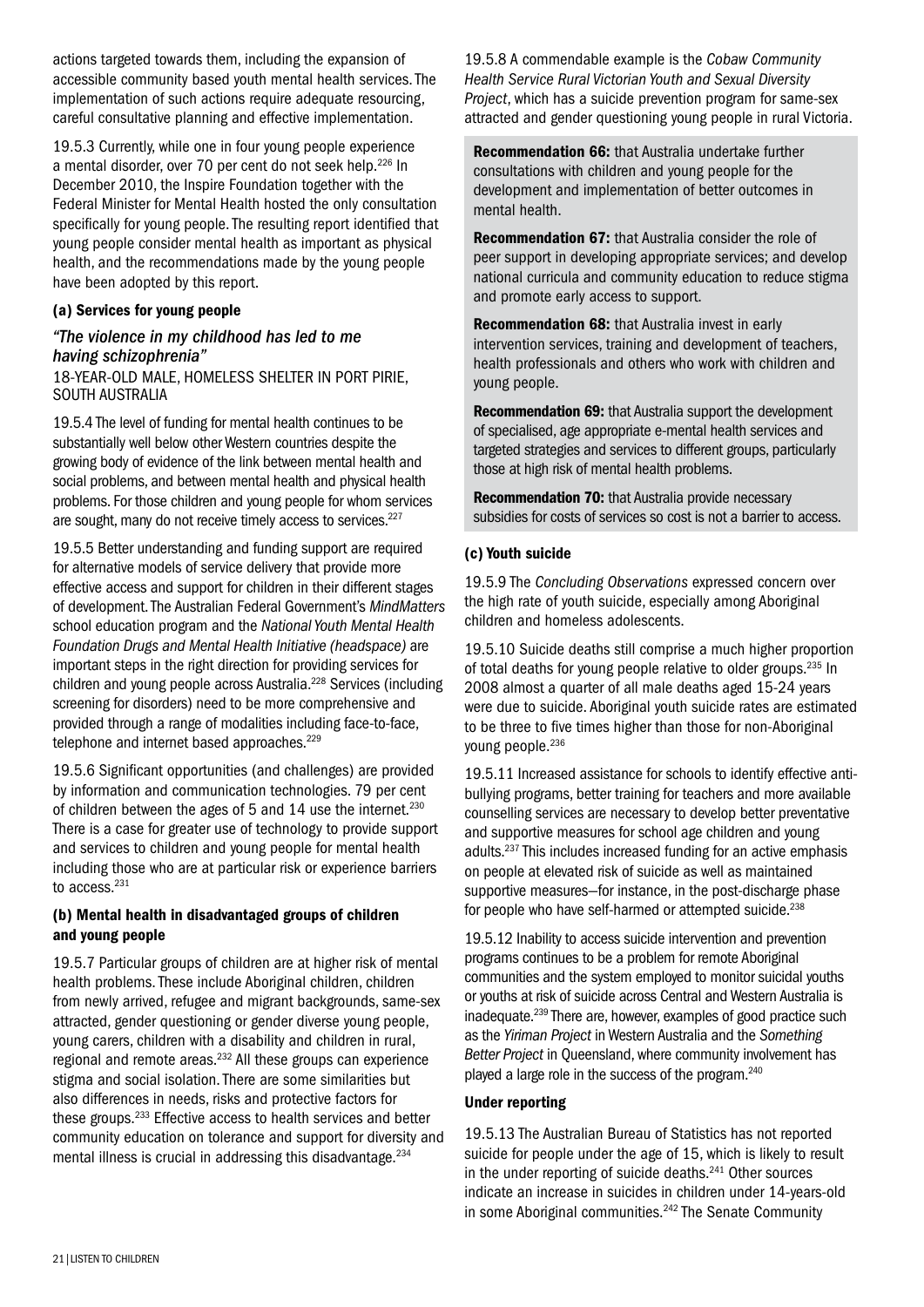Affairs Reference Committee has recommended improving collection of data for attempted and completed suicides for children under 15 years of age. $243$ 

Recommendation 71: that Australia improve collection of data for attempted and completed suicides particularly for children under the age of 15.

Recommendation 72: that Australia address the concern raised in the Committee's *Concluding Observations* by providing for better research, support and evaluation of suicide prevention programs for children and young people.

## 19.6 Other health issues

#### (a) Nutrition

19.6.1 The *Concluding Observations* expressed concern about the nutrition of children. In 2009, almost a quarter of all children aged 5–17 years were overweight or obese, while Aboriginal peoples in remote areas continue to suffer from poor nutrition, often due to logistical and price barriers in accessing fresh fruit and vegetables in those areas.<sup>244</sup> We note the Australian Federal Government's efforts to address the high incidence of obesity.245

#### (b) Immunisation

19.6.2 Australia's immunisation rate is below the target of 90 per cent to achieve herd immunity for most vaccine preventable diseases.246 Immunisation rates are relatively constant across different socio-economic groups and areas of remoteness, and there is little difference in immunisation rates between Aboriginal children and other children.<sup>247</sup> We acknowledge the Australian Federal Government's efforts to increase rates of immunisation and encourage the continuation of these efforts.<sup>248</sup>

#### (c) Oral hygiene

19.6.3 Although Australia compares favourably internationally on rates of child tooth decay, these have been increasing over recent years.249 In 2008 the Australian Federal Government introduced the Medicare Teen Dental Plan to help with the cost of an annual preventative dental check for teens aged 12–17 years who are receiving government benefits individually or as part of a family.250 There are no statistics available to determine the impact of this program.

#### (d) Passive smoking

19.6.4 The Australian Federal Government has announced its intention to legislate for plain paper packaging of all tobacco products by 1 July 2012.<sup>251</sup> This measure is welcomed as it seeks to reduce the impact of passive smoking, which has been identified as increasing the risk of stillbirth threefold.<sup>252</sup>

Recommendation 73: that Australia continue its efforts in addressing the high incidence of obesity, achieving the target immunisation rate of 90 per cent, increasing the accessibility of dental services for children and decreasing the impact of passive smoking on children.

## 19.7 A child rights approach to health best practice

19.7.1 We commend the development by the health sector of the *Standards for the care of children and adolescents in health services* and the *Charter for children and young people's rights in healthcare.*<sup>253</sup> These documents are underpinned by the *Convention* and provide best practice examples of a child rights-based approach to policy development. They recognise the unique needs and vulnerabilities of children requiring health care; for example the standards include requirements to accommodate children separately from adults, facilitate familycentred care and provide avenues for play, leisure and education for children receiving hospital care.

19.7.2 Building on this approach, research has found that concerns about confidentiality are one of the key barriers for young people to access health care.254 This insight from young people can be used to develop better training for health professionals and contribute to better health outcomes for children.

Recommendation 74: that Australia support the implementation of the *Standards for the care of children and adolescents in health services* and the *Charter for children and young people's rights in healthcare* and use these as examples of best practice to be applied in all policy development.

Recommendation 75: that Australia appoint a Chief Paediatrician to advise the Australian Federal Government on strategies needed to comply with the *Standards for the care of children and adolescents in health services*.

Recommendation 76: that Australia support the implementation of mandatory training in child rights for all health professionals as recommended by the UN Special Rapporteur on the Right to Health.255

## 20 The right to benefit from social security (Article 27)

## 20.1 Family assistance payments

20.1.1 Social security is principally the responsibility of the Australian Federal Government. Family assistance payments are made to 'help with the costs of raising children' and include a 'Baby Bonus' (paid for 26 weeks from birth or adoption or 'Paid Parental Leave' (18 weeks from birth or adoption), Family Tax Benefit (until a dependent child is 21years or 24 years if a student) and Child Care Benefit or Rebate.<sup>256</sup>

20.1.2 Generally, these payments and rebates fall short of the actual costs of rearing children and are not determined on the basis of actual need, which varies over the period of childhood.<sup>257</sup> In 2006, changes to parenting payments were introduced that means single parents now lose the payment when their youngest child turns eight and partnered parents no longer qualify for the payment when their youngest child turns six.258

20.1.3 The Australian Federal Government has announced plans to increase the maximum payment rate of Family Tax Benefit Part A by more than \$150 per fortnight for young people aged 16-18 who are in school or an equivalent vocational qualification. The new rates will apply from 1 January 2012.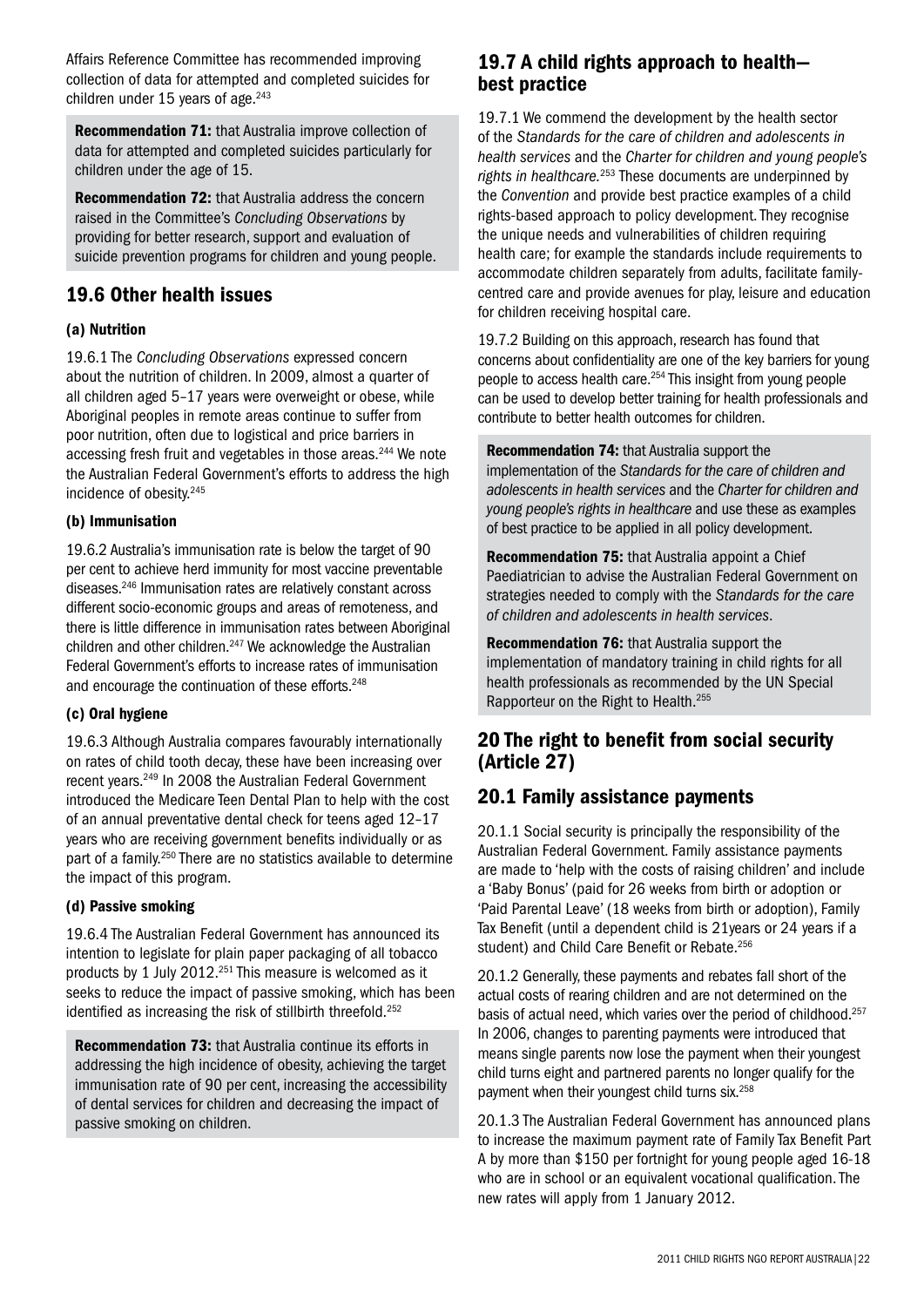## 20.2 Payments to children and young people

20.2.1 There is no entitlement to social security benefits for children under the age of 16 years (15 years if 'living independently').259 The benefit paid to children above these ages is termed 'Youth Allowance' and is conditional on an 'activity' test (looking for full time work or in education or training). This test was further restricted in 2009 when the Australian Federal Government announced its '*Compact with Young Australians'*. 260 With the aim of increasing engagement in education and training, a National Youth Participation Requirement was introduced (see section 22), which provides that a young person under 21 is not eligible for Youth Allowance unless in education, training or employment. An independent review of the new compliance framework has proposed that where a young person has been actively looking for work it may be more appropriate for them to continue to do so (at least in the short term) than to be forced back into education or training 'for which they are unsuited or unready'.261 As yet the changes have not had any significant impact on reducing youth unemployment.<sup>262</sup>

20.2.2 The rate of Youth Allowance is significantly less than the equivalent allowance for a person over 21 years of age, and falls far short of the generally accepted poverty line figure in Australia.<sup>263</sup>

20.2.3 In the last decade, the old age pension has increased in real terms by 20 per cent, while Youth Allowance has increased by 0.5 per cent.<sup>264</sup> Youth Allowance is paid at different rates for dependent and independent children. The criteria for satisfying the test of independence is not based on actually living away from home but more narrowly as 'unable to live at home due to extreme family breakdown, violence in the home, or serious threats to your health or well-being'. This test is too narrow and its strict application can leave vulnerable young people in difficult situations including lack of access to housing or social security benefits.<sup>265</sup>

Recommendation 77: that Australia review all benefits to and for children and young people to ensure compliance with child rights principles, to align these benefits with need and to remove unjustified discriminatory features.

## 20.3 Income management

20.3.1 One of the measures introduced by the *Northern Territory Intervention* was a scheme of quarantining and controlling social security payments to members of Aboriginal communities in the Northern Territory.266 The Australian Federal Government has now extended the scheme across all of the Northern Territory and it has introduced a scheme for certain groups in Western Australia and Queensland.267 These restrictions could be imposed on all social security recipients in those communities, or could be applied to recipients Australiawide on the basis of child protection notifications or school enrolment and attendance.<sup>268</sup> The discriminatory nature of the policy is discussed at section 4.1(b).

20.3.2 The stated aims were to limit the use of benefits for substance abuse and gambling, ensure benefits were spent on 'priority needs' (including food, clothing, housing, healthcare, child care and education) and promote care and education for children. Fifty per cent to 100 per cent of different benefits could be restricted to 'priority need' expenses.<sup>269</sup>

20.3.3 Despite the magnitude of this policy, the Australian Federal Government has not implemented any mechanism to collect data and monitor the impact of income management. We note that anecdotally some families have welcomed the income support measures. This highlights the need for a nuanced and contextual approach which might allow for a voluntary scheme, rather than the mandatory blanket approach that is in place.

Recommendation 78: that Australia repeal the scheme or review and replace the scheme with provisions for voluntary arrangements, or if the scheme remains in place, that Australia institute a proper evaluation based on data and measurable outcomes.

## 21 The right to an adequate standard of living (Article 27)

## 21.1 Housing

#### *"I think there should be more shelters for homeless people"*

13-year-old boy with experiences in homeless shelters and in juvenile detention, Adelaide, South **AUSTRALIA** 

21.1.1 Child and youth homelessness remains a prevailing social problem in Australia. Almost half the people seeking specialist services for homelessness in Australia are under the age of 18.<sup>270</sup> Reports show that shelters and other supported accommodation services are stretched to capacity and are forced to turn people away.271

21.1.2 This is despite efforts by governments to reduce the incidence of homelessness, investing significantly in increasing public and community housing and supporting research into addressing the root causes of homelessness.272 The *Concluding Observations* recommended measures to address the urgent needs and rights of homeless children be intensified.273

Recommendation 79: that Australia improve the coordination and integration of services that intervene early and stop young people becoming homeless.

21.1.3 Much progress needs to be made in addressing the absence of children's voices from the debate on child homelessness.274 Active participation of children in reform would foster a greater understanding of the causes and effects of childhood homelessness, provided the impetus is childhood participation and not merely a perpetuation of power imbalances between children and adults (embodied in agencies and practitioners).275

21.1.4 There remains a lack of recognition that children can experience homelessness differently from adults, often as children fleeing conflict with single parents or as teenagers escaping family conflict alone. Of the second group, there are further sub-groups.276 Each group has different needs and public policy has not always recognised this clearly enough to build appropriate responses.277 This area requires further investment in research, consultation, evaluation and ultimately implementation in service policy and practice.<sup>278</sup>

21.1.5 For children accompanying adults, public housing is one option. Despite recent investment, historically there has been a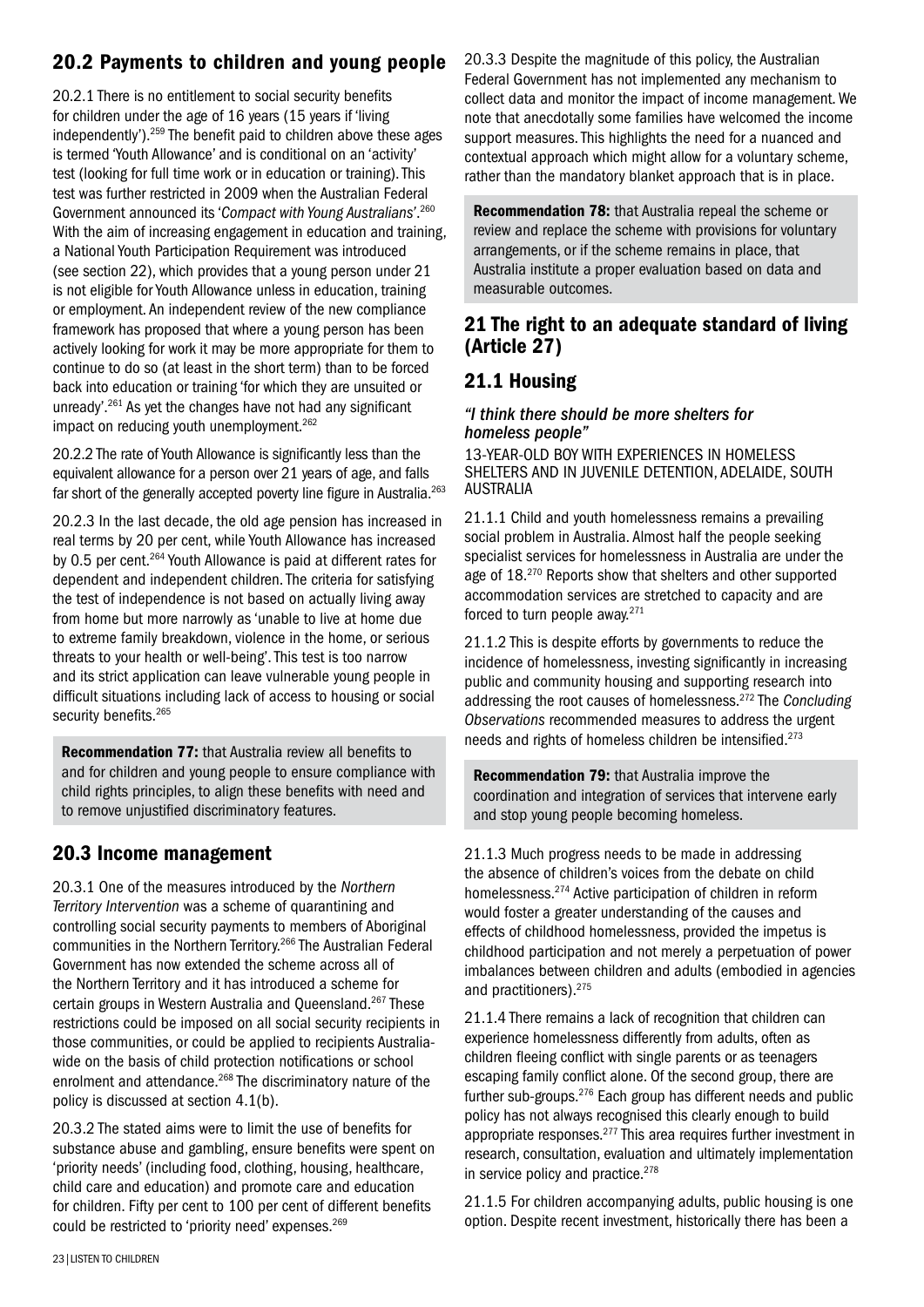public housing deficit, with 47,413 applicants on the waiting list for public housing as of June 2009.279 The waiting list for public housing is reportedly up to 10 years in some states.<sup>280</sup>

21.1.6 For older children on their own, public housing is less commonly a viable option as they often seek temporary options that can accommodate their transition to independent living. Attention is given to various models such as foyers, rooming houses, and support programs.<sup>281</sup> The investment in these models is slower and fails to keep up with the commitment to public housing stock.

21.1.7 The UN Special Rapporteur on Adequate Housing commented on the lack of commitment to a more comprehensive approach to addressing homelessness and noted that poor housing conditions hinders the enjoyment of other rights which Australia has committed itself to protecting, including the right to health, education, safety, public participation, exercise of civil and political rights, access to justice and the right to be free from discrimination.<sup>282</sup>

21.1.8 The Australian Federal Government has also failed to provide culturally appropriate housing services to reflect the specific needs of different groups. For example, in New South Wales, most public housing contains one or two bedrooms and is designed to house up to four people (including children).<sup>283</sup> This does not acknowledge the cultural living practices of Aboriginal Australians who belong to large kinship networks and have obligations towards extended family members.<sup>284</sup>

Recommendation 80: that Australia review and renew its efforts to address the homelessness of children and young people, with a commitment to the development and implementation of a framework built on the specific experiences and needs of children and young people and with particular strategies for Aboriginal children, children from newly arrived communities, children leaving care, children in regional and remote communities, same-sex attracted or questioning or gender diverse children.

Recommendation 81: that Australia improve mainstream services so that they are more responsive to the needs of young people who are at risk of homelessness. Services provided by the education, income support, health system, disability service system and employment systems need to be able to identify where young people are at risk of homelessness and refer them to other useful services that can provide appropriate support to stop them becoming homeless.

21.1.9 Barriers to income support of children and young people are discussed at section 20.2.

## 21.2 Adequate standard of living amongst vulnerable groups

#### *"My Mum and I had to move to Perth. We had nowhere to stay so we lived in a car"*

17-year-old Aboriginal boy, Perth, Western Australia

21.2.1 The *Concluding Observations* expressed concern about the inadequate standard of living of Aboriginal children and children living in rural areas. The Committee recommended that Australia bolster its efforts to develop and implement policies that raise the standard of living of Aboriginal children and ensure their access to culturally appropriate services.<sup>285</sup>

#### Aboriginal children

21.2.2 Aboriginal peoples generally are significantly more likely to experience homelessness than non-Aboriginal Australian.<sup>286</sup> Aboriginal Australians are also significantly more likely to live in overcrowded housing conditions.287 Overcrowding is identified as a major factor affecting Aboriginal people's physical and mental health as are the social and schooling disadvantages for Aboriginal children.288

21.2.3 The Australian Federal Government has committed additional funding to housing reforms for Aboriginal Australians.289 In particular, the *Closing the Gap* strategy prioritises provision of habitable housing as well as providing a broad policy framework for improving socio-economic conditions for Aboriginal Australians.<sup>290</sup> However, the Australian Federal Government's initiatives are widely criticised for undermining notions of self-determination and Aboriginal community control of land, and the Strategic Indigenous Housing and Infrastructure Program, aimed at increasing public housing, has been plagued by delays.<sup>291</sup>

#### Children from newly arrived communities

21.2.4 The risk of homelessness for young people from refugee backgrounds and newly arrived communities is estimated to be up to 10 times higher than for the general population.<sup>292</sup> Access to safe, secure and affordable housing is central to social inclusion and the ability to settle successfully in a new country. This group of young people also face particular barriers—such as language and culture—to accessing housing and homelessness services.

#### Children living in rural areas

21.2.5 Adequate childcare services are unavailable in many rural communities.293 Moreover, there is a lack of safe housing in rural areas which forces women who are victims of domestic violence to stay in inadequate housing conditions with their children.<sup>294</sup>

#### Children leaving state care

21.2.6 Young people who have been in care are overrepresented in Australia's homeless population.<sup>295</sup> One cause is that young people leaving care are not appropriately supported as they adjust to independent living. Broader social trends indicate that young people are leaving their parental home later (82 per cent of 18 and 19-year-olds were still living with their parents in 2009), with financial considerations playing a significant role in their decision-making.296 Children transitioning from care are not afforded this safety net. For many children in care, formal state care ends abruptly between the ages of 16 and 18 and those children are left to manage the move into new accommodation, leaving school and becoming financially independent often around the same time, and at a younger age than their peers. $297$ Other concerns relating to transitioning from care are raised at section 16.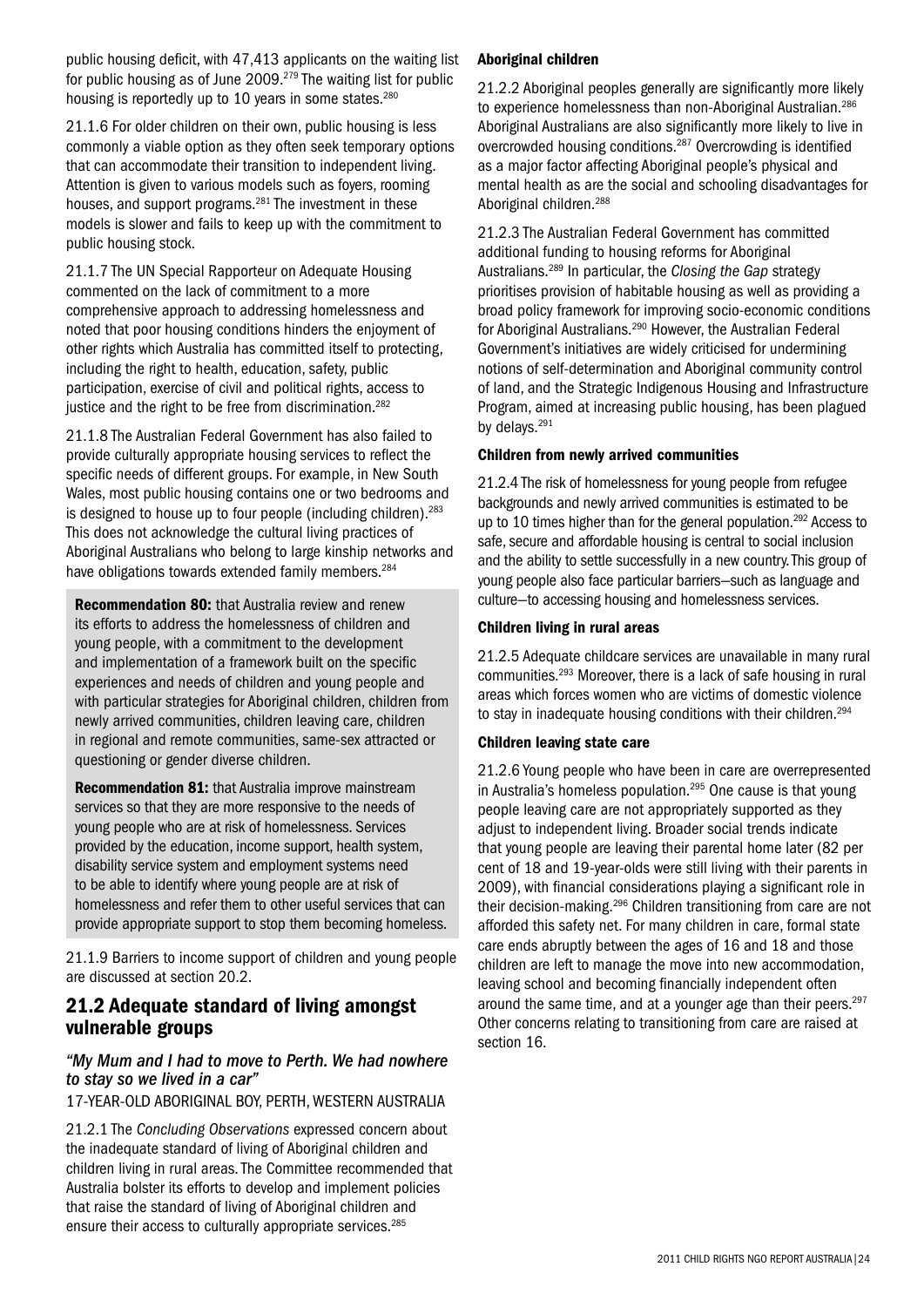## 21.3 Developing measures of adequate standard of living

21.3.1 The *Concluding Observations* noted that Australia did not have an official poverty line and recommended that Australia develop adequate measures to ensure the impact of poor living conditions is appropriately considered.298 Australia still does not have an official poverty line.

Recommendation 82: that Australia commit to the development of more comprehensive measures of standard of living in data collection and research for use in policy development.

Recommendation 83: that Australia, by considering the full range of recommendations raised in this report, further its efforts to address the current inequalities that exist in the standard of living of Australia's most disadvantaged and marginalised children.

## Education, Leisure and Cultural Activities Theme vII

## 22 Education, including vocational training and guidance (Articles 28 and 29)

22.1 The majority of Australian students are afforded excellent opportunities in education. However, there are specific groups of children who are not always afforded the same educational opportunities as other students, denying the capacity to fulfil their potential. These groups include:

- Aboriginal children;
- disadvantaged children;
- children from refugee and newly arrived backgrounds;
- children in out-of-home care; and
- children with a disability.

22.2 Legislation in most states and territories makes school attendance compulsory at least from ages six to 16 (generally) and around 98.8 per cent of children are enrolled in school.<sup>299</sup> However, a national rate for school attendance cannot currently be provided due to lack of consistency of data between states and territories and across school sectors.<sup>300</sup> Despite enrolment rates, thirty per cent of Year 9 students possess only basic literacy skills, $301$  which suggests that many children, particularly from those groups identified above, are not having their specific education needs met.302

## 22.1 Aboriginal students

22.1.1 The *Concluding Observations* acknowledged Australia's efforts to address concerns relating to the education of Aboriginal children, while highlighting continued concern in relation to the limited access of Aboriginal children to education compared with non-Aboriginal children, a concern with respect to Article 28 of the *Convention*. Attendance,<sup>303</sup> literacy<sup>304</sup> and attainment levels<sup>305</sup> for Aboriginal students continue to be significantly lower than for non-Aboriginal students. The *National*  *Indigenous Education Action Plan 2010–2014* has still not been signed off by the Council of Australian Governments.

22.1.2 Under the *Closing the Gap* strategy, the Australian Federal Government developed key education and health targets. These included:

- ensuring access to early childhood education for all Aboriginal four-year-old children in remote communities by 2013;
- halving the gap in reading, writing and numeracy achievement for Aboriginal children by 2018; and
- halving the gap for Aboriginal students in Year 12 or equivalent attainment rates by 2020.306

22.1.3 In addition, the *National Partnership Agreement on Indigenous Early Childhood Development* between all levels of government commenced in 2009. A key element of this agreement is the establishment of 10 integrated 'Children and Family Centres' in Queensland by mid-2012. 307 The centres aim to provide Aboriginal families residing in under-serviced areas with access to integrated education, parenting and family support and child and maternal health services.<sup>308</sup>

22.1.4 While initiatives like this have had some success, our consultation reveals that many Aboriginal children—for example those living in townships around Alice Springs—still do not have access to regular, culturally appropriate early childhood education.<sup>309</sup>

#### Bilingual Education

22.1.5 Children who speak languages other than English are vulnerable to non-enrolment, poor attendance, repetition and are less likely to complete Year 12. Primary education programs that teach students in their native language allow students to effectively develop literacy and numeracy skills. Research shows that the most productive method of teaching Aboriginal children English is through the use of bilingual models of education, where students acquire literacy skills which are transferred and applied to the learning of English.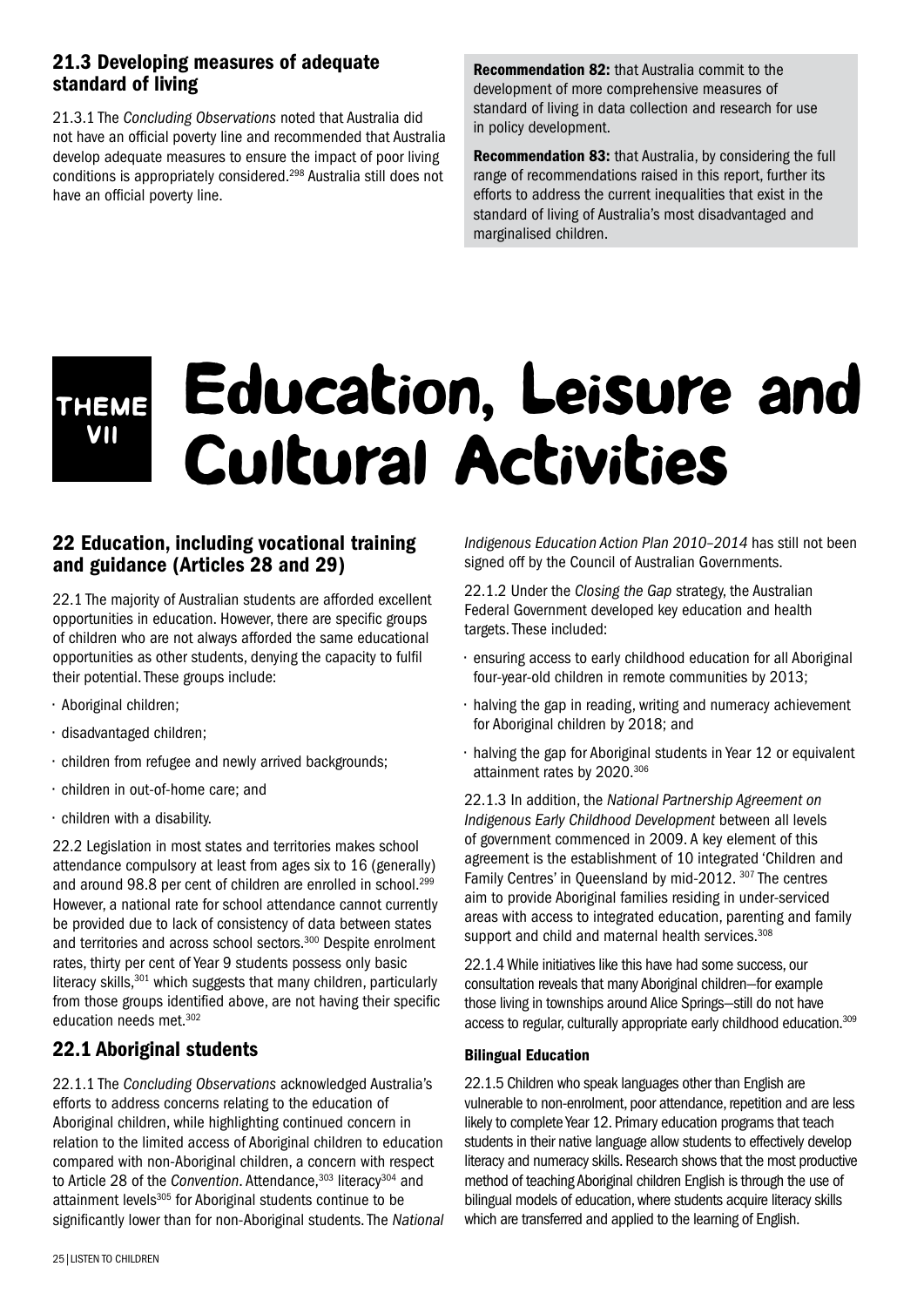22.1.6 Bilingual education is also valued by local communities because it ensures the survival of languages and because it provides an honoured place for Aboriginal languages in the curriculum and an honoured place for Aboriginal teachers, an important consideration under Article 30 of the *Convention*.

22.1.7 The Northern Territory Government has a policy of compulsory English language instruction for the first four hours of each school day. This policy 'shows no respect for Indigenous languages and cultures' and moreover, runs counter to the rights expressed in the *United Nations Declaration on the Rights of Indigenous People.*310 Different communities may need different models of education.

Recommendation 84: that the Australian Federal Government work with state and territory governments in committing to the protection and promotion of, and adequate funding for, bilingual models of education.

Recommendation 85: that within the *Closing the Gap* policy framework, the Australian Federal Government work with state and territory governments to ensure that individual Aboriginal education strategies are founded on previous policy success, that a long-term approach is taken and that genuine partnerships are fostered between Aboriginal communities, the education sector, community organisations and professional groups such as social workers, researchers, health workers and police.

## 22.2 Early childhood development

*"I wish everyone was my friend"* six-year-old girl, Onslow, Western Australia

22.2.1 As part of the *National Early Childhood Development Strategy*, the *National Early Years Learning Framework* was endorsed by Council of Australian Governments on 2 July 2009. It is the first nationally endorsed learning framework for early childhood and represents a significant development in early childhood policy. However, access to quality inclusive early childhood education and care is still difficult for many families for a range of reasons. These include inadequate training for staff, limited funding and inclusive practices. Socio-economic disadvantage also plays a role.

22.2.2 The Australian Early Development Index (AEDI) is a population based measure of child development that enables communities to assess how children are progressing by the time they reach school age.311 The first national rollout of the AEDI took place in 2009, with more than 260,000 children in their first year of formal schooling taking part. $312$  The data revealed social disparity in access to early childhood education—86 per cent of children from the most advantaged communities attended some type of early education program (kindergarten or child care) prior to starting school, compared with only 75.6 per cent of children from the most disadvantaged communities.<sup>313</sup>

22.2.3 Children living in very remote communities, as well as Aboriginal children and those from language backgrounds other than English, were also less likely to have attended a preschool program.314 The Queensland Commission for Children and Young People and Child Guardian observes that 'while the vast majority of children were making good progress in adapting to school, significant proportions were found to be developmentally vulnerable in a range of domains'.<sup>315</sup> It is evident that despite considerable government investment, 'universal services' are still not engaging with the most disadvantaged families because of various financial, logistic and/or cultural barriers.

Recommendation 86: that Australia commit to developing specific guidance around inclusive practices and tiered interventions for the use of the *National Early Years Learning Framework* with children with developmental delays and disabilities.

Recommendation 87: that Australia ensures that all Australian children enjoy the right to an early childhood education consistent with the *National Early Years Learning Framework*.

Recommendation 88: that Australia ensure that early childhood services are adequately funded to ensure that the needs of each child are met and that adequate subsidies are provided to support inclusion of children with disabilities.

## 22.3 Children with disabilities

22.3.1 Many families of children with disabilities believe that their children have limited opportunities to be enriched and extended through education and the present system is 'awash with low expectations and standards for students' with disabilities. 316 A 2008 report by the Victorian Department of Education and Early Childhood and Development illustrates that around 63 per cent of children with a disability experience difficulties at school.<sup>317</sup>

22.3.2 Key issues include inadequate government policy on engaging with students (to accommodate specific disability or take account of individual learning requirements), inequitable and confusing funding arrangements and insufficient qualification standards for teachers (or use of support staff) working with disabled students.<sup>318</sup> The Australian Education Union surveyed teachers, students and schools about issues of concern in the provision of education to students with disabilities and concluded that 'there is clear evidence over a long period that the level of resources and funding required to ensure quality education for disabilities/special needs is inadequate with negative consequences for students, families, teachers, other education workers and schools'.319

22.3.3 Despite the five year implementation of the *Disability Standards for Education 2005*, these conclusions suggest little progress has been made regarding the Committee's recommendation that Australia ensure public education policies and school curricula reflect the inclusion of children with disabilities in the mainstream school system and that State assistance facilitates such integration. The Australian Federal Government is currently reviewing the *Disability Standards for Education 2005*, and in doing so needs to take account of its obligations within the *Convention on the Rights of Persons with Disabilities* (ratified in 2008), and the need for structural responses, not just individual responses to enable inclusive education. Inclusive high quality education is also a priority in the *National Disability Strategy*, recently endorsed by the Council of Australian Governments.

22.3.4 The failure to implement solutions addressing these issues may be exacerbated by an absence of data. For example,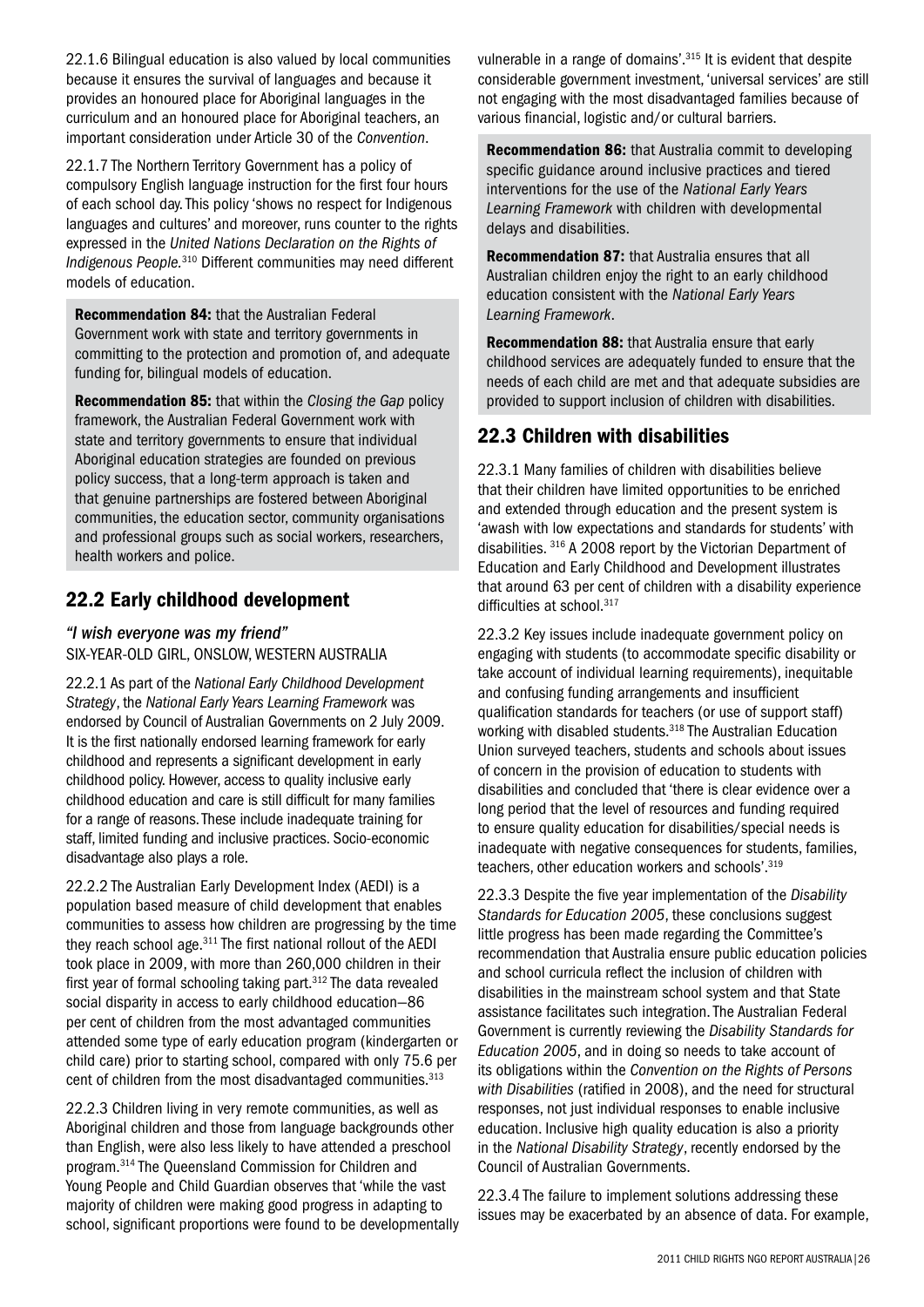in compiling a report about improving the lives of young South Australians, the Council for the Care of Children noted that they did not have enough reliable data on inter alia, the needs of children with disabilities and their families.320

Recommendation 89: that Australia support the review of the *Disability Standards for Education 2005* applying the framework of the *Convention on the Rights of Persons with Disabilities*, so that its obligations related to children with disability and education are incorporated within the revised Standards.

Recommendation 90: that the Australian Federal Government work with state and territory governments, as part of the *National Disability Strategy,* to develop a Disability Education Action Plan which specifically identifies current inadequacies in funding and resources, sets appropriate benchmarks, targets and goals and allocates sufficient funding so that the educational rights of children with disability are adequately met.

## 22.4 Discipline

22.4.1 School disciplinary measures, such as suspension and expulsion can infringe the child's fundamental right to an education under Article 28. They have been criticised as being ineffective and counter-productive because they do not address, and may exacerbate, underlying problems that lead to disruptive behaviour. High levels of school suspensions also conflict with outcomes under the Council of Australian Governments *National Education Agreement*, for example *'*that schooling promotes social inclusion and reduces the educational disadvantage of children, especially Aboriginal children*'.*

22.4.2 Excluding students from school and denying them their right to education is simply 'shifting the problem' from the school to the community.<sup>321</sup> Within 12 months of being suspended from school, students are 50 per cent more likely to engage in antisocial behaviour and 70 per cent more likely to engage in violent behaviour.<sup>322</sup> Suspended students are often male, of low socioeconomic status and belong to a cultural minority.<sup>323</sup>

22.4.3 Aboriginal students in New South Wales are significantly overrepresented in suspensions data and in 2009 accounted for 22 per cent of long (between 5 and 20 days) suspensions.<sup>324</sup> In 2009, 2,286 or 5.6 per cent of Aboriginal students received long suspensions.<sup>325</sup> Additionally, using data made available by the New South Wales Department of Education, UnitingCare Children, Young People and Families observes that between 2005 and 2009, total long suspensions for New South Wales students across all grades have increased by 32.7 per cent from 11,216 to 14,887. Moreover, children are being suspended at a young age; in 2009 children in Years kindergarten to Year 6 made up 20 per cent of long suspensions in New South Wales.<sup>326</sup>

22.4.4 There are avenues for children to challenge a suspension which include the School Council, Director-General of the Department of Education,<sup>327</sup> the Human Rights and Equal Opportunity Commission or the relevant State Ombudsman.328 These mechanisms afford children the right to a fair hearing and their right to respond to allegations and to tell their side of the story.

Recommendation 91: that the Australian Federal Government work with state and territory governments to review suspension and exclusion policies with a view to reducing the use of suspension and ensure that students who experience behavioural challenges receive positive therapeutic interventions from appropriately qualified professionals, prior to any disciplinary procedures being applied.

## 22.5 Children with a refugee background

22.5.1 Children who arrive in Australia under the Refugee Resettlement program continue to face significant barriers to the realisation of their right to education under Article 28 of the *Convention*. There is currently no national strategy for supporting refugee students in school and a lack of uniform accountability across jurisdictions to ensure that the needs of students with refugee backgrounds are met in schools.

Recommendation 92: that the Australian Federal Government work with state and territory governments to develop a national strategy and guidelines which recognise the unique educational needs of children with refugee backgrounds and ensure a uniform approach to those needs.

## 22.6 Learn or earn

22.6.1 In 2009, 16 per cent of 15-19-year-olds (224,000 young people) were not fully engaged in employment or education. Just over half of this group were not working or studying at all, being either unemployed or not in the labour force, while part-time workers made up most of the balance.<sup>329</sup> The Australian Federal Government has sought to address this with the 'National Partnership Agreement on Youth Attainment and Transitions' in January 2010. This Agreement is commonly referred to as the *Learn or Earn* policy. The outcomes this initiative aims to achieve are:

- increased participation of young people in education and training;
- facilitating successful transition from school to further education, training, or full-time employment;
- a national Year 12 or equivalent attainment rate of 90 per cent by 2015; and
- providing young people aged 15-24 years with an education or training entitlement.

22.6.2 The Australian Federal Government's commitment to improving educational and employment outcomes for Australia's young people is welcomed. However, it is clear that further work is required at both federal and state and territory levels of government to consider the specific needs of vulnerable groups of young people.

Recommendation 93: that Australia, in implementing *Learn or Earn,* work with vulnerable groups of children and young people such as the homeless and those in, or transitioned from, out-of-home care, to ensure that they can access the opportunities afforded by the policy.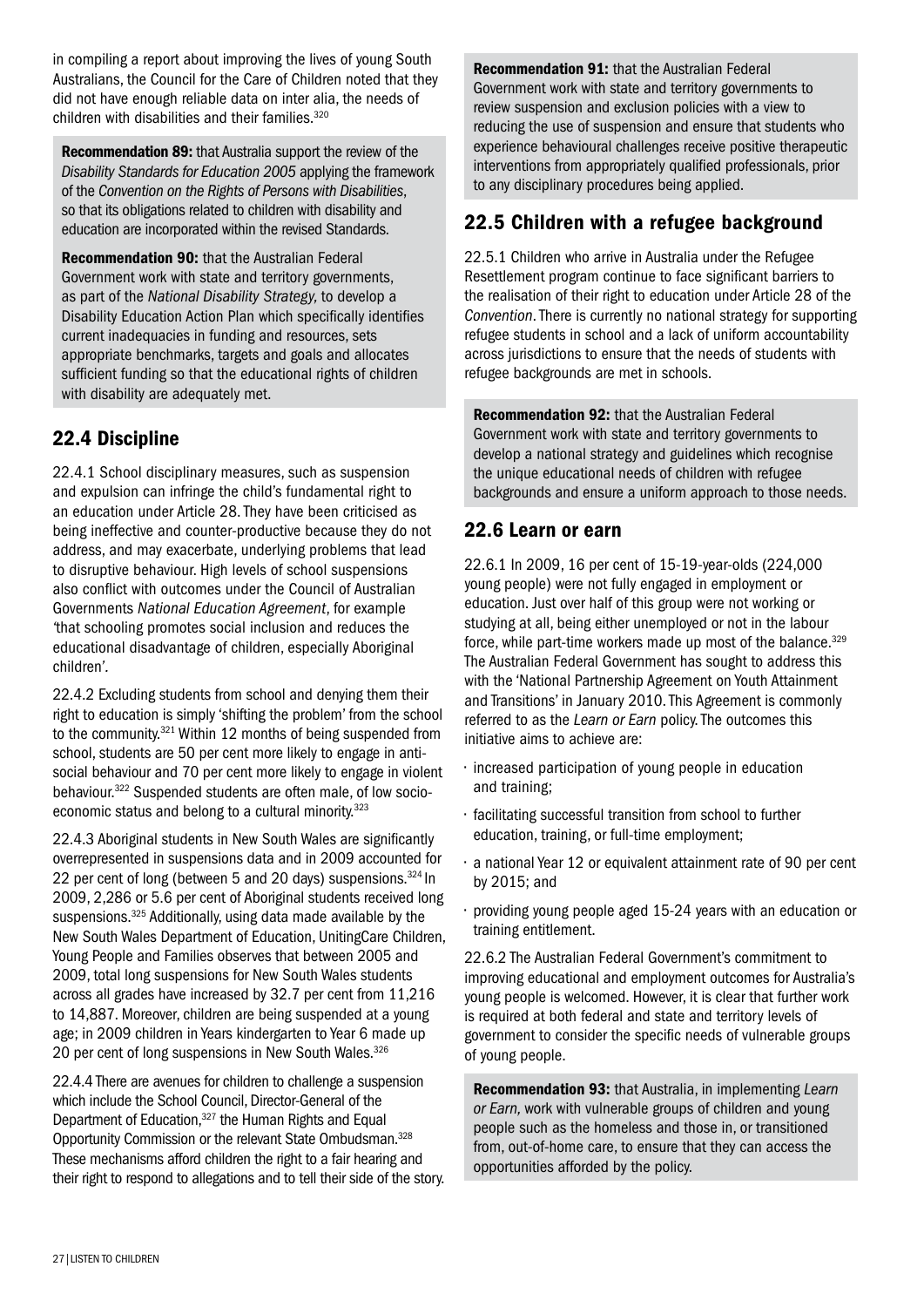## 22.7 Human rights education

#### *"All children should be educated on what their basic rights are"*

16-year-old male, Perth, Western Australia.

22.7.1 The Australian Federal Government's response to the 2009 Human Rights Consultation Report contains a welcome commitment to human rights education, although there is currently no reference to the *Convention* or child rights in the Australian Curriculum. 330

Recommendation 94: that Australia introduce child rights education into the national curriculum.

## 23 Leisure, recreation and cultural activities (Article 31)

*'We wish we had more space for fun, play and activities'* seven year-old, Western Australia

23.1 Access to playgrounds, play areas and adequate spaces to participate in recreational activities shape a child's right to play. If a local area is dangerous and makes children and their parents fear for their safety, then the child will face difficulty accessing these facilities.<sup>331</sup>

23.2 The Australian Human Rights Commission has expressed concern about the lack of recreational spaces and activities in immigration detention facilities.<sup>332</sup> The Commission has stated that detention in secured facilities is not suitable for children. This concern is becoming more significant as the number of detainees increases.<sup>333</sup> Provision must be made for children's recreation and play in detention. The Commission, in its visits to several of the facilities where children are detained, found that there are no open grassed play areas for children, barely any open spaces for recreational and cultural activities, no shaded play areas and swimming pools are only available infrequently during the heat.<sup>334</sup> They expressed concerns about the lack of toys, games and materials available to children who are not old enough to attend school.335 It recommended that the Australian Federal Government monitor the lack of facilities for recreation and improve conditions to avoid inhibiting the right to participate in play and recreational activities.<sup>336</sup>

23.3 In the development of houses, apartments and cities, the need to provide more spaces for children,<sup>337</sup> both indoors and outdoors, needs to be considered.338 This creates a 'childfriendly' environment supporting the rights of the child.<sup>339</sup> Residents of buildings have made applications to the Strata Division of the New South Wales Consumer, Trader and Tenancy Tribunal, complaining about the noise level of neighbours with children and the noises children make when playing on common property.340 By-laws created by these schemes should not be allowed to restrict a child's right to play and make reasonable noise in the context of recreational and cultural activities.<sup>341</sup>

Recommendation 95: that Australia ensure that children in detention have adequate access to play areas, recreational and cultural activities, toys, games and materials that allow them to realise their rights under Article 31.

Recommendation 96: that the Australian Federal Government work with state and territory governments to develop guidelines requiring that new residential development must take into consideration the right of children to play by incorporating adequate playgrounds and recreational spaces.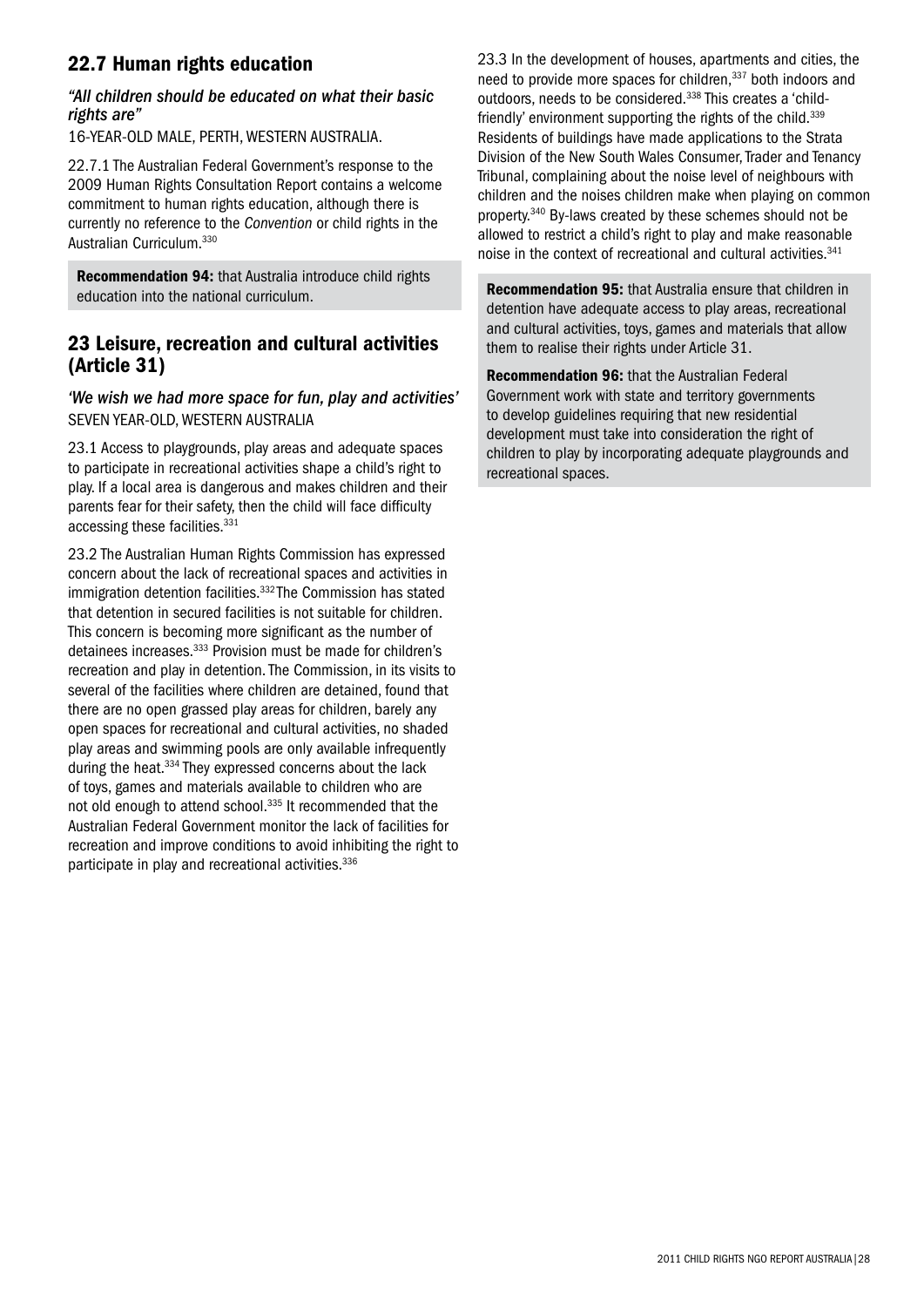## Special protection measures Theme vIII

## 24 Refugees and children in immigration detention (Article 22)

## 24.1 Mandatory immigration detention (Article 37(b))

24.1.1 The *Migration Act 1958* (Cth) still requires mandatory detention of children.342 Their detention is not subject to any independent assessment and there is no time limit and no guaranteed periodic review of their detention. 343 While the *Migration Act 1958* (Cth) does contain the principle of detention as a last resort, it is not enforceable. As at 15 April 2011, there were 1,048 children in immigration detention, more than at any previous time, despite Australia's obligations under Articles 3, 22 and 37 of the *Convention* and the serious concern expressed by the Committee in its *Concluding Observations*. 344 Most of the recommendations made by the Committee have not been implemented.

24.1.2 In 2008, the Australian Federal Government introduced the *New Directions* policy, which stated that children were no longer to be kept in places designated as immigration detention centres.345 Children currently in detention remain in facilities where they are under constant guard and supervision, from which they are not free to come and go and in which they have limited access to services.346 The Australian Federal Government calls these locked environments, 'Alternative Places of Detention'.<sup>347</sup> Children will continue to be placed in these facilities upon their arrival and there remains no limit on how long they may be in detention before being placed in community based accommodation. This policy is also not enshrined in legislation.

**Case Study:** When the Australian Human Rights Commission visited immigration detention facilities in Darwin in early September 2010, more than 70 per cent of the children had been in detention for more than three months and 19 of the 248 children had been in detention for more than six months.<sup>348</sup> In Leonora, Western Australia, 50 of the 66 children had been in detention for more than six months when the Commission visited in November 2010.<sup>349</sup>

Recommendation 97: that Australia implement the recommendations made by the Committee in 2005 and the outstanding recommendations of the Australian Human Rights Commission's report, *National Inquiry into Children in Immigration Detention, A Last Resort?* including that Australia's immigration laws be amended to incorporate the following minimum features:

• there should be a presumption against the detention of children for immigration purposes as well as legal protection of the principle that detention of children be only as a measure of last resort and for the shortest practicable time when all other reasonable alternatives have been considered and exhausted;

- a court or independent tribunal should assess whether there is a need to detain children for immigration purposes within 72 hours of any initial detention (for example, for the purposes of health, identity or security checks);
- there should be prompt and periodic review by a court of the legality of continuing detention of children for immigration purposes; and
- all courts and independent tribunals should be guided by the *Convention*'s principles of best interests of the child as a primary consideration, detention as a last resort and for the shortest period of time, the preservation of family unity and special protection and assistance for unaccompanied children.350

Recommendation 98: that Australia, in all processing of children (accompanied or not) adopt the UNHRC Guidelines on International Protection No. 8: Child Asylum Claims under Articles 1(A)2 and 1(F) of the 1951 Convention and, or instead, adopt the 1967 Protocol relating to the Status of Refugees.

## 24.2 Guardianship and support of unaccompanied minors

24.2.1 There is still no 'independent guardianship/support institution for unaccompanied children'.351 The Australian Minister for Immigration or his or her delegate (a Department of Immigration Officer) continues to be the guardian of unaccompanied minors. This is an inherent conflict of interest between the joint roles as guardian, as the detaining authority and as the visa decision-maker.

24.2.2 The Australian Human Rights Commission has noted several concerns about the operation of guardianship of unaccompanied minors including uncertainty about the appointment of a legal guardian for some unaccompanied minors in immigration detention not seeking to remain in Australia, staff being unaware which Officer had been delegated guardianship and uncertainty as to when that guardian should be consulted.<sup>352</sup>

24.2.3 There are also insufficient resources to support unaccompanied minors. Although a Case Manager and an Independent Observer is provided to act as a support person for an unaccompanied minor during interviews,<sup>353</sup> the Australian Human Rights Commission has expressed concern about the limited capacity of these roles to meet the needs of such a large number of unaccompanied minors.<sup>354</sup> For example, in May 2010 there was only one Case Manager and two Independent Observers for 152 unaccompanied minors on Christmas Island.

24.2.4 In addition, the Commission has reported significant concerns with the current system of guardianship of unaccompanied minors. These include concern that Independent Observers were not always present when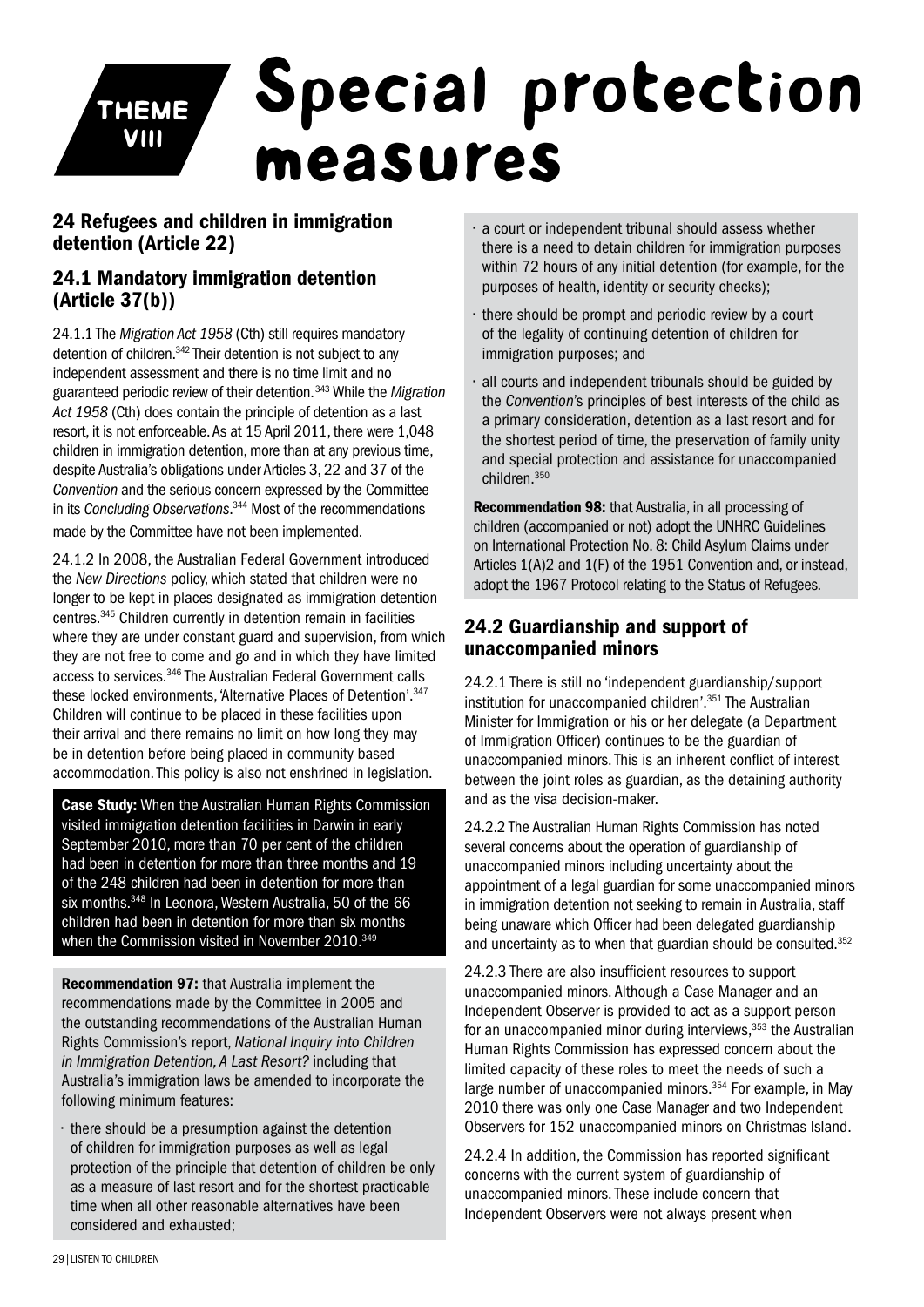unaccompanied minors were interviewed, and that their role does not include acting as an independent advocate or carer of the child or providing information or advice to the child.<sup>355</sup>

Recommendation 99: that Australia address the concerns of the Australian Human Rights Commission and the Committee by establishing and providing adequate resources for an independent guardianship and support institution for unaccompanied minors.

## 24.3 Detention of unaccompanied humanitarian minors in isolated areas

24.3.1 The UNHCR guidelines state that unaccompanied minors should not be detained, particularly in isolated areas. Currently, unaccompanied minors are being held in detention in numerous isolated and remote locations including the Construction Camp on Christmas Island and at Leonora in Western Australia. As at May 2010, 152 unaccompanied minors were being detained in a closed detention facility on Christmas Island. This was a significant increase from the same time in 2009, when only 54 unaccompanied minors were in detention on the island. Of those 54, 18 were in community detention, use of which had stopped after May 2010 due to a lack of accommodation.

Recommendation 100: that if Australia intends to continue to detain children in breach of its international legal obligations, that it amend the *Migration Act 1958* (Cth) and implement policies to ensure that unaccompanied humanitarian minors will not be detained in isolated areas.

## 24.4 Family reunification

24.4.1 The long delays that are experienced in reuniting children with their families under the refugee and humanitarian visa programs are contrary to Articles 9, 10 and 20 of the *Convention* and do not give effect to the 2005 recommendation of the Committee regarding family reunification. The use of a quota to limit the intake of refugee and humanitarian visas and the linking of onshore applications to this quota may have resulted in significant delays in reuniting families, despite government policy stating that such 'split family' applications should be given priority.<sup>356</sup> Additionally, 'split family' applications are available only to parents and children, failing to allow for the diverse nature of family relationships, particularly among refugees and asylum seekers. 357

Recommendation 101: that Australia commit to revising legislation and policy to allow for more timely reunification of children with their families, and to allow for a more flexible application of the 'split family' policy which recognises the nature of family relationships in the countries of origin of most asylum seeker children, particularly in times of conflict.

## 24.5 Excision from migration zone

24.5.1 A substantial number of asylum seekers continue to be detained on Christmas Island and in overflow facilities. Under the *Migration Act 1958* (Cth), these applicants are considered 'offshore' and therefore have limited access to legal assistance and appeal. Despite a recent High Court decision holding that the 'offshore' assessment of asylum seekers falls within the provisions of the *Migration Act 1958* (Cth), and is therefore

subject to the same requirements of procedural fairness as apply to onshore assessments, the Australian Federal Government continues to deny these asylum seekers access to the full review process.358 The differing treatment of children seeking asylum based upon whether they are considered 'offshore' or 'onshore' applicants is in contravention of Articles 2 and 22.

Recommendation 102: that Australia amend the *Migration Act 1958* (Cth) to remove 'offshore excise areas' and ensure all asylum seekers are subject to the same application processes which incorporate procedural fairness and allow for independent review by the Refugee Review Tribunal and the Australian courts.

## 24.6 Broader migration program

24.6.1 Children are often treated as appendages of their parents under migration law in Australia. In most instances the entitlements of children are linked to the entitlements of responsible adults. These approaches create barriers for the effective recognition and participation of children in many crucial areas including the regular failure to interview children by the Australian Department of Immigration, the limited possibilities for children, even Australian citizen children, to sponsor parents or siblings and the failure to provide mechanisms which adequately allow for children, whether unaccompanied or with their parents, to have their views and needs heard (see also section 7.2(d)).<sup>359</sup>

Recommendation 103: that Australia use a child rightsapproach in its implementation of migration law, including by giving consideration to children as migrants and citizens in their own right and adopting the guidance given in the Committee's General Comment No. 12 (2009).

## 24.7 Physical and mental health

24.7.1 Keeping children in places of detention for prolonged periods is contrary to their right to the highest attainable standard of health. Their developmental pathways are severely disrupted by detention. They suffer from anxiety and are also adversely impacted by the anxiety and depression manifested by those around them.<sup>360</sup> The motels, lodges and other facilities currently being used to house children are not designed for young people. Detention in such places compounds the effects of previous trauma and exacerbates the grief and loss that these children have already suffered.<sup>361</sup> In several instances, prolonged detention has led to self-harm. Teenagers in detention have reported instances of cutting and slashing themselves 'to release the pressure' in their heads.<sup>362</sup> International Health and Medical Services, the private contractor responsible for medical care, is not recording children's weight at regular intervals as evidence of their weight loss.<sup>363</sup>

Recommendation 104: that if Australia intends to continue to detain children in breach of its international legal obligations, that it provide sufficient resources to ensure that their health and other needs are being met.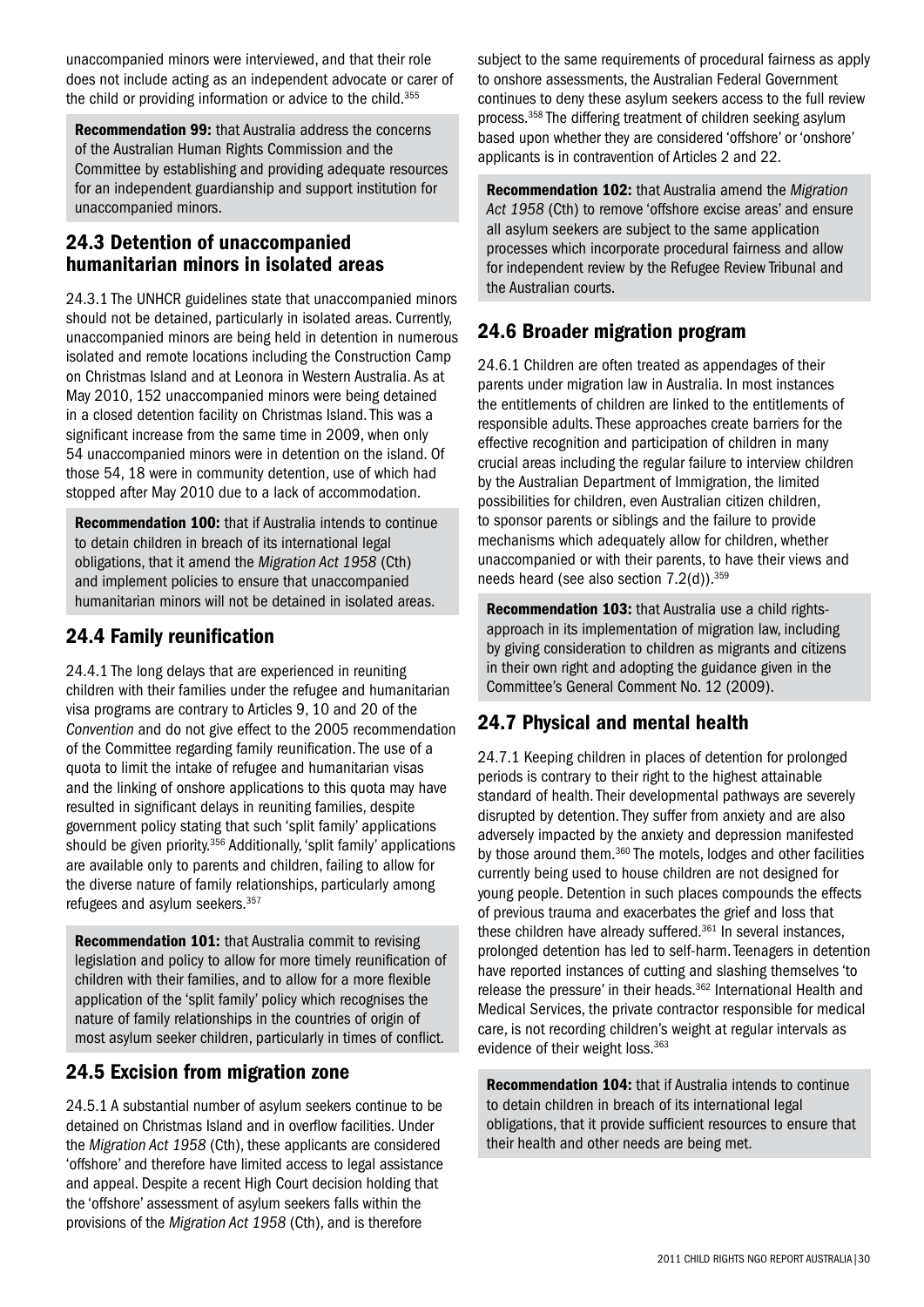## 24.8 Access to education

24.8.1 Despite the universal access policy for all children in immigration detention under the age of 15 to attend school, in practice many children in immigration detention have been denied their right to education under Article 28 due to overcrowding of facilities and a lack of services. The Australian Human Rights Commission noted that at the time of its visit to Christmas Island, there were 114 children waiting for access to classes. Although these numbers were being reduced, resources would still at times be insufficient to provide classes to all children.<sup>364</sup> At one stage in Darwin, Northern Territory, 248 children were not attending school, some of whom had been in detention for more than three months.<sup>365</sup> In Melbourne. Victoria, 34 children held in detention were not attending school in December 2010 and there were only 25 language school positions for 144 children.366

24.8.2 Access to education for children from refugee backgrounds is discussed at section 22.5.

Recommendation 105: that the Australian Federal Government work with states and territories to ensure that funded mechanisms are in place which allow all children in immigration detention to realise their right to education under Article 28 of the *Convention*, including the provision of assistance to meet education-related expenses.

## 24.9 Protection from abuse and neglect

24.9.1 Australia is arguably not meeting its obligations under Article 19 in relation to children in immigration detention because of the lack of formal cooperation between the Australian Department of Immigration and the various state and territory child protection agencies. The lack of cooperation has led to confusion about which agencies have responsibility for these children and the procedures for ensuring staff in immigration detention facilities immediately report their concerns about a child to child welfare agencies do not appear to be sufficient.<sup>367</sup>

Recommendation 106: that the Australian Federal Government work with state and territory governments to create a Memorandum of Understanding clarifying the legal roles and responsibilities of all jurisdictions' child protection agencies in relation to children seeking asylum.

## 24.10 Social security and employment

24.10.1 A study commissioned by Hotham Mission Asylum Seeker Project into the rights of asylum seeker children in the community found that most parents lacked the income necessary to feed and house their children to the standards required by international law, and that this was restricting their children's access to healthcare and normal childhood leisure activities.368 This raises concerns in relation to Australia's obligations under the *Convention*, including those contained in Articles 6, 18, 24 and 31. Additionally, the *Concluding Observations* expressed concern that children who are granted a bridging visa have limited access to social security, a right enshrined in Article 27 of the *Convention.* This remains a concern as asylum seeker families in the community continue

to have extremely limited access to social security and support services. New Zealand children, and most children on bridging visas, cannot generally qualify for any Australian social security payments. No children who are here unlawfully can qualify for a social security payment. Nor, for that matter, can they access the range of essential services necessary to ensure their rights enshrined in the *Convention*.

24.10.2 Families with children who are awaiting a decision at the first two stages of the refugee determination process are eligible for the Asylum Seeker Assistance Scheme (ASAS)<sup>369</sup> by virtue of having children under the age of 18 years. This is a clear acknowledgment of the inherent vulnerabilities of children and aims to ensure the safety and wellbeing of children, despite this income being less than that of an equivalent Centrelink income. However, this support is withdrawn from those families who are not successful following the Refugee Review Tribunal stage of the refugee determination process, leaving them with no income or support for the later stages of the determination process.<sup>370</sup>

24.10.3 Families seeking Ministerial intervention or Federal Court appeal are not entitled to any unemployment or illness benefit. If they are unable to secure employment, their family has no income. Neither are the children entitled to any type of social security regardless of the employment status of their parents. 371 The lack of social security and illness benefits is contrary to Articles 24 and 26.

24.10.4 The Australian Federal Government's abolition of the '45 day rule' was a welcome measure, allowing greater access to work rights and Medicare for asylum seekers living in the community.<sup>372</sup> However, asylum seekers face a number of additional barriers to finding employment in Australia beyond those of new migrants. These include no access to government supported vocational study, ineligibility for Centrelink and Job Services Australia assistance, the stigma attached to asylum seekers, and reticence about employing candidates who cannot commit beyond two or three months due to the visa renewal system.

Recommendation 107: that Australia implement measures to provide that all children and their parents receive the same level of financial support as the equivalent Centrelink benefit and receive medical support regardless of what stage in the application process they are at.

## 25 Youth justice (Articles 37 and 40)

*'We need better training programs in youth justice and more support when we leave'* three Aboriginal children in juvenile detention in Queensland, aged between 15-17 years

## 25.1 Age of criminal responsibility

*"I have been coming here since I was 10 years old. This place has become a regular part of my life. If I had more positive support I would not do so much crime"* 13 year-old boy, speaking from a juvenile detention centre in Adelaide, South Australia

25.1.1 The *Concluding Observations* urged Australia to raise the minimum age of criminal responsibility to an internationally acceptable level. There has been no change to the minimum age of criminal responsibility anywhere in Australia.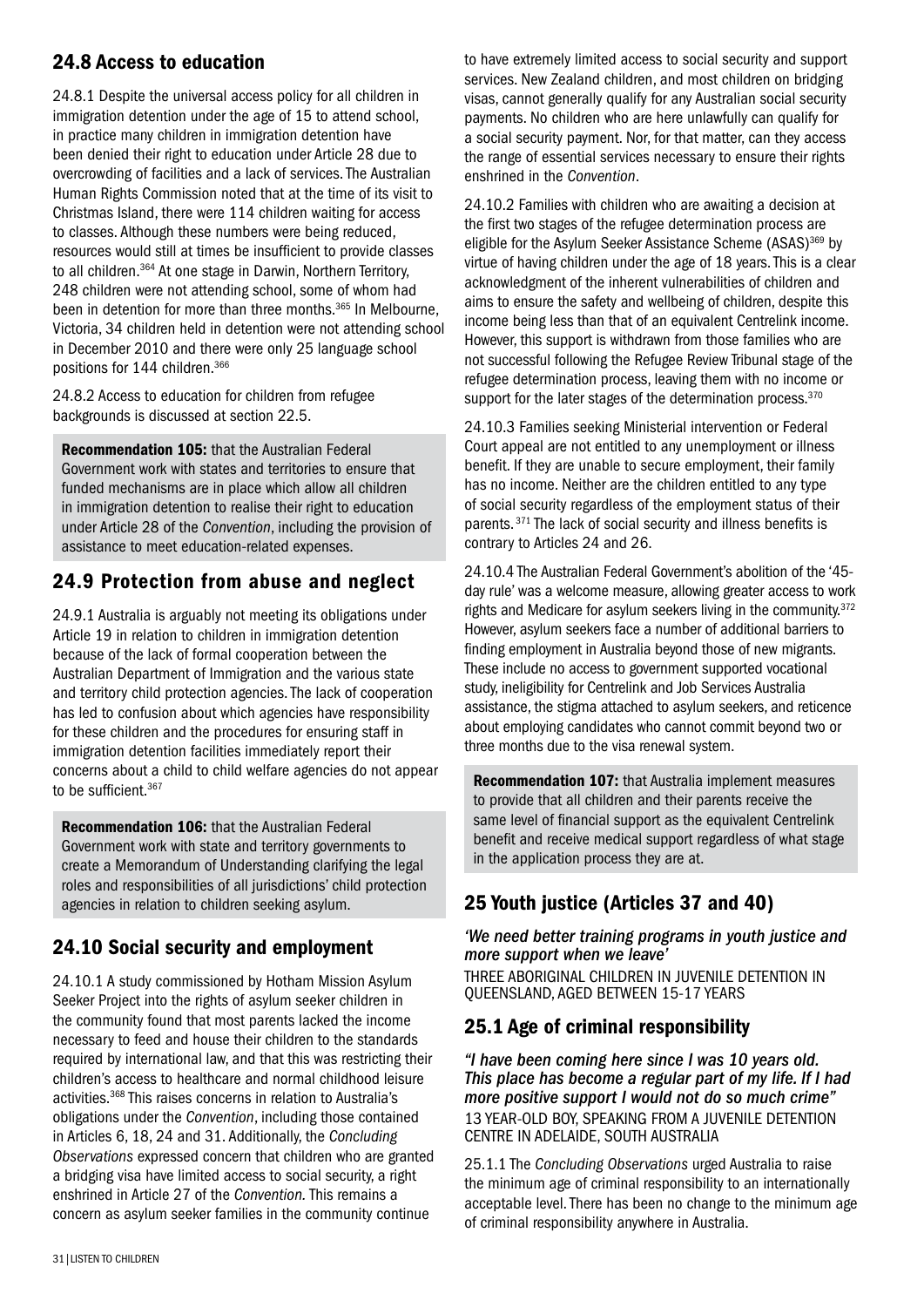25.1.2 The age of criminal responsibility is a significant 'determining characteristic of progressive or repressive juvenile justice systems'.<sup>373</sup>

Recommendation 108: that the Australian Federal Government work with state and territory governments to review the age of criminal responsibility with the aim of increasing it to older than 10 years of age, in accordance with international standards.

25.1.3 Queensland's failure to amend its legislation providing that 17-year-olds can be detained in adult facilities is raised at section 3.

#### 25.2 Diversionary strategies and detention as a last resort

25.2.1 Notwithstanding the efforts of state and territory governments to enact legislation and use diversionary and restorative justice strategies, policy and practice do not always satisfy Australia's obligations under Articles 37 and 40 and the general principles of the *Convention*. Nor do they always comply with the guidance provided in the Committee's General Comment No. 10 (2007) or the Committee's 2005 recommendation that children who are in conflict with the law are deprived of liberty only as a last resort (despite all jurisdictions having legislated to this effect). 374

25.2.2 All jurisdictions have legislated for a range of noncustodial sentencing options, including home detention in the Northern Territory and South Australia, police cautioning and referral to Juvenile Justice Teams in Western Australia and juvenile group conferencing in Victoria. However, these programs and processes are often not integrated effectively and consistently and many are run by NGOs without secure or appropriate levels of funding; there are no known examples of juveniles being subject to home detention orders, despite the legislative provision. 375

25.2.3 The principles to support diversion by police have been enshrined in legislation in every state except Victoria.<sup>376</sup> However, application and monitoring of the principles is haphazard and ineffective particularly for Aboriginal children.<sup>377</sup>

25.2.4 Victoria is 'the only state in Australia which does not provide for police cautioning within its juvenile justice legislation, although it has had a system of formal cautions as part of its Police Standing Orders since January 1959'. The *Victoria Police Operating Procedures Manual* (updated  $11/03/02$ ) outlines the procedures for a police caution.<sup>378</sup>

25.2.5 All jurisdictions legislate that custodial orders should be used only as a last resort.379 All jurisdictions have legislated for a range of non-custodial sentencing options, ranging from reprimands to formal Community Service Orders.380 However, rates of detention are rising—between 2004 and 2007 the rate of children in detention increased from 25.5 to 37 per 100,000, an increase of 45 per cent. 381

25.2.6 The Northern Territory's *Youth Justice Act 2005* establishes a separate youth justice system and enshrines principles that support youth rehabilitation and re-integration into the community. However, there is a continued failure to implement them. For example, police remain the gatekeepers for youth involvement in diversionary schemes and pre-sentence conferencing. Although these can be ordered by Magistrates pursuant to the *Youth Justice Act 2005*, this is rarely, if ever, utilised.382 Specifically, in Central Australia, youth justice court proceedings occur in the same building as all adult criminal proceedings, there is no appointed Youth Justice Magistrate and, most recently, a detention centre has been approved within the precincts of an adult prison.<sup>383</sup> In practical terms, the failure of the *Youth Justice Act 2005* to be fully adopted and implemented in the Northern Territory results in a jurisdiction effectively devoid of a specific youth justice system.

Recommendation 109: that Australia introduce and enforce national standards that ensure the effective application of the principles of diversion and of the use of detention as a measure of last resort.

## 25.3 Mandatory sentencing and detention as a last resort

*"I am in here because I was unable to catch my appointment at the courts. I don't think I deserve to be in here away from my family"*

18-year-old Aboriginal boy, speaking from a juvenile detention centre in Western Australia

25.3.1 The *Concluding Observations* recommended that measures be taken to abrogate mandatory sentencing in Western Australia.384

25.3.2 Mandatory sentencing legislation still exists in the juvenile justice system of Western Australia for persons between 10 and 18 years of age.385 In this jurisdiction, the law requires Magistrates and Judges of the Children's Court of Western Australia to seriously consider a custodial order for repeat offenders on their third proven appearance for a serious offence.

25.3.3 It appears that the Western Australian Government has taken no positive steps to abolish the mandatory sentencing law and therefore continues to be in breach of the *Convention*.

Recommendation 110: that Australia take all necessary measures to ensure that mandatory sentencing does not apply to children in Western Australia and that sentencing of children occurs in accordance with the principles enshrined in the *Convention*.

## 25.4 Bail and remand—effect on juvenile detention as a last resort

25.4.1 The increasing number of children being held in custodial remand and the nature of bail conditions imposed on children is of concern.<sup>386</sup> Nationally, at 30 June 2008, 60 per cent of young people in juvenile detention were remanded in custody awaiting trial or sentencing.<sup>387</sup> The number of children held on remand is one indication that the principle of detention of children as a last resort is not being observed in practice.

25.4.2 This increase is attributed to several factors, including legislative changes resulting in complex bail eligibility requirements, restrictive bail conditions making compliance problematic and the lack of accommodation options for children.388 In most states, residential conditions can result in homeless children remaining in detention if accommodation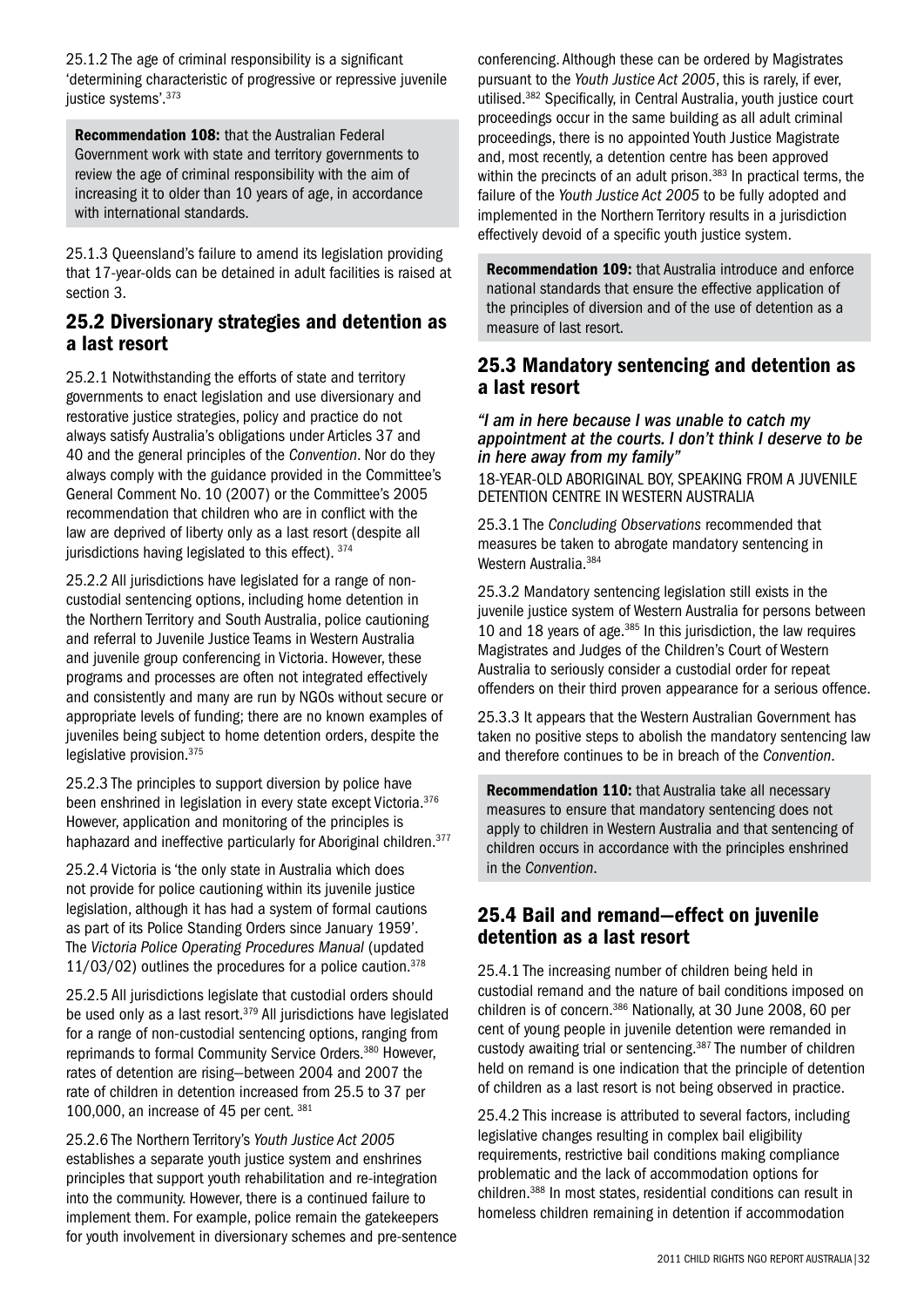services are not available.<sup>389</sup> There is often a lack of cooperation between juvenile justice authorities, community services departments and public housing authorities that is compounded by under funding for accommodation options.

25.4.3 A number of programs have been introduced to ease the pressure on remand numbers in some jurisdictions. These include the Conditional Bail Program and Youth Program Accommodation Support Service in Queensland,390 the Central After Hours Assessment and Bail Placement Service in Victoria<sup>391</sup> and the Intensive Bail Supervision Program in New South Wales, 392 all of which are positive steps. However, more could be done to commit resources to providing accommodation and to monitor police and court practices to ensure diversion rather than court proceedings. 393

Recommendation 111: that Australia take all necessary action to ensure that the number of children on custodial remand is reduced by the application of the principles of diversion and detention as a last resort, and that there is adequate funding for required accommodation options and better coordination between justice, community service and public housing authorities.

## 25.5 Juvenile justice and Aboriginal children

#### *"They don't treat us the same as they treat other people and it's unfair on us"*

18-year-old Aboriginal boy, speaking about police arrests of Aboriginal youth from a juvenile detention centre in Perth, Western Australia

25.5.1 Aboriginal juveniles remain substantially overrepresented in detention compared with their non-Aboriginal counterparts.<sup>394</sup> At 30 June 2008, Aboriginal juveniles were 24 times more likely to be in detention than non-Aboriginal juveniles.<sup>395</sup> Both the *Concluding Observations* and the *Fourth Government Report* expressed concern for the disproportionately high percentage of Aboriginal children in conflict with the law.

25.5.2 Some of the causes of the overrepresentation of Aboriginal youth in the juvenile justice system are: the lack of effective distinction between less serious offenders and repeat offenders;<sup>396</sup> the fact Aboriginal juveniles are often dealt with by more punitive measures such as arrest and charge rather than other diversionary measures;<sup>397</sup> and inadequately resourced legal services.398

25.5.3 Victoria, South Australia and Queensland have introduced Aboriginal sentencing courts for Aboriginal children and young people who admit an offence or against whom an offence is proved in their Children's Courts. While these courts are necessarily diversionary, they do provide an opportunity for respected members of the child's community to participate in the sentencing decision.

25.5.4 The Australian Federal Government's *Prevention, Diversion, Rehabilitation and Restorative Justice Program* and the New South Wales Government's *Two Ways Together Program* are examples of attempts to address the issue of overrepresentation. Each has been evaluated and both reports indicate strong commitment but significant issues with the measurement of performance and the translation of impacts from a local to a broader level.<sup>399</sup> As the 2009 Report on the

New South Wales Program states, 'There is still considerable work required to properly measure and build an evidence base of what works to close the gaps'.

Recommendation 112: that Australia urgently take all necessary action, in consultation with Aboriginal people and communities, to build an evidence base of measures that are effective in reducing the rate of detention of Aboriginal children including considering inviting the ongoing advisory contribution of international experts such as the UN Special Rapporteur on Indigenous Peoples.

## 25.6 Juvenile justice and children with cognitive impairments

25.6.1 Children with disabilities, particularly mental illness and intellectual disabilities are still overrepresented in the juvenile justice system. 400 The *Fourth Government Report* recognised the Committee's concern regarding this issue. Reports show up to 40 per cent of young people in juvenile detention report symptoms consistent with clinical psychological disorders.<sup>401</sup> A recent New South Wales study found that 92 per cent of female detainees and 86 per cent of male detainees had a psychological disorder, in 2009. Seventy-three per cent of young people had two or more psychological disorders present. The two most common psychological disorders were attention or behavioural disorders and substance use disorders.<sup>402</sup> Overall, 60 per cent reported experiencing at least one form of childhood abuse or neglect, and was more frequent among young women than young men.403

25.6.2 Problematic and deficient practices within the child protection system have been attributed as one of the causes of children with disability coming into contact with the juvenile justice system.

Recommendation 113: that the Australian Federal Government encourage initiatives such as state-based action plans and work with state and territory governments to establish mechanisms for early assessment of young people entering the juvenile justice system and an increase in services and programs responsive to the needs of young offenders with disabilities.

## 25.7 Standard of juvenile detention

*"The conditions here are really bad. The worst things are the abuse and violence in here"* 15-year-old boy, speaking from the Magill Training Centre, South Australia

25.7.1 The *Concluding Observations* recommended that the Australian Federal Government 'improve conditions of detention of children and bring them into line with international standards'.

25.7.2 The *Fourth Government Report* stated that conditions of children in detention are in line with international standards. The Australian Federal Government cited the 2005 audit of the Quamby Youth Detention Centre in the Australian Capital Territory and its replacement by the Bimberi Youth Justice Centre,404 the first youth custodial facility in Australia to be built and operated under Human Rights legislation as an example of Australia's compliance. 405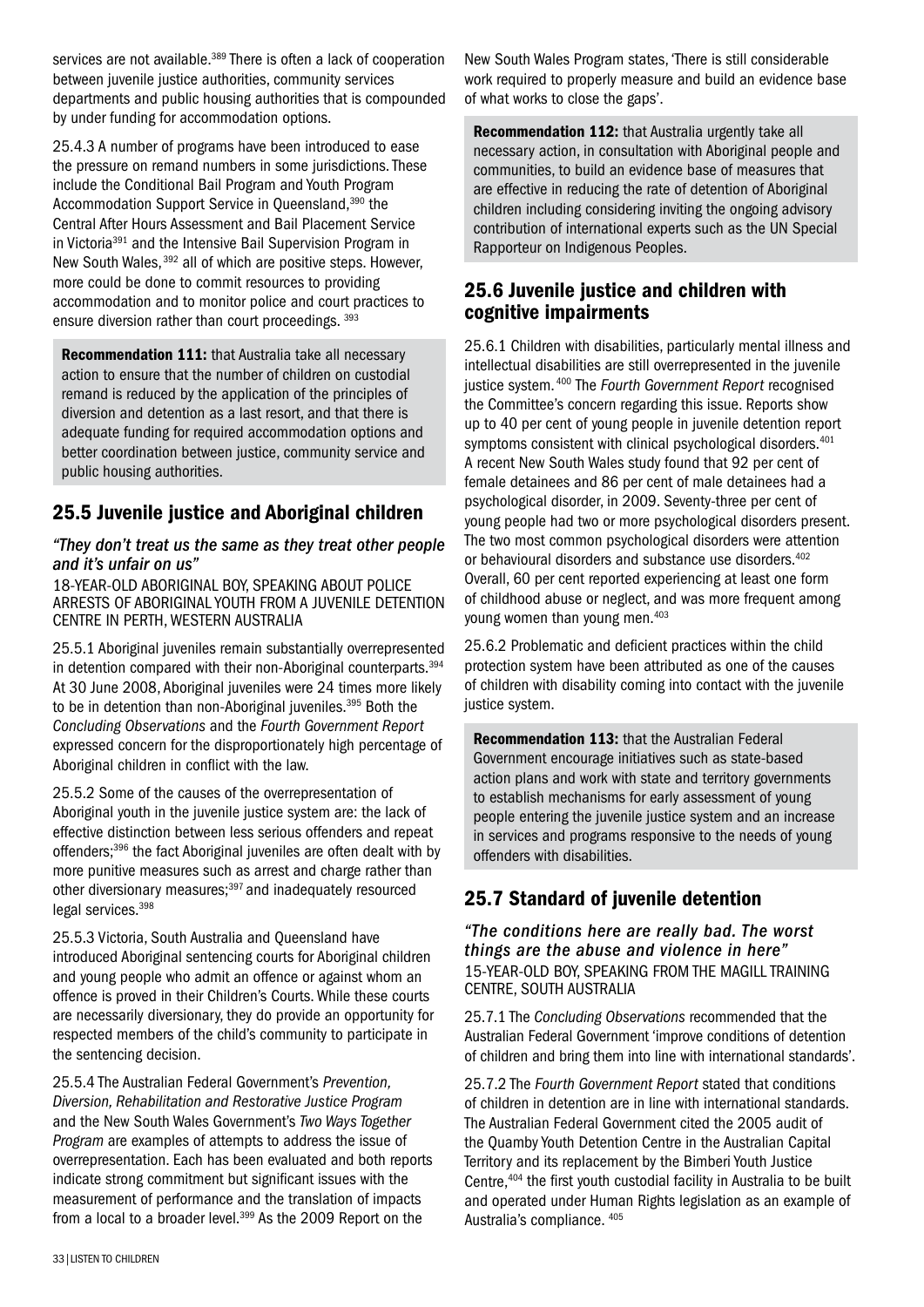25.7.3 Reports indicate, however, a lack of practical compliance with human rights principles at other juvenile detention facilities in Australia.406 Audits of two facilities reveal a lack of regard for juvenile detainees' rights to facilities that meet the requirements of health, privacy and human dignity.<sup>407</sup> It is noted one of these facilities, the Magill Youth Training Centre in South Australia, is earmarked for replacement in late 2011. 408

25.7.4 Accordingly, while the audit and replacement of the Quamby Youth Detention Centre is welcomed, similar measures are required throughout all Australian states and territories.

Recommendation 114: that Australia take all necessary action to ensure that all detention facilities for children are audited to ensure compliance with human right principles and that states and territories upgrade or replace facilities and provide qualified staff and training as necessary.

## 25.8 Naming of juvenile offenders

25.8.1 This issue is addressed at section 12.2.

## 26 Detention as the last resort (Article 37)

26.1 The failure to comprehensively implement the *Convention*  into Australian law has contributed to regular departures from the principle of detention as the last resort, particularly in juvenile justice and immigration detention, by the Australian Federal Government and state and territory governments. This is illustrated in sections 24 and 25.

## 27 Substance abuse (Article 33)

## 27.1 Substance abuse in Aboriginal and remote communities in Central, Western and Southern Australia

*"I had been drinking, sniffing and doing needles. Then I started stealing and then I ended up in here. I just want it all to be stopped"* 17-year-old Aboriginal boy, speaking from a juvenile detention centre in Perth, Western Australia

27.1.1 The *Concluding Observations* expressed concern over the high risk practice of petrol sniffing among Aboriginal communities in Central Australia. Despite some positive progress, this remains a concern for young people from Aboriginal and remote communities in Central, Western and South Australia and in parts of Northern Australia, and is preventing the realisation of many children's rights to survival, protection and development under Articles 24 and 33 of the *Convention*.

27.1.2 The *Fourth Government Report* lists a range of strategies that have been implemented to combat the incidence of petrol sniffing and other forms of volatile substance misuse, particularly in regional and remote communities. Available data indicates that the introduction of Opal fuel, a low aromatic vehicle fuel that cannot be sniffed for intoxication, into atrisk communities from 2005 has been effective in reducing petrol sniffing.409 However, the introduction of Opal fuel was only one of eight points in the 2005 Petrol Sniffing Prevention Program. As reported by the Australian Senate Standing Committee on Community Affairs in 2009, not only should

governments work to expand the introduction of Opal fuel to other communities, but federal, state and territory governments must also adequately implement and fund other points in that plan, including education, treatment and respite, diversionary activities for young people, strengthening and supporting communities and evaluation of interventions.410

27.1.3 The UN Special Rapporteur on Indigenous Peoples has highlighted the common theme that runs throughout this report: the lack of proper community consultation in the development and operation of some programs as a key reason for slow progress in addressing the issue.411 The most effective programs have been those with close community involvement.<sup>412</sup>

27.1.4 Our consultations in Central Australia revealed that boredom is one of the most common reasons that children turn to substance abuse. In communities where the introduction of Opal fuel means that petrol sniffing is not an alternative, some children are turning to other substances such as marijuana and glue. This highlights the need to not only address supply of sniffable petrol, but also to address the underlying reasons that Aboriginal children turn to substance abuse. The creation of more recreational activities for youth in regional and remote communities is one part of this.

27.1.5 However, it will be only by addressing the underlying social, educational and economic disadvantage experienced by children in remote Aboriginal communities, including housing, access to services, racism and rates of incarceration that the problem of substance abuse can be addressed. 413 This one again highlights that for Aboriginal children to realise their rights under Article 33, it is necessary that the Australian Federal Government take measures to address violations of other rights highlighted in this report such as those enshrined in Articles 2, 6, 12, 27 and 30.

Recommendation 115: that the Australian Federal Government, together with the state and territory governments, maintain and act on their commitment to the eight points contained in the Petrol Sniffing Prevention Program and the recommendations contained in the Senate Standing Committee's 2009 report and that it work in consultation with Aboriginal communities to address not only the supply of volatile substances, but also the underlying social, educational and economic disadvantage that leads to the prevalence of substance abuse in regional and remote Aboriginal communities.

## 28 Children belonging to a minority or indigenous group (Article 30)

*"Walk with us"* 16-year-old Aboriginal girl, Elizabeth, South Australia

28.1 This report has shown that despite some efforts to provide for the rights of Aboriginal children, there are far too many human rights abuses continuing to occur in Australia that demonstrate these efforts are simply inadequate. One of the core reasons for this inadequacy is Australia's failure to consider its obligations under Articles 30 and 12 to undertake special measures for the protection of Aboriginal children in consultation with the communities concerned and with the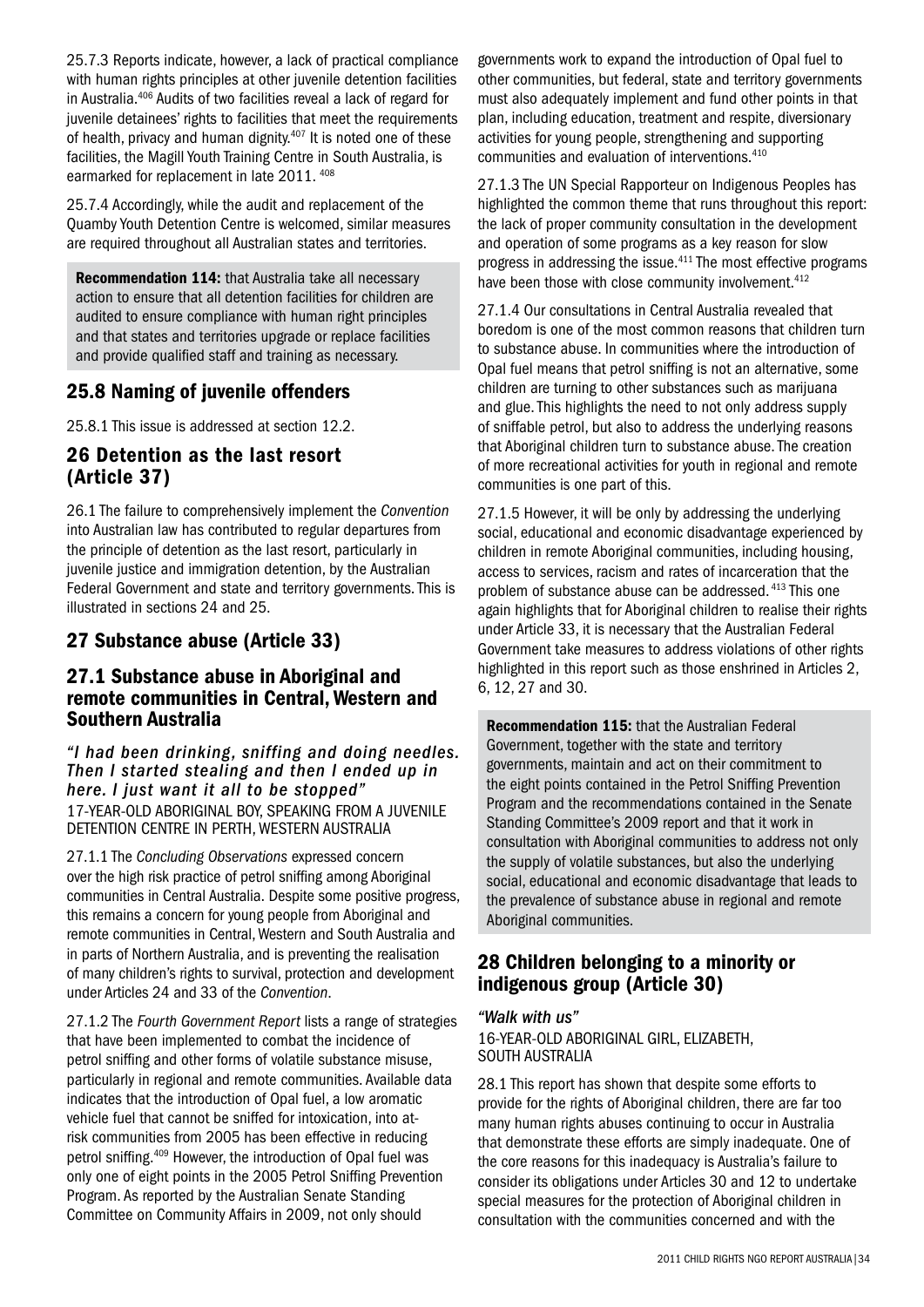participation of children in the consultation process.<sup>414</sup> There is an ongoing failure to engage Aboriginal peoples in the design, delivery and evaluation of such measures in complete disregard for Aboriginal peoples' right to self-determination and participation in decision-making about issues affecting their lives. The *Northern Territory Emergency Response* is a primary example of this approach (see section 4.1(b)).

28.2 This report highlights failures of the Australian Federal Government to effectively implement culturally sensitive and effective special measures to address the significant disadvantage that Aboriginal children suffer. Those failures have resulted in the following:

- the ongoing overrepresentation of Aboriginal children in child protection systems because of a failure to provide redress for past wrongs and consequent ongoing systemic inequality and disadvantage;
- the ongoing separation of Aboriginal children from their families, communities and culture because of a failure to adequately implement the Aboriginal child placement principle;
- health outcomes far below those of their non-Aboriginal counterparts; and
- poorer educational and developmental outcomes and a failure of education policy to pay due respect to the value of Aboriginal languages and culture.

28.3 The Australian Federal Government's policy goals specific to Aboriginal children remain closely aligned with a largely non-Aboriginal agenda of workforce participation and education. While these are important predictors of health and wellbeing for non-Aboriginal populations, the predictors for Aboriginal peoples are far broader. The health and wellbeing of Aboriginal children is closely linked to rights of participation and access to culture, as well as issues of racism and discrimination, both at an interpersonal and systemic level.415 The Australian Federal Government's policy agenda remains largely silent on these issues.

Recommendation 116: that Australia, applying the Committee's guidance in General Comment No. 11 (2009) and consistent with the recommendations of the Special Rapporteur on the Rights of Indigenous Peoples, commit to working with Aboriginal children and communities to develop a policy agenda which recognises the unique predictors of health and wellbeing for Aboriginal peoples and facilitates the implementation of culturally sensitive and effective special measures to address the significant disadvantage and inequality that Aboriginal children suffer.

## 29 Sexual exploitation, abduction, sale and trafficking and other forms of exploitation (Articles 34, 35, 36 and 39)

29.1 These issues are dealt with in the NGO Report on the Optional Protocol to the Convention on the Rights of the Child on the sale of children, child prostitution and child pornography.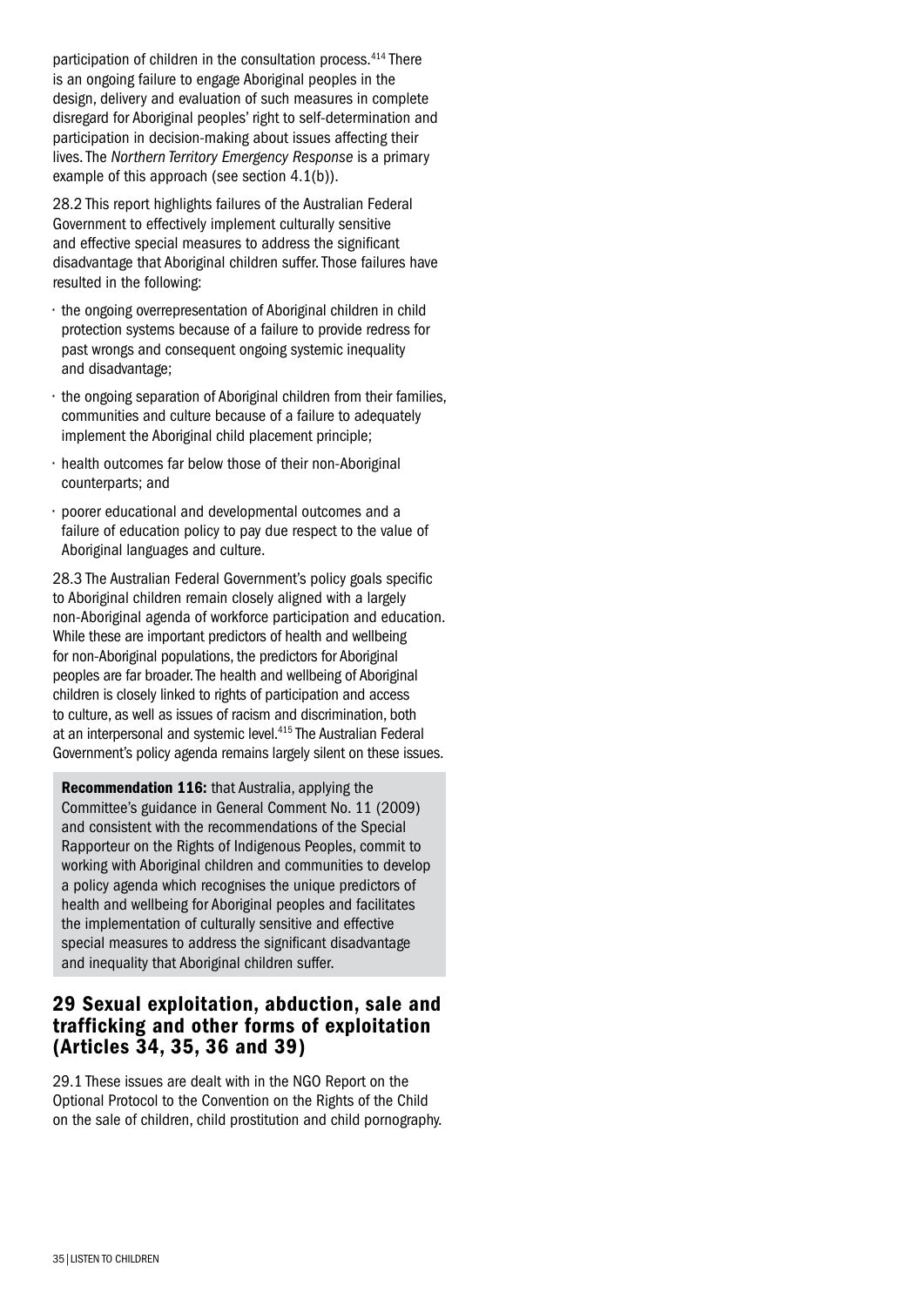## Appendix 1—Proposed recommendations for the Concluding Observations

## Theme I—General Measures of Implementation

- 1 THAT Australia implement a comprehensive legislative framework that fully incorporates obligations under the *Convention* into domestic legislation, and ensure that all domestic federal, state and territory legislation is fully compatible with the *Convention* and that effective legal remedies are available in situations of violations of the rights of the child.416 (See section 1.1)
- 2 THAT Australia resource and participate in the development and implementation of a National Plan of Action for Children and Young People in partnership with children, civil society, parents and interested others.<sup>417</sup> (See section 1.2)
- 3 THAT Australia establish a ministerial portfolio responsible for children with dedicated resources to drive data collection, research and policy development, coordinate across government and ensure the effective implementation of programs and services that meet child rights standards and can be monitored, measured and evaluated to ensure the participation of all children.<sup>418</sup> (See section 1.2)
- 4 THAT Australia implement mechanisms to facilitate greater collaboration between research communities and those responsible for policy development, including supporting the development of the role of children in conducting and participating in research.<sup>419</sup> (See section 1.2)
- 5 THAT Australia, in consultation with children, civil society, parents and interested others, implement mechanisms informed by best practice models to facilitate the inclusive, transparent and respectful participation of children throughout policy development, program implementation and evaluation.420 (See section 1.2)
- 6 THAT Australia create and resource an independent National Children's Commissioner tasked with roles including: establishing the strategic direction for evidencebased policy development, monitoring the extent to which Australian children are realising their rights under the *Convention*, promoting those rights and promoting children's participation as full citizens in Australian society. If a National Children's Commissioner is not established, the Australian Human Rights Commission should be adequately resourced to undertake this monitoring and educative role.421 (See section 1.3)
- 7 THAT the Australian Federal Government work with state and territory governments to develop mechanisms consistent with the guidance given in General Comment No. 5 (2003) to allow for better identification and analysis of resources for children in government budgets.422 (See section 1.4)
- 8 THAT Australia provide an ongoing mandate to a qualified, independent body such as the Productivity Commission to monitor and support the effective allocation of resources for children in a way that is informed by international best practice.423 (See section 1.4)
- 9 THAT Australia continue its current efforts to address the deficiencies in data collection relating to the fulfilment of children's rights under the *Convention* in accordance with the recommendations of the Committee and other human rights treaty review bodies. (See section 1.5)
- 10 THAT Australia apply a child rights-based approach to Australian aid programs in cooperation with the civil society. (See section 1.6)
- 11 THAT Australia withdraw its reservation to Article 37(c) of the *Convention* as previously recommended by the Committee in 2005.424 (See section 1.7)
- 12 THAT Australia, informed by the views expressed in the National Human Rights Consultation and its obligations under Article 42, include public education on child rights as a core objective of its proposed National Human Rights Action Plan, with an appropriate allocation of resources and policy priority.425 (See section 2)

## Theme II—Definition of the Child

13 THAT the Queensland Government immediately pass a regulation to include 17-year-olds in the juvenile justice system. (See section 3)

## Theme III—General Principles

14 THAT Australia increase funding and availability of programs in schools and local communities that promote positive images of culturally diverse young people and combat racism and discrimination. This should be developed in consultation with children and young people, parents and leaders within the education sector. $426$  (See section 4.2)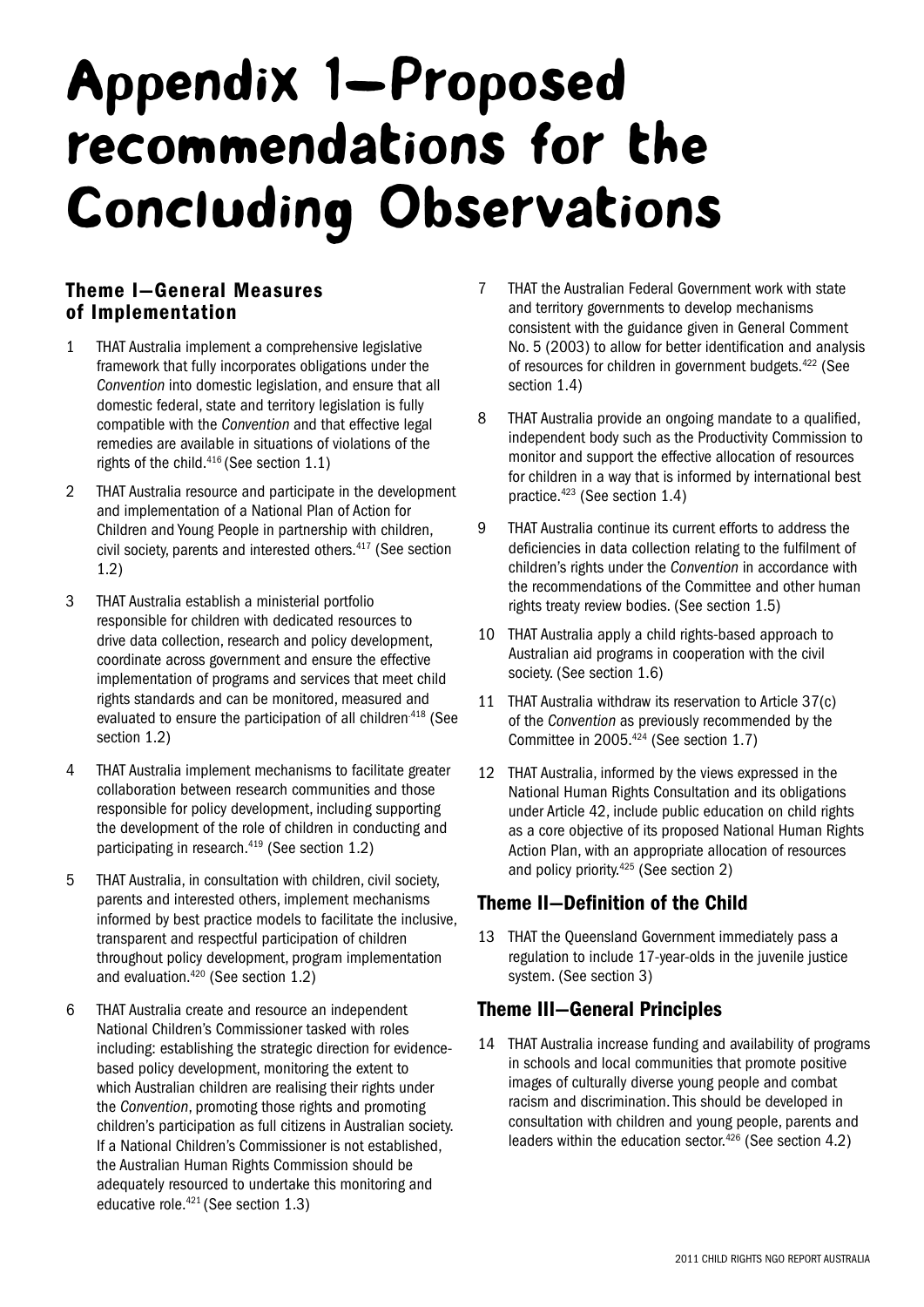- 15 THAT Australia implement the 'Foundation for Young Australians' report recommendations, including the provision of targeted classroom resources and teaching tools, including curriculum materials that address racism and discrimination.427 (See section 4.2)
- 16 THAT all Australian governments invest in compulsory cultural competency training for police in their jurisdiction.<sup>428</sup> (See section 4.2)
- 17 THAT Australia legislate to protect against discrimination on the grounds of sexuality and gender identity.429 (See section 4.3)
- 18 THAT the best interests principle be included in Australia's immigration laws and implemented in policy and practice. (See section 5.3)
- 19 THAT Australia provide appropriate and adequate training to government officials to ensure that policies and practices relating to children are consistent with current legislative protections of the best interests principle.430 (See section 5.3)
- 20 THAT Australia develop comprehensive strategies to ensure that children and young people with disabilities can fully and equitably participate in consultations, decision-making processes and policy developments that affect their lives. (See section 7.1)
- 21 THAT Australia commit to working with children, civil society, organisations that represent children, state and territory governments, parents and research bodies to create appropriate institutions and mechanisms to enable the inclusive, transparent and respectful participation of children in the development of laws and policies that affect them. (See section 7.1)
- 22 THAT Australia better resource child advocacy bodies to listen to the views of children and ensure that those views are heard by policy makers at all levels of government and at all stages of the development and implementation of law and policy.431 (See section 7.1)
- 23 THAT Australia amend the *Migration Act 1958* (Cth) to incorporate its obligations under Article 12 of the *Convention* and that Australia commit to ensuring that where legal administrative processes do legislatively provide for a child's participation, appropriate mechanisms are in place and utilised to facilitate that participation in practice, consistent with Article 12 and General Comment No. 12 (2009). (See section 7.2)

## Theme IV—Civil Rights and Freedoms

24 THAT Australia review its progress and commit to full implementation of the recommendations of the *Bringing Them Home Report*, including as recommended by the United Nations Human Rights Committee and the UN Special Rapporteur on the Situation of Human Rights and Fundamental Freedoms of Indigenous People.432 (See section 8.1)

- 25 THAT Australia, consistent with General Comment No. 7 (2005), review the birth registration process to ensure that all children born in Australia are registered at birth and that no child is disadvantaged by procedural barriers to registration.433 (See section 8.3)
- 26 THAT Australia review the process for obtaining a passport by a child to enable simpler proof of identity and to overcome barriers of access caused by parenting arrangements or cultural settings. (See section 8.2)
- 27 THAT Australia again review its implementation of the Committee's 1997 Concluding Observations that 'no child be deprived of citizenship on any ground regardless of the status of his/her parents'.434 (See section 8.4)
- 28 THAT the Australian Federal Government take steps to ensure that all states and territories provide for the registration of same-sex parents on a child's birth certificate. (See section 8.5)
- 29 THAT Australia adopt measures to ensure effective protection of the rights of children born of donor gametes and adopt the recommendation of the Senate Legal and Constitutional Affairs Reference Committee for uniform legislation and the establishment of a national register.<sup>435</sup> (See section 8.6)
- 30 THAT Australia develop national standards that ensure the application of graffiti laws to children accord with the principles of the *Convention* and principles of restorative justice and diversion. (See section 9)
- 31 THAT Australia maintain effective systems which balance the regulation of content that can be accessed by children with the need to empower children to use media (including the internet) for communication and access to information. 436 (See section 10.1)
- 32 THAT Australia implement national standards for juvenile justice that are included in police powers, training and accountability measures, as recommended by the ALRC and the (then) Human Rights and Equal Opportunity Commission. (See section 11.1)
- 33 THAT Australia implement the recommendation in the *Concluding Observations* and review all legislation that is capable of authorising infringements of a child's freedom of association and peaceful assembly.<sup>437</sup> (See section 11.2)
- 34 THAT Australia support the development of effective and child-friendly complaint mechanisms in all jurisdictions for children whose rights under Article 15 of the *Convention*  have been breached. (See section 11.2)
- 35 THAT Australia review its implementation of the recommendations of the ALRC *'For Your Information'* report with respect to protecting the privacy of children and develop effective remedies for children whose privacy is infringed.438 (See section 12.1)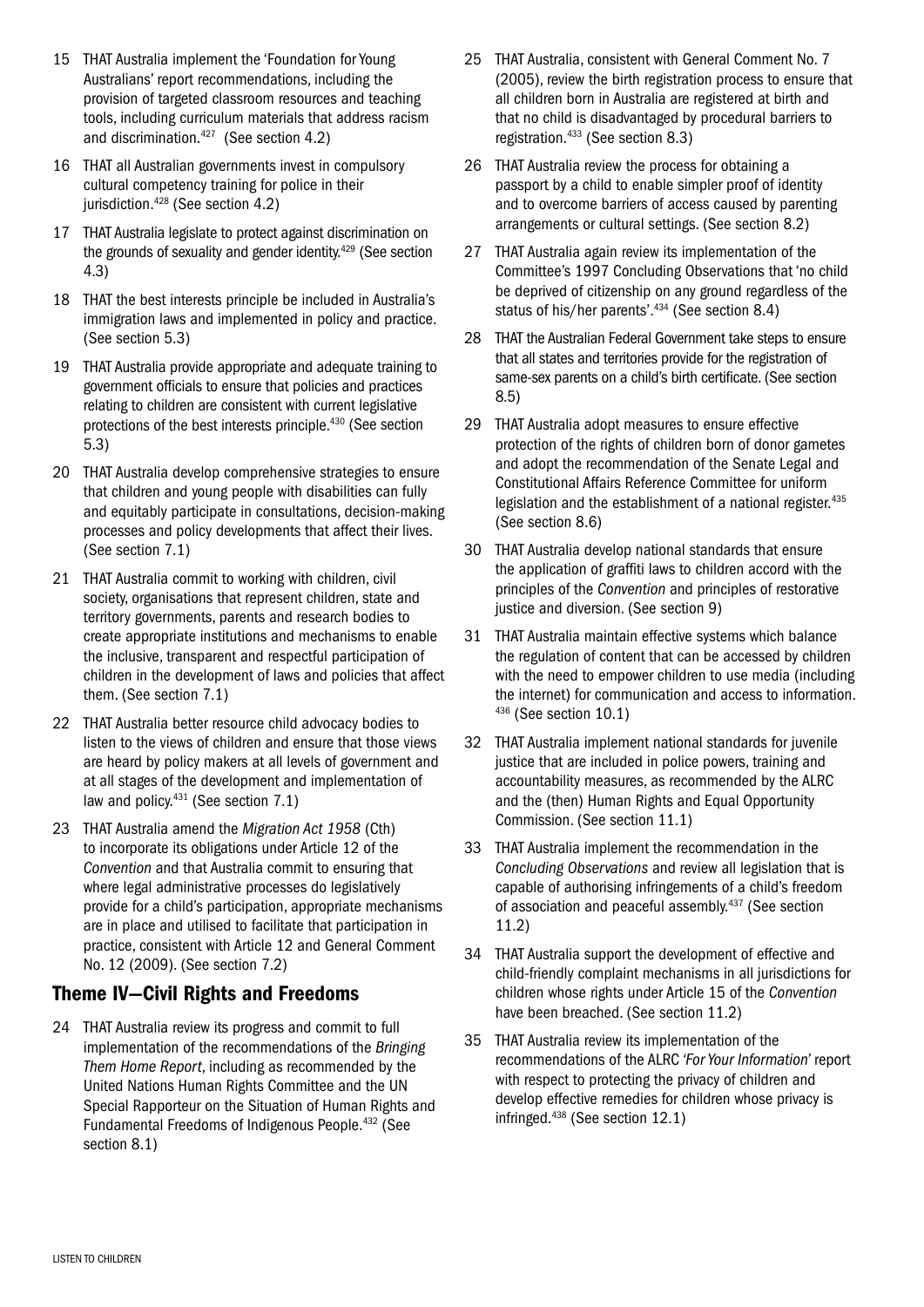- 36 THAT Australia develop and enforce national standards for the protection of the privacy of children in the criminal justice system that accord with international standards and the principles of rehabilitation with particular reference to Western Australian and Northern Territory legislation. (See section 12.2)
- 37 THAT the Australian Federal Government review the National Privacy Principles in conjunction with state and territory governments to extend and enforce their application to children with particular attention to the experience of Aboriginal children and children of different ethnic and cultural communities. (See section 12.2)
- 38 THAT Australia review the implementation and enforcement of Health Privacy Principles for children and young people. (See section 12.3)
- 39 THAT Australia implement the Committee's *Concluding Observations*, consistent with General Comment No. 8 (2006), to:

 (a) take appropriate measures to prohibit corporal punishment at home, in public and private schools, detention centres and all alternative care settings in all states and territories; and

 (b) strengthen awareness-raising and education campaigns, with the involvement of children, in order to promote positive, non-violent forms of discipline and respect for children's rights, while raising awareness about the negative consequences of corporal punishment. 439 (See section 13.1)

- 40 THAT Australia, consistent with the Committee's *Concluding Observations*, develop federal legislation prohibiting, except where there is a serious threat to life or health, the nontherapeutic sterilisation of children, regardless of disability. Such legislation should outline the circumstances in which only therapeutic sterilisation can occur. 440 (See section 13.2)
- 41 THAT Australia, consistent with the Committee's *Concluding Observations* and General Comment No. 13 (2011), maintain its commitment to reduce the incidence of bullying with ongoing evaluation and review of current strategies, to research new strategies and the impact of technology, and to investigate the relationship between bullying and exposure to violence in the home and the wider community. (See section 13.2)

## Theme V—Family Environment and Alternative Care

- 42 THAT Australia remain committed to supporting families through ensuring the availability of high quality, affordable and accessible child care facilities, assisting with the cost of raising a family through family assistance payments and supporting parents who work by providing adequate maternity and paternity leave entitlements.441 (See section 14.1)
- 43 THAT Australia take appropriate measures to strengthen current programs of family support and to evaluate whether such measures are effective for all family types and all

children. (See section 14.1)

- 44 THAT family support services be offered from early in the antenatal period within a universal service framework (such as the health sector) to avoid stigmatizing families while providing necessary support to high needs families.<sup>442</sup> (See section 15.1)
- 45 THAT the *National Framework for Protecting Australia's Children (2009–2020)* and the *National Plan to Reduce Violence against Women and their Children* be integrated and refined to apply a human rights approach both in their further development and implementation. 443 (See section 15.1
- 46 THAT Australia recommit to improving data collection on the reasons that children are placed in out-of-home care and that it continue to support the development of data collection and coordination of reporting under the *National Framework for Protecting Australia's Children (2009– 2020)*. 444 (See section 16.1)
- 47 THAT Australia apply the *National Standards for Outof-Home Care* in a manner consistent with a child rights approach, including the use of mechanisms for accountability and the participation of children in care throughout all decision-making stages of the cycle in compliance with Article 12 of the Convention.<sup>445</sup> (See section 16.1)
- 48 THAT the Australian Federal Government work with state and territory governments to ensure that young people are actively involved in planning for their transition from care.446 (See section 16.1)
- 49 THAT the Australian Federal Government work with state and territory governments to implement procedures ensuring that planning for a child's transitioning from care commences no later than 15 years of age, and that support should be provided until 25 years of age to ensure the phase in which the young person is gaining their independence is adequately covered. (See section 16.1)
- 50 THAT Australia utilise the findings of evidence-based research to define the most appropriate kinds and levels of support services. This will facilitate a more methodical approach in the monitoring and review processes in each of the different phases of the transitioning from care processes.447 (See section 16.1)
- 51 THAT Australia work to improve the accuracy of data collection in relation to placement of Aboriginal children in accordance with the Aboriginal Child Placement Principle.448 (See section 16.1)
- 52 THAT the Australian Federal Government work with state and territory governments to provide more culturally appropriate training and support for prospective carer families.449 (See section 16.1)
- 53 THAT Australia provide guidelines that require legislative and policy frameworks around the principle to include the requirement for consultation and cooperation with Aboriginal agencies in accordance with General Comment No. 11 (2009).<sup>450</sup> (See section 16.1)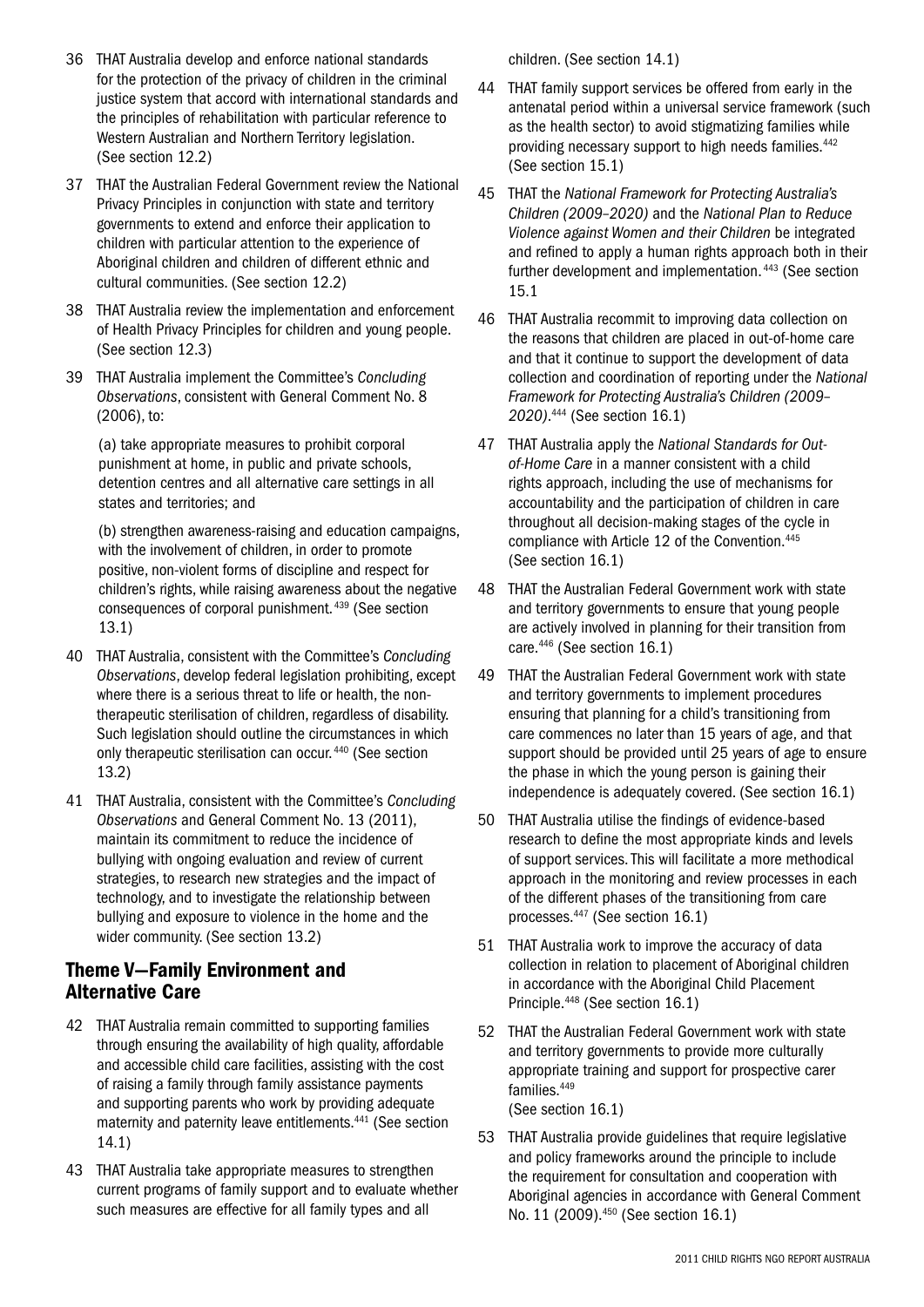- 54 THAT Australia review all judicial and administrative arrangements where parents are incarcerated and separated from their children to ensure that such arrangements consider and minimise the impact on the person's children.451 (See section 16.2)
- 55 THAT the Australian Federal Government work with state and territory governments to resource and support the implementation of programs which facilitate the maintenance of the relationship between children and their incarcerated parents, where it is in the child's best interests to do so. $452$  (See section 16.2)
- 56 THAT Australia increase resources for the Unaccompanied Humanitarian Minor Program in each state and territory to ensure they are adequately supported in the early stages of settlement. (See section 16.3)
- 57 THAT Australia develop a Memorandum of Understanding between all the state and territory governments to implement a coordinated national policy and legislative frameworks for the delivery of the Unaccompanied Humanitarian Minor Program. This should include a review of state and territory care based models and the legislative framework within which they operate. (See section 16.3)
- 58 THAT Australia review regulations under the Special Humanitarian Program so that a person only has to be under the age of 18 at the time of application, and not at the time of decision, to be eligible to reunite with family members under Split Family provisions and that Australia establish a mechanism for greater cooperation between the DIAC and unaccompanied humanitarian minors to facilitate more timely reunification of these children with their family. (See section 16.3)
- 59 THAT the Australian Federal Government work with state and territory governments to ensure that all jurisdictions amend legislation as required in order to comply with Australia's obligations under the *Convention*. Specifically, attention should be paid to provisions dealing with consent, access to legal representation in adoption proceedings and the right of same-sex couples to adopt where it is in the child's best interests to do so. (See section 17)

## Theme VI—Basic Health and Welfare

60 THAT Australia increase its commitment to the collection of disaggregated data on childhood disability, including specific information on children from Aboriginal and culturally diverse backgrounds, increase the level of formal, publicly accessible information on disability and disability services, and adopt the Disability Investment Group recommendation to: *'allocate \$30 million per annum under the new NDA to fund a National Disability Research Institute as a centre of excellence to lead and promote disability research in Australia.'* 453 (See section 18.1)

- 61 THAT that Australia develop a national disability insurance scheme which ensures an evidence based effective, equitable and integrated planning and service strategy for all children with disability using human rights principles, and which is developed and implemented in consultation with families, children with disabilities and peak bodies representing those children. The new scheme should be child and family focused taking into account the needs and rights of all children in the family.<sup>454</sup> (See section 18.2)
- 62 THAT Australia commit to addressing long waiting times, inflexible respite service models and the crisis driven approach that currently characterises respite service models. (See section 18.2)
- 63 THAT Australia establish mother and baby clinics throughout Australia, in consultation with local Aboriginal peoples, so that every Aboriginal mother has access to a clinic.455 (See section 19.2)
- 64 THAT Australia adopt the recommendations made by the UN Special Rapporteur on the Right to Health and develop a long-term, comprehensive plan of action to achieve equality in health status and health services for Aboriginal children by 2030 under the framework of *Closing the Gap*. This must be done with the full participation and partnership of Aboriginal children and their communities and representative bodies, recognising that mainstream health service delivery is often not the answer to better health outcomes for Aboriginal children.<sup>456</sup> (See section 19.3)
- 65 THAT Australia work across all jurisdictions to increase education programs amongst secondary school students about sexually transmitted infections, and increase efforts to promote protected sex. (See section 19.4)
- 66 THAT Australia undertake further consultations with children and young people for the development and implementation of better outcomes in mental health.457 (See section 19.5)
- 67 THAT Australia consider the role of peer support in developing appropriate services; and develop national curricula and community education to reduce stigma and promote early access to support.458 (See section 19.5)
- 68 THAT Australia invest in early intervention services, training and development of teachers, health professionals and others who work with children and young people.<sup>459</sup> (See section 19.5)
- 69 THAT Australia support the development of specialised, age appropriate e-mental health services and targeted strategies and services to different groups, particularly those at high risk of mental health problems.<sup>460</sup> (See section 19.5)
- 70 THAT Australia provide necessary subsidies for costs of services so cost is not a barrier to access.<sup>461</sup> (See section 19.5)
- 71 THAT Australia improve collection of data for attempted and completed suicides particularly for children under the age of 15.462 (See section 19.5)
- 72 THAT Australia address the concern raised in the Committee's *Concluding Observations* by providing for better research, support and evaluation of suicide prevention programs for children and young people.<sup>463</sup> (See section 19.5)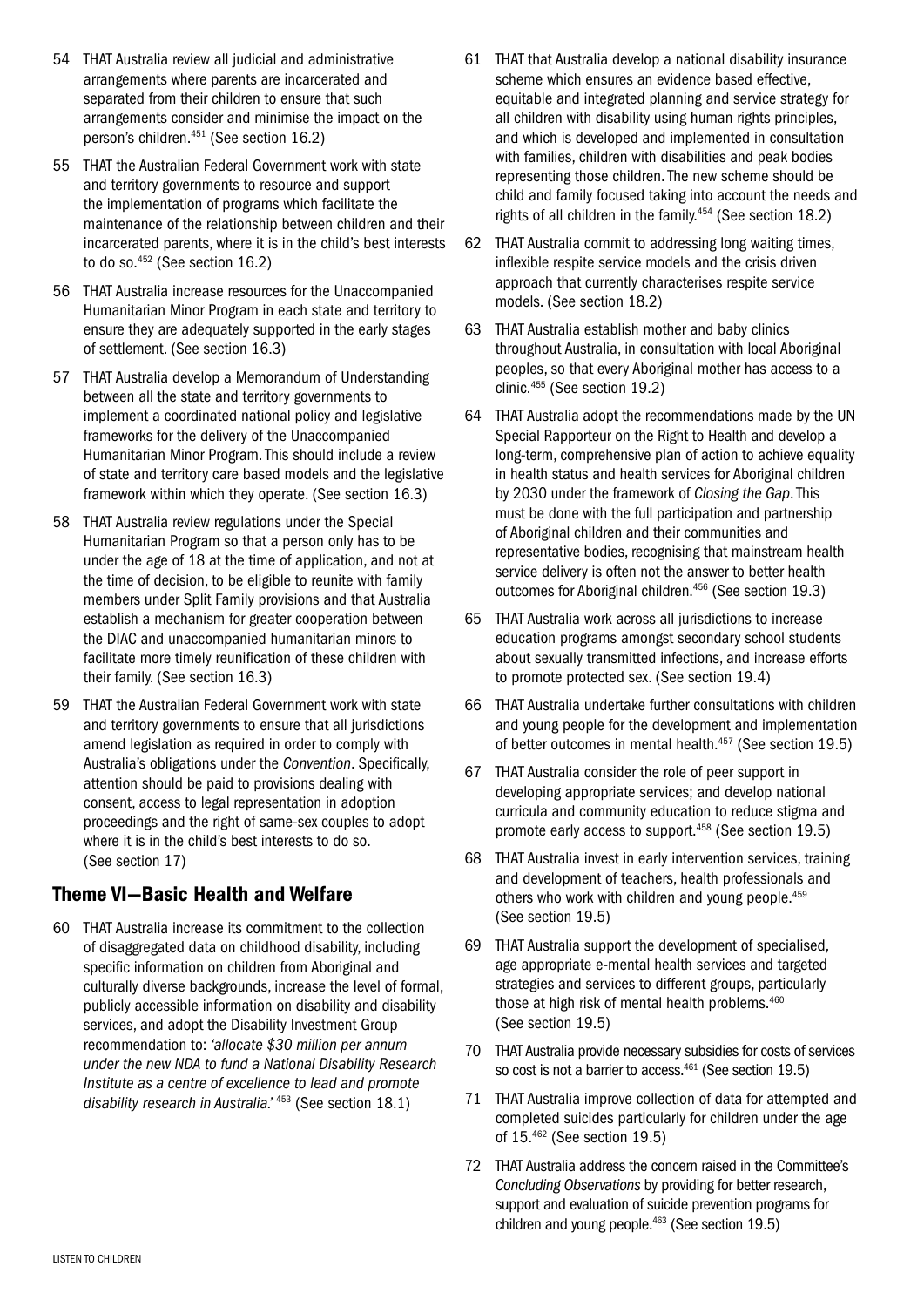- 73 THAT Australia continue its efforts in addressing the high incidence of obesity, achieving the target immunisation rate of 90 per cent, increasing the accessibility of dental services for children and decreasing the impact of passive smoking on children. 464 (See section 19.6)
- 74 THAT Australia support the implementation of the *Standards for the care of children and adolescents in health services* and the *Charter for children and young people's rights in healthcare* and use these as examples of best practice to be applied in all policy development.<sup>465</sup> (See section 19.7)
- 75 THAT Australia appoint a Chief Paediatrician to advise the Australian Federal Government on strategies needed to comply with the *Standards for the care of children and adolescents in health services*.(See section 19.7)
- 76 THAT Australia support the implementation of mandatory training in child rights for all health professionals as recommended by the UN Special Rapporteur on the Right to Health.466 (See section 19.7)
- 77 THAT Australia review all benefits to and for children and young people to ensure compliance with child rights principles, to align these benefits with need and to remove unjustified discriminatory features.(See section 20.2)
- 78 THAT Australia repeal the scheme or review and replace the scheme with provisions for voluntary arrangements, or if the scheme remains in place, that Australia institute a proper evaluation based on data and measurable outcomes.467 (See section 20.3)
- 79 THAT Australia improve the coordination and integration of services that intervene early and stop young people becoming homeless.468 (See section 21.1)
- 80 THAT Australia review and renew its efforts to address the homelessness of children and young people, with a commitment to the development and implementation of a framework built on the specific experiences and needs of children and young people and with particular strategies for Aboriginal children, children from newly arrived communities, children leaving care, children in regional and remote communities, same-sex attracted or questioning or gender diverse children.469 (See section 21.1)
- 81 THAT Australia improve mainstream services so that they are more responsive to the needs of young people who are at risk of homelessness. Services provided by the education, income support, health system, disability service system and employment systems need to be able to identify where young people are at risk of homelessness and refer them to other useful services that can provide appropriate support to stop them becoming homeless.<sup>470</sup> (See section 21.1)
- 82 THAT Australia commit to the development of more comprehensive measures of standard of living in data collection and research for use in policy development.<sup>471</sup> (See section 21.3)

83 THAT Australia, by considering the full range of recommendations raised in this report, further its efforts to address the current inequalities that exist in the standard of living of Australia's most disadvantaged and marginalised children.<sup>472</sup> (See section 21.3

## Theme VII—Education, Leisure and Cultural Activities

- 84 THAT the Australian Federal Government work with state and territory governments in committing to the protection and promotion of, and adequate funding for, bilingual models of education.473 (See section 22.1)
- 85 THAT within the *Closing the Gap* policy framework, the Australian Federal Government work with state and territory governments to ensure that individual Aboriginal education strategies are founded on previous policy success, that a long-term approach is taken and that genuine partnerships are fostered between Aboriginal communities, the education sector, community organisations and professional groups such as social workers, researchers, health workers and police. $474$  (See section 22.1)
- 86 THAT Australia commit to developing specific guidance around inclusive practices and tiered interventions for the use of the *National Early Years Learning Framework* with children with developmental delays and disabilities.<sup>475</sup> (See section 22)
- 87 THAT Australia ensures that all Australian children enjoy the right to an early childhood education consistent with the *National Early Years Learning Framework*. 476
- 88 THAT Australia ensure that early childhood services are adequately funded to ensure that the needs of each child are met and that adequate subsidies are provided to support inclusion of children with disabilities.<sup>477</sup> (See section 22.2)
- 89 THAT Australia support the review of the *Disability Standards for Education* 2005 applying the framework of the *Convention on the Rights of Persons with Disabilities*, so that its obligations related to children with disability and education are incorporated within the revised Standards.<sup>478</sup> (See section 22.3)
- 90 THAT the Australian Federal Government work with state and territory governments, as part of the *National Disability Strategy*, to develop a Disability Education Action Plan which specifically identifies current inadequacies in funding and resources, sets appropriate benchmarks, targets and goals and allocates sufficient funding so that the educational rights of children with disability are adequately met.479 (See section 22.3)
- 91 THAT the Australian Federal Government work with state and territory governments to review suspension and exclusion policies with a view to reducing the use of suspension and ensure that students who experience behavioural challenges receive positive therapeutic interventions from appropriately qualified professionals, prior to any disciplinary procedures being applied. (See section 22.4)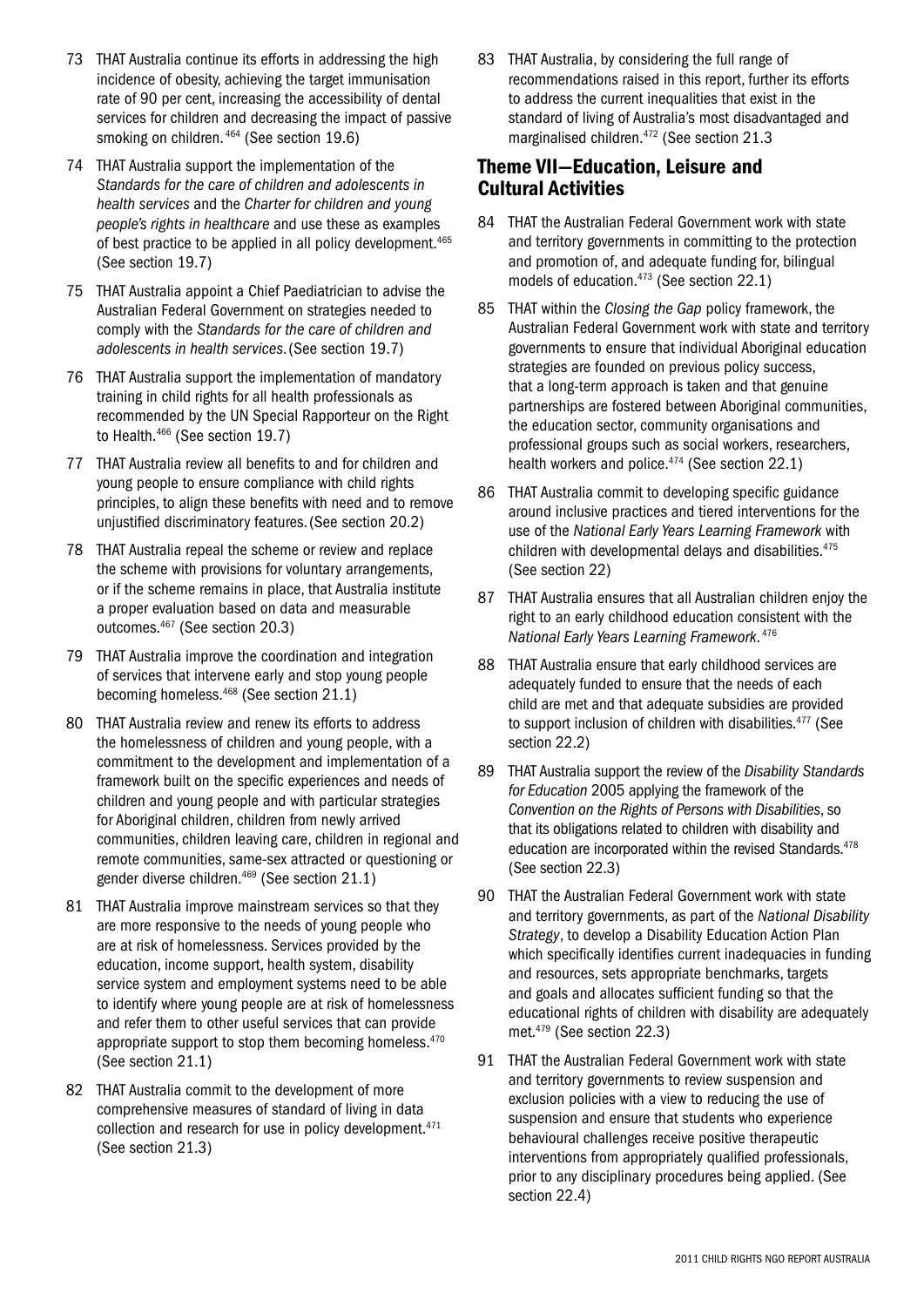- 92 THAT the Australian Federal Government work with state and territory governments to develop a national strategy and guidelines which recognise the unique educational needs of children with refugee backgrounds and ensure a uniform approach to those needs.<sup>480</sup> (See section 22.5)
- 93 THAT Australia, in implementing *Learn or Earn*, work with vulnerable groups of children and young people such as the homeless and those in, or transitioned from, out-of-home care, to ensure that they can access the opportunities afforded by the policy.481 (See section 22.6)
- 94 THAT Australia introduce child rights education into the national curriculum.482 (See section 22.7)
- 95 THAT Australia ensure that children in detention have adequate access to play areas, recreational and cultural activities, toys, games and materials that allow them to realise their rights under Article 31.483 (See section 23)
- 96 THAT the Australian Federal Government work with state and territory governments to develop guidelines requiring that new residential development must take into consideration the right of children to play by incorporating adequate playgrounds and recreational spaces. (See section 23)

## Theme VIII—Special Protection Measures

- 97 THAT Australia implement the recommendations made by the Committee in 2005 and the outstanding recommendations of the Australian Human Rights Commission's report, *National Inquiry into Children in Immigration Detention, A Last Resort?* including that Australia's immigration laws be amended to incorporate the following minimum features:
	- there should be a presumption against the detention of children for immigration purposes as well as legal protection of the principle that detention of children be only as a measure of last resort and for the shortest practicable time when all other reasonable alternatives have been considered and exhausted;
	- a court or independent tribunal should assess whether there is a need to detain children for immigration purposes within 72 hours of any initial detention (for example, for the purposes of health, identity or security checks);
	- there should be prompt and periodic review by a court of the legality of continuing detention of children for immigration purposes; and
	- all courts and independent tribunals should be guided by the Convention's principles of best interests of the child as a primary consideration, detention as a last resort and for the shortest period of time, the preservation of family unity and special protection and assistance for unaccompanied children.484 (See section 24.1)
- 98 THAT Australia, in all processing of children (accompanied or not) adopt the UNHRC Guidelines on International Protection No. 8: Child Asylum Claims under Articles 1(A)2 and 1(F) of the 1951 Convention and, or instead, adopt the 1967 Protocol relating to the Status of Refugees.<sup>485</sup> (See section 24.1)
- 99 THAT Australia address the concerns of the Australian Human Rights Commission and the Committee by establishing and providing adequate resources for an independent guardianship and support institution for unaccompanied minors.<sup>486</sup> (See section 24.2)
- 100 THAT if Australia intends to continue to detain children in breach of its international legal obligations, that it amend the *Migration Act 1958* (Cth) and implement policies to ensure that unaccompanied humanitarian minors will not be detained in isolated areas.<sup>487</sup> (See section 24.3)
- 101 THAT Australia commit to revising legislation and policy to allow for more timely reunification of children with their families, and to allow for a more flexible application of the 'split family' policy which recognises the nature of family relationships in the countries of origin of most asylum seeker children, particularly in times of conflict.<sup>488</sup> (See section 24.4)
- 102 THAT Australia amend the *Migration Act 1958* (Cth) to remove 'offshore excise areas' and ensure all asylum seekers are subject to the same application processes which incorporate procedural fairness and allow for independent review by the Refugee Review Tribunal and the Australian courts.489 (See section 24.5)
- 103 THAT Australia use a child rights-approach in its implementation of migration law, including by giving consideration to children as migrants and citizens in their own right and adopting the guidance given in the Committee's General Comment No. 12 (2009).490 (See section 24.6)
- 104 THAT if Australia intends to continue to detain children in breach of its international legal obligations, that it provide sufficient resources to ensure that their health and other needs are being met.491 (See section 24.7)
- 105 THAT the Australian Federal Government work with state and territory governments to ensure that funded mechanisms are in place which allow all children in immigration detention to realise their right to education under Article 28 of the *Convention*, including the provision of assistance to meet education-related expenses.492 (See section 24.8)
- 106 THAT the Australian Federal Government work with state and territory governments to create a Memorandum of Understanding clarifying the legal roles and responsibilities of all jurisdictions' child protection agencies in relation to children seeking asylum.493 (See section 24.9)
- 107 THAT Australia implement measures to provide that all children and their parents receive the same level of financial support as the equivalent Centrelink benefit and receive medical support regardless of what stage in the application process they are at.494 (See section 24.10)
- 108 THAT the Australian Federal Government work with state and territory governments to review the age of criminal responsibility with the aim of increasing it to older than 10 years of age, in accordance with international standards.<sup>495</sup> (See section 25.1)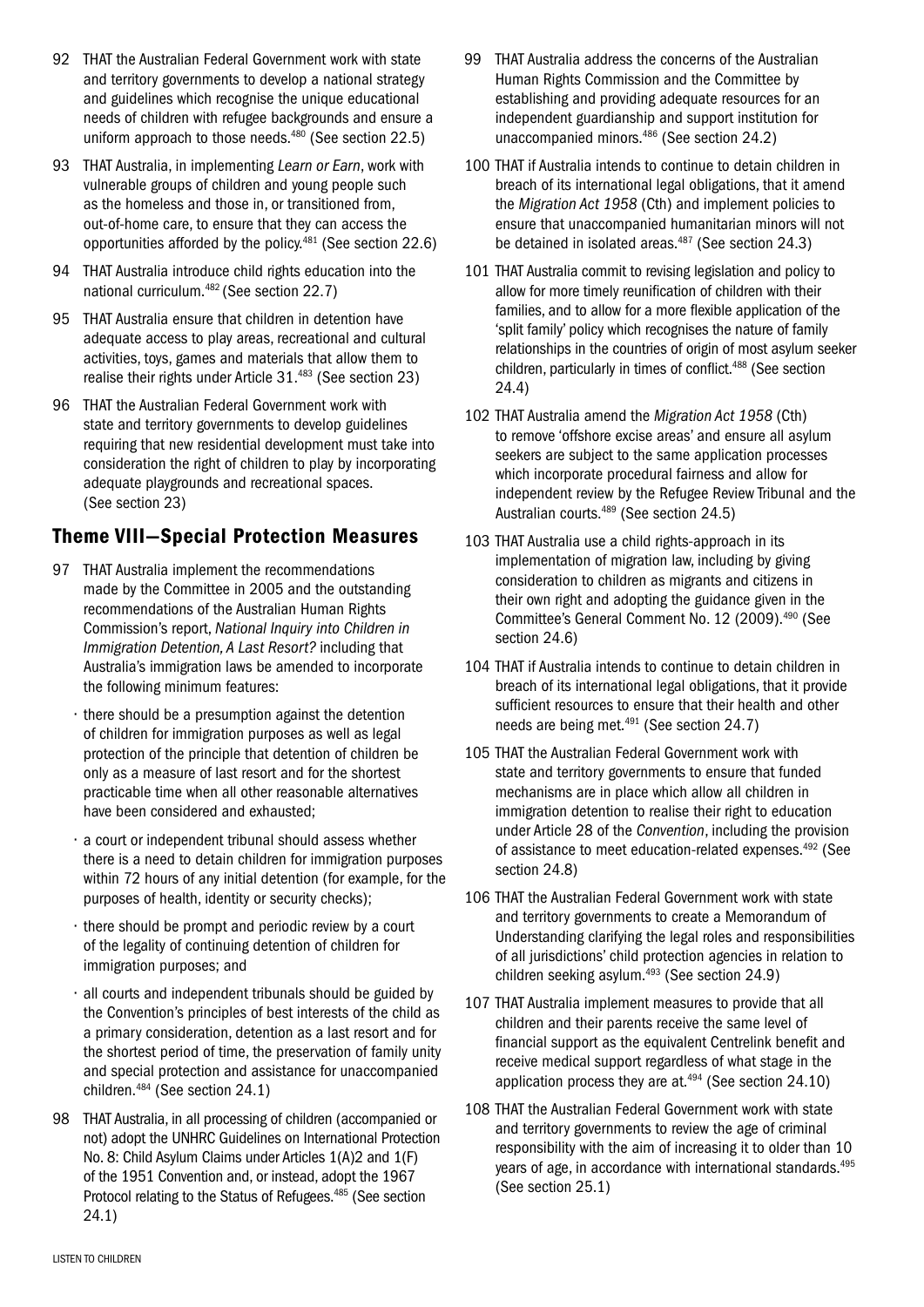- 109 THAT Australia introduce and enforce national standards that ensure the effective application of the principles of diversion and of the use of detention as a measure of last resort.496 (See section 25.2)
- 110 THAT Australia take all necessary measures to ensure that mandatory sentencing does not apply to children in Western Australia and that sentencing of children occurs in accordance with the principles enshrined in the *Convention*. 497 (See section 25.3)
- 111 THAT Australia take all necessary action to ensure that the number of children on custodial remand is reduced by the application of the principles of diversion and detention as a last resort, and that there is adequate funding for required accommodation options and better coordination between justice, community service and public housing authorities.498 (See section 25.4)
- 112 THAT Australia urgently take all necessary action, in consultation with Aboriginal people and communities, to build an evidence base of measures that are effective in reducing the rate of detention of Aboriginal children including considering inviting the ongoing advisory contribution of international experts such as the UN Special Rapporteur on Indigenous Peoples.499 (See section 25.5)
- 113 THAT the Australian Federal Government encourage initiatives such as state-based action plans and work with state and territory governments to establish mechanisms for early assessment of young people entering the juvenile justice system and an increase in services and programs responsive to the needs of young offenders with disabilities.500 (See section 25.6)
- 114 THAT Australia take all necessary action to ensure that all detention facilities for children are audited to ensure compliance with human right principles and that states and territories upgrade or replace facilities and provide qualified staff and training as necessary.501 (See section 25.7)
- 115 THAT the Australian Federal Government, together with the state and territory governments, maintain and act on their commitment to the eight points contained in the Petrol Sniffing Prevention Program and the recommendations contained in the Senate Standing Committee's 2009 report and that it work in consultation with Aboriginal communities to address not only the supply of volatile substances, but also the underlying social, educational and economic disadvantage that leads to the prevalence of substance abuse in regional and remote Aboriginal communities.502 (See section 27.1)
- 116 THAT Australia, applying the Committee's guidance in General Comment No. 11 (2009) and consistent with the recommendations of the Special Rapporteur on the Rights of Indigenous Peoples, commit to working with Aboriginal children and communities to develop a policy agenda which recognises the unique predictors of health and wellbeing for Aboriginal peoples and facilitates the implementation of culturally sensitive and effective special measures to address the significant disadvantage and inequality that Aboriginal children suffer.503 (See section 28)

# Appendix 2 Case Study

The following case study from Queensland illustrates systemic problems within the legal and child protection system. The child, M, was involved in various criminal and child protection proceedings, and suffered numerous infringements of his rights under the *Convention*.

#### Facts

After M's mother and father separated, M went to live with his father until the age of nine or 10 when his father became unwilling to care for him, and the Department of Child Safety (the Department) intervened. M was placed in the home of his mother and stepfather (and two half-siblings), despite their apparent drug use. During this time, M experienced severe violence at the hands of his stepfather, who was charged on at least one occasion with inflicting grievous bodily harm. There were also allegations of sexual abuse.

M's stepfather eventually moved out. M's mother, concerned about M's troubled behaviour, expressed unwillingness to continue to care for M, and the Department assumed guardianship. The guardianship order was made on the basis that M was a threat to his siblings and a hindrance to the reunification of his mother and stepfather. As a result, M was prohibited from staying with his mother while his siblings were present. When M's Department placements routinely failed over the years, he could be found squatting under his mother's house. It was clear that he was at high risk of harm and of homelessness at a very early stage.

#### Comment

This situation demonstrates a failure to provide special protection for a child deprived of his family environment, in contravention of Article 20. It also evinces a failure to recognise the right of every child to a standard of living adequate for his physical, mental, spiritual, moral, and social development (Articles 6 and 27).

There is no indication that M received medical or psychiatric assessment at any time and his views were only consulted on three occasions preceding the Department taking out a guardianship order in breach of Articles 3, 12 and 25. There was a failure to promote M's highest attainable standard of health in contravention of Article 24, to provide a periodic review of treatment per Article 25, and to take all appropriate measures to promote recovery per Article 39. The Department also failed to protect him from illicit use of drugs (Article 33) despite his early exposure to drugs and repeated requests for 'rehab'.

#### **Consequences**

Over time, M was charged with various offences, including breaking and entering and driving without a license. He was sentenced to six months detention. His solicitor appealed the sentence and pending the appeal the Judge released M, commenting, 'if a conditional release order was within range then it should have been given'. M's solicitor requested that the Department provide a placement for M so that he would have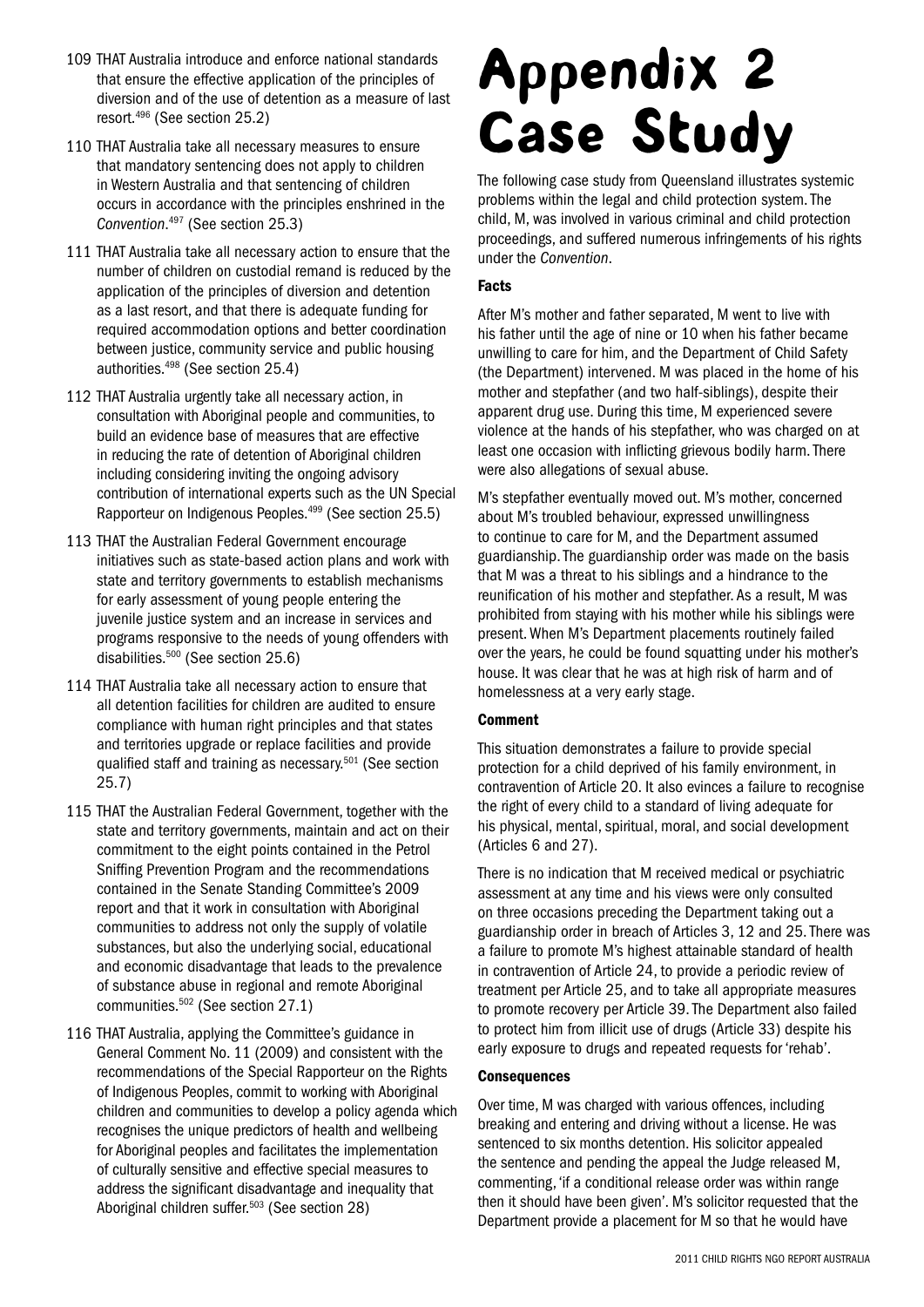the necessary supported accommodation to comply with the intensive release requirements, which required daily community service. The youth shelter placement provided by the Department was located one and a half hours by bus from the location of his daily required community service and provided no support. M stayed at the shelter for a night or two, and attended community service at least once, but his efforts were hindered when he lost his wallet (containing his transport card). At that point, M left the shelter, took up residence with friends, and ceased participating in community service. A couple of weeks later he died of a drug overdose, one month after turning 17.

# Appendix 3 Results of Child Rights Survey 2010—2011

## 1 Background and Summary

During the period of November 2010 to April 2011 the National Children's and Youth Law Centre, on behalf of the Child Rights Taskforce, conducted a Child Rights Survey to hear what children and young people had to say about children's rights in Australia.

628 survey responses were received from children and young people under the age of 20 years from across Australia. The survey was conducted online and produced the following data:

- The majority of the survey participants were born between 1993 and 1997. The average age was 16 years. [21% of those surveyed were 16 years old].
- 6.3% of the children identified as Aboriginal or Torres Strait Islander.
- 56.6% of the young people surveyed identified their ancestry as 'Australian'. The remaining 43.4% of the children came from a diverse range of ethnic backgrounds.
- 45.4% identified themselves as being Non-Religious, whilst 41.6% of children stated they were Christian.
- 5.6% of the children who completed the survey indicated that they have a disability.
- 86.9% of the children lived at home with either their parents or carers.
- 90.2% of participants stated they were currently studying and 76.6% of participants stated that they attend school.
- 9.4% of the participants worked at a full time job and 29.4% stated they were engaged in casual work/employment.

When asked about how much they knew of the *Convention* on the Rights of the Child, most of the participants responded with 'not much' (36.3%). However 28.9% indicated that they had a fair idea of the *Convention*.

Most children identified freedom of speech and respect as the rights that they have as a young person; "*I think that as a young person we have the right to voice our opinion and speak our mind. We have the right of freedom*"

## 2 Results

## 2.1 Home, Family and Guardian

• Over 90% of the children surveyed were in regular contact with their family or would like to be in regular contact with their family.

## 2.2 Organisations, Services and Government

- Most of the children did not ever ask for help from an organisation when they encounter a problem (68.8%). However, out of these children, approximately 88% of them knew what to do or, if they did not know what to do, knew how to find out what they needed to do.
- The participants who have asked for help from an organisation stated that the most common problems they sought help for were: family issues and health issues (mostly psychological health).
- The most popular services that the participants went to were Health (46.2%) and Legal (39.4%) services.
- 70.2% of service users stated that they received adequate help with their problems.
- The most common form of benefit received from Centrelink was Youth Allowance (71%).

## 2.3 Safety and Protection

- The participants were asked who they thought should be responsible for their safety. Most indicated their parents (85.5%) and family (73.4%) while 70.6% believe that they themselves are responsible for their own safety.
- Most children felt rather safe where they live (63%) and at school or TAFE (60%). Most of the time, children felt safe on or near public transports (55.2%) or in other public areas (60.3%).
- Most children had only sometimes seen drug/alcohol use on public transports (50.4%) or public spaces (53.6%).

## 2.4 Education and Work

• 83.2% of the children enjoyed school. One child wrote: "*I enjoy school because I feel safe and it is friendly. It is also where I am educated and am pushed towards making a successful future."*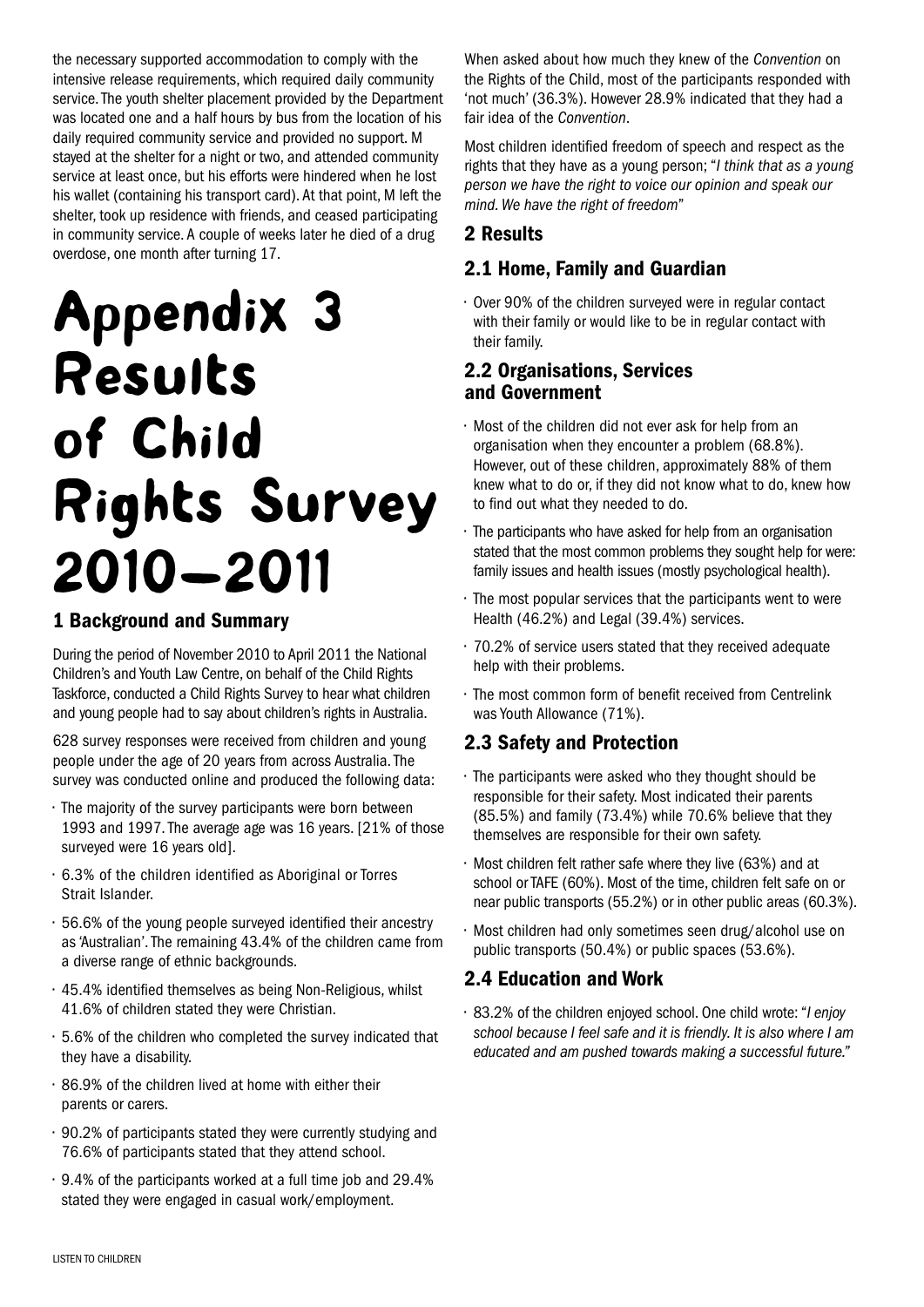- Most children agreed that school provides them with essential skills and values (percentages ranging from 38% to 46%) and they strongly agreed that school helps them to build social networks (44.1%), prepares them for life outside of school (43.8%) and creates a pathway for their future (53%).
- Of the children who had been unfairly stopped from attending a school (12.1%), the most popular reason was because of the people they mix with (18.2%).
- About half of the children had never worked in a paid job and most of those who had worked in paid jobs were paid under \$10 (50.9%).
- When asked what they would do when a problem arose at work, most children stated they knew how to deal with problems at work. 48.5% chose to speak up for themselves and an equal amount chose to talk to their boss. 21.6% indicated that they would seek help from someone else and a few (2.3%) knew to talk to Union Representatives. 25.7% would choose to do nothing.
- One child commented: "*Never had any problems, but if I did I would talk to my manager or boss about it but for the moment it's good*."
- 10.2% deemed their work as dangerous or potentially harmful. These mostly related to lifting heavy objects and other laborious works.
- Most children indicated that the number of hours they worked did not have an effect on their study (46.5%), relationships (46.5%) or health (65.3%). However, there were some children who felt that the number of hours they worked had affected them sometimes.
- The problems that the children experienced at work included: petty pay, exhaustion, unpleasant customers, physical injuries, bad working hours, stress, unsympathetic bosses and less time with friends and families.

## 2.5 Thoughts, Beliefs and Culture

• The majority of the children surveyed indicated that they had not been treated unfairly due to a characteristic such as age, race, gender, disability, beliefs, sexuality, and background (ranging from 51.4% to 85.9%). However, many participants indicated that age is the biggest reason of discrimination (40.3%).

## 2.6 Participation

- More than 85% of the survey participants believed that they have enough time to spend for themselves or with friends.
- Most of the participants stated that they had their views taken into account by parents/guardians (41.4%), other family members (43%), teachers (36%) and friends (42.7%). However, some felt that their views had only sometimes been taken into account by schools/TAFE/University (34.2%).
- The most popular source of media that children and young people get their information from was websites (53.3%), followed by news on TV (18.1%) and schools (16.6%). 84% of the survey participants indicated that they only sometimes trust these media sources.
- From these media sources, 46.5% stated that they either always understood the information and 50.6% revealed that they sometimes understood the information.
- Just over half of the children and young people surveyed stated that they participate in recreational activities (55.1%).

## 2.7 Criminal Law

- A large majority of the children had never been in trouble with the law (80%).
- 8.7% had been cautioned by police but not charged with an offence.
- When asked if they feel they had been treated fairly by police, most of the children and young people indicated yes (76.3%).
- Only 40% knew of their rights and less (27.6%) were informed of their rights.
- A small percentage had the matter go to Court (5.6%), but for those who proceeded to Court, only 9.5% had legal support in Court.
- A small number had been locked up in a police cell (0.8%) or a juvenile centre (0.4%). None of the children had been locked up in an adult prison.

## 2.8 Comments

We received many positive comments in relation to the survey.

- One child commented: "*I thoroughly enjoyed this, I like speaking out. I hope that you get what you needed and if you need any help you have my email."*
- Another commented: "*Just a little thank you note—it means a lot to me that you are doing this—it's time our voices were heard."*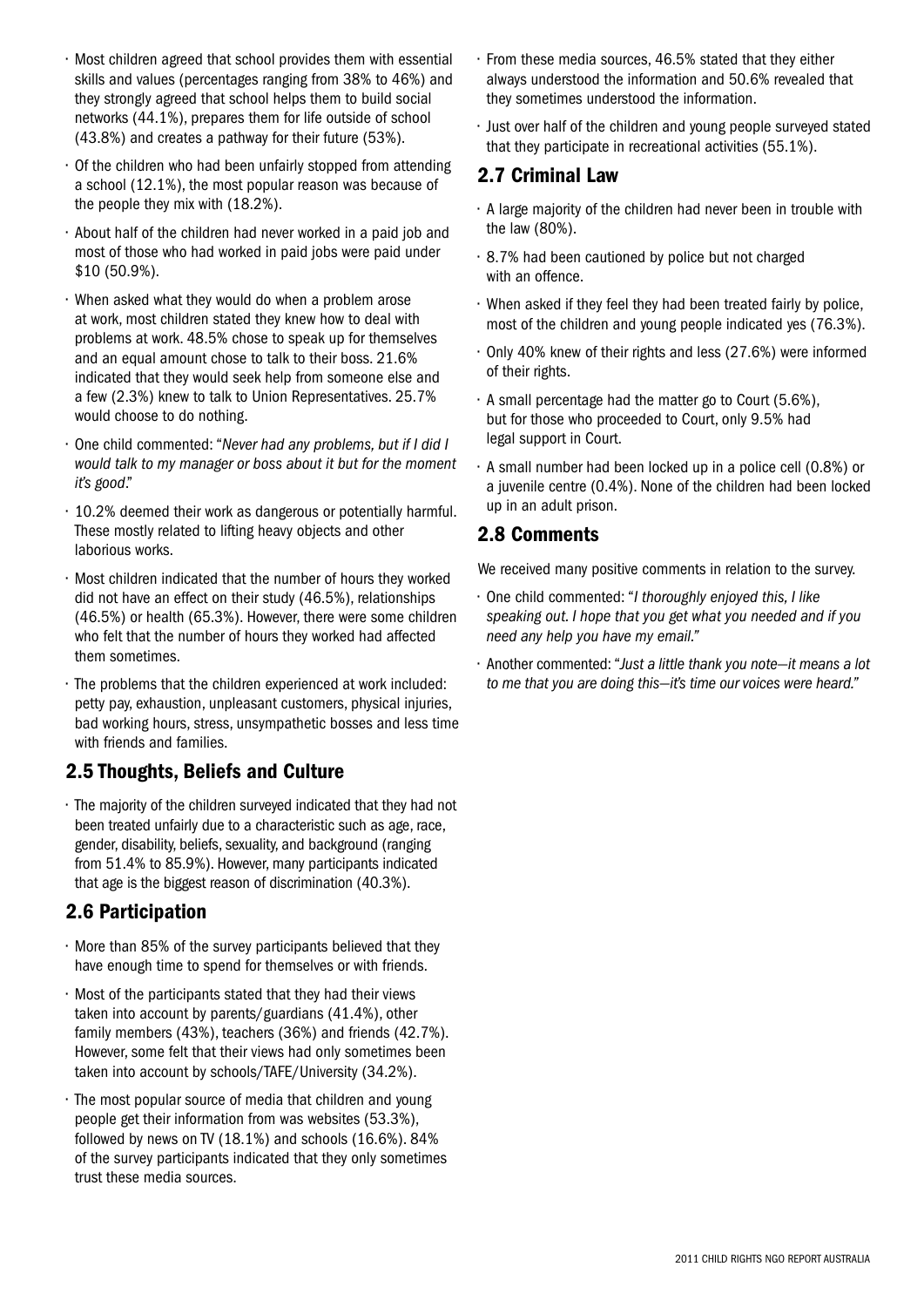## Appendix 4 – Some Key recommendations of the 2005 Concluding Recommendations

## General Measures of Implementation and General Principles

[6] The Committee urges the State party to take all necessary measures to give more effective follow-up to the recommendations contained in the concluding observations of the initial report that have not yet been implemented and to provide concrete and effective follow-up to the recommendations contained in the present concluding observations on the second and third periodic reports.

[8] The Committee, in light of the 1993 Vienna Declaration and Programme of Action, recommends that the State party continue and strengthen its efforts towards a full withdrawal of its reservation.

[10] The Committee recommends that the State party strengthen its efforts to bring its domestic laws and practice into conformity with the principles and provisions of the *Convention*, and to ensure that effective remedies will be always available in case of violation of the rights of the child.

[12] The Committee encourages the State party to complete the development of the National Agenda for Early Childhood, taking into account the Committee's general comment No. 7 (2005) on implementing child rights in early childhood, and to provide the necessary budget for its full implementation. At the same time, the Committee recommends that the State party develop and implement effectively a National Plan of Action for children, taking into account the Declaration and the Plan of Action contained in the document "A world fit for children" adopted by the General Assembly at its special session on children in May 2002. This plan should have specific goals, strategies and guaranteed resources, which would allow for an appropriate implementation of the *Convention* in all states and territories.

[14] The Committee recommends that the State party assign adequate powers as well as human and financial support to the Parliamentary Secretary for Children and Youth Affairs so that it would be able to develop, coordinate and monitor law and policy for children throughout the country.

[16] The Committee recommends that the State party ensure that HREOC can undertake independent and effective monitoring of the implementation of children's rights, in accordance with the Committee's general comment No. 2 (2002) on the role of independent national human rights institutions, by providing it with adequate human and financial resources to do so. In addition, the State party could create specialized sections within the offices of the various state and territory ombudsman to deal with issues relating to children.

[18] The Committee recommends that the State party pay particular attention to the full implementation of Article 4 of the *Convention*, by prioritizing budgetary allocations so as to ensure implementation of the economic, social and cultural rights of children, in particular those belonging to disadvantaged groups, such as indigenous children, "to the maximum extent of … available resources".

[20] The Committee recommends that the State party strengthen its existing mechanism of data collection in order to ensure that data are collected on all areas of the *Convention* in a way that allows for disaggregation, inter alia by those groups of children who are in need of special protection.

[22] The Committee recommends that the State party continue its efforts to disseminate the principles and provisions of the *Convention* and to raise public awareness, in particular among children themselves and parents, about the *Convention*.

[23] The Committee also recommends that the State party strengthen its efforts to provide adequate and systematic training and/or sensitization on children's rights among professional groups working with and for children, in particular law enforcement officials, as well as parliamentarians, judges, lawyers, health personnel, teachers, school administrators and others, as required.

[25] In accordance with Article 2 of the *Convention*, the Committee recommends that the State party regularly evaluate existing disparities in the enjoyment by children of their rights and on the basis of that evaluation undertake the necessary steps to prevent and combat discriminatory disparities. It also recommends that the State party strengthen its administrative and judicial measures within a set time period in order to prevent and eliminate de facto discrimination and discriminatory attitudes towards especially vulnerable groups of children and ensure that, in enforcing its anti-terrorism legislation, the rights enshrined in the *Convention* are fully respected.

[28] The Committee recommends that the State party strengthen its efforts to ensure effective implementation of the general principle of the best interests of the child as enshrined in Article 3 of the *Convention* in all legal provisions as well as in judicial and administrative decisions and in projects, programmes and services that have an impact on children.

[30] The Committee recommends that the right of the child to express his/her views in all matters affecting him/her be expressly provided in the Family Law reform. Furthermore, the Committee recommends that a Roundtable specifically for children, be established and that the participants be selected in accordance with the principle of equitable geographic distribution.

Source: Committee on the Rights of the Child, *Concluding Observations: Australia*, 40th sess UN Doc CRC/C/15/Add.268 (20 October 2005)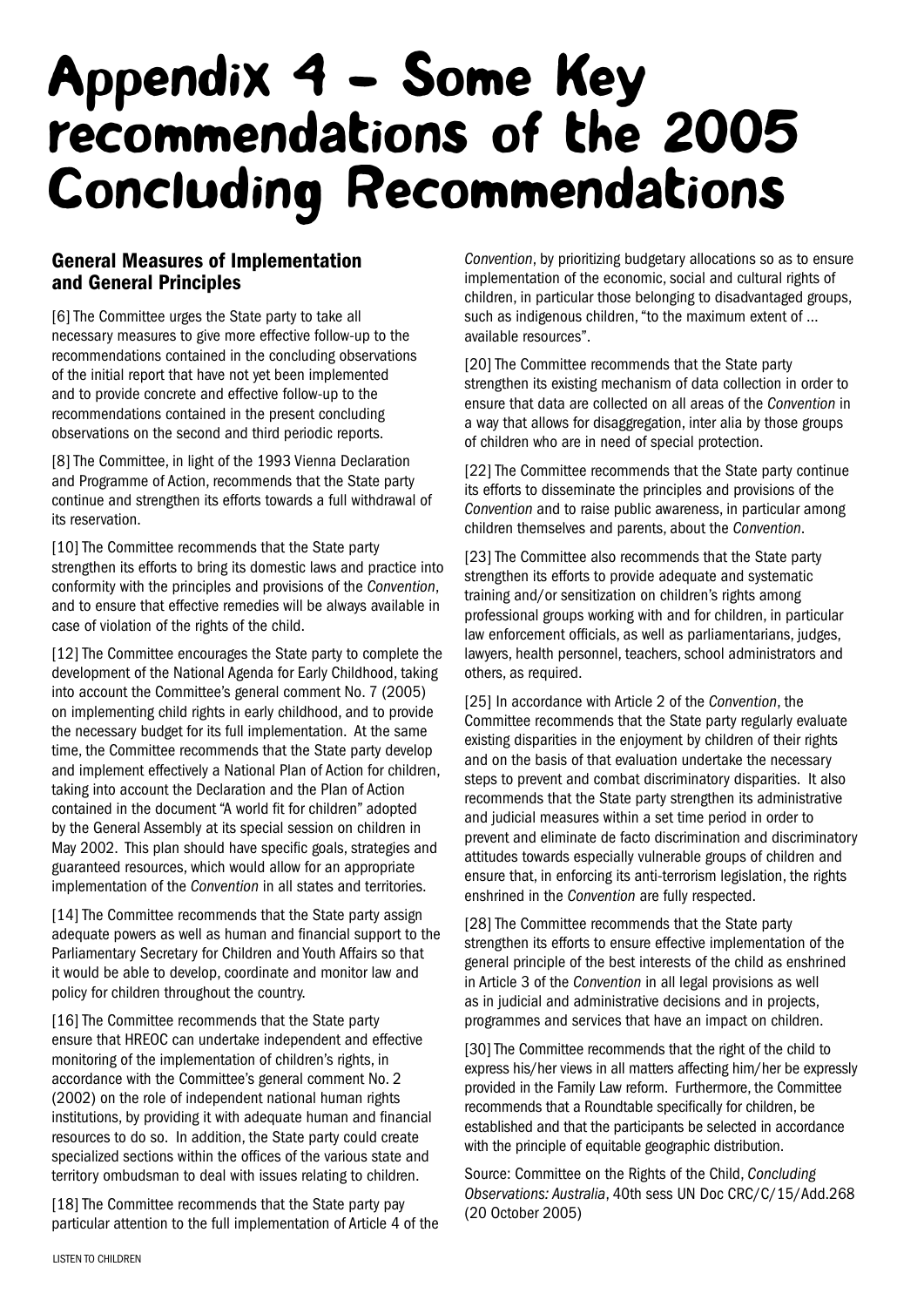# Endnotes

- 1 Aboriginal and Torres Strait Islander Social Justice Commissioner, *Social Justice Report*  (Report, Australian Human Rights Commission, 23 December 2009) 6*.*
- 2 Except whether otherwise indicated references to *Concluding Observations* refers to UN Committee on the Rights of the Child, *UN Committee on the Rights of the Child: Concluding Observations, Australia*, 40th sess, CRC/C/15/Add.268 (20 October 2005).
- 3 National Human Rights Consultation Secretariat, Commonwealth of Australia, *National Human Rights Consultation Report* (30 September 2009) Recommendation 18.
- 4 Commission for Children and Young People and Child Guardian, *Snapshot 2010: Children and Young People in Queensland* (2010) 97.
- 5 We acknowledge the work of the Australian Research Alliance for Children and Youth in seeking to redress this gap by undertaking to develop a National Action Plan for Young Australians, the result areas of which align with the *Convention* rights of survival, health and family, protection from violence, education and participation.
- 6 The work of Young People Big Voice at Southern Cross University is a commendable example of the role that children and young people can play in research.
- 7 Senate Legal and Constitutional Affairs Committee, Parliament of Australia, *Commissioner for Children and Young People Bill 2010—Information about the Inquiry* (13 May 2011) <http://www.aph.gov.au/senate/committee/legcon\_ctte/ commissioner\_for\_childrenandyoungpeople/info.htm>.
- 8 Productivity Commission, Australian Government, *Overcoming Indigenous Disadvantage*  (12 May 2010) *<*http://www.pc.gov.au/gsp/reports/Indigenous>.
- 9 Australian Institute of Health and Welfare, Australian Government, *Shelter: Development of a Children's Headline Indicator* (Information Paper, December 2010) vi.
- 10 National Indigenous Health Equality Council, *Child Mortality Target: Analysis and Recommendations* (2010) 26.
- 11 Children's Rights Taskforce, *Report on the Child Rights Strategic Directions Workshop*, (Report presented at the Workshop on Children's Rights, University of Melbourne, 16 December 2010) 5.
- 12 Human Rights and Equal Opportunity Commission, *Bringing Them Home—Report of the National Inquiry into the Separation of Aboriginal and Torres Strait Islander Children from Their Families* (April 1997); Human Rights and Equal Opportunity Commission, *A Last Resort—The National Inquiry into Children in Immigration* (13 May 2004).
- 13 National Human Rights Consultation Secretariat, above n 3, 352.
- 14 See Attorney-General's Department, Australian Government, *A New National Human Rights Action Plan for Australia* (Background paper, December 2010).
- 15 *Juvenile Justice Act* 1992, now *Youth Justice Act* 1992: A "[c]hild" is a person who has not turned 17 years of age, or 18 years of age after a date fixed by proclamation under s 6 (Child's Age Regulation), a process not undertaken.
- 16 Productivity Commission, Australian Government, *Overcoming Indigenous Disadvantage Key Indicators 2009* (12 May 2010) ch 7.
- 17 Australian Institute of Health and Welfare, Australian Government, *Child Protection Australia 2010* (Report, Child Welfare Series No 51, 2011).
- 18 Australian Institute of Criminology, Australian Government, *Juveniles in detention in Australia, 1981—2008* (AIC Monitoring Report No 12, 2010) 21.
- 19 Productivity Commission, above n 16.
- 20 See James Anaya, *Report of the Special Rapporteur on the Situation of Human Rights and Fundamental Freedoms of Indigenous People*, 15th sess, UN Doc A/HRC/15/ (4 March 2010); Productivity Commission, above n 16; Aboriginal and Torres Strait Islander Social Justice Commissioner, *Social Justice Report* (Report, Australian Human Rights Commission, 2007); Aboriginal and Torres Strait Islander Social Justice Commissioner, *Social Justice Report* (Report, Australian Human Rights Commission, 2008); Aboriginal and Torres Strait Islander Social Justice Commissioner, *Social Justice Report* (Report, Australian Human Rights Commission, 2009); Aboriginal and Torres Strait Islander Social Justice Commissioner, *Social Justice Report* (Report, Australian Human Rights Commission, 2010).
- 21 Ibid.
- 22 See Human Rights and Equal Opportunity Commission, *Bringing them home—National Inquiry into the Separation of Aboriginal and Torres Strait Islander Children from Their Families* (April 1997).
- 23 Nicholas Biddle and John Taylor, 'Indigenous Population Projections, 2006-31: Planning for Growth' (2009) (Working Paper No 56, Centre for Aboriginal Economic Policy Research, 2009); Productivity Commission, above n 16.
- 24 Saul Flaxman, Kristy Muir and Ioana Oprea, 'Indigenous families and children: coordination and provision of services' (2009) (Occasional Paper 23, National Evaluation Consortium, Sydney).
- 25 James Anaya, *Report of the Special Rapporteur on the Situation of Human Rights and Fundamental Freedoms of Indigenous People*, 15th sess, UN Doc A/HRC/15/ (4 March 2010).
- 26 Australian Government, *National Apology to the Stolen Generations—Video* (13 February 2008) *Australia.gov.au* <http://australia.gov.au/about-australia/our-country/ourpeople/national-apology-to-the-stolen-generation-video>.
- 27 Council of Australian Governments, *National Indigenous Reform Agreement (Closing the Gap)* (2007) and Council of Australian Governments, *National Indigenous Reform Agreement (Closing the Gap)* (2011).
- 28 Northern Territory Government, '*AmpeAkelyernemaneMekeMekarle* '*Little Children are*  Sacred' Report of the Northern Territory Board of Inquiry into the Protection of Aboriginal Children from Sexual Abuse' (2007).
- 29 Louise Pounder, 'Never Mind Human Rights, Let's Save the Children: The Australian Government's Emergency Intervention in the Northern Territory' (2008) 12(2) *Australian Indigenous Law Reporter* 2; Mal Brough, Minister for Families, Community Services and Indigenous Affairs, 'National Emergency Response to Protect Children in the NT' (Press Release, 21 June 2007).
- 30 *Northern Territory National Emergency Response Act 2007* (Cth); *Social Security and Other Legislation Amendment (Welfare Payment Reform) Act 2007* (Cth); *Families, Community Service and Indigenous Affairs and Other Legislation Amendment (Northern Territory National Emergency Response and Other Measures) Act 2007* (Cth).
- 31 *Social Security and other Legislation Amendment (Welfare Payment Reform) Act 2007*  (Cth); Louise Pounder, 'Never Mind Human Rights, Let's Save the Children: The Australian Government's Emergency Intervention in the Northern Territory' (2008) 12(2) *Australian Indigenous Law Reporter* 3.
- 32 Louise Pounder, 'Never Mind Human Rights, Let's Save the Children: The Australian Government's Emergency Intervention in the Northern Territory' (2008) 12(2) *Australian Indigenous Law Reporter* 3.

33 Ibid.

- 34 Committee on the Elimination of Racial Discrimination, *Concluding Observations of the Committee on the Elimination of Racial Discrimination—Australia,* 77th sess, CERD/C/ AUS/CO/15-17 (2-27 August 2010).
- 35 Joel Gibson, 'Don't Single Out Black Children: Commissioner', *The Sydney Morning Herald* (Sydney), 1 April 2008, 5 cited in Louise Pounder, above n 32.
- 36 See Tom Calma, Aboriginal and Torres Strait Islander Social Justice Commissioner cited in Gibson, above n 35.
- 37 National Association of Community Legal Centres and the Human Rights Law Resource Centre, *Freedom Respect Equality Dignity: Action—NGO Submission to the UN Committee on the Elimination of Racial Discrimination Australia* (June 2010) 15.
- 38 Professor Fethi Mansouri et al, *The Impact of Racism upon the Health and Wellbeing of Young Australians* (Report, Foundation for Young Australians and the Institute for Citizenship and Globalization, 2009) 11.
- 39 Western Young Person's Independent Network and Equal Opportunity Commission Victoria, *No Space for Racism: Young People's Voices and Recommendations* (2003) 12-18.
- 40 Problems include being questioned by police without cause, being 'moved on', and being the subject of racist comments or public searches. See Victorian Equal Opportunity and Human Rights Commission, *Rights of Passage: The experiences of Australian-Sudanese young* people (2008) 30.
- 41 Bec Smith and Shane Reside, *Boys, You Wanna Give Me Some Action? Interventions into Policing of Racialised Communities in Melbourne* (Report of the 2009/10 Racism Project, Victorian Legal Services Board, 2010) 2.

- 44 Mansouri et al, above n 38, 7-9.
- 45 Lynne Hillier, Alina Turner and Anne Mitchell, *Writing Themselves In Again: 6 Years On the 2nd National Report on the Sexuality, Health & Well-being of Same Sex Attracted Young People in Australia* (Report, Australian Research Centre in Sex, Health and Society, 2005) 35.
- 46 Australian Human Rights Commission, *Addressing sexual orientation and sex and/or gender identity discrimination Consultation Report* (2011) 13.
- 47 William Leonard et al, *Beyond Homophobia: Meeting the Needs of Same Sex Attracted and Gender Questioning (SSAGQ) Young People in Victoria—a Policy Blueprint* (Report, Australian Research Centre in Sex, Health and Society, 2010) 22 and 4.
- 48 *Criminal Code 1899* (QLD) ss 208, 215.
- 49 UN Committee on the Rights of the Child, *UN Committee on the Rights of the Child: Concluding Observations, Australia*, 40th sess, CRC/C/15/Add.268 (20 October 2005) paras [27], [28].
- 50 National Child Protection Clearinghouse, *Australian child protection legislation: Resource Sheet No. 14* (10 May 2011) Australian Institute of Family Studies <http://www.aifs.gov. au/nch/pubs/sheets/rs14/rs14.html>.

<sup>42</sup> Ibid 11.

<sup>43</sup> Ibid.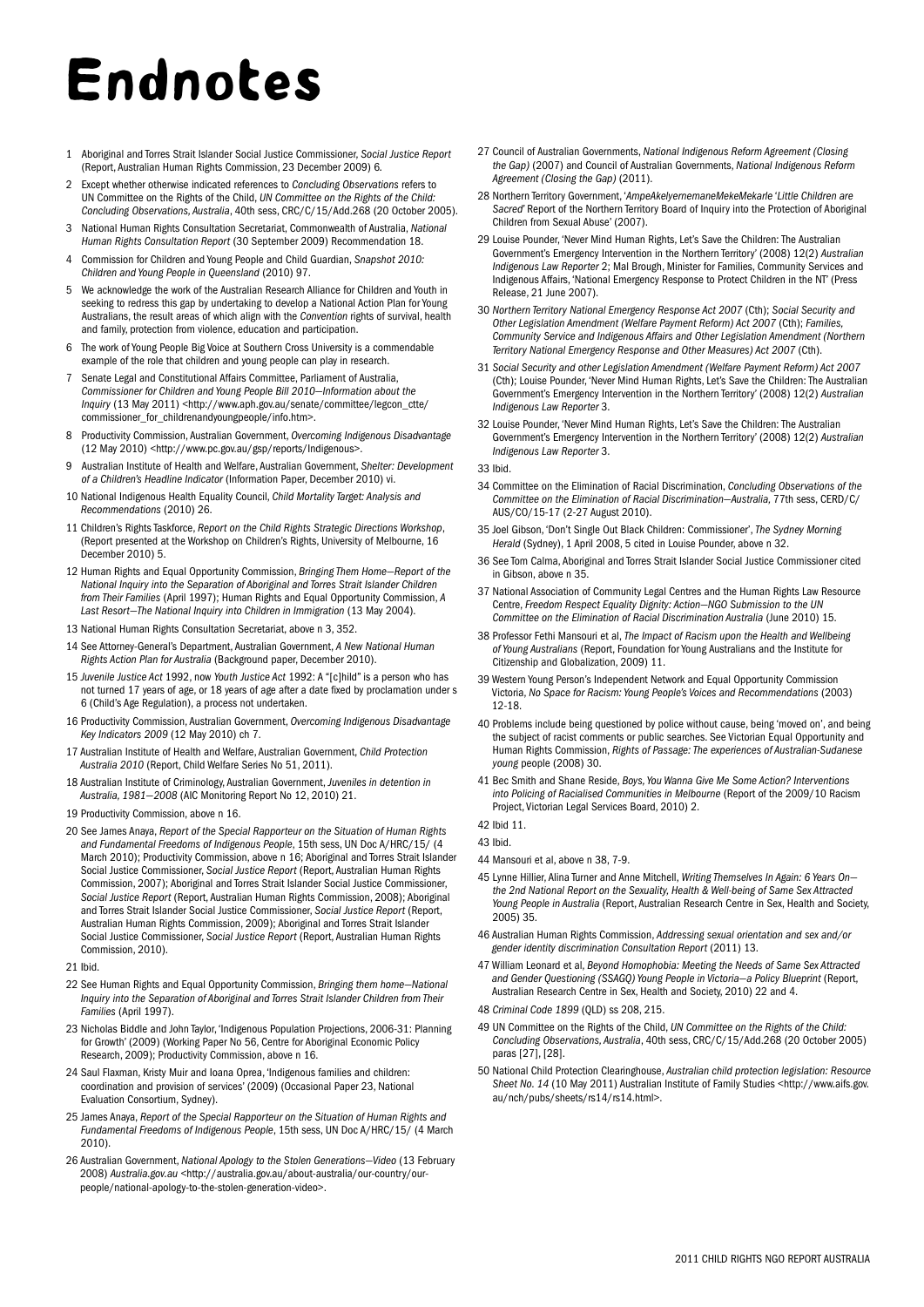- 51 Department of Immigration and Citizenship, Australian Federal Government, *Response to the 2010 Australian Human Rights Commission Report on Immigration Detention in Darwin* (2010) 4. The Australian Federal Government has responded to recommendations of the Australian Human Rights Commission Report on immigration detention in Darwin, acknowledging the importance of children being detained only as a last resort and providing appropriate and necessary services. However, the Australian Federal Government did not specifically respond to the recommendation that immigration legislation be amended to comply with the Convention, including that courts and tribunals making immigration decisions be guided (inter alia) by the best interests of the child. The Australian Federal Government's response was that its policy is broadly in line with the best interests principle, as children are not detained in "immigration detention centres" but instead in low security sites and alternative places of detention.
- 52 *Family Law Act 1975* (Cth) s 60CA.
- 53 Attorney-General's Department, Australian Government, *Exposure Draft, Family Law Amendment (Family Violence) Bill 2010 (Cth) Consultation Paper* (2010).

54 Ibid.

- 55 The *Family Law (Family Violence) Amendment Bill 2010* is commendable in its aim to expand the obligations of family law service providers to encourage their clients to consider the best interests of the child; however appropriate training and resourcing of these services is required to ensure this amendment would have practical impacts for children.
- 56 COAG Reform Council, Council of Australian Governments, *National Healthcare Agreement: Baseline performance report for 2008-09* (2010) xvi, xxiv, 104-05; Australian Institute of Health and Welfare, Australian Government, *Australia's Health 2010*, (Report, Australia's health series No 12, 23 June 2010), 300. Australian Government, *Closing the Gap: Prime Minister's Report 2010* (Report No 2, 2010) 16-17.
- 57 Australian Government, *White Paper on Homelessness: The Road Home* (December 2008) 9.
- 58 Australian Government, *The Australian Youth Forum: A new era in youth consultation* (Discussion paper, 2008) 3.
- 59 House Standing Committee on Family, Community, Housing and Youth, Parliament of Australia, *Avoid the Harm—Stay Calm: Report on the Inquiry into the impact of violence on young Australians* (Report, July 2010) 3, 70, and 123.
- 60 Office of Learning and Teaching, Government of Victoria, 'Student Voice: A historical perspective and new directions' (Paper No. 10, 2007) 24; Office for Government School Education, Government of Victoria, *Guidelines for Student Participation Policy* (2008) 1.
- 61 Through CREATE Foundation, the views of young people with experience in out-of-home care were sought by the Government in the development of the National Standards on out of Home Care.
- 62 *Children, Youth and Families Act 2005* (Vic) s 11.
- 63 Victorian Equal Opportunity and Human Rights Commission, *Emerging Change: 2008 Summary Report on the operation of the Charter of Human Rights and Responsibilities*  (Report, April 2009) 116-117.
- 64 Department of Health, NSW Government, *Youth Health Policy 2011-2016: Healthy bodies, healthy minds, vibrant futures* (17 December 2010) *<*http://www.health.nsw. gov.au/policies/pd/2010/PD2010\_073.html*>.*
- 65 See *Children and Young People Act 2008* (ACT) s 352 and *Court Procedures Act 2004* (ACT) ss 74A, 74G; *Children and Young Persons (Care and Protection) Act 1998* (NSW) ss 10, 99, 99A—99C*; Care and Protection of Children Act* (NT) ss 9, 11, 146; *Child Protection Act 1999* (Qld) ss 5E, 99O, 99Q, 99U, 110; *Children's Protection Act 1993* (SA) ss 4, 48; *Children, Young Persons and their Families Act 1997* (Tas) ss 8, 56, 59; *Children Youth and Families Act 2005* (Vic) ss 10, 11, 255*; Children and Community Services Act 2004* (WA) ss 8, 10, 148.
- 66 *Court Procedures Act 2004* (ACT) s 74G; *Children (Criminal Proceedings) Act 1987* (NSW) s 12; *Youth Justice Act* (NT) ss 61, 62; *Youth Justice Act 1992* (Qld) s 79; *Young Offenders Act 1993* (SA) s 30; Youth Justice Act 1997 (Tas) s 29; *Children, Youth and Families Act 2005* (Vic) ss 254, 255; *Young Offenders Act 1994* (WA) s 44.
- 67 The Child Rights Survey results showed that of the 127 respondents who admitted to being questioned by police while in custody, only 5 indicated they were offered legal counsel. Furthermore, only seven out of the 214 respondents who had a criminal matter go to court indicated that they had legal support during the proceedings. See *Court Procedures Act 2004* (ACT) s 74G; *Children (Criminal Proceedings) Act 1987* (NSW) s 12; *Youth Justice Act* (NT) ss 61, 62; *Youth Justice Act 1992* (Qld) s 79; *Young Offenders Act 1993* (SA) s 30; Youth Justice Act 1997 (Tas) s 29; *Children, Youth and Families Act 2005* (Vic) ss 254, 255; *Young Offenders Act 1994* (WA) s 44.
- 68 *Court Procedures Act 2004* (ACT) s 74A; *Children (Criminal Proceedings) Act 1987* (NSW) ss 6, 12; *Youth Justice Act 1992* (Qld) s 72.
- 69 Commission for Children and Young People and Child Guardian, *Views of Young People in Detention Centres Queensland 2009* (June 2009).
- 70 Although child-inclusive training is available, it is not mandatory for family dispute resolution practitioners. See Department of Families, Housing, Community Services and Indigenous Affairs, Australian Government, *Through a Child's Eyes—Child Inclusive Practice in Family Relationship Services* (2001) <http://www.fahcsia.gov.au/sa/ families/pubs/frsp-through\_childs\_eyes/Pages/default.aspx>; Jennifer McIntosh et al, 'Child Focused and Child Inclusive divorce mediation: Comparative outcomes from a prospective study of post-separation adjustment' (2008) *Family Court Review* 46, 105 suggests that child inclusive mediation practices and the sharing of insights from children provide benefits for all affected family members.
- 71 *Family Law Act 1975* (Cth) s 68LA. See also Family Law Courts, Australian Government, *Guidelines for Independent Children's Lawyers* (6 December 2007) <http://www. familylawcourts.gov.au>; See Senate Legal and Constitutional Affairs References Committee, Parliament of Australia, *Access to Justice* (2009) [3.37]-[3.48].
- 72 Department of Immigration and Citizenship, Australian Government, *Fact Sheet 63— Immigration Advice and Application Assistance Scheme* (2010) <http://www.immi.gov. au/media/fact-sheets/63advice.htm>.
- 73 Human Rights and Equal Opportunity Commission, *Bringing Them Home—Report of the National Inquiry into the Separation of Aboriginal and Torres Strait Islander Children from Their Families* (April 1997).
- 74 Australian Government, above n 26.
- 75 Joel Orenstein, 'The Difficulties Faced by Aboriginal Victorians in Obtaining Identification' (2008) 7(8) *Indigenous Law Bulletin* 14.
- 76 Paula Gerber, 'Making Indigenous Australians Disappear—Problems Arising from our Birth Registration System' (2009) 34(3) *Alternative Law Journal* 157.
- 77 Jewel Topsfield, 'The Unbearable Heaviness of Being No One', *The Age* (Melbourne), 23 January 2009.
- 78 Paula Gerber, 'The Experience of Indigenous Victorians Relating to Birth Registration and Birth Certificates' (Speech delivered at the Symposium on Indigenous Birth Registration and Birth Certificates, Monash University Castan Centre for Human Rights, 1 December 2009) <http://www.law.monash.edu.au/castancentre/events/2009/gerber-pres. ppt#257,2,Background>.
- 79 Joel Orenstein 'Being Nobody—The Difficulties Faced by Aboriginal Victorian in Obtaining Identification' (Paper presented at National Association of Community Legal Centres National Conference, Perth, 18 September 2009) <http://orenstein.com.au/NACLC%20 conf%20paper.pdf>.
- 80 Department of Child Protection, Government of Western Australia, *Interstate and Overseas Travel—Including Issuing a Passport* (1 February 2011) Department for Child Protection Intranet <http://manuals.dcp.wa.gov.au/manuals/cpm/Pages/04Interstatea ndOverseasTravel-IncludingIssuingaPassport.aspx#CPMProcedure2>; Family Law Courts, Australian Government, *Children and International Travel after Family Separation—Fact Sheet* <http://www.familycourt.gov.au/wps/wcm/resources/file/ebf53a00adbf1a8/ Children\_Travelv1.pdf>.
- 81 *Australian Passports Act 2005* (Cth) s 11.
- 82 *Australian Citizenship Act 2007* (Cth) s 12; *Koroitamana v Commonwealth* [2006] HCA 28 [13]-[15].
- 83 Human Rights and Equal Opportunity Commission, Submission No 50 to the Senate Legal and Constitutional Legislation Committee, *Inquiry into the provisions of the Australian Citizenship Bill 2005,* 20 January 2006, 5.
- 84 *Convention on the Reduction of Statelessness*, open for signature 4 December 1954, 189 UNTS 175 (entered into force 13 December 1975).
- 85 Yuko Narushima, 'Uncertain Future Awaits Babies Born in Detention', *The Age*, (Online) 3 June 2010 <http://www.theage.com.au/national/uncertain-future-awaits-babies-bornin-detention-20100602-wzrb.html>.
- 86 *Australian Citizenship Act 2007* (Cth), s 36; Human Rights and Equal Opportunity Commission, above n 83, 6; Senate Legal and Constitutional Legislation Committee, Parliament of Australia, *Provisions of the Australian Citizenship Bill 2005 and the Australian Citizenship (Transitional and Consequential) Bill 2005* (2006) 3.93.
- 87 *Artificial Conception Act 1985* (WA) s 6A; *Status of Children Act 1979* (NT) s 5DA; *Parentage Act 2004* (ACT) s 8.
- 88 Human Rights and Equal Opportunity Commission, *Same-Sex: Same Entitlements: National Inquiry into Discrimination against People in Same-Sex Relationships: Financial and Work-Related Entitlements and Benefits* (May 2007) 33-58.
- 89 Senate Legal and Constitutional Affairs References Committee, Parliament of Australia, *Donor conception practices in Australia* (2011) 93-95.
- 90 *Crimes Act 1900* (ACT) ss 119-120; *Crimes Act 1900* (NSW) s195; *Graffiti Control Act 2008* (NSW) ss 4-5; *Summary Offences Act 1988* (NSW) ss 7-8; *Summary Offences Act* (NT) s 75(g); *Criminal Code Act 1983* (NT) s 251; *Criminal Code Act 1899* (Qld) s 469(9); *Graffiti Control Act 2001* (SA) s 9-11; *Police Offences Act 1935* (Tas) s 15; *Graffiti Prevention Act 2007* (Vic) s 5-11; *Criminal Law Amendment (Simple Offences) Act 2004* (WA) s 31; *Criminal Code 1913* (WA) ss 445-446.
- 91 'Attorney-General Threatens Graffiti Artists with Jail' *702 ABC Sydney* (Online), 6 April 2011 <http://www.abc.net.au/local/stories/2011/04/06/3183455.htm>.
- 92 'Anti-Graffiti Legislation Sweeps Across Australia' *Retail Times* (Online), 14 April 2007 <http://www.retailtimes.com.au/index.php/page/Anti-Graffiti\_Legislation\_Sweeps\_ Across\_Australia>.
- 93 Gabrielle Knowles, 'Police Crack Down on Perth Graffiti Vandals', *The West Australian*  (Online), 12 February 2011 <http://au.news.yahoo.com/thewest/a/-/latest/8821670/ police-crack-down-on-perth-graffiti-vandals>.
- 94 Ashley Gardiner, 'Graffiti Vandals Face Fines of up to \$26,000', *Herald Sun* (Online), 21 September 2007 <http://www.heraldsun.com.au/news/graffiti-vandals-face-fines-of-upto-26000/story-e6frf7jo-1111114467984>.
- 95 Youth Affairs Council of South Australia Inc, Submission No 4 to the Attorney-General's Department of South Australia, *Review of the Graffiti Control Act 2001 and Graffiti Control Regulations 2002* March 2011, 2, 6-7 and 9.
- 96 Inspire International Research Institute, Submission No 108 to Joint Select Committee on Cyber-Safety, *Inquiry into Cyber-Safety*, June 2010, 6.
- 97 Ibid 10; Jane Burns, Michelle Blanchard and Atari Metcalf, 'Bridging the Digital Divide in Australia: The Potential Implications for the Mental Health of Young People Experiencing Marginalisation' in Enrice Ferro, et al (eds), *Handbook of Research on Overcoming Digital Divides: Constructing an Equitable and Competitive Information Society* (IGI Global, 2010) 90, 91, 100.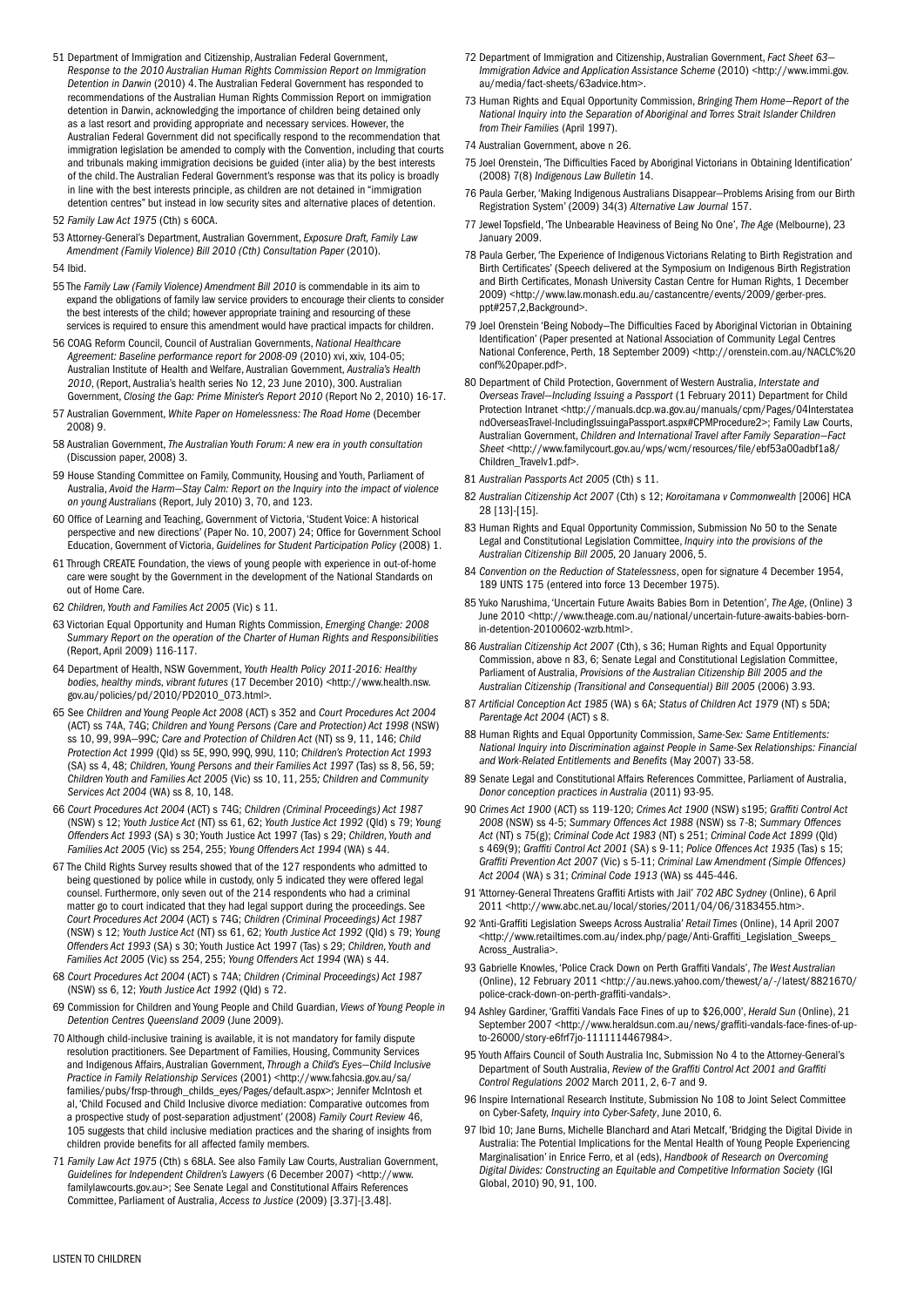- 98 Jane Burns, Michelle Blanchard and Atari Metcalf, 'Bridging the Digital Divide in Australia: The Potential Implications for the Mental Health of Young People Experiencing Marginalisation' in Enrice Ferro, et al (eds), *Handbook of Research on Overcoming Digital Divides: Constructing an Equitable and Competitive Information Society* (IGI Global, 2010) 94; Inspire International Research Institute, above n 96, 13.
- 99 Australian Library and Information Association et al, 'Joint Statement on Internet Censorship' (Media Release, NSWCCL 4/2009, 8 July 2009) <http://www.nswccl.org. au/news/show\_pr.php?relNum=4&relYear=2009>.
- 100 Australian Law Reform Commission, *For Your Information: Australian Privacy Law and Practice*, Report No 108 (2008) Recommendations 67-2, 67-3 and 67-4. For examples of each, see Cyber Safe Kids, *'Photograph' a film about 'sexting' and cyber bullying* (2009) <http://www.cybersafekids.com.au>; Elizabeth Bellamy, 'Schools Act to Stamp Out Technology Abuse', *The Canberra Times* (Canberra), 8 March 2007, 7; see also discussion in Australian Law Reform Commission, *For Your Information: Australian Privacy Law and Practice*, Report No 108 (2008), 67.50.
- 101 Karen Orr Vered, 'Autonomy and Agency in Public Space: How can children participate online?' (Paper presented at the Watch This Space Children and Privacy Conference, Melbourne, 21 May 2010) 10.
- 102 Office of the Australian Information Commissioner, Australian Government, *Youth: private I—your ultimate privacy survival guide* (2011) <http://www.privacy.gov.au/ topics/youth>.
- 103 *Law Enforcement (Powers and Responsibilities) Act 2002* (NSW) ss 26-28, 33-34; *APEC Meeting (Police Powers) Act 2007 (NSW); Crimes Legislation Amendment (Police and Public Safety) Act 1998* (NSW) s 28F; *Police Powers and Responsibilities Act 2000 (Qld) ch 2, pt 5; Control of Weapons Amendment Act 2010* (Vic); *Protective Custody Act2000* (WA) s 6.
- 104 Australian Law Reform Commission and Human Rights and Equal Opportunity Commission, *Seen and Heard: Priority for Children in the Legal Process* (1997) chapter 18.
- 105 *Control of Weapons Amendment Act 2010* (Vic) ss 18-19; *Control of Weapons Act 1990* (Vic) ss 10, 10E-10G, Sch 1.
- 106 Youth Advocacy Centre Inc, Submission to the Crime and Misconduct Commission, *Review of Queensland Police Move-On Powers*, 27 February 2009, 2.
- 107 Smith and Reside, above n 41.
- 108 Louise Coventry et al, *Wealth of All Nations: Identification of strategies to assist refugee young people in transition to independence,* (Report to the National Youth Affairs Research Scheme, 2002) 48.
- 109 Consultations conducted with Aboriginal children in Western Australia and Northern Territory on 10 December 2010, 1-2 February 2011.
- 110 *Protective Custody Act2000* (WA) s 6; *Children and Community Services Act 2004*  $(WA)$  s 41.
- 111 Vincent Hughes and Ben Thompson, *Is Your House in Order? Re-visiting Liquor Licensing Practices and the Establishment of an Entertainment Precinct in Northbridge* (Research Report, Western Australia Police, Commissioner of Police, April 2009) 27.
- 112 Office of Crime Prevention, Government of Western Australia, *State Government Northbridge Strategy: Report on the Young People in Northbridge Policy—The Policy Three Years on 2003-2006* (Report, November 2006) 10.
- 113 Robert White, 'Ten Arguments Against Youth Curfews' (1996) 15(4) *Youth Studies Australia* 28, 28—30; Youth Legal Service Inc WA, *How does Australia line up on its implementation of the Convention of the Rights of the Child (17 December 2010) 7.*
- 114 Australian Law Reform Commission, *For Your Information: Australian Privacy Law and Practice*, Report No 108 (2008), Recommendation 74.
- 115 *Privacy Act 1988* (Cth) Part II: Interpretation; Office of Australian Information Commissioner, Australian Government, *Who Can I Complain About?* (2010) <http:// www.privacy.gov.au/complaints/who>*.*
- 116 See for example, *MCT v McKinney* [2006] NTCA 10 (20 October 2006) [20] (Martin CJ and Mildren and Thomas JJ); Duncan Chappell and Robyn Lincoln 'Abandoning identity protection for juvenile offenders' (2007) 18 *Current Issues in Criminal Justice* 481.
- 117 Explanatory Memorandum, Prohibited Behaviour Orders Bill 2010 (WA) 1.
- 118 Michael Booth et al, 'Access to Health Care Amongst Australian Adolescents: Young People's Perspectives and their Socio-demographic Distribution' (2004) 34 (1) *Journal of adolescent Health* 97-103.
- 119 Youthlaw, 'Privacy: an elusive right for young people' (Paper presented at Privacy Victoria's 'Watch this Space: Children, young people and privacy' conference, Melbourne, 21 May 2010) 7.
- 120 Peter Chown et al, *Adolescent Health: Enhancing the skills of General Practitioners in caring for young people from culturally diverse backgrounds, GP Resource Kit* (NSW Centre for the Advancement of Adolescent Health and Transcultural Mental Health Centre, Sydney, 2nd Ed, 2008), section 2, Chapter 6.
- 121 Youthlaw, above n 119, 6; ABC Radio, 'Counsellors who don't keep confidences', *The Law Report*, 1 June 2010 (Damien Carrick).
- 122 See for example, *Criminal Code Act 1924* (Tas) Sch 1, cl 50; *Criminal Code Act* (NT) s 11; *Criminal Code Act 1899* (Qld) s 280; *Criminal Code Act 1913* (WA) s 257.
- 123 Corporal punishment is prohibited in both government and non-government schools in many Australian states and territories: see Prue Holzer and Alister Lamont, *Corporal punishment: Key issues* (Australian Institute of Family Studies, April 2010); *Education and Training Reform Act 2006* (Vic) ss 2.4.60, 4.3.1; *Education and Training Reform Regulation 2007* (Vic) reg 14; *Education Act 1994* (Tas) s 82A; *Education Act 2004*  (ACT) s 7(4); *Education Act 1990* (NSW) s 35, 47(h); *Education Reform Amendment (School Discipline) Act 1995* (NSW) sch 1; *School Education Regulations 2000*  (WA) reg 40(2); *Criminal Code Act* (NT) s 11. For example, in Western Australia corporal punishment remains lawful in non-government schools; the Northern Territory

has provisions in its *Criminal Code Act* (NT) that make it lawful for teachers to use corporal punishment unless parents expressly withhold their consent; Queensland has prohibited corporal punishment in government schools, however, it still retains provisions in the *Criminal Code Act 1899* (Qld) which expressly allow for corporal punishment.

- 124 See *Educational and Training Reform Regulation* 2007 (Vic) reg 15. For instance, a number of parents of children with special schools in Victoria have reported unexplained injuries to their children, most of them with Autism Spectrum Disorder. These injuries have included broken teeth, scratches and bruising. Children have given evidence that staff have committed these assaults. There is video footage of staff responding to children with disabilities by throwing them to the ground and sitting on them.
- 125 UN Human Rights Council, *Draft Report of the Working Group on the Universal Periodic Review, Australia*, 10thsess, UN Doc A/HRC/WG.6/10/L (3 February 2011) 8, recommendation 86.39; UN Committee on the Elimination of Discrimination Against Women, *Concluding Observations of the Committee on the Elimination of Discrimination against Women, Australia*, 46thsess, UN Doc CEDAW/C/AUS/CO/7 (30 July 2010) para [4]; *Re: Angela (Special Medical Procedure)* [2010] FamCA 98; *The Secretary, Department of Health and Community Services v JWB and SMB* [1992] HCA 15; (1992) 175 LCR 218 (6 May 1992) (*Marion's case*).
- 126 UN Committee on the Rights of the Child, General comment No. 13 (2011) *The right of the child to freedom from all forms of violence*, UN Doc CRC/C/GC/13 (17 February 2011) paras [16],[21].
- 127 UN General Assembly, *Convention on the Rights of Persons with Disabilities*: Resolution/ Adopted by the General Assembly, 61st sess UN Doc A/RES/61/106 (24 January 2007) paras [6(1)]-[6(2)], [7(1)], [15(2)], [16(1)], [17(1)], [23(1b,c)], [25(d)].
- 128 Women with Disabilities Australia, *Sterilisation of girls with disabilities in Australia: Status of the Issue* (Article, March 2010); Phillip French, Julie Dardel and Sonya Price-Kelly, *Rights denied: Towards a national policy agenda about abuse, neglect and exploitation of persons with cognitive impairment* (Report, People with Disability Australia, July 009).
- 129 Child Health Promotion Research Centre, *The Australian Covert Bullying Prevalence Study (ACBPS): Results of a quantitative survey of students and staff (Quantitative* survey, May 2009) 182, 215.
- 130 Ibid 259.

- 132 Ibid 273.
- 133 Family Assistance Office, Australian Government, *Paid Parental Leave Scheme* (2011) Family Assistance Office—Paid Parental Leave Scheme <http://www.familyassist.gov. au/payments/family-assistance-payments/paid-parental-leave-scheme>.
- 134 Family Assistance Office, Australian Government, *What payments we offer* (2011) Family Assistance Office--Payments <http://www.familyassist.gov.au/payments>
- 135 Sherry Saggers and Margaret Sims, 'Diversity: Beyond the Nuclear Family' in Marilyn Poole (editor), *Family: Changing families, changing times* (Allen and Unwin, 2004) 68.
- 136 Australian Institute of Health and Welfare, *Children Protection Australia 2009-10*, (Report, Child Welfare Series No. 51 January 2011) 43.
- 137 The two most significant have been the introduction of tertiary education fees and the creation of the Youth Allowance benefit which pays at lower rates and with stricter criteria for young people than for adults.
- 138 Australian Research Alliance for Children and Youth, *Middle Years Symposium— "Betwixt and Between"* (November 2010), <http://www.aracy.org.au/index. cfm?pageName=Symposium>.
- 139 It is encouraging that governments and the Ministerial Council for Education, Early Childhood Development and Youth Affairs have provided in principle support for a strategy to increase the engagement of parents and their understanding of early childhood development, and we urge governments to collaborate with NGOs to implement this vital initiative.
- 140 Australian Institute of Health and Welfare, Australian Government, *Child Protection Australia 2004-2005*, (Report, Child Welfare Series No 38, 2006); Australian Institute of Health and Welfare, Australian Government, *Child Protection Australia 2009-2010*, (Report, Child Welfare Series No 51, 2011).

142 Australian Institute of Health and Welfare, above n 136, 103.

- 144 Council of Australian Governments, *Protecting Children is Everyone's Business: National Framework for Protecting Australia's Children 2009-2020,* (2009) 5. The framework is the result of significant ongoing advocacy by various groups, including a non-government coalition, the Coalition of Organisations Committed to the Safety and Wellbeing of Australia's Children, and the state and territory Children's Commissioners. It promotes a 'public health model' and focuses on child wellbeing.
- 145 Australian Institute of Health and Welfare, above n 136, 8.
- 146 Expenditure on family support services has increased from \$81.7 million in 2005-06 to \$277.0 million in 2009-10. See Steering Committee for the Review of Government Service Provision, Productivity Commission, *Report of Government Services 2011*  (2011) 158, 159.
- 147 This expenditure has increased by \$921.3 million from \$1.6 billion since 2005-06.
- 148 UnitingCare Burnside, *Welcome to Newpin* (2011) <http://www.newpin.org.au>.
- 149 Dr Jenny Higgins, *Partnerships in Practice and Risk Aware: 'Implementing ChildFIRST at the Frontline'* (Centre for Excellence in Child and Family Welfare Inc, October 2008).

<sup>131</sup> Ibid 184.

<sup>141</sup> Ibid.

*<sup>143</sup>* Ibid.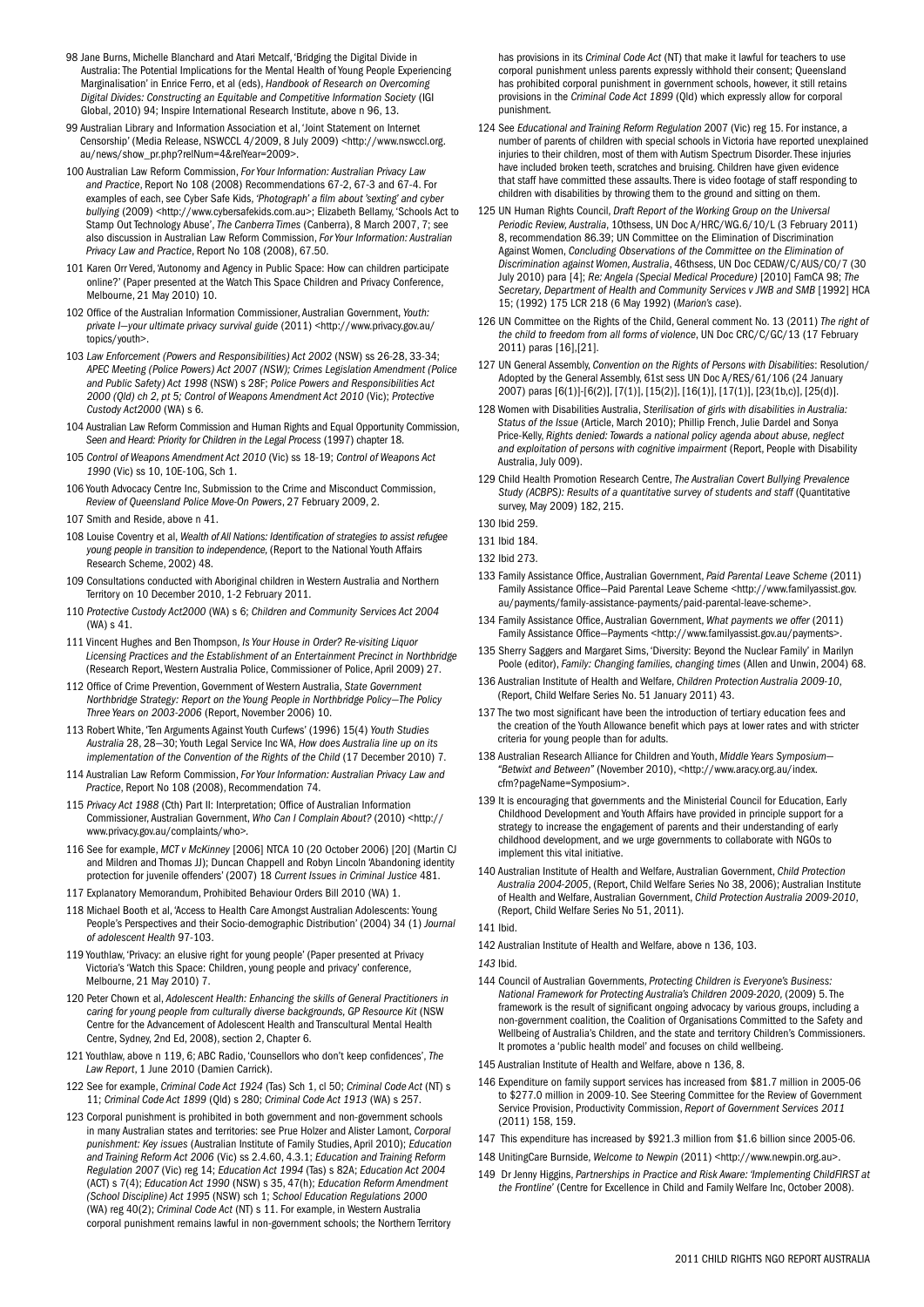- 150 Fiona Hilferty et al, *The Evaluation of Brighter Futures, NSW Community Services Early Intervention Program* (Report, Social Policy Research Centre, University of New South Wales, 2010) 99.
- 151 Council of Australian Governments, *National Plan to Reduce Violence against Women and their Children* (2010)*.*
- 152 Australian Institute of Health and Welfare, above n 136, Table 4.7, 54.
- 153 Productivity Commission, Australian Government, *Report on Government Services* (2011) [15.16].
- 154 Inquiries such as the Victorian Ombudsman's May 2010 investigation found instances of children who have been physically and sexually assaulted by foster and kinship carers; had limbs broken or been knocked unconscious by residential carers; been physically assaulted or raped by other children and been placed with adult 'friends' who have then engaged them in sexual acts. A review of the circumstances of a number of children found that further harm may have been avoided if adequate screening and assessment of their carers had occurred.
- 155 Australian Institute of Health and Welfare, Australian Government, *Children on protection orders less likely to meet educational benchmarks* (2010) <http://www. aihw.gov.au/mediacentre/2011/mr20110127.cfm>.
- 156 Commission for Children and Young People and Child Guardian, above n 69, 19.
- 157 Australian Institute of Health and Welfare, above n 136, 44.
- 158 Department of Families, Housing, Community Services and Indigenous Affairs, Australian Government, *National Standards For Out of Home Care* (2009).
- 159 Christine Flynn, *Impact of Wood report on children and young people in care and transitioning from care* (Report, CREATE Foundation, 19 December 2008).
- 160 Dr Joseph J McDowell, *CREATE Foundation Report Card 2009 Transitioning from care: tracking progress* (Report, CREATE Foundation, November 2009) 6.
- 161 Australian Institute of Health and Welfare, Australian Government, *Child Protection 2009-2010* (Report, Child Welfare Series No 51, January 2011).
- 162 Although the issue was not new and had been previously reported– see National Children's and Youth Law Centre et al, *The Non-Government Report on the Implementation of the United Nations Convention on the Rights of the Child in Australia*  (Report, May 2005) 30 note 82; and Janet Stanley, Adam Tomison and Julian Pocock 'Child abuse and neglect in Indigenous Australian communities' (2003) 19 *Child Abuse Prevention Issues*.
- 163 Muriel Bamblett, Howard Bath and Rob Roseby, '*Growing Them Strong Together: Promoting the safety and wellbeing of the Northern Territory's children*, Report of the Board of Inquiry into the Child Protection System in the Northern Territory' (Report, Northern Territory Government, 2010).
- 164 Ibid.
- 165 Council of Australian Governments, above n 144, 73.
- 166 *Children and Young Persons (Care and Protection) Act 1998* (NSW) s 13.
- 167 Victorian Aboriginal Legal Service Co-operative Ltd., Submission no 38 to Australian Law Reform Commission, *Review of Victoria's Child Protection Legislative Arrangements: Submission to the Victorian Law Reform Commission* (April 2010).
- 168 Flaxman et al, above n 24.
- 169 Australian Bureau of Statistics, *Women in prison rise by 5%* (Media Release, No 159/2010, 27 January 2010).
- 170 Gloria Larman and Ann Aungles, *Children of Prisoners and their Outside Carers: The Invisible Population* (2001) 264.
- 171 Arlene Lee, 'Children of inmates: What happen to these unintended victims?' (2005) 67(3) *Corrections Today* 84-88; Joseph Murray & David Farrington, 'Parental Imprisonment: Long-lasting effects on boys' internalising problems through the lifecourse' (2008) 20 *Development and Psychopathology* 273-290.
- 172 Attorney-General's Department, Australian Government, *National Evaluation of the Prisoners and their Families program* (April 2005).
- 173 *Crimes (Sentencing) Act 2005* (ACT) s 1(o); *Crimes Act 1914* (Cth) s 16A (2)(p).
- 174 See for example *R v Hall (No. 2) [2005] NSWSC 890* [114] (Kirby J).
- 175 In some jurisdictions, programs like Shine For Kids (www.shineforkids.org.au) and Good Beginnings facilitate prison visits or video calls.
- 176 Attorney-General's Department, Australian Government, *Fourth Report Under the Convention on the Rights of the Child* (2008) 24.
- 177 Attorney-General's Department, Australian Government, *Prisoners and Their Families* (20 November 2004) <http://www.ag.gov.au/agd/WWW/ncphome.nsf/Page/Youth\_ Crime\_and\_Families\_Projects\_Prisoners\_and\_their\_Familes>.
- 178 Multicultural Youth Advocacy Network, *Multicultural Youth Briefing Paper, Centre for Multicultural Youth* (2010) 6 <http://www.myan.org.au/file/file/policy/MYAN%20 Briefing%20Paper%202010.pdf>.
- 179 Victorian Legal Assistance Forum, *The Steps to family reunion. An initiative to support young refugees needing legal help to bring their families to Australia* (Report, 2011) 1.
- 180 *Adoption Act 2009* (QLD), *Adoption Act 2000* (NSW), *Adoption Act 1994* (WA), *Adoption Act 1993* (ACT), *Adoption Act 1988* (SA), *Adoption Act 1988* (TAS), *Adoption Act 1984* (VIC), *Adoption of Children Act 1994* (NT).
- 181 Consent is required in New South Wales (*Adoption Act 2000* (NSW) s 55), Western Australia (*Adoption Act 1994 (*WA) s 17), and South Australia (*Adoption Act 1988* (SA) s 16).
- 182 *Adoption Act 1994* (WA) ss 38-39; *Adoption Act 1993* (ACT) s 18(1); *Adoption Act 2000* (NSW) s 26; and *Adoption Act 1998* (Tas) s 20.
- 183 *Adoption Act 2000* (NSW) s 122(4). This is a rebuttable presumption that a child who is not less than 10 years of age is capable of giving proper instructions to a legal practitioner representing the child.
- 184 Quoted in Children with Disability Australia, *Family Voices* (August 2010).
- 185 Council of Australian Governments, 2010—2020 *National Disability Strategy* (13 February 2011).
- 186 Ibid. The research undertaken to develop the NDS was comprehensive. The Federal Government consulted with more than 2,500 people in forums nationwide, received 750 submissions and launched the National People with Disabilities and Carer Council's report on the consultations—"*Shut Out: The Experience of People with Disabilities and their Families in Australia*"; Disability Investment Group, *The Way Forward—A New Disability Policy Framework for Australia*, (Report, Department of Families, Housing, Community Services and Indigenous Affairs, Australian Government, 22 September 2009).
- 187 Committee on the Rights of the Child, *Consideration of Reports submitted by States parties under article 44 of the Convention*, 44th sess, UN Doc CRC/C/15/Add.268 (20 October 2005).
- 188 Ibid.
- 189 Disability Investment Group, *The Way Forward—A New Disability Policy Framework for Australia*, (Report, Department of Families, Housing, Community Services and Indigenous Affairs, Australian Government, 22 September 2009).
- 190 Department of Families, Housing, Community Services and Indigenous Affairs, Australian Government, *The Year in Disability* (2009).
- 191 Productivity Commission, Australian Government, *Disability Care and Support Productivity Commission Draft Report Overview and Recommendations* (Report, 28 February 2011) 2.
- 192 Centre for Community Child Health, Murdoch Childrens Research Institute, *DEECD Early Childhood Intervention Reform Project: Revised Literature Review* (Report, December 2010).
- 193 Australian Human Rights Commission, Submission No 72 to the Productivity Commission, *Inquiry into Long Term Disability Care and Support* (1 July 2010) 19.
- 194 Ben Edwards et al, *The Nature and Impact of Caring for Family Members with a Disability in Australia* (Research Report No. 16, Australian Institute of Family Studies, 2008); Kate Strohm, *Siblings: Brothers and Sisters of Children with Special Needs* (Wakefield Press, 2002).
- 195 See generally Australian Institute of Health and Welfare, Australian Government, *Australia's Health 2010*, (23 June 2010).
- 196 Kristy Muir et al, *State of Australia's Young People: A Report on the social, economic, health and family lives of young people* (Report, Office for Youth, Australian Government, October 2009) 49.
- 197 Australian Institute of Health and Welfare, Australian Government*, Australia's Health 2010*, (23 June 2010) 228-229.

#### 198 Ibid 243.

- 199 Australian Institute of Health and Welfare, Australian Government, *A Picture of Australia's Children 2009* (Report, 2009) 18-25.
- 200 COAG Reform Council, Council of Australian Governments, *National Healthcare Agreement: Baseline performance report for 2008-09* (2010) xvi, xxiv, 104-05; Australian Institute of Health and Welfare, above n 197, 300; Australian Government, *Closing the Gap: Prime Minister's Report 2010* (Report No 2, 2010) 16-17.
- 201 National Indigenous Health Equality Council, *Child Mortality Target Analysis and Recommendations* (Report, 8 April 2010) 6.
- 202 Ibid.
- 203 COAG Reform Council, above n 200, 209.
- 204 Samantha Burrow, Ann Galloway and Natalie Weissofner 'Review of educational and other approaches to hearing loss among Indigenous people' (2009) 9(2) *Indigenous Health Bulletin* 3.
- 205 Michael Gracey, 'Nutrition-related disorders in Indigenous Australians: how things have changed' (2007) 186 (1) *Medical Journal of Australia* 15.
- 206 COAG Reform Council, above n 200, xx.
- 207 Australian Institute of Health and Welfare, above n 197, 244.
- 208 Australians for Native Title and Reconciliation, *Mums and Babies Program* (27 June 2008) <http://www.antar.org.au/node/194>; Kathryn Panaretto et al, 'Sustainable antenatal care services in an urban Indigenous community: the Townsville experience' (2007) 187(1) *Medical Journal of Australia*, 18.
- 209 Australians for Native Title and Reconciliation, *Mums and Babies Program* (27 June 2008) <http://www.antar.org.au/node/194>.
- 210 COAG Reform Council, above n 200, 208.
- 211 Dr. Damien Howard, Submission No 87 to House Standing Committee on Aboriginal and Torres Strait Islander Affairs *Inquiry into the high level of involvement of Indigenous juveniles and young adults in the criminal justice system* (24 March 2010) 5-6.
- 212 Dr. Damien Howard and Jody Saxton Barney, Submission No 76 to Northern Territory Government, *Inquiry into the Child Protection System in the Northern Territory (*15 April 2010) 2 citing Sullivan, Vernon, & Scanlan (1987), which provides that 50% of deaf girls have been sexually abused as compared with 25% of hearing girls and 54% of Deaf boys have been sexually abused as compared with 10% of hearing boys.
- 213 Council of Australian Governments, *Council of Australian Governments' Meeting 2 July 2009* (9 December 2010) <http://www.coag.gov.au/coag\_meeting\_ outcomes/2009-07-02/—closing\_the\_gap> Section 1—*Closing the Gap* for Indigenous Australians.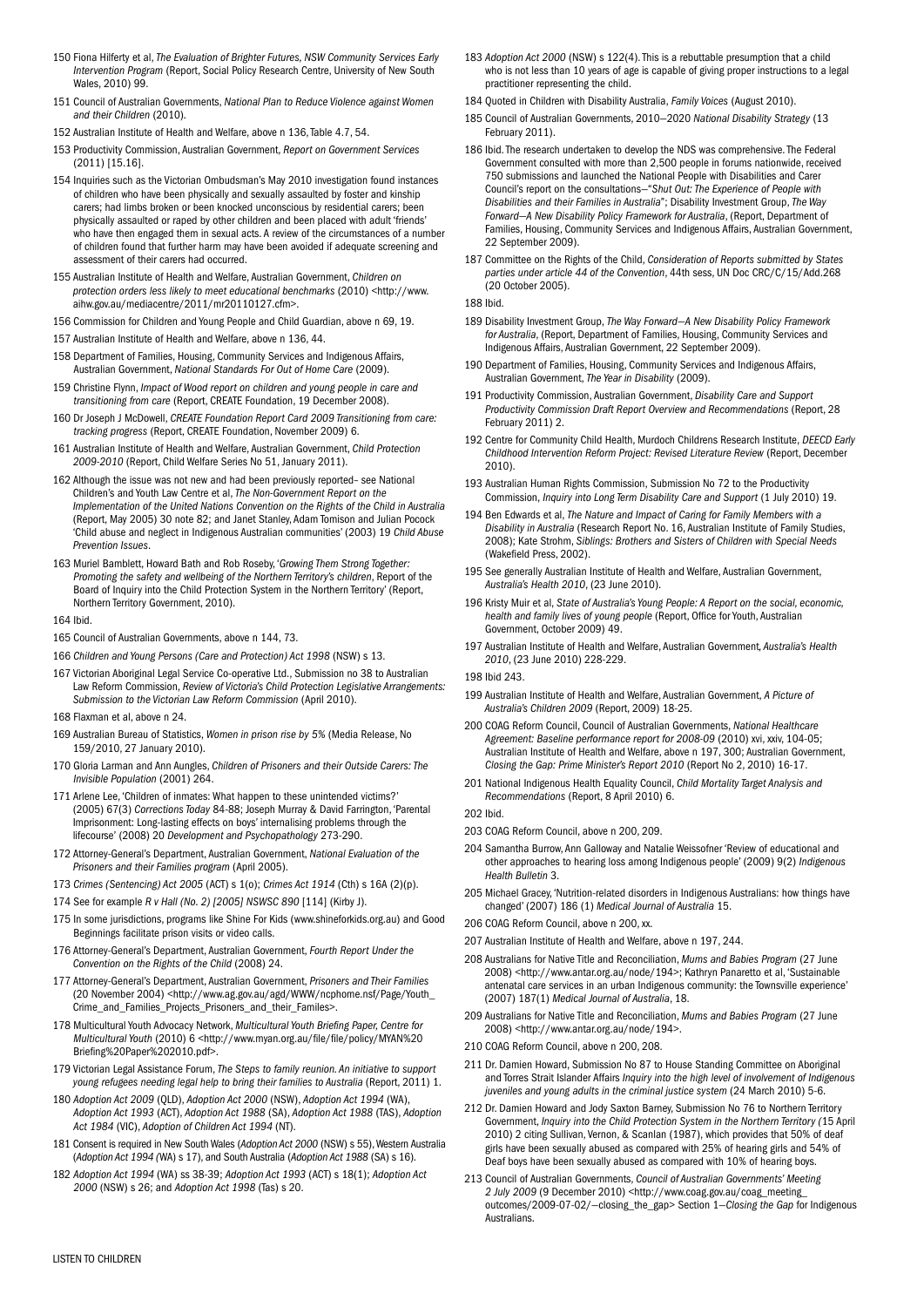- 214 Close the Gap Steering Committee for Indigenous Health Equality, *Shadow Report on Australian governments' progress towards closing the gap in life expectancy between Indigenous and non-Indigenous Australians* (Report, February 2010).
- 215 Ian Ring, 'Public service reform is key', *Canberra Times* (Canberra) 15 February 2010, 9.
- 216 Anand Grover, *Report of the Special Rapporteur on the Right of Everyone to the Enjoyment of the Highest Attainable Standard of Physical and Mental Health*, 14thsess, UN Doc A/HRC/14/20/Add.4 (3 June 2010) 12.
- 217 Ibid.
- 218 National Centre in HIV Epidemiology and Clinical Research, *HIV, viral hepatitis and*  sexually transmissible infections in Australia-Annual Surveillance Report (Report, University of New South Wales, 2010) 19.
- 219 Australian Institute of Health and Welfare, above n 197, 308.
- 220 National Centre in HIV Epidemiology and Clinical Research, above n 218; COAG Reform Council, above n 200, 54; Australian Institute of Health and Welfare, above n 197, 307.
- 221 Muir et al, above n 196, 18; Anthony Smith et al, *Secondary Students and Sexual Health 2008 Results of the 4th National Survey of Australian Secondary Students, HIV/ AIDS and Sexual Health* (Report, Australian Research Centre in Sex, Health & Society, La Trobe University, July 2009) 42; Australian Institute of Health and Welfare, above n 197, 83.
- 222 COAG Reform Council, above n 200, xiv.
- 223 National Centre in HIV Epidemiology and Clinical Research, above n 218, 8.
- 224 Australian Institute of Health and Welfare, above n 197, 299; Stephen Begg et al, *The burden of disease and injury in Australia 2003* (Report, Australian Institute of Health and Welfare, 25 May 2007); Patrick McGorry, Eóin Killackey & Alison Yung, 'Early intervention in psychosis: concepts, evidence and future directions' (2008) 7(3) *World Psychiatry*; Patrick McGorry, Eóin Killackey& Alison Yung, 'Early intervention in psychosis: concepts, evidence and future directions' (2008) 7(3) *World Psychiatry*, 306.
- 225 Department of Health and Aging, Australian Government, *Fourth National Mental Health Plan: an agenda for collaborative government action in mental health 2009-*2014 (Report, November 2009)*.*
- 226 Australian Bureau of Statistics, *National Survey of Mental Health & Wellbeing: Summary of Results* (2007) Cat. No. 4326.0 (25 June 2009).
- 227 Around 40 per cent of parents of children and adolescents who met the criteria defining a need for help reported that they asked for help but did not get it or had to wait too long for an appointment. See Sawyer et al, *The mental health of young people in Australia: The child and adolescent component of the national survey of mental health and wellbeing* (Report, Department of Health and Aged Care, Australian Government, 2000) 32-33.
- 228 Department of Health and Aging, Australian Government, *Child Health* (19 August 2008) <http://www.health.gov.au/internet/main/publishing.nsf/Content/phd-childhealth-index>.
- 229 National Health and Hospitals Reform Commission, Australian Government, *A Healthier Future for All Australians: Final Report* (Report, June 2009) 98.
- 230 Australian Bureau of Statistics, *Household Use of Information Technology, Australia,*  2008-09, Cat No. 8146, (9 February 2010).
- 231 Stephens-Reicher et al, 'Reaching the hard-to-reach: How Information Communication Technologies (ICT) can reach young people at greater risk of mental health difficulties' *Australian Psychiatry* (June 2010); Burns et al, 'The internet as a setting for mental health service utilisation by young people' *Medical Journal of Australia* (June 2010) 182, 22-26.
- 232 Ibid.
- 233 Ibid 16.
- 234 Senate Community Affairs Reference Committee, Parliament of Australia, *The Hidden Toll: Suicide in Australia* (Report, 21 July 2010) 72.
- 235 Australian Bureau of Statistics, *Causes of Death, 200*9, Cat No. 3303, (2 May 2011) 26.
- 236 Ibid 48; Aboriginal and Torres Strait Islander Social Justice Commissioner, *Submission to the United Nations Committee on the Rights of the Child for their Day of General Discussion on the Rights of Indigenous Children* (Report, Australian Human Rights Commission, 11 September 2003).
- 237 General Purpose Standing Committee No. 2, Parliament of New South Wales, *Inquiry into bullying of children and young people 2009* (24 November 2010) <http://www.parliament.nsw.gov.au/prod/parlment/committee.nsf/0/ f4e480bfcd232c11ca2575150012d127>.
- 238 Amy Johnstone, Jane Pirkis and Philip Burgess, 'Suicidal thoughts and behaviours among Australian adults: findings from 2007 National Survey of Mental Health and Wellbeing' (2009) 43 *Australian and New Zealand Journal of Psychiatry* 635; The Royal Australian and New Zealand College of Psychiatrists, House of Representatives Submission No 3 to the Standing Committee on Health and Ageing, *Inquiry into Youth Suicide Prevention* (13 April 2010) 9.
- 239 Senate Community Affairs Reference Committee, above n 234, 90.
- 240 Ibid.
- 241 However the latest *Causes of Death* included the following "There was an average of 10.1 suicide deaths per year of children under 15 years over the period 1999 to 2008. For boys, the average number of [s]uicides per year was 6.9, while for girls the average number was 3.2." Australian Bureau of Statistics, *Causes of Death 2008,* Cat No. 3303, (1 March 2010) 64-65.
- 242 Senate Community Affairs Reference Committee, above n 234, 89.

243 Ibid 114.

244 Australian Institute of Health and Welfare, above n 197, 243 and 303.

- 245 Department of Health and Aging, Australian Government, *Current Nutrition Activities*  (9 August 2010) <http://www.health.gov.au/internet/main/publishing.nsf/Content/ phd-nutrition-current>.
- 246 COAG Reform Council, above n 200, xiv, 47 and 86.
- 247 Ibid.
- 248 Department of Health and Ageing, Australian Government, *Immunise Australia Program* (18 April 2011) <http://www.immunise.health.gov.au>.
- 249 Australian Institute of Health and Welfare, above n 197, 301.
- 250 Medicare Australia, Australian Government, *Medicare Teen Dental Plan* (23 December 2010) <http://www.medicareaustralia.gov.au/public/services/teen-dental.jsp>
- 251 Department of Health and Housing, Australian Government, *Public consultation on plain packaging for tobacco products* (11 March 2011) <http://www.yourhealth.gov. au/internet/yourhealth/publishing.nsf/content/plainpack-tobacco>.
- 252 Action on Smoking and Health Australia, *Protecting Children from Tobacco* (Media Release, 2 April 2011).
- 253 The Royal Australasian College of Physicians, *Standards for the care of children and adolescents in health care*, (18 November 2008) <http://www.racp.edu.au/page/ child-adol>; Children's Hospitals Australasia, *Charter for children and young people's rights in healthcare* (2010).
- 254 Booth et al, above n 118, 97-103.
- 255 Anand Grover, Special Rapporteur, *Report of the Special Rapporteur on the Right of Everyone to the Enjoyment of the Highest Attainable Standard of Physical and Mental Health*, 14thsess, UN Doc A/HRC/14/20/Add.4 (3 June 2010) 6.
- 256 Australian Government, Family Assistance Office, *Family Assistance Payments* (2011) <http://www.familyassist.gov.au/payments/family-assistance-payments>.
- 257 Australian Council of Social Service, *ACOSS proposals for reform of family payments*, *Family Payments factsheet*, (Factsheet, April 2010).
- 258 *Social Security Act 1991* (Cth) *ss 500, 500D*. For single parents this means a fortnightly loss of \$103.70 when their youngest child turns eight, as well as loss of some other benefits associated with payment of a pension rather than an allowance (e.g. discounted utilities, medical and transport costs).
- 259 Centrelink, Australian Government, *Youth Allowance—Eligibility* (17 December 2009) <http://www.centrelink.gov.au/internet/internet.nsf/payments/ya\_eligible.htm>.
- 260 Centrelink, Australian Government, *Compact with Young Australians* (18 December 2009) <http://www.centrelink.gov.au/internet/internet.nsf/individuals/compact.htm>.
- 261 Julian Disney, Anna Buduls and Peter Grant, *Impacts of the new Job Seeker Compliance Framework, A Report to the Parliament of Australia* (Report of the Independent Review, September 2010) 21-22.
- 262 Australian Bureau of Statistics, 'Are young people learning or earning?' (March 2010) 4102.0 *ABS Australian Social Trends* 1. The unemployment rate for teenagers is 18%, over 3 times higher than the labour force as a whole.
- 263 For poverty line see: Melbourne Institute of Applied Economic and Social Research, *Poverty Lines: Australia* (June Quarter 2010) ISSN 14480530 Table 4. For rates of Youth Allowance see Centrelink, *A Guide to Australian Government Payments* <www.centrelink.gov.au>.
- 264 Department of Families, Australian Government, Housing, Community Services and Indigenous Affairs, *Pension Review Background Paper* (2008) 15.
- 265 Australian Government, Centrelink, *Youth Allowance—Independence* (17 December 2009) <http://www.centrelink.gov.au/internet/internet.nsf/payments/ya\_independent.htm>
- 266 *Social Security and other Legislation Amendment (Welfare Payment Reform) Act 2007*  (Cth).
- 267 Voluntary income management programs have been introduced in Western Australia; Australian Bureau of Statistics, *2009-10 Year Book Australia*, Cat No. 1301.0, (2010) 305.
- 268 *Social Security and other Legislation Amendment (Welfare Payment Reform) Act 2007* ss 123UC, 123UE.
- 269 Australian Bureau of Statistics, above n 262.
- 270 Australian Government, *White Paper on Homelessness: The Road Home* (December 2008), 9, citing Australian Institute of Health and Welfare, *Homeless people in SAAP: SAAP National Data Collection Annual Report*, (2008) SAAP NDCA report series 12, cat. no. HOU 185.
- 271 In addition, it is estimated that in NSW, homeless services can only accommodate 15 per cent of homeless young people on any given night: Miloon Kothari, Special Rapporteur, *Report of Special Rapporteur on Adequate Housing: Mission to Australia*, UN Doc A/HRC/4/18/Add.2 (11 May 2007) para [110]; National Youth Commission, *Australia's Homeless Youth: A Report of the National Youth Commission Inquiry into Youth Homelessness* (2008) Chapter 14.
- 272 Homelessness is a priority platform under the Australian Federal Government's Social Inclusion Agenda. The Australian Federal Government also developed a national framework designed to halve homelessness by 2010 and aim to target the causes of homelessness and strengthen the provision of services. The National Affordable Housing Agreement, with the cooperation of states and territories, is intended to deliver more public and community housing for homeless Australians and renew existing housing. Through the Reconnect program, the Australian Federal Government also delivers a range of youth targeted early intervention support services to young people who are homeless or at risk of being homeless.
- 273 UN Committee on the Rights of the Child, *UN Committee on the Rights of the Child: Concluding Observations, Australia*, 40th sess, CRC/C/15/Add.268 (20 October 2005) para [66].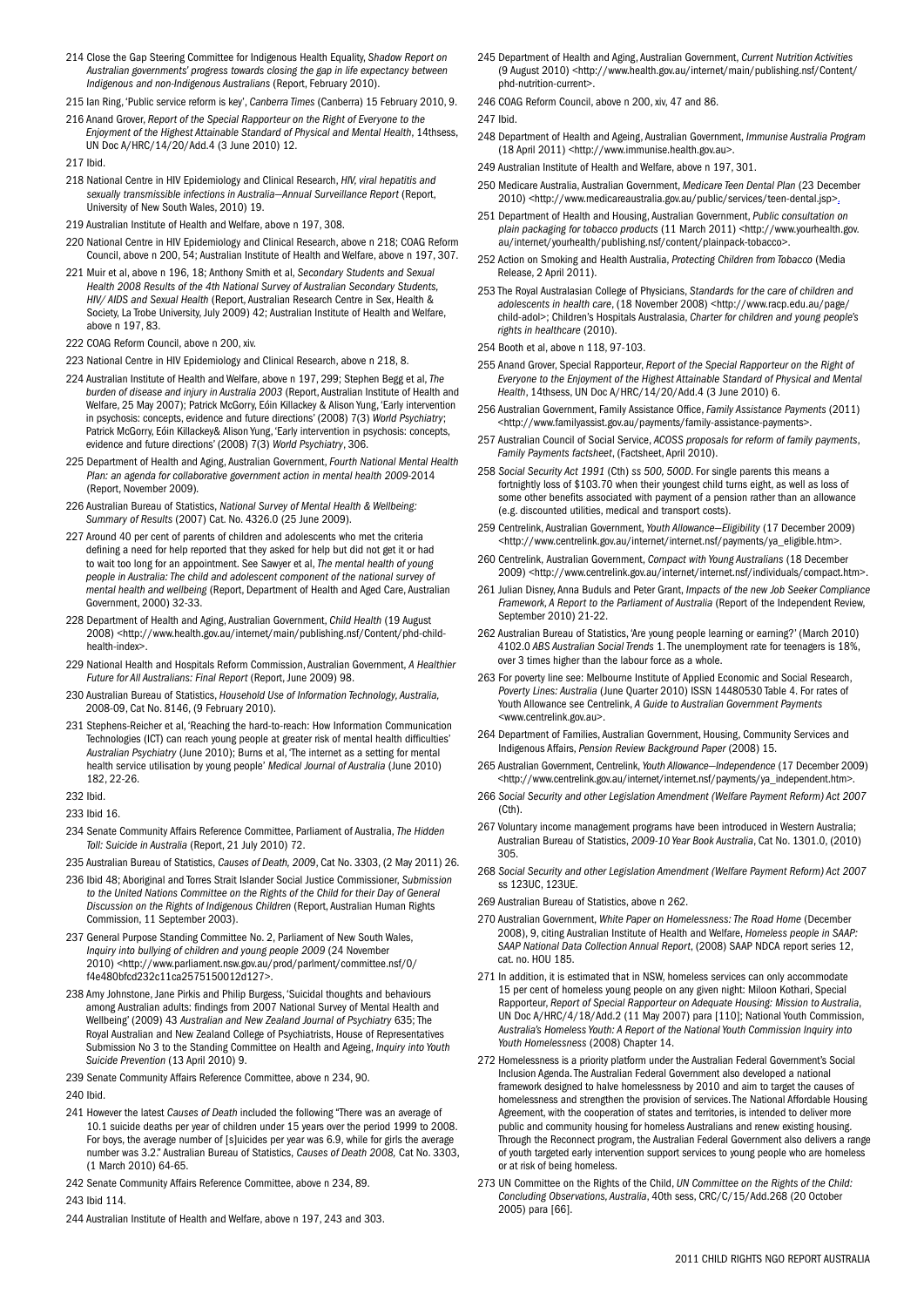- 274 Julie Maggs, 'Listening to Their Voices: Children as Active Agents Within the Homelessness Services System Response' (2011) 24(2) *Parity* 14, 14.
- 275 Ibid 15, 16.

276 Ibid.

- 277 See generally, Department of Families, Housing, Community Services and Indigenous Affairs, Australian Government, *Youth Homelessness in Australia—2006: Discussion* (17 March 2009) <http://www.fahcsia.gov.au/sa/housing/pubs/homelessyouth/ youth\_homelessness/Documents/p6.htm>.
- 278 Maggs, above n 274.
- 279 Shelter NSW, *Housing Australia Factsheet—'A quick guide to housing facts and figures'*  (March 2010) 16 <http://www.shelter.org.au/archive/fly-factsheet-australia.pdf>.
- 280 Miloon Kothari, Special Rapporteur, *Report of Special Rapporteur on Adequate Housing: Mission to Australia*, UN Doc A/HRC/4/18/Add.2 (11 May 2007) para [55].
- 281 See National Homelessness Information Clearing House, *Foyer Model for Victoria* (2010) <http://www.homelessnessinfo.net.au/index.php?option=com\_conte nt&view=article&id=1365:foyer-model-for-victoria&catid=93:employment-andtraining&Itemid=146>.
- 282 Kothari, above n 280, [52].
- 283 Susan Evans and Rachael Gavarotto, *Long way home? The plight of African refugees obtaining decent housing in Western Sydney* (November 2010) 11 <http://www. anglicare.org.au/files/pdf/Anglicare%20-%20African%20Refugee%20Housing%20 2010.pdf>.
- 284 Kothari, above n 280, para [95]; National Youth Commission, *Australia's Homeless Youth A Report of the National Youth Commission Inquiry into Youth Homelessness* (2008) Chapter 12.
- 285 UN Committee on the Rights of the Child, *UN Committee on the Rights of the Child: Concluding Observations, Australia*, 40th sess, CRC/C/15/Add.268 (20 October 2005) para [77].
- 286 Australian Bureau of Statistics, *Australian Census Analytic Program: Counting the Homeless* 2006, Cat No. 2050.0 (2006).
- 287 Kothari, above n 280, para [82]: Indigenous peoples were 5.6 times more likely to live in overcrowded houses than non-Indigenous Australians and this rate increases in more remote geographical areas, rising to 18.8 times in very remote areas.
- 288 Ibid paras [86]—[87]; Australian Institute of Health and Welfare, Australian Government, *Shelter: Development of a Children's Headline Indicator* (Information Paper, December 2010) 17.
- 289 Attorney-General's Department, above n 172, [218]-[219].
- 290 Australian Government, *Closing the gap on Indigenous disadvantage: the challenge for Australia* (February 2009) 4 <http://www.fahcsia.gov.au/sa/Indigenous/pubs/ general/documents/closing\_the\_gap/closing\_the\_gap.pdf>.
- 291 For example, the National Partnership on Remote Indigenous Housing involves Aboriginal communities relinquishing control over community lands. The *Northern Territory Emergency Response* included compulsory acquisition of community lands.
- 292 Coventry et al, above n 108, 50.
- 293 National Association of Community Based Children's Services, *Working towards eradicating child poverty in Australia: the benefits of an Investment in child care* (28 March 2003) 2 <http://www.cccinc.org.au/childrenfirst/pdf/policy\_papers/ poverty%20submission%20on%20%20letterhead.pdf>.
- 294 Kothari, above n 280, paras [101]-[103].
- 295 The 2006 census of homeless school students show that 15 per cent of homeless students had previously been in State care: *Australia's Homeless Youth A Report of the National Youth Commission Inquiry into Youth Homelessness* (2008) [9.2]. Further, approximately one-third of young people leaving care become homeless during their first year of independence: See McDowell, above n 160, 6.
- 296 Australian Bureau of Statistics, *Family Characteristics and Transitions Survey 2006-07* (18 April 2011) Cat No. 4442.0; Australian Bureau of Statistics, *Australian Social Trends* (June 2009) Cat. No 4102.0.
- 297 Guy Johnson et al, *Pathways from out-of-home care* (Final Report No 147, Australian Housing and Urban Research Institute April 2010) 8-9.
- 298 UN Committee on the Rights of the Child, *UN Committee on the Rights of the Child: Concluding Observations, Australia*, 40th sess, CRC/C/15/Add.268 (20 October 2005) paras [56]—[58].
- 299 Productivity Commission, Australian Government, *Steering Committee for the Review of Government Service Provision, National Education Agreement Performance Information*  (2009) 42*.*
- 300 Ibid 44.
- 301 Dr Ben Jensen, 'Measuring What Matters: Student Progress', (Report No. 2010-1, Grattan Institute, January 2010) 3.

302 Ibid.

- 303 Across all school sectors, rates of attendance for Aboriginal students are lower than non-Indigenous students in all states and territories. There is a tendency for this gap to increase in the senior years of schooling, particularly in the Northern Territory and Western Australian Government and Catholic sectors. The Tasmanian Catholic sector is an exception for Years 2,3,5,7 and 9, as is South Australia's Catholic sector in Year 2.
- 304 The percentage of Indigenous students at or above the national minimum standard in the 2008 National Assessment Program were still significantly lower than non-Aboriginal students. In all years across Australia, the difference was consistently 20-30 per cent.
- 305 In 2008, the proportion of Aboriginal students from Government and Catholic sector schools achieving a year 12 Certificate was 47.7 per cent, 36 per cent lower than the proportion of non- Aboriginal students.
- 306 Australian Government, *Closing the Gap: Prime Minister's Report 2010* (Report No 2, 2010) 2.
- 307 Queensland Commission for Children and Young People and Child Guardian, *Snapshot 2010: Children and Young People in Queensland* (Report No 8, Commission for Children and Young People and Child Guardian 2010) 99.

308 Ibid 99.

```
309 Ibid 97.
```
- 310 Michael Dodson, 'Indigenous People's Development with Culture and Identity— Education for Bilingualism and Multilingualism in an Indigenous Australian Context' (Speech delivered at the Ninth Session of the United Nations Permanent Forum on Indigenous Issues, New York City, 20 April 2010).
- 311 Queensland Commission for Children and Young People and Child Guardian, above n 307, 104.

312 Ibid 97.

- 313 Centre for Community Child Health and Telethon Institute for Child Health Research, *A Snapshot of Early Childhood Development in Australia* (National Report, Australian Early Development Index, 2009 Reissue March 2011) 16.
- 314 Ibid 17.
- 315 Queensland Commission for Children and Young People and Child Guardian, above n 307.
- 316 Stephanie Gotlib, 'A New National Human Rights Action Plan for Australia: Comments on Background Paper' (Discussion Paper, Children with Disabilities Australia March  $201114$
- 317 Communications Division for Data, Outcomes and Evaluation Division; Department of Education and Early Childhood Development, *The State of Victoria's children 2008* (Report, Victorian Department of Education and Early Childhood Development June 2009) 93.
- 318 Children and Young People with Disability Australia, *Draft Report: Conventions on the Rights of the Child* (December 2010) 18—19.
- 319 Australia Education Union, *The Provision of Education for Students with Disabilities/ Special Needs* (Report, Australian Education Union, March 2010) 2.
- 320 Diana Hetzel, *Look Out for Young South Australians: a Framework for Improving the Lives of Young South Australians* (Report, Council for the Care of Children, Government of South Australia, 2009) 16.
- 321 Sheryl Hemphill and John Hargreaves, *School Suspensions: A Resource for Teachers and School Administrators* (Booklet, Centre for Adolescent Health, Murdoch Childrens Research Institute, 2010).

- 324 UnitingCare Children, Young People and Families, *Case Studies for the National Children and Youth Legal Centre for the NGO Shadow Report of the UN CROC* (December 2010) 5.
- 325 Department of Education and Training, Government of New South Wales, *Long Suspension and Expulsion Summary 2009* (2009) <https://www.det.nsw.edu.au/ detresources/suspexpul2009\_oEuDLGhsYu.pdf>.
- 326 UnitingCare Children Young People and Families, above n 324, 5.
- 327 As titled in New South Wales. Title names may differ throughout each state and/or territory.
- 328 Student Welfare Directorate, Department of Education and Training, Government of New South Wales, *Suspension and expulsion of School Students: Procedures* (2011) 16.
- 329 Paul Testro, *Learn or Earn Discussion Paper Implications for young people in-care and post-care* (Discussion Paper, CREATE Foundation, November 2010) 11. It should be noted that the *Education Amendment Act 2009* (NSW) has increased the optional school-leavers age to 17, unless the particular student is involved in full-time employment or studying through TAFE/an apprenticeship.
- 330 Australian Government, Attorney-General's Department: Human Rights Branch, *Australian Human Rights Framework* (4 March 2011) <http://www.ag.gov.au/ humanrightsframework>; Australian Government, Attorney-General's Department, *National Human Rights Consultation* (Report No 1, Commonwealth of Australia, September 2009); Australian Curriculum Assessment and Reporting Authority, *The Australia Curriculum*  (2011) <http://www.australiancurriculum.edu.au/Home>; Paula Gerber, *From Convention to Classroom: The Long Road to Human Rights Education* in Christopher Newell and Baden Offord (eds) *Activating Human Rights in Education: Exploration, Innovation and Transformation*, (Australian College of Education, 2008) 29-40.
- 331 Stuart Lester and Wendy Russell, *Children's right to play: An examination of the importance of play in the lives of children worldwide* (Working Paper in Early Childhood Development No. 57, Bernard van Leer Foundation, December 2010) ix <http://www. bernardvanleer.org/Childrens-right-to-play-An-examination-of-the-importance-of-playin-the-lives-of-children-worldwide?pubnr=1274&download=1>; Committee on Children and Young People, Parliament of New South Wales, *Inquiry into Children, Young People and the Built Environment* (2006) 76.
- 332 Australian Human Rights Commission, *Immigration Detention in Darwin: Summary of observations from visits to immigration detention facilities in Darwin* (2010) 12; Australian Human Rights Commission, *Immigration Detention on Christmas Island* (2010) 24; Australian Human Rights Commission, *Immigration Detention in Leonora: Summary of observations from visit to immigration detention facility in Leonora* (2011) 9, 12.
- 333 United Nations High Commissioner for Refugees, *Revised Guidelines on Applicable Criteria and Standards relating to the Detention of Asylum Seekers* (26 February 1999) 7.

<sup>322</sup> Ibid.

<sup>323</sup> Ibid.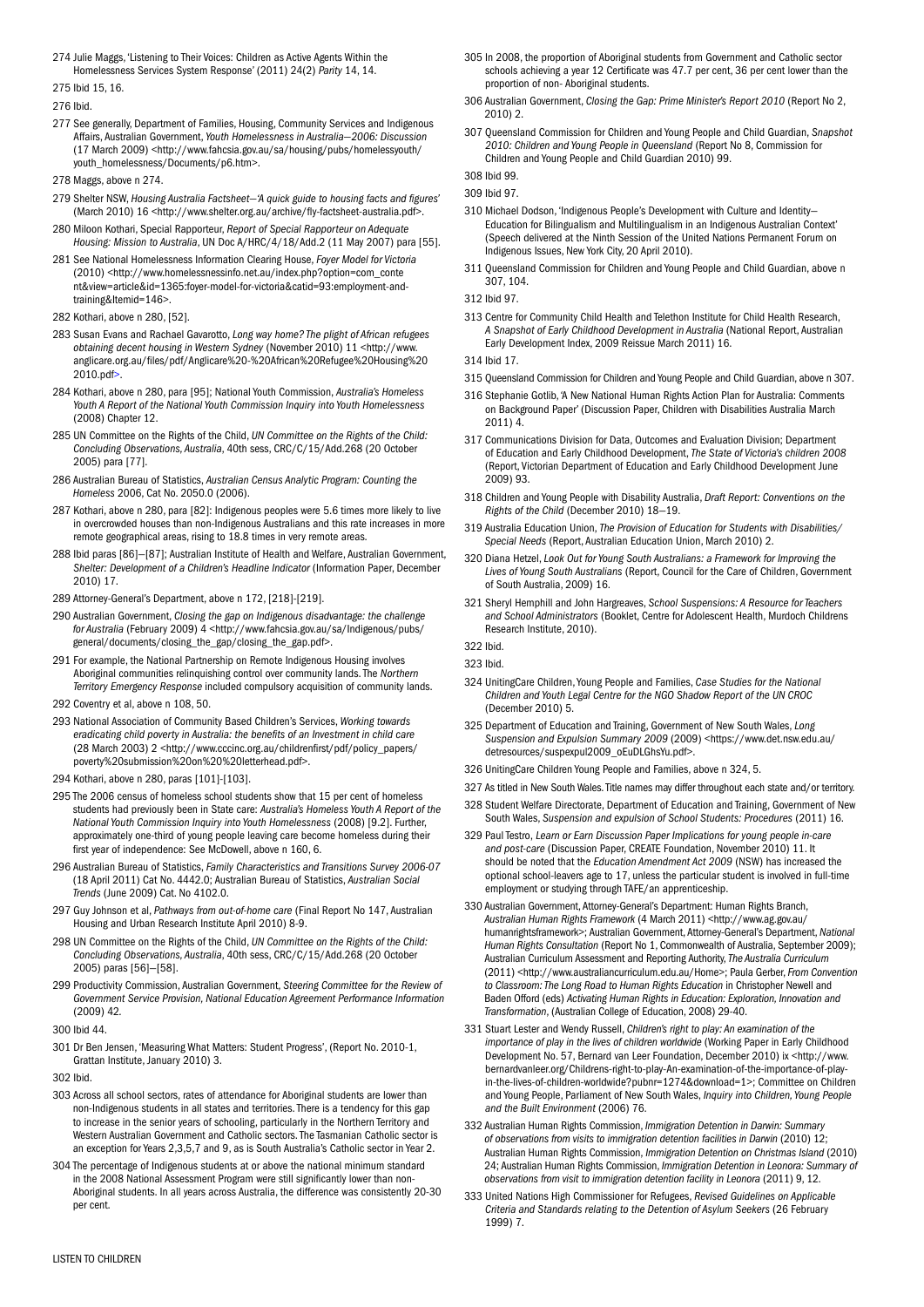- 334 Australian Human Rights Commission, *Immigration detention on Christmas Island* (2010) 24; Yuval Ginbar, *Amnesty International Report on Immigration Detention Conditions: October 2010* (Letter Ref: TIGO IOR 40/2010.192, Amnesty International, 3 November 2010) 9 <http://www.amnesty.org.au/images/uploads/ref/Australiaimmigration-detention-conditions-oct2010.pdf>.
- 335 Australian Human Rights Commission, *Immigration Detention in Darwin: Summary*  of observations from visits to immigration detention facilities in Darwin (2010) 12; Australian Human Rights Commission, *Immigration Detention on Christmas Island*  (2010) 25.
- 336 Australian Human Rights Commission, *Immigration Detention on Christmas Island*  (2010) 56.
- 337 United Nations Children's Fund, *Implementation Handbook for the Convention on the Rights of the Child* (United Nations Publications, 3rd ed, 2007) 35.
- 338 Australian Human Rights Commission, *Immigration Detention in Darwin: Summary*  of observations from visits to immigration detention facilities in Darwin (2010) 12; Australian Human Rights Commission, *Immigration Detention on Christmas Island*  (2010) 25.
- 339 Ibid.
- 340 *Owners Strata Plan No 5459 v Naji* [1999] NSWSSB 67; *Owners of 111 The Broadview Landsdale—Survey Strata Plan 38894 v Colavecchio* [2004] WASTR 15.
- 341 Cathy Sherry, 'The legal fundamentals of high rise buildings and master planned estates: Ownership, governance and living in multi-owned housing with a case study on children's play' (2008) 16(1) *Australian Property Law Journal,* 1, 21.
- 342 *Migration Act 1958* (Cth) s 189.
- 343 *Migration Act 1958* (Cth) s 196.
- 344 As at 14 January 2010, there were 1065 children in immigration detention. Australian Government, Department of Immigration and Citizenship, *Immigration Statistics Summary* (14 January 2010) <http://www.immi.gov.au/managing-australias-borders/ detention/\_pdf/immigration-detention-statistics-20110114.pdf>.
- 345 Chris Evans, *New Directions in Detention—Restoring Integrity to Australia's Immigration System* (Speech delivered at the Centre for International and Public Law Seminar, Australian National University, Canberra, 29 July 2008) (New Directions) <www. minister.immi.gov.au/media/speeches/2008/ce080729.htm>.
- 346 Australian Human Rights Commission, *2008 Immigration Detention Report: Summary of observations following visits to Australia's immigration detention facilities*, 82; Australian Human Rights Commission, *2011 Immigration Detention in Leonora:*  Summary of observations from visit to immigration detention facility in Leonora, 8.
- 347 Asylum Seekers Resource Centre, *Information for consideration in the preparation of the Child Rights Taskforce report to the UN Committee on the Convention on the Rights of the Child* (December 2010) 2.
- 348 Australian Human Rights Commission, *Immigration Detention in Darwin: Summary of observations from visits to immigration detention facilities in Darwin* (2010) 8.
- 349 Australian Human Rights Commission, *Immigration Detention in Leonora: Summary of observations from visit to immigration detention facility in Leonora* (2011) 8.
- 350 Drawn from the recommendations of the Australian Human Rights Commission made in Australian Human Rights Commission, *Immigration Detention on Christmas Island*  (2010) 21.
- 351 UN Committee on the Rights of the Child, *UN Committee on the Rights of the Child: Concluding Observations, Australia*, 40th sess, CRC/C/15/Add.268 (20 October 2005) para [64(f)].
- 352 Australian Human Rights Commission, *Immigration Detention on Christmas Island*  (2010) 27, 28.
- 353 Ibid 27; Commonwealth Ombudsman, *Christmas Island immigration detention facilities: Report on the Commonwealth and Immigration Ombudsman's oversight of immigration processes on Christmas Island October 2008 to September 2010* (2010) 12.
- 354 Australian Human Rights Commission, above n 352, 27.
- 355 Australian Human Rights Commission, *2010 Immigration Detention in Darwin: Summary of observations from visits to immigration detention facilities in Darwin*, 9.
- 356 'Split family' applications are not additional to the quota, however, they are given priority in processing. Department of Immigration and Citizenship, Australian Government, *Procedures Advice Manual 3* GenGuide D–Humanitarian visas–visa application and related procedures, 'Split family applications' (part 40) and 'Caseload management' (part 7).
- 357 The definition of 'immediate family' as is applicable to 'split family' visas is contained in the *Migration Regulations 1994* (Cth), reg 1.12A (1).
- 358 Refugee Council of Australia, *A Missed Opportunity to Scrap an Unfair System* (7 January 2011) <http://www.refugeecouncil.org.au/docs/releases/2010/110107\_ Offshore\_processing.pdf>.
- 359 Mary Crock, Mary Anne Kenny and Fiona Allison, 'Children and Immigration and Citizenship Law', in Geoff Monahan and Lisa Young (eds), *Children and the Law in Australia*, (LexisNexis, 2008) 239.
- 360 Asylum Seekers Resource Centre, above n 347, 3.
- 361 Louise Newman, Amnesty International, *Harming Children* (8 December 2009) <http:// www.amnesty.org.au/refugees/comments/22248>.
- 362 The Asylum Seeker Resource Centre (ASRC) is an NGO and the largest provider of aid, advocacy and health services for asylum seekers in Australia.
- 363 Asylum Seekers Resource Centre, above n 347, 5.
- 364 Australian Human Rights Commission, above n 352, 25, 27.
- 365 Australian Human Rights Commission, *2010 Immigration Detention in Darwin: Summary of observations from visits to immigration detention facilities in Darwin*, 11.
- 366 Asylum Seekers Resource Centre, above n 347, 5.
- 367 Australian Human Rights Commission, *2010 Immigration Detention in Darwin: Summary of observations from visits to immigration detention facilities in Darwin*, 9; , Australian Human Rights Commission, *2010 Immigration Detention on Christmas Island*, 25-27; Australian Human Rights Commission, *2011 Immigration Detention in Leonora: Summary of observations from visit to immigration detention facility in Leonora*, 9.
- 368 Hotham Mission Asylum Seeker Project, *The Rights of the Child: The experience of children living in the Australian community awaiting a decision from the Minister for Immigration* (June 2010) 2.
- 369 The Asylum Seeker Assistance Scheme provides financial support and health care to eligible asylum seekers. The Community Assistance Scheme provides welfare and health services to eligible asylum seekers, however, it is rare for families to be eligible for, and accepted to, this program.
- 370 Asylum Seeker Resource Centre, *Destitute and uncertain: The reality of seeking asylum in Australia* (October 2010) 22.
- 371 Hotham Mission Asylum Seeker Project, above n 368, 9.
- 372 Minister for Immigration, 'Migration Changes from 1 July' (Media Release, 1 July 2009).
- 373 Barry Goldson and John Muncie, 'Rethinking Youth Justice: Comparative Analysis, International Human Rights and Research Evidence' (2006) 6 *Youth Justice* 91, 95.
- 374 *Children, Youth and Families Act 2005* (Vic) s 361, *Children (Criminal Proceedings) Act 1987* (NSW) s 33(2), 35, *Young Offenders Act 1993* (SA) s 23, *Youth Justice Act 1992* (Qld) s 150(2)(e), *Youth Justice Act* (NT) s 81(6), *Young Offenders Act 1994* (WA) s 7(h), *Youth Justice Act 1997* (Tas) s 5(g), *Children and Young People Act2008* (ACT) s 94(f).
- 375 *Youth Justice Act 2005 (*NT), ss 100-102; *Young Offenders Act 1993* (SA), ss 23(b), (c); *Young Offenders Act 1994* (WA), Part 5, Div. 1 and 2; *Children, Youth and Families Act 2005* (Vic), s 415; *Courts Legislation (Neighbourhood Justice Centre) Act 2006* (Vic); Adolescent Forensic Health Service BRAVE (Be Real About Violence) Program <http://www.rch.org.au/afhs/services.cfm?doc\_id=12100> (Victoria); Youth Referral and Independent Person Program <http://www.cmy.net.au/YRIPP/ YRIPPhome> (Victoria); Clean Slate <http://www.connections.org.au/pages/?p=22> (Victoria); YWCA Youth Diversion Program <http://www.ywca.org.au/how-we-changecommunities/program/life-skills/juvenile-justice-and-diversionary-programs>(Darwin).
- 376 Kelly Richards, *Police-referred restorative justice for juveniles in Australia* (Report No. 398, Australian Institute of Criminology, August 2010) 3.
- 377 Ibid; Commissioner for Children and Young People (Western Australia), 'Youth Justice' (Issues Paper 4, Commissioner for Children and Young People (WA), April 2010); Professor Chris Cunneen, 'Juvenile Justice in Australia: How Well Do We Comply with International Standards?' (Presented at Youth Justice 2008: Measuring Compliance with International Standards, University College Cork, Ireland, 3-4 April 2008).
- 378 Kenneth Polk et al, *Early Intervention: Diversion and Youth Conferencing: A national profile and review of current approaches to diverting juveniles from the criminal justice system* (Report, Attorney-General's Department, Australian Government, December 2003) 15.
- 379 *Children, Youth and Families Act 2005* (Vic) s 361, *Children (Criminal Proceedings) Act 1987* (NSW) s 33(2), 35, *Young Offenders Act 1993* (SA) s 23, *Youth Justice Act 1992* (Qld) s 150(2)(e), *Youth Justice Act* (NT) s 81(6), *Young Offenders Act 1994* (WA) s 7(h), *Youth Justice Act 1997* (Tas) s 5(g), *Children and Young People Act 2008* (ACT) s 94(f).
- 380 Chris Cunneen and Rob White, *Juvenile Justice: Youth and Crime in Australia* (Oxford University Press, 3rd ed., 2007) Chapter 10-11.
- 381 Australian Institute of Criminology, Australian Government, *Juvenile Detention Statistics* (14 January 2010) <http://www.aic.gov.au/statistics/criminaljustice/ juveniles\_detention.aspx>; Kelly Richards and Mathew Lyneham, 'Juveniles in Detention in Australia 1981-2008' (Monitoring Report No 12, Australian Institute of Criminology, 2010).
- 382 North Australian Aboriginal Justice Agency, Submission No 15 to Commonwealth Parliament, *Inquiry into the High Level of Involvement of Indigenous Juveniles and Young Adults in the Criminal Justice System* (22 December 2009); Central Australian Aboriginal Legal Aid Service, Submission No 26 to Commonwealth Parliament, *Inquiry into the High Level of Involvement of Indigenous Juveniles and Young Adults in the Criminal Justice System* (24 December 2009).
- 383 Minister for Justice and Attorney-General, Minister for Central Australia, 'New Initiatives to Make Alice Springs Streets Safer' (Media Release, 27 January 2011).
- 384 UN Committee on the Rights of the Child, *UN Committee on the Rights of the Child: Concluding Observations, Australia*, 40th sess, CRC/C/15/Add.268 (20 October 2005) paras [73], [74].
- 385 *Young Offenders Act 1994* (WA) ss 125-130.
- 386 Katrina Wong et al, *Bail Me Out: NSW Young People and Bail* (Report, Youth Justice Coalition, February 2010) 9.
- 387 Prof. Paul Mazerolle and Dr Jennifer Saunderson, *Understanding Remand in the Juvenile Justice System in Queensland* (Report, Griffith University, March 2008) 4; Kelly Richards and Mathew Lyneham, 'Juveniles in Detention in Australia 1981-2008' (Monitoring Report No 12, Australian Institute of Criminology, 2010).
- 388 See Wong et al, above n 386.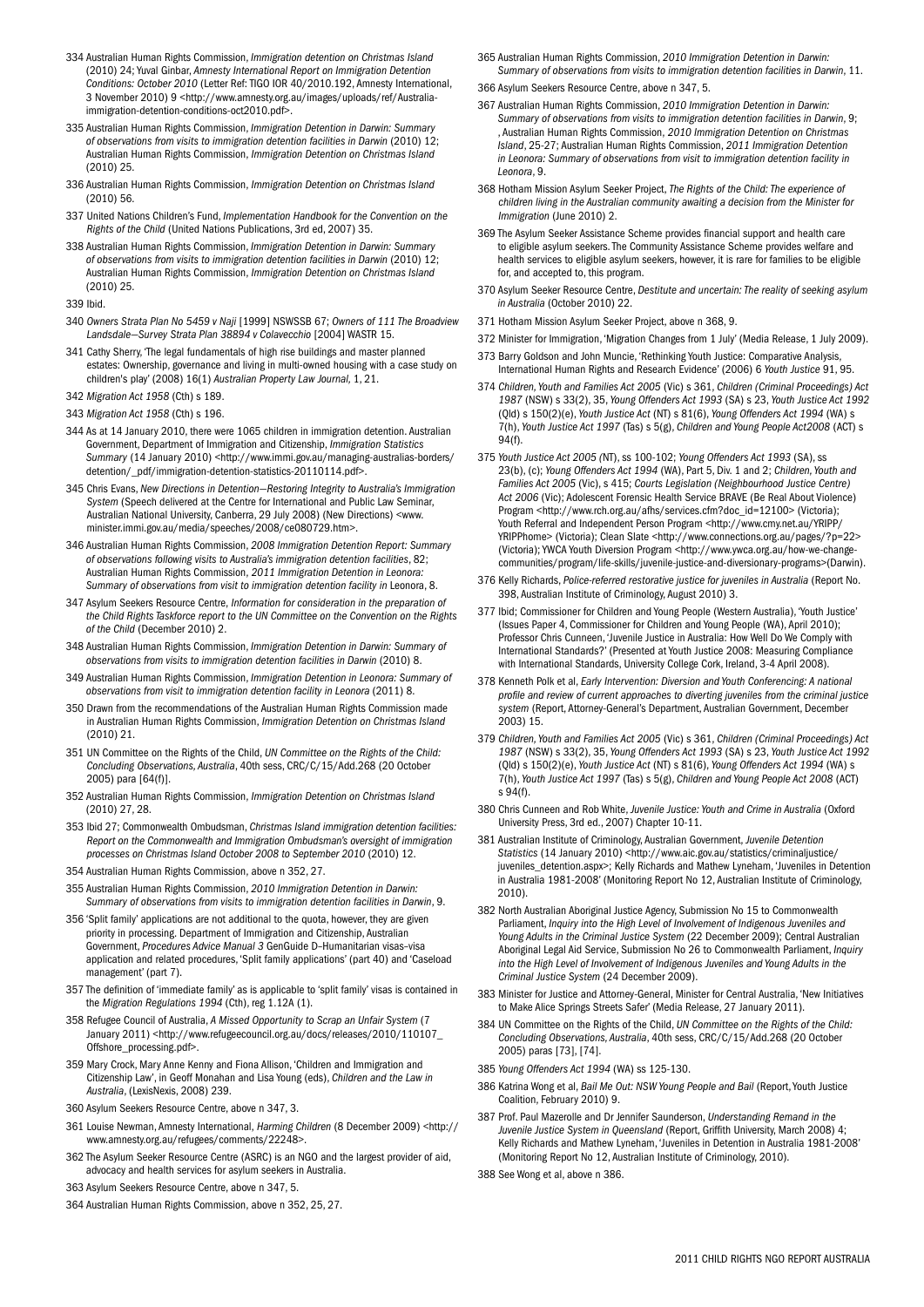- 389 The Hon. James Wood, *Report of the Special Commission of Inquiry into Children Protection Services in New South Wales* (Special Inquiry, NSW Government, November 2008); UnitingCare Burnside, *Locked into Remand: Children and young people on remand in New South Wales* (Background Paper, UnitingCare Burnside, 2009); Wong et al, above n 386.
- 390 UnitingCare Burnside, *Locked into Remand: Children and young people on remand in New South Wales* (Background Paper, Uniting Care Burnside, 2009), 10.
- 391 Professor Paul Mazerolle and Dr Jennifer Saunderson, *Understanding Remand in the Juvenile Justice System in Queensland* (Report, Griffith University, March 2008) 23.
- 392 UnitingCare Burnside, above n 390, 9.
- 393 Jennifer Bargen, 'Embedding Diversion and Limiting the Use of Bail in NSW: A Consideration of the Issues Relating to Achieving and Embedding Diversion into Juvenile Justice Practices' (2010) 21 (3) *Current Issues in Criminal Justice* 467–479; Julie Stubbs, 'Re-examining Bail and Remand for Young People in NSW' (2010) 43 (3) *Australian & New Zealand Journal of Criminology* 485-505.
- 394 Kelly Richards and Mathew Lyneham, 'Juveniles in Detention in Australia 1981-2008' (Monitoring Report No 12, Australian Institute of Criminology, 2010) 11.

395 Ibid.

- 396 Professor Chris Cunneen, 'Juvenile Justice in Australia: How Well Do We Comply with International Standards?' (Presented at Youth Justice 2008: Measuring Compliance with International Standards, University College Cork, Ireland, 3-4 April 2008).
- 397 Ibid 14-15.
- 398 Australian Human Rights Commission, Submission No 70 to Senate Legal and Constitutional Affairs Committee, *Inquiry into Access to Justice* (20 October 2009) 3.
- 399 Office of Evaluation and Audit (Indigenous Programs), Australian Government, *Audit of the Prevention, Diversion, Rehabilitation and Restorative Justice Program* (Report, Department of Finance and Deregulation, January 2008); Department of Aboriginal Affairs, Government of New South Wales, *Two Ways Together: Report on Indicators 2009* (Report, 2010).
- 400 Department of Juvenile Justice, Government of New South Wales, *Disability Access Plan 2007—2011* (Action Plan, NSW Department of Juvenile Justice, Revised September 2008) 2; Phillip French, *Disabled Justice—the Barriers to Justice for Persons with Disability in Queensland* (Report, Disabilities Studies and Research Institute for Queensland Advocacy Incorporated, May 2007) 16.
- 401 Beyond Bars: Alternatives to Custody, *Mental Illness and the criminal justice system* (Fact Sheet No 9, 2007) 1; Dianna Kenny et al, *NSW Young People on Community Orders Health Survey 2003-2006* (Key Findings Report, University of Sydney, 2006) 6.
- 402 Devon Indig et al, *2009 NSW Young People in Custody Health Survey: Full* Report (Report, Justice Health and Juvenile Justice, 2011) 145.
- 403 Ibid 159.
- 404 Cf On 8 December 2010, the A.C.T. Legislative Assembly passed a resolution noting, inter-alia, a number of incidents of violence and security breaches at the Bimberi Youth Justice Centre. The resolution called for the ACT Children and Young People Commissioner and the A.C.T. Human Rights and Discrimination Commissioner to inquire into the centre.
- 405 Attorney-General's Department, above n 172, 24.
- 406 Youth Affairs Council of South Australia, *Fast Facts on the Magill Youth Training Centre* (Fact Sheet No 1, Youth Affairs Council of South Australia, 2011); George Brouwer, *Whistleblowers Protection Act 2001: Investigation into Conditions at the Melbourne Youth Justice Precinct* (Report, Victorian Ombudsman, 4 October 2010).

407 Ibid.

- 408 See generally Youth Affairs Council of Australia, *The Magill Youth Training Centre Campaign* (2011) <http://www.yacsa.com.au>; Bimberi Youth Justice Centre, *Welcome to the Bimberi Youth Justice Centre* (10 May 2011) ACT Government Department of Disability, Housing and Community Services <http://www.dhcs.act.gov.au/ocyfs/ bimberi>.
- 409 Peter d'Abbs and Gillan Shaw, Department of Health and Ageing, *Executive Summary of the 'Evaluation of the Impact of Opal Fuel'* (October 2008) 2.
- 410 Standing Committee on Community Affairs, Parliament of Australia, *Grasping the Opportunity of Opal: Assessing the Impact of the Petrol Sniffing Strategy* (2009) 3 [1.10], 4 [1.14], 91-92; Richard Midford et al, 'Review of volatile substance use among Indigenous people' (2011) 11(1) *Australian Indigenous Health Bulletin* 1, 15.
- 411 Anaya, above n 25, [53]–[55].
- 412 Ibid [64].
- 413 Richard Midford et al, 'Review of volatile substance use among Indigenous people' (2011) 11(1) *Australian Indigenous Health Bulletin* 1, 15.
- 414 UN Committee on the Rights of the Child, *General Comment No.11 (2009) Indigenous children and their rights under the Convention*, 50thsess, UN Doc CRC/C/GC/11 (12 February 2009) para [20].
- 415 Nicholas Biddle, *Measures of Indigenous Wellbeing and Their Determinants Across the Lifecourse* (*CAEPR Online Lecture Series* (3 February 2011) <http://caepr.anu.edu. au/population/lectures2011.php>.
- 416 Human Rights Committee, *Concluding Observations of the Human Rights Committee— Australia*, 95th sess, UN Doc CCPR/C/AUS/CO/5 (9 May 2009) paras [8], [12]; Human Rights Council, *Compilation prepared by the Office of the High Commissioner for Human Rights in accordance with paragraph 15(b) of the annex to Human Rights Council resolution 5/1 on Australia*, 10th sess, UN Doc A/HRC/WG.6/10/AUS/2 (15 November 2010) paras [3]-[8]; Committee on the Elimination of All Forms of Discrimination Against Women, *Concluding comments of the Committee on the Elimination of Discrimination against Women: Australia*, 34th sess, UN Doc CEDAW/C/

AUL/CO/5 (3 February 2006) paras [10]-[12]; Committee on the Elimination of Racial Discrimination, *Concluding Observations of the Committee on the Elimination of Racial Discrimination*, 66th sess, UN Doc CERD/C/AUS/CO/14 (14 April 2005) para [19].

- 417 Human Rights Committee, *Concluding Observations of the Human Rights Committee— Australia*, 95th sess, UN Doc CCPR/C/AUS/CO/5 (9 May 2009) para [13].
- 418 Committee Against Torture, *Concluding Observations of the Committee against Torture— Australia*, 40th sess, UN Doc CAT/C/AUS/CO/3 (22 May 2008) para [9].
- 419 Human Rights Committee, *Concluding Observations of the Human Rights Committee— Australia*, 95th sess, UN Doc CCPR/C/AUS/CO/5 (9 May 2009) para [13].
- 420 Human Rights Committee, *Concluding Observations of the Human Rights Committee— Australia*, 95th sess, UN Doc CCPR/C/AUS/CO/5 (9 May 2009) paras [8], [13]-[16].
- 421 Human Rights Committee, *Concluding Observations of the Human Rights Committee— Australia*, 95th sess, UN Doc CCPR/C/AUS/CO/5 (9 May 2009) para [13].
- 422 Human Rights Committee, *Concluding Observations of the Human Rights Committee— Australia*, 95th sess, UN Doc CCPR/C/AUS/CO/5 (9 May 2009) para [13].
- 423 Committee on the Rights of the Child, *Concluding Observations*: Australia, 40th sess, UN Doc CRC/C/15/Add.268 (20 October 2005) para [14].
- 424 Human Rights Council Working Group on the Universal Periodic Review, *National report submitted in accordance with paragraph 15(a) of the annex to Human Rights Council resolution 5/1—Australia*, 10th sess, UN Doc A/HRC/WG.6/10/AUS/1 (15 November 2010) para [38]; Human Rights Committee, *Concluding Observations of the Human Rights Committee—Australia*, 95th sess, UN Doc CCPR/C/AUS/CO/5 (9 May 2009) para [9].
- 425 See Attorney-General's Department, Australian Government, *A New National Human Rights Action Plan for Australia* (Background paper, December 2010).
- 426 Foundation for Young Australians, *How Young People are Faring 2010—The national report on the learning and work situation of young Australians* (2010).
- 427 Foundation for Young Australians, *How Young People are Faring 2010—The national report on the learning and work situation of young Australians* (2010).
- 428 Australian Law Reform Commission, *Seen and heard: priority for children in the legal process, ALRC 84,* (30 September 1997) 18.80-18.83, Chapter 18 Recommendation 206.
- 429 Committee on the Elimination of All Forms of Discrimination Against Women, *Concluding comments of the Committee on the Elimination of Discrimination against Women: Australia*, 34th sess, UN Doc CEDAW/C/AUL/CO/5 (3 February 2006) paras [35], [37].
- 430 Committee on the Rights of the Child, *Concluding Observations*: Australia, 40th sess, UN Doc CRC/C/15/Add.268 (20 October 2005) para [28].
- 431 Committee on the Rights of the Child, *Concluding Observations*: Australia, 40th sess, UN Doc CRC/C/15/Add.268 (20 October 2005) para [30].
- 432 Human Rights and Equal Opportunity Commission, *'Bringing Them Home'—National Inquiry into the Separation of Aboriginal and Torres Strait Islander Children from their Families* (1995);Human Rights Committee, *Concluding Observations of the Human Rights Committee—Australia*, 95th sess, UN Doc CCPR/C/AUS/CO/5 (9 May 2009) para [10].
- 433 Committee on the Rights of the Child, *Concluding Observations: Australia*, 40th sess, UN Doc CRC/C/15/Add.268 (20 October 2005) para [32].
- 434 The Senate Legal and Constitutional Affairs Reference Committee, Parliament of Australia, *Donor Conception Practice in Australia* (2011).
- 435 The Senate Legal and Constitutional Affairs Reference Committee, Parliament of Australia, *Donor Conception Practice in Australia* (2011).
- 436 Committee on the Rights of the Child, *Concluding Observations: Australia*, 40th sess UN Doc CRC/C/15/Add.268 (20 October 2005) para [34].
- 437 Human Rights Committee, *Concluding Observations of the Human Rights Committee— Australia*, 95th sess UN Doc CCPR/C/AUS/CO/5 (9 May 2009) para [21]-[22]; Australian Law Reform Commission, *Seen and heard: priority for children in the legal process* (Report No 84, 1997) 18.28, Chapter 18, Recommendations 223–225.
- 438 Australian Law Reform Commission, *For Your Information: Australian Privacy Law and Practice*, (Report No 108, 2008) Recommendation 74.
- 439 Human Rights Committee, *Concluding Observations of the Human Rights Committee— Australia*, 95th sess, UN Doc CCPR/C/AUS/CO/5 (9 May 2009); Committee on the Rights of the Child, *Concluding Observations: Australia*, 40th sess, UN Doc CRC/C/15/ Add.268 (20 October 2005) para [36].
- 440 Human Rights Council, *Draft Report of the Working Group on the Universal Periodic Review, Australia*, 10th sess, UN Doc A/HRC/WG.6/10/L.8 (3 February 2011) Recommendation 86.39; Committee on the Elimination of All Forms of Discrimination Against Women, *Concluding comments of the Committee on the Elimination of Discrimination against Women: Australia*, 34th sess, UN Doc CEDAW/C/AUL/CO/5 (3 February 2006); Committee on the Elimination of All Forms of Discrimination Against Women, *Concluding Observations*: Australia, 46th sess, UN Doc CEDAW/C/AUL/CO/7 (30 July 2010) para [43]; Re: Angela (Special Medical Procedure) [2010] FamCA 98; The Secretary, Department of Health and Community Services v JWB and SMB [1992] HCA 15; (1992) 175 LCR 218 (6 May 1992) (Marion's case).
- 441 Human Rights Committee, *Concluding Observations of the Human Rights Committee— Australia*, 95th sess, UN Doc CCPR/C/AUS/CO/5 (9 May 2009).
- 442 Human Rights Committee, *Concluding Observations of the Human Rights Committee— Australia*, 95th sess, UN Doc CCPR/C/AUS/CO/5 (9 May 2009).
- 443 Committee on the Elimination of All Forms of Discrimination Against Women, *Concluding comments of the Committee on the Elimination of Discrimination against Women: Australia*, 34th sess, UN Doc CEDAW/C/AUL/CO/5 (3 February 2006) paras [19], [36]-[37].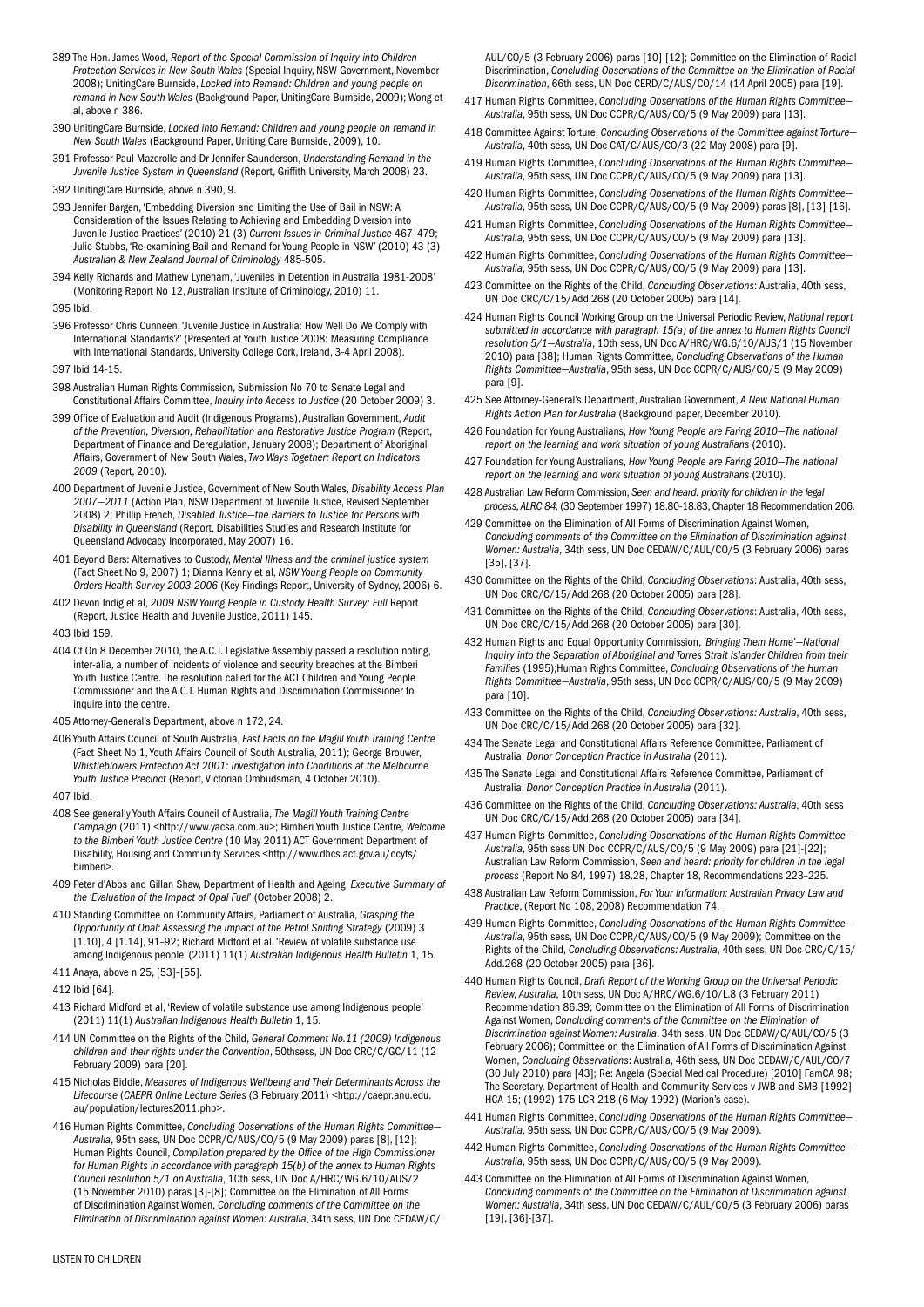- 444 Northern Territory Government, *Growing them Strong, Together: Promoting the safety and wellbeing of the Northern Territory's children*, Summary Report of the Board of Inquiry into the Child Protection System in the Northern Territory, M. Bamblett, H. Bath, R. Roseby (2010), Chapter 6
- 445 Australian Law Reform Commission, *Seen and heard: priority for children in the legal process*, (Report No 84, 1997) [17.22], [17.25].

446 Ibid, [17.26].

- 447 Committee on the Rights of the Child, *Concluding Observations: Australia*, 40th sess, UN Doc CRC/C/15/Add.268 (20 October 2005) para [38].
- 448 Australian Law Reform Commission, *Seen and heard: priority for children in the legal process*, (Report No 84, 1997) 17.25.
- 449 Committee on the Rights of the Child, *Concluding Observations: Australia*, 40th sess, UN Doc CRC/C/15/Add.268 (20 October 2005) para [39].
- 450 Human Rights Council, *Report by the Special Rapporteur on the Situation of Human Rights and Fundamental Freedoms of Indigenous People, James Anaya—Situation of indigenous people in Australia*, 15th sess, UN Doc A/HRC/15/37/Add.4 (1 June 2010) para [72].
- 451 Human Rights Committee, *Concluding Observations of the Human Rights Committee— Australia*, 95th sess, UN Doc CCPR/C/AUS/CO/5 (9 May 2009).
- 452 Committee on the Rights of the Child, *Concluding Observations: Australia*, 40th sess, UN Doc CRC/C/15/Add.268 (20 October 2005) para [41].
- 453 Committee on the Rights of the Child, *Concluding Observations: Australia*, 40th sess, UN Doc CRC/C/15/Add.268 (20 October 2005) paras [20], [46].
- 454 Human Rights Committee, *Concluding Observations of the Human Rights Committee— Australia*, 95th sess, UN Doc CCPR/C/AUS/CO/5 (9 May 2009) para [13]; Australian Human Rights Commission, *Productivity Commission Inquiry into Long Term Disability Care and Support* (2010); Committee on the Rights of the Child, *Concluding Observations: Australia*, 40th sess, UN Doc CRC/C/15/Add.268 (20 October 2005) para [46].
- 455 Human Rights Committee, *Concluding Observations of the Human Rights Committee— Australia*, 95th sess CCPR/C/AUS/CO/5 (9 May 2009) para [13].
- 456 Human Rights Council, *Special Rapporteur on the Right of Everyone to the Enjoyment of the Highest Attainable Standard of Physical and Mental Health*, 14th sess, UN Doc fourteenth session, UN Doc A/HRC/14/20/Add.4 (3 June 2010); The Department of Families, Housing, Community Services and Indigenous Affairs, *Closing the gap on Indigenous disadvantage: the challenge for Australia* (3 March 2009).
- 457 Human Rights Committee, *Concluding Observations of the Human Rights Committee— Australia*, 95th sess, UN Doc CCPR/C/AUS/CO/5 (9 May 2009) paras [8], [27].
- 458 Human Rights Committee, *Concluding Observations of the Human Rights Committee— Australia*, 95th sess, UN Doc CCPR/C/AUS/CO/5 (9 May 2009) paras [8], [27].
- 459 Human Rights Committee, *Concluding Observations of the Human Rights Committee— Australia*, 95th sess, UN Doc CCPR/C/AUS/CO/5 (9 May 2009) paras [8], [27].
- 460 Human Rights Committee, *Concluding Observations of the Human Rights Committee— Australia*, 95th sess, UN Doc CCPR/C/AUS/CO/5 (9 May 2009) paras [8], [27].
- 461 Human Rights Committee, *Concluding Observations of the Human Rights Committee— Australia*, 95th sess, UN Doc CCPR/C/AUS/CO/5 (9 May 2009) paras [8], [27].
- 462 Committee Against Torture, *Consideration of Reports Submitted by States Parties under Article 19 of the Convention*, 40th sess, UN Doc CAT/C/AUS/CO/3 (28 April—16 May 2008) para [36].
- 463 Committee Against Torture, *Consideration of Reports Submitted by States Parties under Article 19 of the Convention*, 40th sess UN Doc CAT/C/AUS/CO/3 (28 April—16 May 2008) para [33].
- 464 Human Rights Council, *Compilation prepared by the Office of the High Commissioner for Human Rights in accordance with paragraph 15(b) of the annex to Human Rights Council resolution 5/1 on Australia*, 10th sess, UN Doc A/HRC/WG.6/10/AUS/2, (15 November 2010) para [19].
- 465 Children's' Hospital Australasia, *Charter for children and young people's rights in healthcare services in Australia—a consensus statement by Children's Hospitals Australasia (CHA) and the Association for the well-being of Children in Healthcare* (2010).
- 466 Anand Grover, Special Rapporteur, *Report of the Special Rapporteur on the Right of Everyone to the Enjoyment of the Highest Attainable Standard of Physical and Mental Health*, 14thsess, UN Doc A/HRC/14/20/Add.4 (3 June 2010) 6; Human Rights Committee, *Concluding Observations of the Human Rights Committee—Australia*, 95th sess, UN Doc CCPR/C/AUS/CO/5 (7 May 2009) para [27].
- 467 Human Rights Council, *Report by the Special Rapporteur on the Situation of Human Rights and Fundamental Freedoms of Indigenous People, James Anaya*—*Situation of indigenous people in Australia*, 15th sess, UN Doc A/HRC/15/37/Add.4, (1 June 2010) paras [98]-[99].
- 468 Human Rights Committee, *Concluding Observations of the Human Rights Committee— Australia*, 95th sess, UN Doc CCPR/C/AUS/CO/5 (7 May 2009) paras [17]-[18].
- 469 Human Rights Council, *Report of the Special Rapporteur on Adequate Housing as a component of the right to an adequate standard of living, Miloon Kothari—Mission to Australia,* 4th sess, UN Doc A/HRC/4/18/Add.2 (11 May 2007) paras [131]-[132], [136]; Miloon Kothari, UN *Special Rapporteur on Adequate Housing, Mission to Australia—Preliminary Observations,* (15 August 2006).
- 470 Human Rights Committee, *Concluding Observations of the Human Rights Committee— Australia*, 95th sess CCPR/C/AUS/CO/5 (9 May 2009) paras [17]-[18]; Miloon Kothari, UN *Special Rapporteur on Adequate Housing, Mission to Australia—Preliminary Observations,* (15 August 2006); Human Rights Council, *Report of the Special Rapporteur on Adequate Housing as a component of the right to an adequate standard of living, Miloon Kothari—Mission to Australia,* 4th sess, UN Doc A/HRC/4/18/Add.2 (11 May 2007) paras [131]-[132], [136].
- 471 Human Rights Committee, *Concluding Observations of the Human Rights Committee— Australia*, 95th sess, UN Doc CCPR/C/AUS/CO/5 (9 May 2009) paras [17]-[18].
- 472 Human Rights Committee, *Concluding Observations of the Human Rights Committee— Australia*, 95th sess, UN Doc CCPR/C/AUS/CO/5 (9 May 2009) paras [17]-[18]; Human Rights Council, *Report of the Special Rapporteur on Adequate Housing as a component of the right to an adequate standard of living, Miloon Kothari—Mission to Australia,* 4th sess, UN Doc A/HRC/4/18/Add.2 (11 May 2007) paras [127-[128], [130].
- 473 The Department of Families, Housing, Community Services and Indigenous Affairs, *Closing the gap on Indigenous disadvantage: the challenge for Australia* (3 March 2009).

#### 474 Ibid.

- 475 Australian Government Department of Education, Employment and Workplace. Relations for the Council of Australian Governments, *Belonging, Being & Becoming—The Early Years Learning Framework For Australia,* (2009); Committee on the Elimination of Discrimination against Women, Concluding *comments of the Committee on the Elimination of Discrimination against Women: Australia*, 34th sess, UN Doc CEDAW/C/ AUL/CO/5 (16 January-3 February 2006) para [32].
- 476 Australian Government Department of Education, Employment and Workplace. Relations for the Council of Australian Governments, *Belonging, Being & Becoming—The Early Years Learning Framework For Australia,* (2009); Committee on the Elimination of Discrimination against Women, Concluding *comments of the Committee on the Elimination of Discrimination against Women: Australia*, 34th sess, UN Doc CEDAW/C/ AUL/CO/5 (16 January-3 February 2006) para [32].
- 477 Australian Government Department of Education, Employment and Workplace. Relations for the Council of Australian Governments, *Belonging, Being & Becoming—The Early Years Learning Framework For Australia,* (2009); Committee on the Elimination of Discrimination against Women, Concluding *comments of the Committee on the Elimination of Discrimination against Women: Australia*, 34th sess, UN Doc CEDAW/C/ AUL/CO/5 (16 January-3 February 2006) para [32].
- 478 Committee on the Elimination of Discrimination against Women, Concluding *comments of the Committee on the Elimination of Discrimination against Women: Australia*, 34th sess, UN Doc CEDAW/C/AUL/CO/5 (16 January-3 February 2006) para [28].
- 479 Committee on the Elimination of Racial Discrimination, *Consideration of Reports Submitted by States Parties under Article 9 of the Convention—Concluding Observations of the Committee on the Elimination of Racial Discrimination Australia*, 66th sess, UN Doc CERD/C/AUS/CO/14 (21 February-11 March 2005) para [19].
- 480 Committee on the Elimination of Racial Discrimination, *Consideration of Reports Submitted by States Parties under Article 9 of the Convention—Concluding Observations of the Committee on the Elimination of Racial Discrimination Australia*, 66th sess, UN Doc CERD/C/AUS/CO/14 (21 February-11 March 2005) para [19].
- 481 Human Rights Council, *Report of the Special Rapporteur on Adequate Housing as a component of the right to an adequate standard of living, Miloon Kothari—Mission to Australia,* 4th sess, UN Doc A/HRC/4/18/Add.2 (11 May 2007) paras [128], [133].
- 482 Human Rights Committee, *Concluding Observations of the Human Rights Committee— Australia*, 95th sess, UN Doc CCPR/C/AUS/CO/5 (9 May 2009) para [27].
- 483 Australian Human Rights Commission, *Productivity Commission Inquiry into Long Term Disability Care and Support* (2010).
- 484 Australian Human Rights Commission's report, *National Inquiry into Children in Immigration Detention, A last resort?* (2004). Human Rights Committee, *Concluding Observations of the Human Rights Committee—Australia*, 95th sess, UN Doc CCPR/C/ AUS/CO/5 (9 May 2009) paras [23]-[24].
- 485 Human Rights Council, *Compilation prepared by the Office of the High Commissioner for Human Rights in accordance with paragraph 15(b) of the annex to Human Rights Council resolution 5/1 on Australia*, 10th sess, UN Doc A/HRC/WG.6/10/AUS/2 (15 November 2010) paras [48]-[49].
- 486 Committee on the Elimination of Racial Discrimination, *Consideration of Reports Submitted by States Parties under Article 9 of the Convention—Concluding Observations of the Committee on the Elimination of Racial Discrimination Australia*, 66th sess, UN Doc CERD/C/AUS/CO/14 (21 February-11 March 2005) para [19].
- 487 Committee on the Elimination of Racial Discrimination, *Consideration of Reports Submitted by States Parties under Article 9 of the Convention—Concluding Observations of the Committee on the Elimination of Racial Discrimination Australia*, 66th sess, UN Doc CERD/C/AUS/CO/14 (21 February-11 March 2005) para [22].
- 488 Committee Against Torture, *Concluding Observations of the Committee against Torture— Australia*, 40th sess, UN Doc CAT/C/AUS/CO/3 (22 May 2008) paras [11]-[12].
- 489 Committee Against Torture, *Concluding Observations of the Committee against Torture— Australia*, 40th sess, UN Doc CAT/C/AUS/CO/3 (22 May 2008) paras [11]-[12].
- 490 Human Rights Committee, *Concluding Observations of the Human Rights Committee— Australia*, 95th sess, UN Doc CCPR/C/AUS/CO/5 (9 May 2009) paras [23]-[24].
- 491 Human Rights Committee, *Concluding Observations of the Human Rights Committee—Australia*, 95th sess, UN Doc CCPR/C/AUS/CO/5 (9 May 2009) paras [23]-[24]; Committee on the Elimination of Racial Discrimination, *Consideration of Reports Submitted by States Parties under Article 9 of the Convention—Concluding Observations of the Committee on the Elimination of Racial Discrimination Australia*, 66th sess, UN Doc CERD/C/AUS/CO/14 (21 February-11 March 2005) para [19].